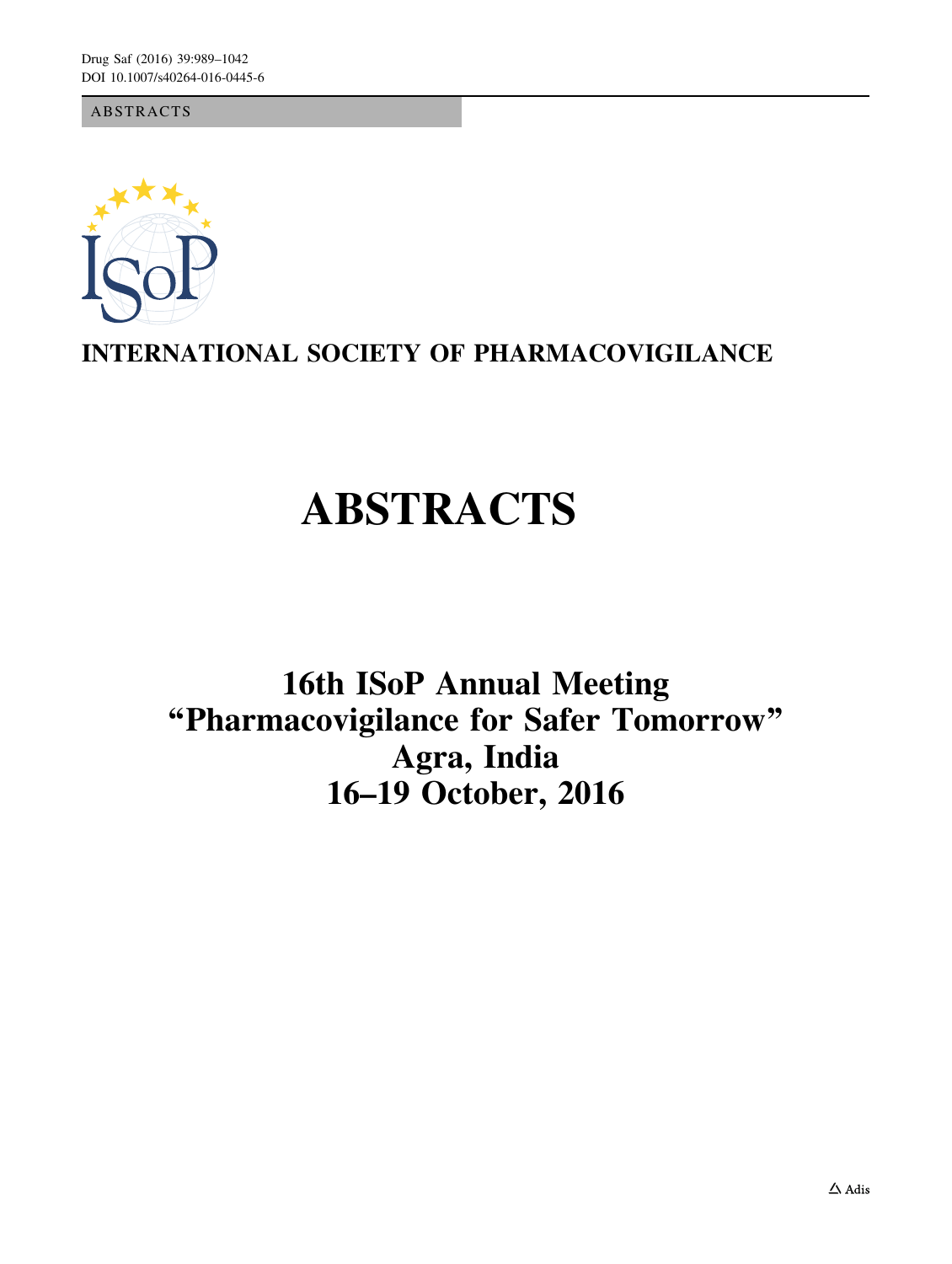

## INTERNATIONAL SOCIETY OF PHARMACOVIGILANCE

The International Society of Pharmacovigilance (ISoP) is devoted to developing its activities on a worldwide basis towards supporting safer use of medicines in clinical practice.

ISoP aims to promote the use of all types of information and methodologies in providing optimal drug treatment for patients. The Society is not only for clinical pharmacologists, pharmaceutical industry representatives, epidemiologists and regulators, but also for practising clinicians, other healthcare professionals and anyone else who is interested in learning about better ways for patients to receive and use medicines safely.

## Countries where there are ISoP members:

From Argentina to Vietnam, from countries in South-America to North-America, from Europe to Asia and Australia via Africa, we have members in all five continents.

''By becoming a member of ISoP, you will have the opportunity to share your knowledge and ideas and to contribute to improving pharmacovigilance activities worldwide.'' Hervé Le Louet, President of the International Society of Pharmacovigilance

## ISoP Membership incentives include:

- Biannual newsletters (ISoP Star)
- Training workshops
- Reduced fees for Annual Meeting and training course
- Discounted online subscription to the Drug Safety journal
- Other offers/discounts on books

For more information you can visit <http://www.isoponline.org>, the Society's official website

## International Society of Pharmacovigilance

ISoP Secretariat Ltd 140 Emmanuel Road, London SW12 0HS, UK Tel and Fax: +44 (0)20 3256 0027 administration@isoponline.org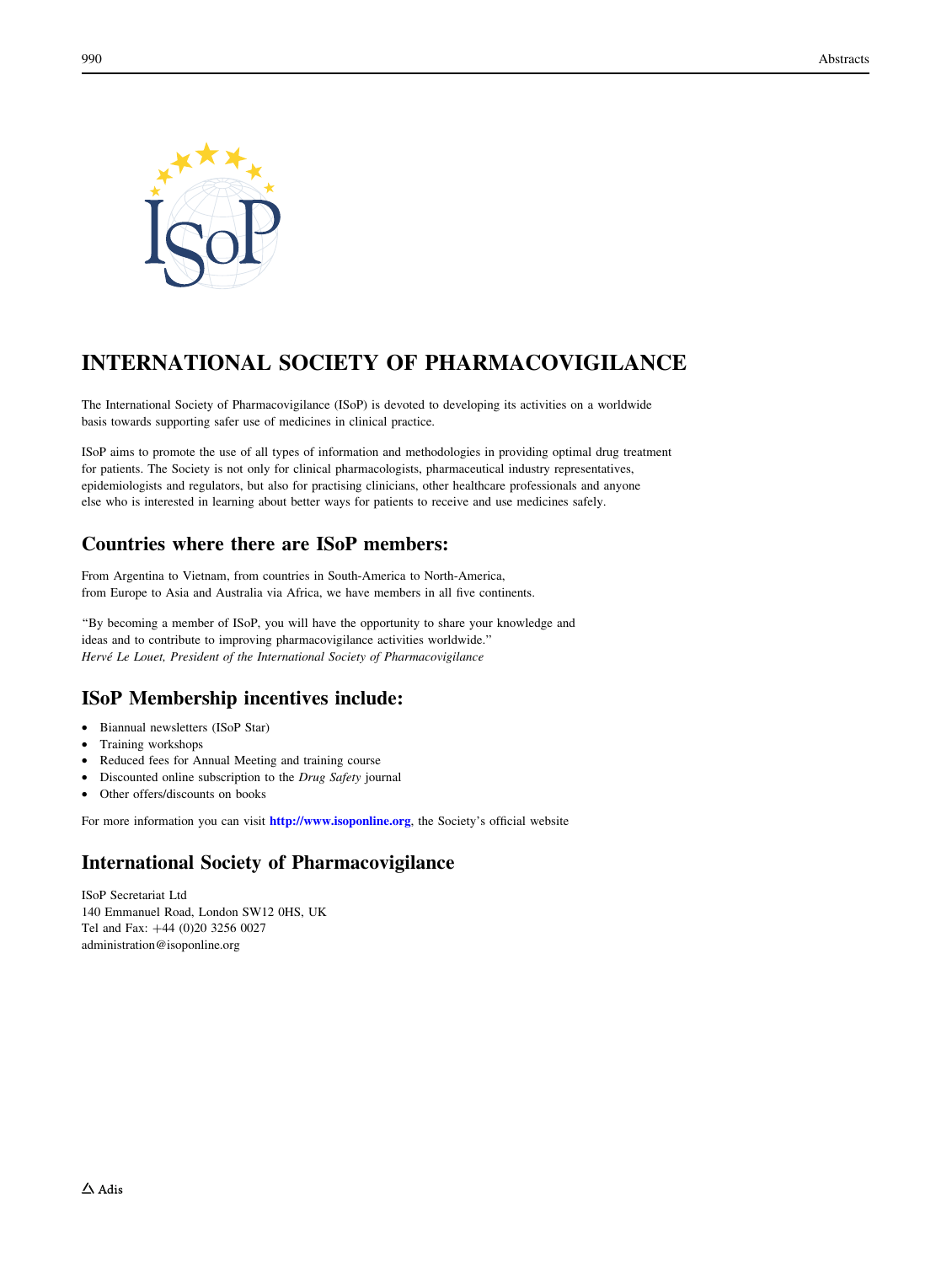## ISoP 2016 Local Organising Committee

Chair: KC Singhal Organising Secretary: Sandeep Agarwal

#### Members

Rabinarayan Acharya (Jamnagar, Gujarat) D. K. Hazra (Agra, Uttar Pradesh) Harihar Dixit (Patna, Bihar) Geer M Ishaq (Srinagar, Jammu & Kashmir) Barna Ganguly (Anand, Gujarat) Govind Mohan (Agra, Uttar Pradesh) S. S. Agarwal (President, IMA) (Jaipur, Rajasthan) Parul Agarwal (Agra, Uttar Pradesh) Anurag Tomar (Jaipur, Rajasthan) Syed Ziaur Rahman (Aligarh, Uttar Pradesh)

## ISoP 2016 Scientific Committee

Chair: Kenneth Hartigan-Go (Philippines) KC Singhal (India)

Hilda Ampadu (Ghana) Andrew Bate (UK) Jean-Christophe Delumeau (Singapore) Brian Edwards (UK) Mira Harrison-Woolrych (New Zealand) Deirdre McCarthy (USA) Shanthi Pal (WHO) Swati Tomar (India) Anthony Wong (Brazil)

## ISoP 2016 Poster Prize Committee

Chair: Shanthi Pal (WHO)

## ISoP Executive Committee

Hervé Le Louet, President (France) Yola Moride, Vice-President (Canada) Ulrich Hagemann, Secretary-General (Germany) Brian Edwards, Treasurer (UK) Ian C.K. Wong, Vice-Secretary/Vice-Treasurer (UK) Luis Alesso (Argentina)

Andrew Bate (Chair, Education and Training Programme) (UK) Ian Boyd (Australia) Kenneth Hartigan-Go (Philippines) Gunilla Sjölin-Forsberg (Sweden) Marco Tuccori (Italy) Alexander Dodoo, Past-President (Ghana)

## Disclaimer

ISoP in general requests that a high standard of science is followed concerning publications and presentations at all its Annual Meetings and training courses. However, ISoP as a whole or its Executive Committee (EC) or appointed Scientific Committees, or its members, do not take any responsibility for the completeness or correctness of data or References given by authors in publications and presentations at official scientific meetings. It is not within the remit of ISoP, the EC or Scientific Committees in particular, to seek clarification or detailed information from authors about data in submitted abstracts. Moreover, it is not within the scope of ISoP and its committees to monitor compliance with any legal obligations, e.g. reporting requirements or regulatory actions.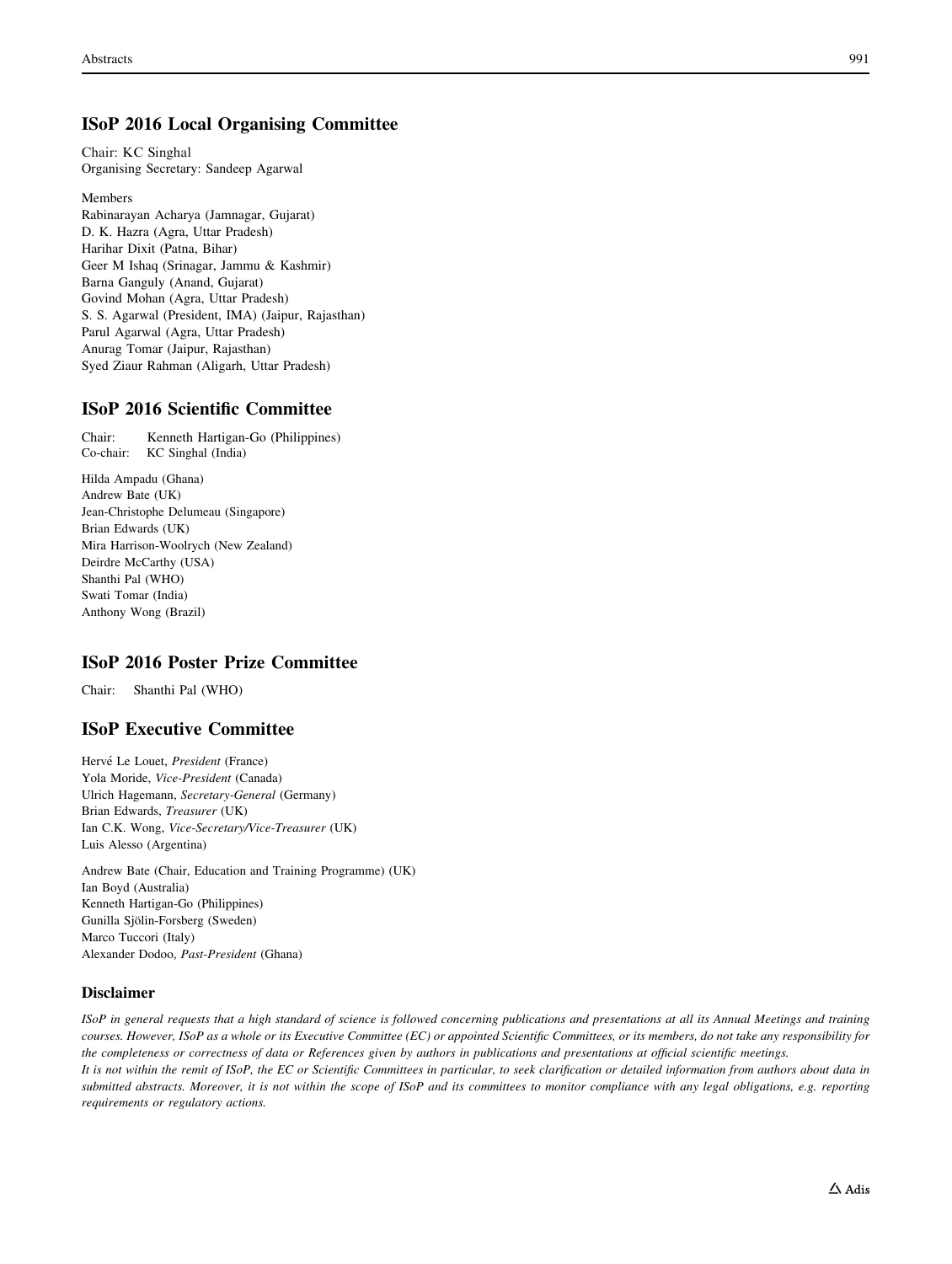## Evaluation of Pattern, Predictability, Severity and Preventability of Adverse Drug Reactions in Department of Pharmacology

 $D. Bose<sup>1</sup>$ 

#### (1) Department of Pharmacology, Bangalore Medical College & Research Institute, Bangalore, India

Introduction: Adverse drug reactions (ADRs) associated with psychotropic drugs leads to noncompliance, increased morbidity and higher economic burden. There is growing concern to assess the ADRs which is a hindrance in achieving successful remission.

Aim: To analyze the pattern, causality, preventability, severity and predictability of occurrence of ADRs.

Method: This observational study was carried out from 2012 to 2016 to analyze the ADRs reported spontaneously from the Department of Psychiatry at Victoria Hospital to the ADR monitoring Centre. Patient demographics, clinical and drugdata, details of ADR, onset time, causal drug details, outcome and severity were collected as per CDSCO-ADR reporting form. Causality was assessed by WHO-ADR probability scale, preventability by Modified Schumock and Thornton scale and Severity by Hartwig and Siegel Scale.

Results: A total of 81 ADRs were reported in 5 years. 40.7 % of the ADRs were observed among 31–40 years. Majority of ADRs were noted among patients with depression (34.5 %), followed by schizophrenia (28.3 %). Central nervous system (58 %) was affected predominantly. Headache (12.3) was the most common ADR, followed by dystonia (11.1 %) and drowsiness (9.9 %). Dystonia was seven times more common in patients with conventional antipsychotics. Antidepressants (48 %) and antipsychotics (37 %) caused higher frequency of ADRs. Patients with antipsychotics encountered 1.8 times more ophthalmic ADRs than antidepressants. Fluoxetine (17 %) accounted for most of the ADRs, followed by risperidone (12.3 %). Occurrence of diarrhea was two times more frequent with fluoxetine than amitriptyline. 85 % of the ADRs were of 'probable' causality and 5 % were unpredictable. Two unpredictable ADRs: amitriptyline induced desquamative erythematous rash and escitalopram induced arthralgia. 9 % of the ADRs were severe: haloperidol induced dystonia, chlorpromazine induced neuroleptic malignant syndrome, amitriptyline induced desquamative erythematous rash and isoniazid induced psychosis. Serious ADRs were noted 1.9 times more among the patients prescribed with conventional antipsychotics over newer antipsychotics. Majority (74 %) of the ADRs were probably preventable. 44 % of the ADRs required additional medical treatment, while causative drug was withdrawn in 36 %. 96.3 % of the patients recovered completely.

Conclusions: A wide spectrum of ADRs affecting the CNS, gastrointestinal, cardiovascular, metabolic and hematopoietic system were reported. Rare adverse events like Clozapine induced thrombocytopenia, escitalopram induced arthralgia and risperidone induced perioral tremor were observed. Conventional antipsychotics lead to serious ADRs 1.9 times more. Antipsychotics caused 1.8 times more ophthalmic ADRs than antidepressants. Though 5 % of ADRs were serious, no mortality was noted which highlights the appropriate management of ADRs at our Centre.

#### P002

## Profile of Serious Adverse Drug Events in a Tertiary Care Hospital of South India—a Five Years Example

M.Y. Pasha<sup>1</sup>, S. Muraraiah<sup>1</sup>, C.R. Jayanthi<sup>1</sup>

#### (1) Department of Pharmacology, Bangalore Medical College & Research Institute, Bangalore, India

Introduction: Adverse drug event (ADE) is said to be serious, when it is life-threatening, leads to hospitalization, disability, congenital anomaly, death or requires intervention to prevent permanent impairment or damage. Early detection and timely management of serious ADEs reduces mortality. Hence, the present study was undertaken.

Aim: To determine the pattern, causality, preventability of serious ADEs reported to adverse drug reaction (ADR) Monitoring Centre of Bangalore Medical College and Research Institute.

Method: This observational study was carried out to profile serious ADEs reported from hospitals attached to Bangalore Medical College and Research Institute to ADR Monitoring Centre, under Pharmacovigilance Programme of India from 2012 to 2016. Patient demographics, clinical and drug data, details of the ADE, onset time, causal drug details, outcome and severity were collected as per CDSCO form. Causality was assessed by WHO-ADR probability scale, preventability by modified Schumock and Thornton scale.

Results: A total of 809 ADEs were reported, out of which 50 (6.18 %) were found to be of serious in nature. Male preponderance (74 %) was observed. Most (42 %) of the serious ADEs were noted among the patients of age group of 20–40 years. Maximum serious ADEs were reported from the Department of Dermatology (56 %), followed by Neurology (12 %) and Antiretroviral Therapy (ART) Centre (10 %). Steven Johnson Syndrome (SJS) (20 %) contributed the most, followed by hepatotoxicity (18 %) and exfoliative dermatitis (14 %). Antiepileptic caused maximum number of serious ADEs (32 %), followed by anti tubercular therapy (ATT) (18 %) and ART (18 %). On WHO causality scale, 76 % of the ADEs were found to be 'probable'. Life threatening ADEs was 56 and 86 % required intensive intervention. Patients admitted due to ADEs were 84 % while 16 % of patients experienced severe ADEs during hospital stay. 4 % of serious ADEs were definitely preventable. SJS was seen 2.72 times more with antimicrobials than antiepileptic. Hepatotoxicity was observed 10.2 times more with ATT as compared to ART.

Conclusions: Serious ADEs constituted 6.18 % of all ADEs reported, of which 4 % were definitely preventable. Majority of patients recovered and no mortality was noted. SJS was more commonly seen with antimicrobials and hepatotoxicity with ATT. India harbors the majority of patients with epilepsy (10 million) and tuberculosis (2.2 million) in the world that may explain higher frequencies of serious ADEs to antiepileptic and ATT. This study highlights the importance of monitoring and timely management of serious ADEs to most commonly prescribed medications in India.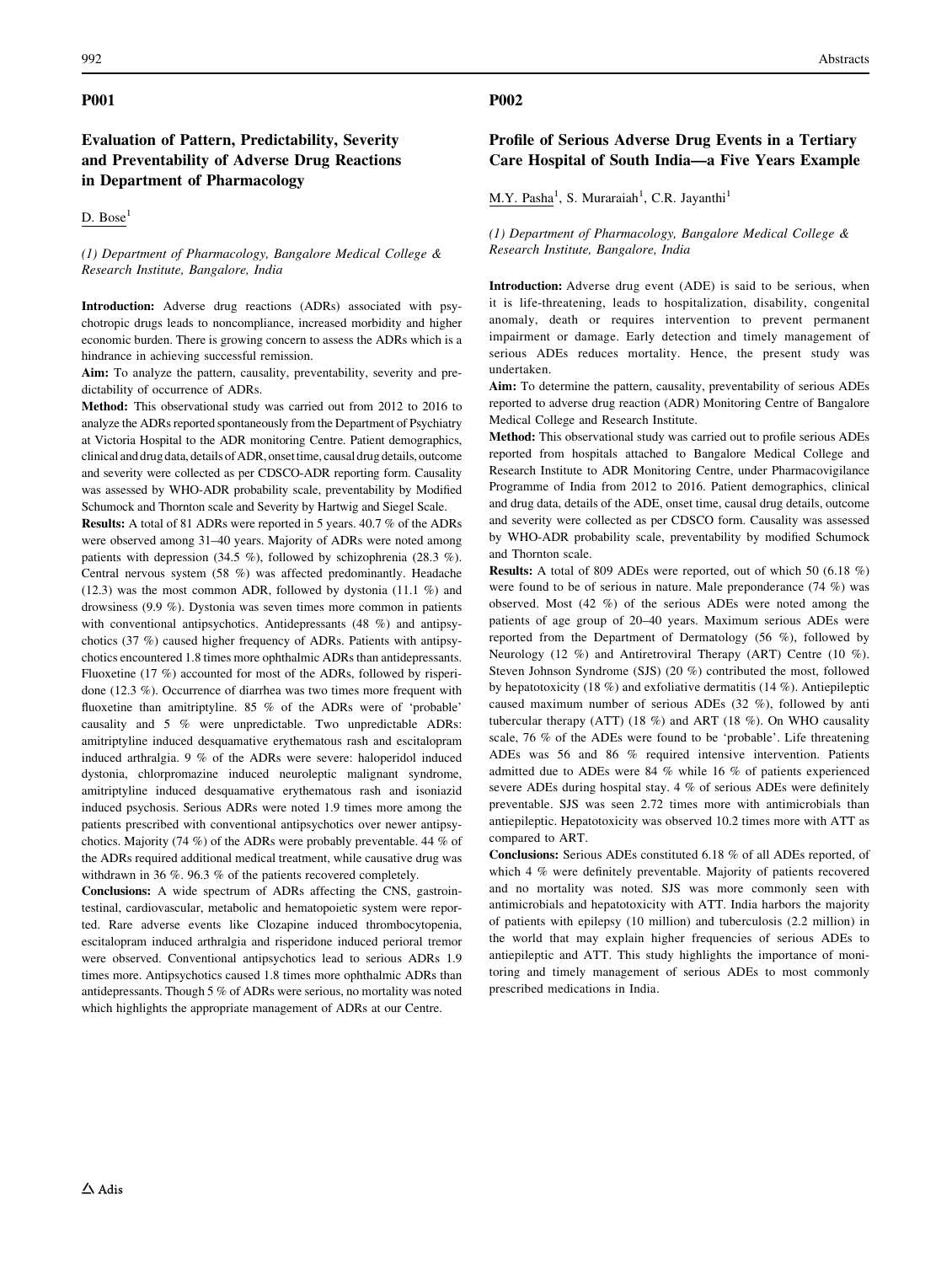## Cutaneous Adverse Drug Reactions from a Teaching Hospital in Bengaluru: An Observational Study to Dermatology

A. Bedwal<sup>1</sup>, K. Rajarathna<sup>1</sup>, C.R. Jayanthi<sup>1</sup>

#### (1) Department of Pharmacology, Bangalore Medical College & Research Institute, Bangalore, India

Introduction: Cutaneous adverse drug reactions (CADRs) are frequent manifestations of drug reactions and a major health problem worldwide. There is a wide spectrum of CADRs ranging from transient maculopapular rash to fatal toxic epidermal necrolysis (TEN), leading to discontinuation of treatment, impaired quality of life and increased economic burden. Knowledge of drugs that cause CADRs can help physicians in choosing safer drugs.

Aim: To determine the clinical spectrum, causality, severity and preventability of CADRs.

Method: An observational study was carried out from 2012 to 2016 to analyze the CADRs reported spontaneously from Dermatology Department, attached to Bangalore Medical College and Research Institute to ADR Monitoring Centre, under Pharmacovigilance Programme of India. Patients' demographics, clinical and drug data, details of ADR, onset time, causal drug details, outcome and severity were collected as per CDSCO form. Causality was assessed using WHO-ADR probability scale, severity using modified Hartwig and Siegel severity scale and preventability using modified Schumock and Thornton scale.

Results: A total of 809 ADRs were reported, of which 230 (28.4 %) were CADRs. There was a male preponderance (56 %). The age group of 21–40 years (57 %) was most affected. Maximum number of CADRs was seen with beta lactam class of drugs (20 %), followed by NSAIDs (17.4 %) and antiepileptics (13.5 %). Among the CADRs, maculopapular rash (26 %) was the most common, caused by Nevirapine (35 %) followed by Phenytoin (17 %). Stevens Johnson syndrome (SJS) was the most frequently observed severe CADR, commonly associated with Phenytoin (45.5 %) and Diclofenac (18.2 %). The odds of developing SJS was 2.75 times more with Phenytoin compared to Diclofenac. The causative drug was withdrawn in 90 % of cases. 86 % of cases were managed with additional treatment. No mortality was noted. Causality assessment indicates 80.4 % as probable and 19.6 % as possible. Majority (81 %) of the CADRs was of moderate severity and 6 % were severe like clobazam induced erythema multiforme and dapsone hypersensitivity syndrome (DHS). Preventability scale indicates 86.5 % to be 'not preventable' and 11 % to be 'definitely preventable'.

Conclusions: A wide clinical spectrum of CADRs was observed. Definitely preventable CADRs were found to be due to absence of recording previous history of drug allergy and wrong choice of self-medication by the patients. Inconsistent with the previous literature, incidence of Diclofenac induced SJS was high in the present study. Though the mortality reported for DHS is high, it was prevented by timely diagnosis and management in our Centre.

#### P004

## Comparing the Adverse Drug Reactions of Conventional vs. Newer Antiepileptic Drugs: An Observational Study

A. Subash<sup>1</sup>, C.R. Jayanthi<sup>1</sup>

#### (1) Department of Pharmacology, Bangalore Medical College & Research Institute, Bangalore, India

Introduction: Neurological disorders have been estimated to account for up to 20 % of the nationwide cost of healthcare in developing countries. There is growing concern to assess the adverse drug reactions (ADRs) of anti-epileptic drugs (AEDs), which have an impact on compliance, economic burden and quality of life. AEDs have broad spectrum of effects, need long term therapy leading to wide range of ADRs. Thus, the present study was undertaken.

Aim: (1) To assess the incidence, severity, and causality of ADRs due to AEDs and (2) to compare the pattern of ADRs caused by conventional vs. newer AEDs.

Method: This observational study was carried out from 2012 to 2016 to analyze the ADRs reported spontaneously from Department of Neurology at Bangalore Medical College and Research Institute to ADR monitoring Centre. Patient demographics, clinical and drug data, details of ADR, onset time, causal drug details, outcome and severity were collected as per CDSCO ADR reporting form. Causality was assessed using WHO-ADR probability scale, preventability by Modified Schumock and Thornton scale and severity using Hartwig and Siegel Scale. Predictability was categorized as Type A and Type B ADRs.

Results: 85 ADRs were reported in 5 years, with maximum from 21 to 40 years and female predominance (24 %). Conventional AEDs (75 %), mainly phenytoin (40 %) and carbamazepine (27 %) contributed the most. Amongst newer AEDs, Levetiracetam accounted for maximum ADRs (13 %) followed by Gabapentin (10 %). ADRs affecting central nervous system (CNS) (65 %) were predominant in both groups. Newer AEDs caused Giddiness 10.7 times more frequently than conventional ones. Erythematous rash was 1.71 times more in the conventional drugs than newer ones. Frequency of drug withdrawal was higher among the patients on conventional AEDs (60 vs. 30 %). Causality assessment indicated that 90 % were probable and 10 % were possible. Majority of the ADRs in both the groups were of moderate severity (50 %). The severe ADRs (7 %) seen only with conventional AEDs were hepatotoxicity and pancreatitis due to sodium valproate and hyponatraemia due to carbamazepine. Definitely preventable ADRs (12 %) were noted among both the groups. No mortality was reported.

Conclusions: Serious ADRs were seen with only conventional AEDs. Patients with serious ADRs (7 %) were treated successfully with no mortality. Definitely preventable ADRs (12 %) could have been prevented with dose titration. Lack of serious ADRs by newer AEDs highlights its safety.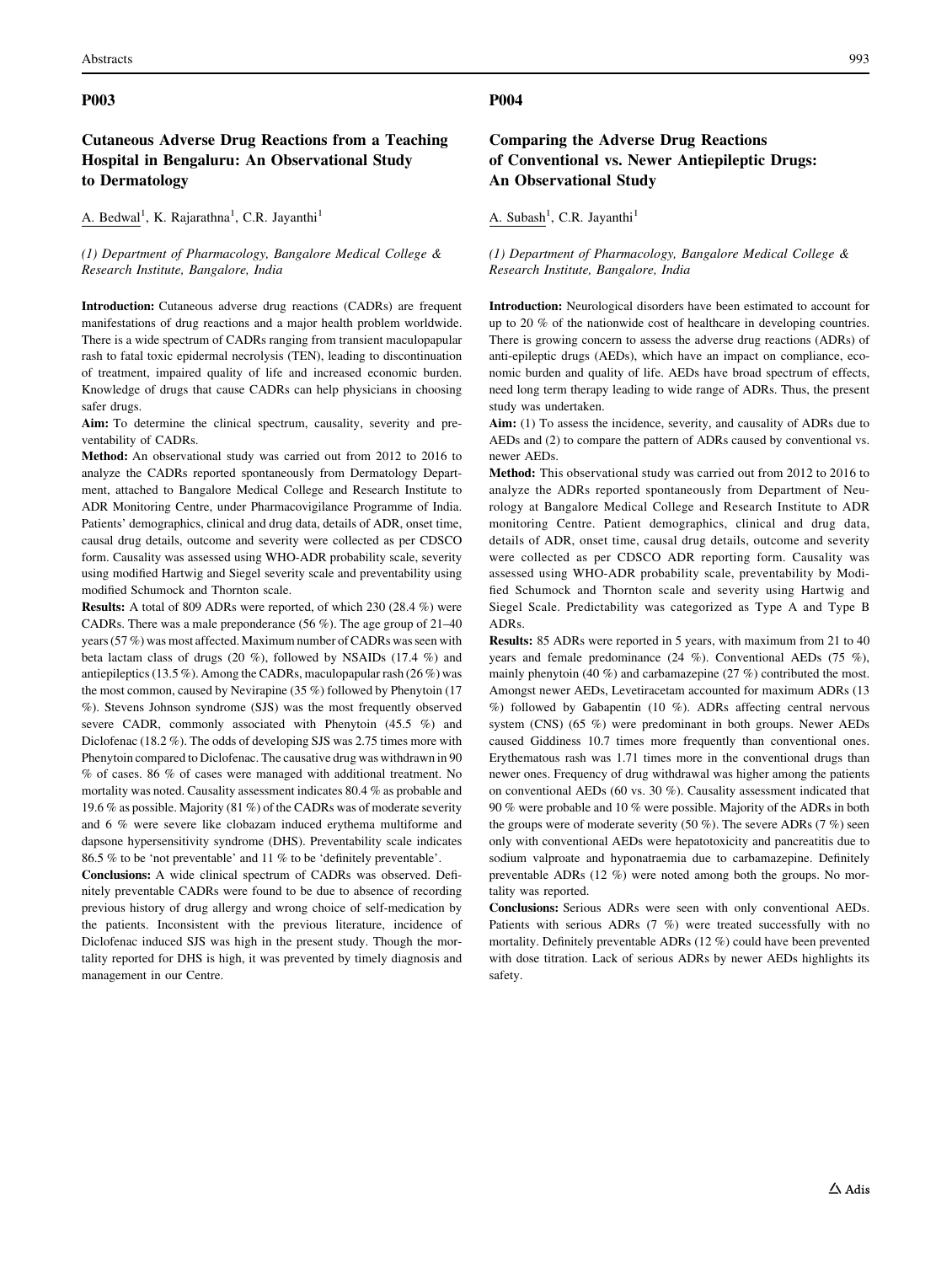## Adverse Drug Profile of Antimicrobial Agents in a Tertiary Care Hospital: A Retrospective Study

## K.N. Chaithra<sup>1</sup>, C.R. Jayanthi<sup>1</sup>, M.Sushma<sup>1</sup>

#### (1) Department of Pharmacology, Bangalore Medical College & Research Institute, Bengalore, India

Introduction: Adverse drug events (ADEs) are the recognized hazards of drug therapy. About 20–50 % of the hospitalized patients receive Antimicrobial agents (AMAs), of which 35–40 % may develop ADEs in India. Early detection and treatment can reduce the incidence of ADEs and contribute towards better health care.

Aim: To identify the patterns, predictability, preventability and outcomes of ADEs caused by AMAs in a Tertiary Care Hospital.

Method: A retrospective observational study was carried out to analyze the ADEs due to AMAs reported spontaneously from hospitals under Bangalore Medical College and Research Institute to ADR Monitoring Centre under Pharmacovigilance programme of India from 2012 to 2015. Patient demographics, clinical and drug data, medication history, ADE history, and other relevant details were collected as per CDSCO form. Causality was assessed by WHO ADR probability scale, preventability by modified Schumock and Thornton scale and severity by Modified Hartwig and Siegel scale.

Results: 100 ADRs caused by AMAs were reported spontaneously during the study period. Male predominance (58 %) with majority (57 %) from age group of 21 to 40 years was noted. ADRs reported were mainly dermatological (38 %), followed by gastro-intestinal (34 %). Maculopapular rash (35 %) contributed the most. Cephalosporin (35 %), fluoroquinolines (20 %), antitubercular drugs (16 %), penicillin (16 %) and macrolides (9 %) contributed to the ADRs. Cutaneous adverse drug reactions were noted 1.62 times more in patients receiving fluoroquinolones over cephalosporin. ADRs affecting GIT was observed eight times more frequently with macrolides compared to penicillin. 78 % of the ADRs were of probable causality. 67 % of ADRs were unpredictable, 5 % were definitely preventable and 72 % were of moderate severity. Serious ADRs reported were 4 %. Causative drug was withdrawn in 80 and 78 % of the patients recovered after medical treatment.

Conclusions: Most of ADRs were caused by cephalosporin but, flouroquinolones were implicated in causing cutaneous ADRs more than cephalosporin. As suggested by literature, macrolides caused more gastrointestinal ADRs than penicillin. Oral (60 %) administration of AMAs lead to higher frequency of ADRs compared to parenteral (38 %). Definitely preventable ADRs were found to be due to lack of documentation of previous history of drug allergy. Majority of the patients recovered with medical treatment of the ADRs. This study highlights the importance of early detection and treatment of ADRs in leading to favourable outcomes.

## P006

## Misoprostol Misuse: The Moroccan Experience

M.E. Elkarimi<sup>1</sup>, I. Talibi<sup>1</sup>, A. Tebaa<sup>1</sup>, R. Soulaymani Bencheikh<sup>1</sup>

(1) Centre Antipoison et de Pharmacovigilance du Morocco, Rabat, **Morocco** 

Introduction: Misoprostol is a synthetic PGE1 analog which is indicated in reducing the risk of NSAID-induced gastric ulcers in patients at high risk. This drug has many off label uses. Gyneco-obstetrical off label indications of this substance have many issues.

Aim: We reviewed the records of misoprostol misuse in the Moroccan Pharmacovigilance database.

Method: ARTOTEC and CYTOTEC are proprietary medicinal products which contain Misoprostol and were marketed in Morocco respectively in 2007 and 2009. We have had recently cases of misuse of ARTOTEC. Three women attempted to abort themselves by taking ARTOTEC orally, whereas, one patient had inserted the pills in her vagina.

Results: The outcome was fatal in two women, whereas, the abortion was successful in the third woman and the fourth patient was saved with her fetus.

Conclusions: Further development of medical methods for pregnancy termination and their introduction into national programmes must be taken. Besides, the quality of contraceptive, abortion services and partner communication must be improved.

#### P007

## Comparison of Adverse Drug Reactions (ADRs) Reported by Patients Before and After the Amending of the French Legislation

C. Le Beller<sup>1,2</sup>, L. Thomas<sup>1,3</sup>, R. Aboukhamis<sup>1,2</sup>, P. Karapetiantz<sup>4</sup>, H. Le Louet<sup>1,3</sup> A. Lillo-Le Louet<sup>1,3</sup>

(1) Coordination de Pharmacovigilance d'Ile-de-France, Paris, France, (2) CRPV HEGP, AP-HP, Créteil, France, (3) Centre de Pharmacovigilance, Paris-HEGP, France, (4) CRPV HEGP, AP-HP, Paris, France

Introduction: According to the European Directive 2010/84/UE, the French legislation allows, since June 2011, patients and associations of patients to report ADRs to the Pharmacovigilance (PV) centers. Published data have shown that patients provide additional information to ADRs reported by health care professionals [1]. However, few data are available on the evolution of reported ADRs by patients.

Aim: Comparing the number and the quality of patients ADRs reports during two periods of 5 years before and after the amending of the French legislation in June 2011.

Method: We performed a retrospective study to compare the ADRs reported by patients and associations of patients between a first period (P1: 01/06/2006 to 31/05/2011) and a second period (P2: 01/06/2011 to 30/04/ 2016). We assessed reports recorded by 2 Pharmacovigilance centers of the Pharmacovigilance coordination of Ile-de-France, covering a population of more than 4.7 million of inhabitants of Paris area. We compared the number of ADRs reported, characteristics of patients, source of reporting (patient, patient's relatives or patient associations), incident (reporting less than 1 year after the onset of ADRs) or retrospective cases, reporting form (letter, email, phone …), characteristics of ADRs (number per case, organ classes, seriousness, expectedness), and finally the drugs involved (therapeutics classes, princeps or generics). The vigiGrade completeness score [2] was used to investigate the informativity of each case. We performed t-tests and ANOVA analysis.

Results: During P1, 194 reports (2.7 %) were reported by patients out of a total of 7106 cases, and 717 (7.5 %) during P2 out of a total of 9575 cases. Characteristics of patients and qualitative data for the two periods were presented.

Conclusions: An increase of 174 % was observed during P2. Most reports originated from females and patients themselves. New tools of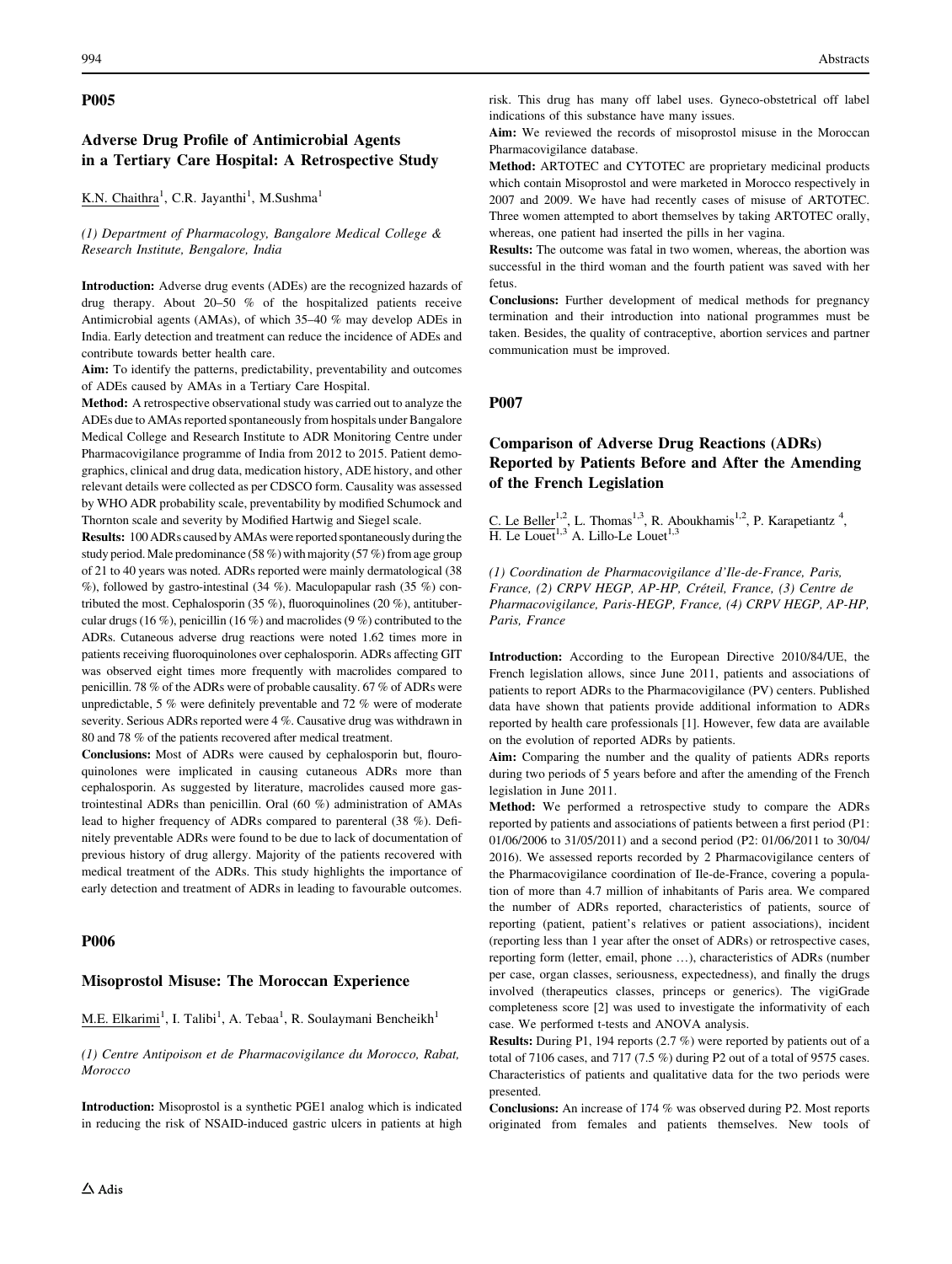communication, email and Pharmacovigilance website, were used during P2. Most of ADRs were incident, expected and non-serious. Patient's reporting was influenced by media coverage of Pharmacovigilance issues: the H1N1 influenza vaccine campaign (P1), benfluorex (P1 and P2), and oral contraceptives (P2). The increase of reporting was balanced by a decrease of documentation of cases. The main factors impacting the vigiGrade score were: time to onset, therapeutic indication and outcome. Patients are adherent to report ADRs which contributes to the drug safety. To maintain a good documentation of cases, the Pharmacovigilance centers must be careful on the major items and recall patients to complete their report.

#### Further sources of information/References

- 1. Rolfes L, van Hunsel F, Wilkes S, van Groothest K, van Pujenbroek. Adverse drug reactions reports of patients and healthcare professionals-differences in reported information. Pharmacoepidemiol Drug Saf 2015;24:152–58.
- 2. Bergvall T, Noren GN, Lindquist M. vigiGrade: a tool to identify well-documented individual case reports and highlight systematic data quality issues. Drug Saf 2014;37:65–77.

## P008

## Prevalence of Adverse Drug Reactions Among HIV/ AIDS Patients on HAART in University of Maiduguri Teaching Hospital, Nigeria; a Four Year Retrospective **Study**

P.U. Bassi<sup>1</sup>, W.Gashau<sup>2</sup>, H.K. Olaf<sup>3</sup>, A.Dodoo<sup>4</sup>, P, Okonkwo<sup>5</sup>, P.Kanki<sup>6</sup>

(1) Department of Pharmacology & Therapeutics Faculty of Basic Clinical Sciences, College of Health Sciences, University of Abuja, Abuja, Nigeria, (2) Department of Medicine, College of Medical Sciences University of Maiduguri, Maiduguri, Nigeria, (3) Division of Pharmacoepidemiology & Clinical Pharmacology, Utrecht Institute for Pharmaceutical Sciences, University of Utrecht, Utrecht, the Netherlands, (4) WHO Collaborating Centre for Advocacy and Training in Pharmacovigilance. Accra, Ghana, (5) Program Office, AIDS Prevention Initiative in Nigeria, Abuja, Nigeria, (6) Harvard School Of Public Health, Harvard University, Boston, USA

Background: Current evidence on antiretroviral therapy indicates that each person will have to take the drugs for the rest of their lives [1]. In Nigeria since 2000, the prevalence of HIV has shown gradual but consistent decline from 5.0 to 4.1 % in 2003 and 2010 following the introduction of highly active antiretroviral therapy (HAART) and massive campaigns [2, 3]. As HAART improves the quality of life among HIV patients; the adverse drug reactions (ADRs) associated with their use may lead to reduced quality of life in some patients.

Aims: To assess the prevalence, types and the determinants of ADRs among the cohort.

Methods: We performed a retrospective study at APIN Ltd Clinic, University of Maiduguri Teaching Hospital Nigeria, in ART naive adult patients recruited from January 2006 to December 2010 and followed up for 48 months from commencement of HAART. From the database and clinical charts of eligible patients, we extracted the socio-demographic and clinical information, type of reported ADRs, their date of onset, and physician's decision on whether or not ADRs was serious according to ICH E2A guidelines. Data was entered into excel sheets and analysed using SPSS IBM Ver. 21 statistical software package [4]. The main outcome of interest was ADR. Logistic regression was used to calculate odds ratios (OR) and of ADR associated with patient and treatment characteristics.

Results: A total of 7260 patients were initiated on HAART in the review period. The prevalence of suspected serious adverse events was 53.4 %. Most common ADRs were peripheral neuropathy (11.0 %), itching (9.5 %), anaemia (9.2 %), dyspepsia (9.1 %) skin rashes (9.1  $\%$ ), and various forms of dermatitis (5.5 %). Neuropsychiatric manifestations [such as depressive disorders (0.75 %), morbid nightmares (0.7 %), hallucinations (0.6 %), anxiety disorder (0.62 %), psychosis (0.5 %) and aggressiveness (0.5 %)] were recorded. Almost all (96 %) the reported ADRs occurred between 3 and 18 months on treatment. Patients initiating on a zidovudine and efervirenz based regimen  $(P =$ 0.015,  $P = 0.020$ , respectively), baseline CD4  $\leq 200/\text{mm}^3$  (P = 0.000), unemployed patients ( $P = 0.000$ ), students ( $P = 0.000$ ) and petty traders ( $P = 0.000$ ) were statistically significantly associated with increase occurrence of an ADR.

Conclusions: The study has identified the prevalence, types and the determinants of ADRs among HIV/AIDs patient receiving care at APIN Ltd Clinic, University of Maiduguri Teaching Hospital, Nigeria. This finding might help establish clinical guidelines that emphasize drug toxicity profile as a major criterion for choosing HAART drugs, hence promoting Pharmacovigilance of ARV in Nigeria.

#### Further sources of information/References

- 1. Saskia de Pee, Nils Grede, Maureen Forsythe, Martin W Bloem. Antiretroviral therapy requires life-long adherence. The Lancet Infectious Diseases, Vol 12, (9) pp. 661–662, Sept. 2012. doi[:10.1016/S1473-3099\(12\)70170-6](http://dx.doi.org/10.1016/S1473-3099(12)70170-6).
- 2. USAIDS, 2004 Report on the Global AIDS Epidemics, July 2004.
- 3. Federal Republic of Nigeria global AIDS response Country Progress Report Nigeria GARPR 2014.
- 4. IBM Corporations 1989, 2012.

#### P009

## Causality, Severity and Preventability Profiling of Adverse Drug Reactions Among Medicine Inpatients

P. Tiwari<sup>1</sup>, M.A. Dar<sup>1</sup>, S. D'Cruz<sup>1</sup>

#### (1) Department of Pharmacy Practice, National Institute of Pharmaceutical Education and Research, Mohalli, Chandigarh, India

Introduction: Adverse drug reactions (ADRs) represent the risk associated with the anticipated benefits of drug therapy and are known to be leading cause of morbidity and mortality worldwide. ADRs constitute an enormous clinical and economic burden on health care system. Evidence also suggests that approximately half of the ADRs are preventable. Aim: This study was aimed to characterize the ADRs and to assess their causality, severity and preventability.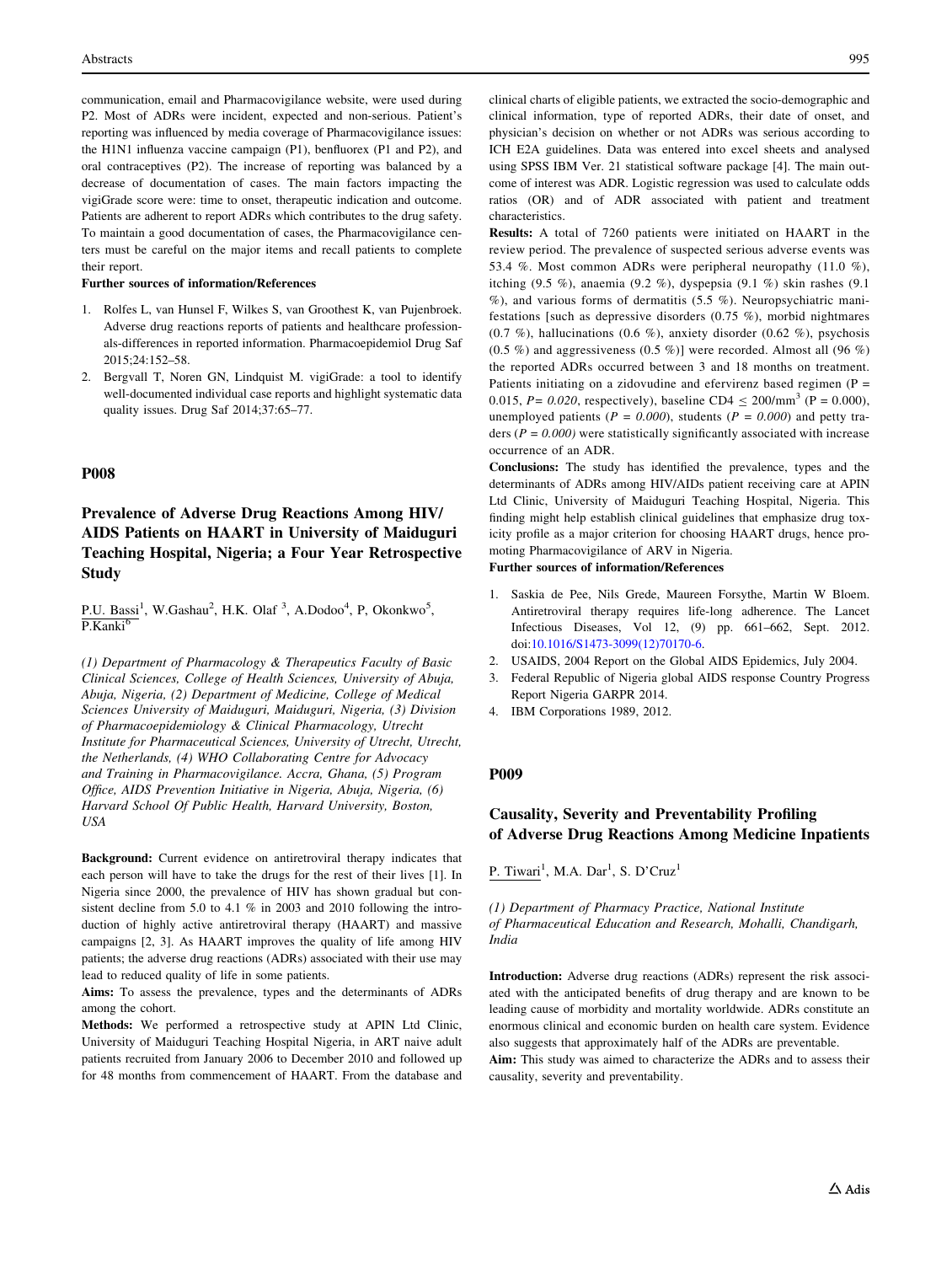Method: This prospective observational study was conducted in the patients admitted to medicine wards of a public teaching hospital. Patients of all age groups and either sex admitted in medicine wards were included in this study. Those not willing or able to give informed consent were excluded. The causality of ADRs was assessed using Naranjo's scale and WHO-UMC criteria. Severity and preventability were assessed using modified Hartwig's severity scale and modified Schumock and Thornton criteria, respectively.

Results: Over the period of 6 months, data from 808 patients was collected. Of which 776 (486 male, 290 female) were analysed as they met the inclusion criteria. Out of 776 patients with complete documentation, 77 patients (45 male, 32 female) developed 82 ADRs during their stay in hospital with an incidence of 9.9 %. 65.8 % ADRs were observed in adults and 34.2 % in geriatrics. Maximum number of ADRs was observed in age group of 40–49 years (25.6 %). The highest number of ADRs were associated with antimicrobial drugs (24.4 %) followed by diuretics (15.80 %), opioid analgesics (14.6 %), anticoagulants (14.6 %) and antidiabetics (13.4 %). Among the organs affected, approximately half of the ADRs were associated with GIT (46.3 %) followed by metabolic (35.3 %), haematological (14.6) and cutaneous (9.7 %). Constipation (19.5 %) followed by hypokalemia (19.5 %), coagulopathy (14.6 %), hypoglycaemia (13.4 %) and hypersensitivity reactions (9.7 %) were most commonly observed ADRs. Causality assessment by Naranjo's scale revealed that 13.4 % of ADRs were 'definite', 52.4 % were 'probable' and 34.2 % were 'possible' in nature. WHO-UMC criteria showed 15.8 % of ADRs were 'certain', 37.8 % were 'probable' and 46.2 % were 'possible'. Of the 82 ADRs, 31.7 % were 'mild' and 68.3 % were 'moderate'. Preventability assessment showed that 34.2 % of ADRs were 'definitely preventable', 46.3 % were 'probably preventable' and 19.5 % were 'not preventable'. Also 90 % of the ADRs were Type A in nature.

Conclusions: ADRs encountered in this study were either 'definitely preventable' or 'probably preventable'. A regular mechanism to monitor the patients may be an option to minimise the ADRs.

## Further sources of information/References

- 1. World Health Organization (WHO)-The importance of Pharmacovigilance: Safety and monitoring of medicinal products. Geneva, (Switzerland): World Health Organization; 2002; Available from: URL[:http://who.int/medicinedocs/en](http://who.int/medicinedocs/en).
- 2. Lazarou J, Pomeranz BH, Corey PN. Incidence of adverse drug reactions in hospitalized patients: a meta-analysis of prospective studies. JAMA. 1998 Apr 15;279(15):1200–5.
- 3. Pirmohamed M, James S, Meakin S, Green C, Scott AK, Walley TJ, Farrar K, Park BK, Breckenridge AM. Adverse drug reactions as cause of admission to hospital: prospective analysis of 18 820 patients. BMJ. 2004 Jul 1;329(7456):15–9.
- 4. Hakkarainen KM, Hedna K, Petzold M, Hägg S. Percentage of patients with preventable adverse drug reactions and preventability of adverse drug reactions–a meta-analysis. PloS one. 2012 Mar 15;7(3):e33236.
- 5. Haile DB, Ayen WY, Tiwari P. Prevalence and assessment of factors contributing to adverse drug reactions in wards of a tertiary care hospital, India. Ethiopian journal of health sciences. 2013 Mar 12;23(1):39–48.
- 6. Doshi MS, Patel PP, Shah SP, Dikshit RK. Intensive monitoring of adverse drug reactions in hospitalized patients of two medical units at a tertiary care teaching hospital. Journal of Pharmacology and Pharmacotherapeutics. 2012 Oct 1;3(4):308.

#### P010

## Malnutrition as Risk Factor for Anthracyclines-Induced Cardiotoxicity in Mexican Children with Cancer

J.L. Vargas-Neri<sup>1</sup>, O.D. Castelán-Martínez<sup>2</sup>, R. Rivas-Ruiz<sup>2</sup>, F. Rodríguez-Islas<sup>1</sup>, A.I. Ríos-Arroy

(1) Hospital Infantil de México Federico Gómez, México, (2) Universidad Nacional Autónoma de México

Introduction: Anthracyclines have been included in over 50 % of the protocols of cancer treatment in children. Although they have helped to increase the survival rate of patients with cancer, their use is limited by the presence of adverse reactions [1, 2]. Cardiotoxicity is the best known reaction associated with anthracyclines and it is one of the leading causes of serious, non-cancer related morbidity and mortality in survivors [3, 4]. There are some risk factors in the literature associated with this adverse drug reaction. In Mexican children with cancer it is unknown which of them are clinically relevant.

Aim: To determine the incidence and the risk factors associated with anthracyclines-induced cardiotoxicity in Mexican children with cancer trough active Pharmacovigilance.

Method: A retrospective cohort study of children treated with anthracyclines-based chemotherapy in two pediatric hospitals from Mexico for the period from 2011 to 2015. To identify the adverse drug reactions, the active Pharmacovigilance was proposed. The causality analysis was performed by Naranjo algorithm. Cardiotoxicity was defined according to the common terminology criteria for adverse events. Relative risks were calculated with confidence intervals al 95 % (95 % CI) to determine anthracycline-induced cardiotoxicity. Multiple logistic regression was performed to identify independent risk factors.

Results: 105 pediatric patients (median age 5.8 years, range 0.2–17 years) were included in the study. Anthracycline-induced cardiotoxicity incidence was 17.1 %. Independent risk factor for anthracycline-induced chemotherapy was malnutrition at diagnosis [odds ratio (OR) = 3.39 (95 % CI (1.05–10.90)].

Conclusions: This study showed the incidence and the risk factor for anthracycline-induced chemotherapy through active Pharmacovigilance. Malnutrition at diagnosis is a significant risk factor that can be preventable by implementing nutritional support before and during treatment with anthracyclines.

- 1. Kremer LC, Caron HN. Anthracycline cardiotoxicity in children. N Engl J Med. 2004;351(2):120–1.
- 2. Lipshultz SE, Diamond MB, Franco VI, Aggarwal S, Leger K, Santos MV, et al. Managing chemotherapy-related cardiotoxicity in survivors of childhood cancers. Paediatr Drugs. 2014;16(5):373–89.
- 3. Shankar SM, Marina N, Hudson MM, Hodgson DC, Adams MJ, Landier W, et al. Monitoring for cardiovascular disease in survivors of childhood cancer: report from the Cardiovascular Disease Task Force of the Children's Oncology Group. Pediatrics. 2008;121(2):e387–96.
- 4. Tukenova M, Guibout C, Oberlin O, Doyon F, Mousannif A, Haddy N, Guérin S, Pacquement H, Aouba A, Hawkins M, Winter D, Bourhis J, Lefkopoulos D, Diallo I, de Vathaire F. Role of cancer treatment in long-term overall and cardiovascular mortality after childhood cancer. J Clin Oncol. 2010;28(8):1308–15.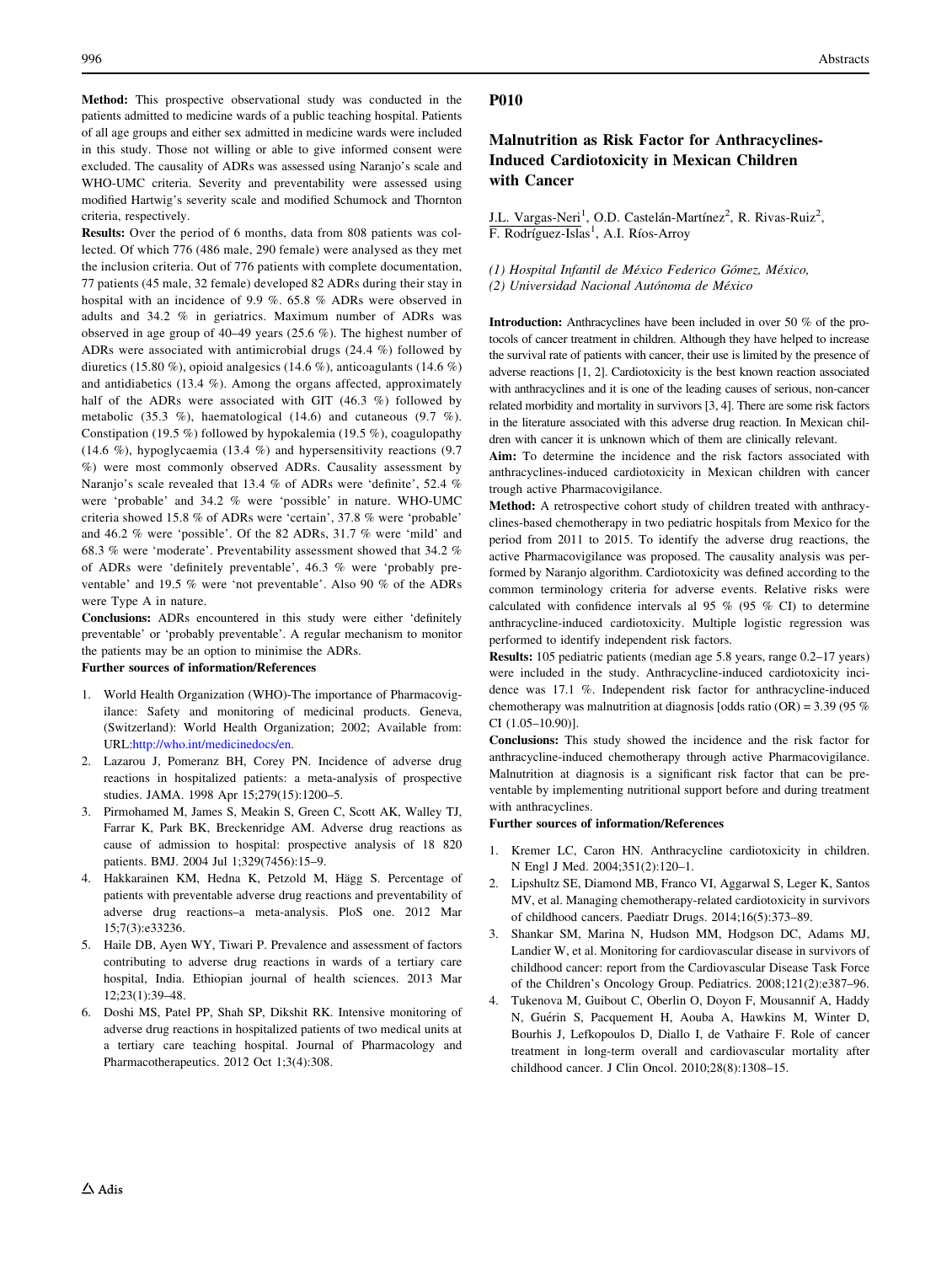## The Risk of Hyperglycaemia with the Use of Rituximab in Rheumatoid Arthritis. Results from a Meta-analysis of Randomised Clinical Trials

L. Velez-Nandayapa<sup>1,2</sup>, L. DeVore<sup>3</sup>, C. Parikh<sup>4</sup>

(1) Integrated Medical Safety Oncology, Novartis, Basel, Switzerland, (2) Basel Pharmacoepidemiology Unit, Division of Clinical Pharmacy and Epidemiology, Department of Pharmaceutical Sciences, University of Basel, Basel, Switzerland, (3) Drug Safety Research Unit, University of Portsmouth, Portsmouth, UK, (4) Aggregate Reporting, Novartis, Hyderabad, India

Introduction: Rituximab is an anti-CD20 monoclonal antibody used for a broad variety of B-cell malignancies; it has been approved for the treatment of various CD20-expressing lymphomas or leukaemias, and in rheumatoid arthritis (RA) in combination with methotrexate. The association between hyperglycaemia and the use of rituximab in patients with non-Hodgkin's lymphoma has been clearly confirmed. Hyperglycemia in patients with hematologic malignancies has been associated with poor outcomes including increased risk of infection, organ dysfunction, durability of remission, graft-versus-host disease, and mortality. This association has also been observed in animal models where rituximab induced hyperglycaemia in long-term normoglycemic human CD20 transgenic non-obese-diabetic mouse models. But, there is uncertainty about the association of hyperglycaemia with rituximab in (RA).

Objective: Our study, a systematic review and meta-analysis (SR&MA), aimed to provide reliable assessment of the risk of hyperglycaemia and rituximab use in RA.

Methods: This SR&MA was registered with PROSPERO database (CRD42014015655) as protocol for a complete evaluation of the safety profile of RTX-RA. The search strategy involved randomised clinical trials using rituximab in RA, and it was performed from January 1990 to December 2015 in Medline, EMBASE and Cochrane Library databases. This SR&MA was conducted following the PRISMA statement (preferred reporting items for systematic reviews and meta-analyses). The outcomes evaluated were: the number of adverse events and hyperglycaemia reports as outcomes of interest. Analysis of odds ratio (OR) as measure of effect and 95 % confidence intervals (CI 95 %) and p-values as generated from the Chi-squared were calculated; heterogeneity was assessed using the  $I^2$ test.

Results: Nine publications were selected for review involving 3272 subjects, and six publications were included in the meta-analysis, involving 2249 subjects. Two publications, with the same population, reported the outcome of hyperglycaemia (Edwards et al. and Keystone et al.). Our results for the group rituximab-alone vs placebo-methotrexate were OR 0.65, (95 % CI 1.03–4.11);  $p = 0.646$ ,  $I^2 = 0.000$ ; in the group rituximabmethotrexate vs placebo-methotrexate, OR 1.00, (95 % CI 0.19–5.28);  $p =$ 1.000,  $I^2 = 0.000$ ; and in the group rituximab-cyclophosphamide vs placebo-methotrexate, OR 0.97, (95 % CI 0.19–5.14);  $p = 0.975$ ,  $I^2 = 0.000$ . We found no evidence of association between rituximab (different subgroups) and hyperglycaemia vs placebo-methotrexate.

Conclusion: Our results suggest no evidence of association between rituximab in RA and the risk of hyperglycaemia, but the possibility of type II error is likely due to the fact that only two publications, using the same sample, reported the outcome of hyperglycaemia with a frequency between 5 and 7.5 %. Further studies are needed to confirm/reject our findings.

## Drug Storage and Disposal Practices in Homes of Western India

## N.Y. Mirza<sup>1</sup>, B. Ganguly<sup>1</sup>

(1) Department of Pharmacology, Pramukhswami Medical College, Karamsad, Gujarat, India.

Introduction: Drug storage at home is a risk factor in relation to irrational drug use mainly due to the easy access, and improper storage. (1) When medicines are exposed to higher temperatures, generally, their physical appearance changes, efficacy and potency reduced, drug become inactive or there may be development of adverse drug reactions (ADR). (2) Many unused medicines are disposed of through various ways including household rubbish bins which end up in landfill and may damage the environment. The amount of data available on the storage of home medication and drug disposal among the population especially in Gujarat, India is limited.

Aim: This study was aimed to know the actual picture of drug storage at homes and disposal practices of medicines.

Method: A cross sectional study was conducted in Anand district of Gujarat, India during the year 2012–2014 visiting 400 each in urban and rural houses, after Ethics Committee approval. Written consent of the participants was taken and confidentiality was maintained. The storage condition of medicine was checked by inspecting the home where medicine kept. The participant was asked about the accessibility of medicine by children or demented patients and the method of disposal of medicine they follow. The data were subjected to number, percentage and Chi-square test as applicable. P values less than 0.05 was considered as significant.

Results: A total of 3438 medicines formulations (1915 in urban and 1523 in rural area) were found in 729 of 800 houses visited. Significantly more number of medicines ( $p < 0.0000$ ) was appropriately stored in urban area (94.78 % for place and 92.43 % for temperature) than in rural area (87.39 % each for place and temperature). A significant number of medicines had easy access by children in the rural area (1.88 % in urban and 4.40 % in the rural,  $p < 0.00001$ ). It was observed that the major way of the disposal of medicines in the urban  $(60.25\%)$  and rural  $(65.75\%)$  areas was in the garbage. Next to it were throwing the medicines in dustbin (30.75 % in urban and 8.75 % in rural) and in open space or outside the house (2.25 and 14.75 % in urban and rural area, respectively). Advice regarding the disposal of medicines by the prescribers was given for only in 113 of 2937 medicine formulations. Though it was less but in urban area it was significantly more ( $\chi^2$  = 28.3967; P < 0.00001).

Conclusions: Improper storage and disposal of medicines found in our study suggest the role of education on proper storage and disposal of unwanted medicines through discussion with patients or by distribution of leaflets regarding ways of disposal by health care providers especially doctors and pharmacists.

- 1. Wondimu A, Molla F, Demeke B, et al. Household Storage of Medicines and Associated factors in Tigray Region, Northern Ethiopia. PLoS ONE. 2015;10(8):e0135650. doi:[10.1371/journal.](http://dx.doi.org/10.1371/journal.pone.0135650) [pone.0135650](http://dx.doi.org/10.1371/journal.pone.0135650).
- [https://www.um.edu.mt/\\_data/assets/pdf\\_file/0016/153160/Storage\\_](https://www.um.edu.mt/_data/assets/pdf_file/0016/153160/Storage_of_Medicines_and_Medical_devices.pdf) [of\\_Medicines\\_and\\_Medical\\_devices.pdf.](https://www.um.edu.mt/_data/assets/pdf_file/0016/153160/Storage_of_Medicines_and_Medical_devices.pdf) Accessed on 19/2/2016.
- 3. Dean A. Seehusen, John Edwards. Patient Practices and Beliefs Concerning Disposal of Medications. JABFM. 2006;19(6):542–47.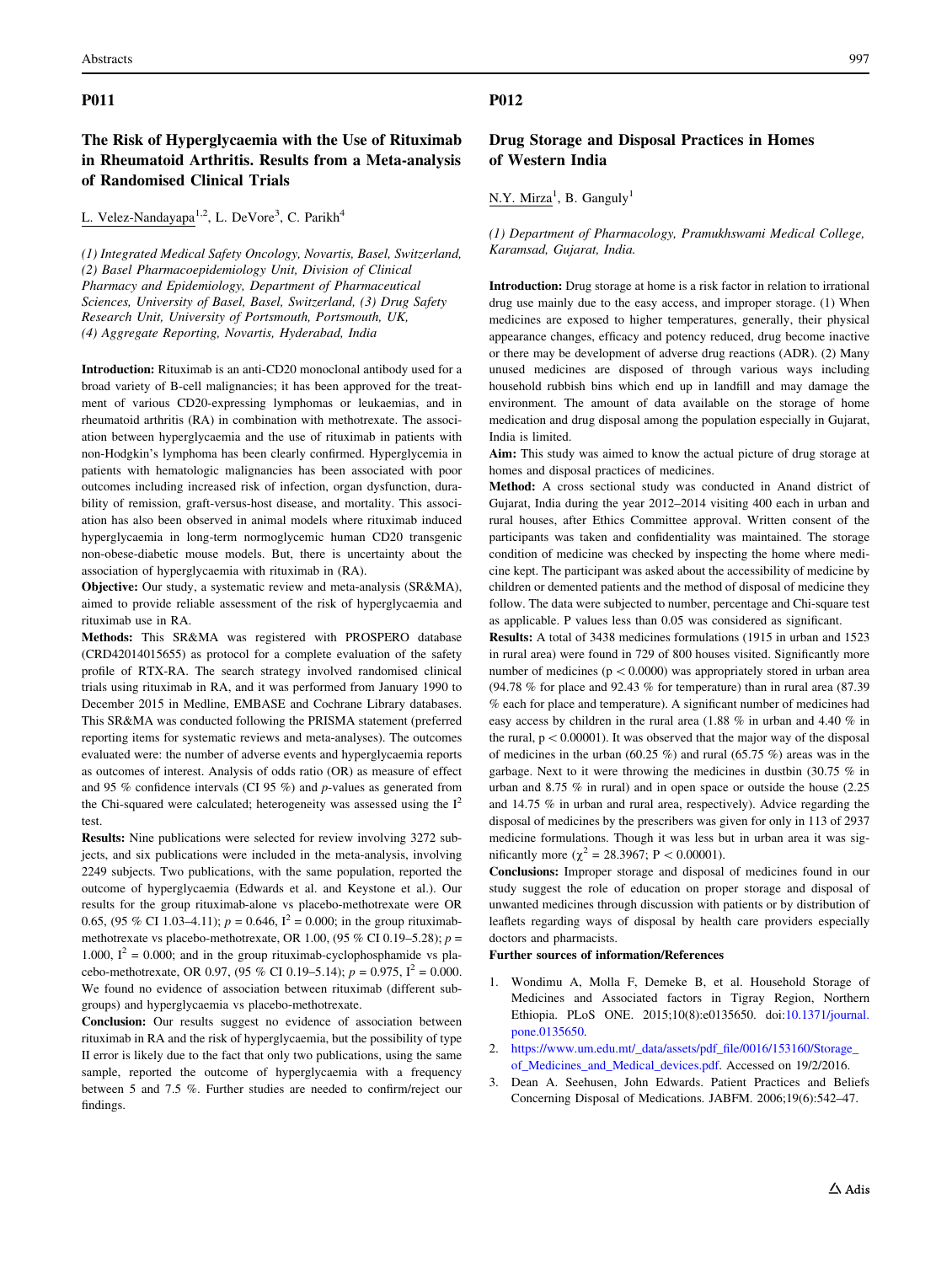## Overview of the Safety of Anti-VEGF Drugs: Data from the Italian Spontaneous Reporting System

P.M. Cutroneo<sup>1,2</sup>, C. Giardina<sup>2</sup>, V. Ientile<sup>2</sup>, S. Potenza<sup>3</sup>, L. Sottosanti<sup>2</sup>, A.P. Caputi<sup>1,2</sup>, G. Trifi<sup>2</sup>

(1) Sicilian Regional Pharmacovigilance Center, Messina, Italy, (2) Clinical Pharmacology Unit, Academic Hospital G. Martino, Messina, Italy, (3) Italian Medicines Agency, Pharmacovigilance Office, Rome, Italy

Introduction: Anti-VEGF drugs (pegaptanib, ranibizumab, aflibercept, bevacizumab) are widely used as intravitreal (IVT) administration for the treatment of ocular diseases (e.g. age-related macular degeneration, diabetic maculopathy) and, some of them, also for the treatment of specific cancers. The systemic use of anti-VEGF drugs in cancer treatment has been associated with an increased risk of serious adverse drug reactions (ADR), such as hypertension, stroke and myocardial infarction. If this risk is also associated with IVT administration of low doses of anti-VEGF drugs is unclear.

Aim: The aim of this study is to provide an overview of anti-VEGF drug safety using the Italian spontaneous reporting system (SRS) data.

Method: We analyzed ADR reports attributed to anti-VEGF drugs in the Italian SRS during the period January 2001–February 2016. Descriptive frequency analyses as well as signal detection (lower bound of the proportional reporting ratio (PRR  $\geq$  1) have been conducted, stratifying by indication of use.

Results: A total of 294,023 ADR reports have been collected and, of these, 2477 (0.8 %) were related to anti-VEGF drugs: 2174 (87.8 %) and 299 (12.1 %) reports were attributed to systemic and IVT use, respectively. Regarding suspected drugs, 2152 (86.7 %) reports were related to bevacizumab, 187 (7.5 %) to ranibizumab, 140 (5.6 %) to aflibercept and 4 (0.2 %) to pegaptanib. The mean age of anti-VEGF users with ocular diseases was higher than that of cancer patients (74.0  $\pm$  10.0 vs. 62.1  $\pm$  11.0 years) (p = 0.033). Serious ADRs (n = 917), including 49 fatal cases, accounted for 37.0 % of total reports. Stratifying by therapeutic indication, anti-VEGF drugs for ocular use were associated with a greater frequency of serious ADR reporting compared with that for oncology use (n = 176, 58.9 % vs. n = 739, 34.0 %) (p < 0.05). Among reports related to oncology use, the most frequently reported ADRs were ''gastro-intestinal'' (n = 673; 31.0 %), ''vascular''  $(n = 531; 24.4 \%)$ , "hematological"  $(n = 374; 17.2 \%)$  and "respiratory'' (n = 323; 14.9 %) disorders. Regarding IVT use, the most frequently reported ADRs were "ocular" ( $n = 80$ ; 26.8 %), "general" ( $n =$ 77; 25.8 %), "nervous system" (n = 73; 24.4 %) and "cardiac" (n = 48; 16.1 %) disorders. A statistically significant association between ischaemic stroke and ranibizumab (PRR 94.7; 95 % CI 63.1–142.2) or bevacizumab both for IVT (PRR 54.7; 26.6–112.4) and systemic use (PRR 9.5; 6.3–14.3) was observed.

Conclusions: Most ADRs attributed to anti-VEGF drugs for ophthalmologic use are systemic. In particular, reports of cardiac and nervous system ADRs associated with IVT require further investigation. In addition to the use anti-VEGF drugs in cancer treatment, also their IVT administration could yield detectable levels in the systemic circulation with the potential to increase the risk of ADRs, especially in elderly patients.

#### P014

## Idelalisib and Progressive Multifocal Leukoencephalopathy

## R.E. Chandler<sup>1</sup>, P. Caduff-Janosa<sup>1</sup>

#### (1) Uppsala Monitoring Centre, Uppsala, Sweden

Introduction: Idelalisib is a first-in-class lipid kinase inhibitor approved for use in US and in Europe for the treatment of relapsed chronic lymphocytic leukemia (CLL) and certain lymphomas in combination with rituximab in summer 2014. The licensure applications included interim results in two pivotal trials; accelerated approval pathways allowed earlier patient access to the medicine with final results of the ongoing clinical trials expected in the post marketing period. In March 2016, the marketing authorization holder halted six clinical trials using idelalisib in combination with other drugs due to a high rate of serious infections [1]. A subsequent review of a global database has identified progressive multifocal leukoencephalopathy (PML) as a potential safety concern.

Aim: To investigate a potential relationship between idelalisib and PML. Methods: Clinical review of individual case safety reports for idelalisib identified using the MedDRA SMQ ''demyelination''.

Results: As of 6 April 2016 there were six cases of leukoencephalopathy included in VigiBase®; four were cases of PML. Two of the reports were ''spontaneous'' and four were from clinical studies. The cases arose from multiple countries: Germany, Portugal, Spain, the UK, and the US. Four were males and two were females; age range was been 56 and 77 years. In five cases, idelalisib and rituximab were both suspect agents; in one case, additional agents were also considered to be suspect. One report did not report rituximab as either past or concomitant therapy; obinutuzumb was the co-suspected medication. Time to onset ranged between 2 weeks and 6 months. Three of six cases had a fatal outcome; two cases were recovering at the time of the report.

Discussion: PML has been associated with both CLL as well as with the use of rituximab [2, 3]. Although post marketing exposure data is not publically available, given the limited trial size and time since approval, six case reports may indicate a higher incidence of occurrence than expected even taking into consideration the confounding factors of CLL and concomitant rituximab based upon previous estimations of the incidences of PML with each of these individual risks.

Conclusions: The purpose of the communication of this signal is to encourage further investigation to determine if there is an additive risk for PML with the use of idelalisib with rituximab in patients with CLL. Further risk minimization measures may be required. This signal exemplifies the role of Pharmacovigilance in the rapid access to medicines whose approval was based upon limited clinical trial data.

- 1. ''Gilead Stops Six Trials Adding Idelalisib to Other Drugs'', Medscape. March 14, 2016. Available at: [http://www.medscape.com/](http://www.medscape.com/viewarticle/860372) [viewarticle/860372.](http://www.medscape.com/viewarticle/860372)
- 2. Amend KL, Turnbull B, Foskett N, Napalkov P, Kurth T, Seeger J. Incidence of progressive multifocal leukoencephalopathy in patients without HIV. Neurology. 2010;75 (15):1326–32. doi[:10.1212/WNL.](http://dx.doi.org/10.1212/WNL.0b013e3181f73600) [0b013e3181f73600.](http://dx.doi.org/10.1212/WNL.0b013e3181f73600)
- 3. Kavanaugh A, Matteson E. Hotline: Rituximab and Progressive Multifocal Leukoencephalopathy. [Accessed March 2, 2009]; American College of Rheumatology. 2008 [http://www.rheumatology.org/](http://www.rheumatology.org/publications/hotline/0107leuko.asp) [publications/hotline/0107leuko.asp.](http://www.rheumatology.org/publications/hotline/0107leuko.asp)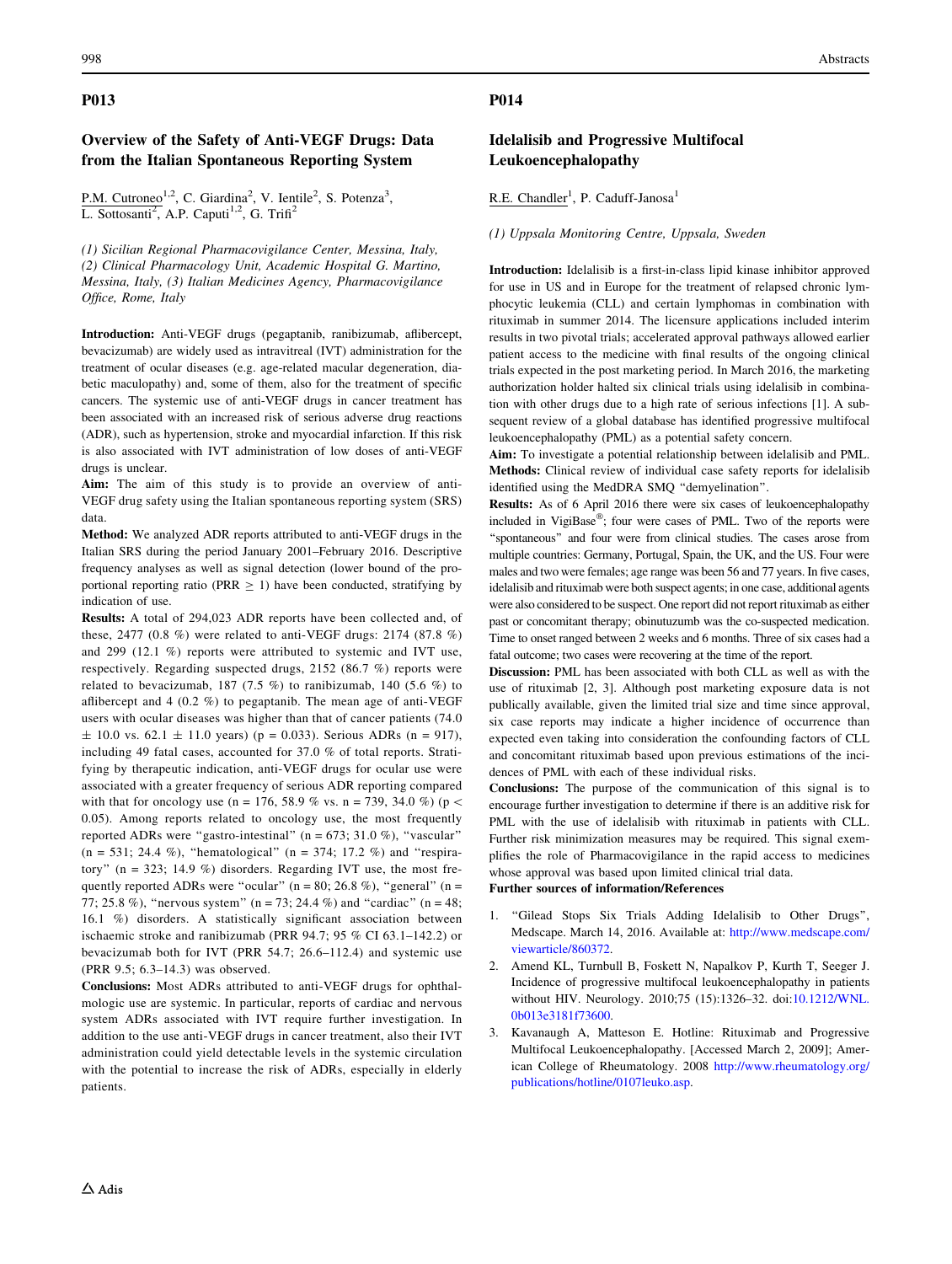## Adverse Drug Reactions Due to Cosmetics Notified by ADR Monitoring Centre in a Tertiary Care Hospital

P.K. Manjhi<sup>1</sup>, H. Dikshit<sup>1</sup>, L. Mohan<sup>1</sup>, H. Mishra<sup>1</sup>, M. Kumar<sup>1</sup>, S. Dokania

(1) Indira Gandhi Institute of Medical Sciences, Sheikhpura, Patna, Bihar, India

Introduction: Cosmetics are articles intended to be rubbed, poured, sprinkled, or sprayed on, introduced into, or otherwise applied to the human body or any part thereof for cleansing, beautifying, promoting attractiveness, or altering the appearance [1].

Aim: Untoward reactions to cosmetics are the commonest single reason for hospital referrals with allergic contact dermatitis. In most cases, these are only mild or transient and most reactions being irritant rather than allergic in nature. Various adverse effects may occur in the form of acute toxicity, percutaneous absorption, skin irritation, eye irritation, skin sensitization and photosensitization, mutagenicity/genotoxicity. This study was conducted with an aim to assess the safety profiles and preventive strategies due to a cosmetic product.

Method: All adverse drug reaction (ADR) forms filled from June 2015 to May 2016 were scrutinized and forms with ADRs due to cosmetics were analyzed and assessed for causality, preventability and severity.

Results: Out of 300 ADR forms, 30 ADRs are due to cosmetics. 68 % patients were females and mean  $\pm$  SD age was 25  $\pm$  10 years. Rash, allergic contact dermatitis and skin irritation were the most common presentations. Most frequent culprit cosmetics included fairness cream and demelanizing agents. Majority of the patients had mild to moderate reactions and recovered completely after medical management.

Conclusions: Although, cosmetic products have rarely been associated with serious health hazards, this does not mean that cosmetics are always safe to use, especially with regard to possible long-term effects as the products may be used extensively over a large part of the human lifespan. Cosmetics and personal-care products may contain ingredients whose safety is unclear or which are known to pose health risks. ADR Monitoring Centre (AMC) under Pharmacovigilance Programme of India (PvPI), with special attention to monitoring and reporting of ADRs must be encouraged. Awareness about ADRs due to cosmetics can help in their timely detection and management, thereby restricting the associated damage. Further sources of information/References

1. Fischer AA. Cutaneous reactions to cosmetics. 2nd ed. Philadelphia: Lea and Febiger; 1973. p. 217–41.

#### P016

## Due Among Neonatal and Paediatrics In-Patients at a Children's Tertiary Care Hospital

A.N.  $Mir<sup>1</sup>$ , M.I.  $Geer<sup>1</sup>$ , M. Jan<sup>2</sup>

(1) University of Kashmir, Srinagar, J&K, India, (2) Government Medical College, Srinagar, J&K, India

Introduction: Children are not small adults since they represent a continuous phase of rapid growth and development and therefore, drugs

should be used cautiously and rationally among these age groups. There is paucity of published literature on drug utilization patterns among neonatal and paediatric patients from the state of Jammu and Kashmir, therefore this study was undertaken to generate some baseline on the subject.

Aim: Main aim of this study was to study the drug utilization patterns among neonatal and paediatric in-patients at a children's tertiary care hospital with a view to assess rational drug prescribing in the study population.

Method: A prospective, cross sectional and observational drug utilization study was conducted among neonatal and paediatric in-patients admitted to General Paediatrics Ward, Neonatology Ward, and Paediatrics Intensive Care Unit at a Srinagar based children's tertiary care hospital for a period of 6 months using WHO core drug use indicators. Index of rational drug prescribing (IRDP) was also calculated to assess rational prescribing.

Results: A total of 508 neonatal and paediatric in-patients were enrolled in the study, out of which 327 were males and 181 females. Sepsis (14.37 %) was found to be the most common disease followed by acute gastroenteritis (12.40 %), bronchopneumonia (9.4 %) and respiratory distress syndrome (8.1 %). Mean hospital stay was found to be  $5.007 \pm 0.111$ days. A total of 2350 drugs were prescribed to all the study patients during the study period. Average no. of drugs per prescription was found to be  $4.626 \pm 0.098$ . Prescribing of the drugs by their generic names was to the extent of 62.51 %. A total of 344 (67.71 %) prescription encounters were identified with an antibiotic prescribed and a total of 474 (93.31 %) encounters were found with an injection prescribed. Index of rational drug prescribing was found to be 2.78 out of 5. A total of 105 (20.67 %) prescriptions were found to contain off-label medicines and the overall percentage of off-label medicines prescribed was found to be 5.74 %. A total of 67 drug–drug interactions were also detected.

Conclusions: Prescribing of drugs to paediatric patients in the present study was by and large found to be in accordance with national and international standards and guidelines. Polypharmacy, prescribing of antibiotics was common. Most common route of drug administration was found to be the parenteral route. Off-label and unlicensed use of medicines should be minimized and there is also a need for more paediatric clinical trials so that children receive the drug therapy which is best suited and safe for them.

#### P017

## Interactive Pharmacovigilance Website: A Useful Tool for ADR Reports

L. Thomas<sup>1</sup>, S. Perrin<sup>1</sup>, F. Bavoux<sup>1</sup>, M. Biour<sup>1</sup>, P. Eftekhari<sup>1</sup>, B. Lebrun-Vignes<sup>1</sup>, M. de Torres<sup>1</sup>, A. Lillo-Le Louet<sup>1</sup>, H. Le Louet<sup>1</sup>

(1) Coordination de Pharmacovigilance d'Ile-de-France, Paris, France

Introduction: The Pharmacovigilance coordination of Ile-de-France officially launched an interactive Pharmacovigilance website in June, 2014. The website design comprises two areas, one for patients and patient associations, and another for healthcare professionals (HCP) who access their area through a personal account. This website was developed to promote reporting of adverse drug reactions (ADR) in particular by patients and liberal healthcare professionals who only report a few ADRs [1].

Aim: To describe the initial results 23 months after the Pharmacovigilance website was launched.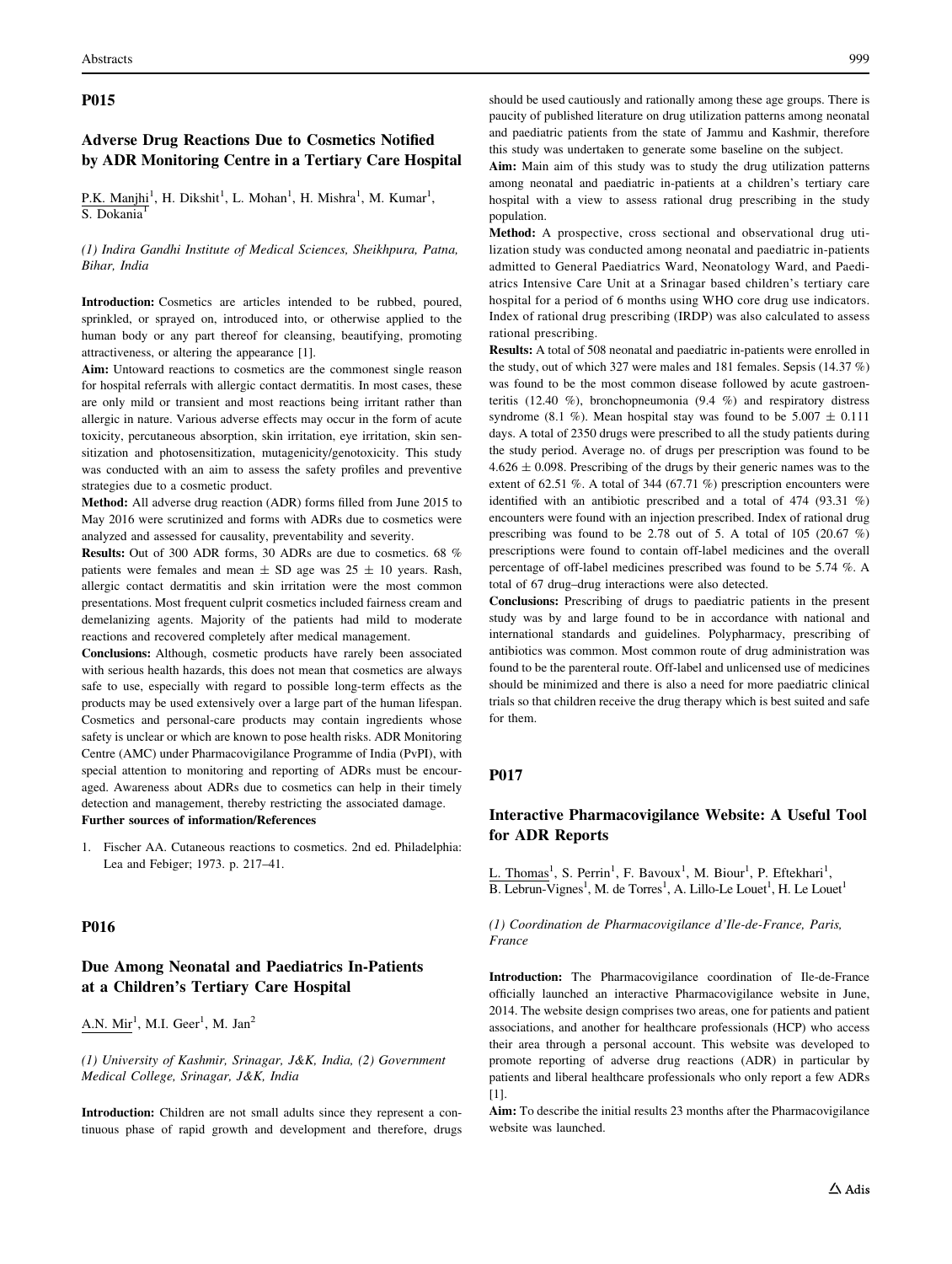Method: A retrospective study was carried out between June, 2014 and March, 2016 to assess and compare the characteristics of ADR reports and questions received via the website, with those received through traditional means (post, fax, email or phone) by the Paris Henri Mondor Pharmacovigilance Centre.

Results: During the study period, 288 healthcare professionals created their personal account. A total of 202 ADRs were reported, 101 (50 %) by patients or family members and 101 (50 %) by HCPs. Of these, 70 % were liberal HCPs. In the same period, 14.6 and 13.9 % of ADR reports received through traditional means were reported by patients and liberal HCPs, respectively. At national level, around 5 % of ADRs were reported by patients. Regarding the severity, 69 % of ADRs reported via the website were non-serious, versus 39 % via traditional means. We also received 102 questions through online forms, 62 (60, 7 %) from patients or family members and 40 (39.3 %) from HCPs. The number of questions received online from patients was ten times higher than that received through traditional means.

Conclusions: These results show that the website is a useful tool to improve ADR reporting rates, especially from patients and liberal HCPs. Users can report an ADR at any time and track their report. The process of online ADR reporting seems to have been accepted well, as several HCPs have reported more than one ADR. Regarding questions, the website was used more by patients than by healthcare professionals, who still seem to prefer the familiar conventional means. To pursue and increase the use of the website some actions have since been developed, such as the possibility for users to complete or edit their ADR report as often as necessary. In the future, it would be interesting to study the quality of the online ADR reports.

#### Further sources of information/References

1. Bulletin des vigilance N°65 avril 2015. <http://ansm.sante.fr>.

#### P018

## Adverse Events in HIV/TB Co-treatment in Kinshasa

N.P. Ntamabyaliro<sup>1,2</sup>, T.F. Musuamba<sup>3</sup>, B.D. Nzolo<sup>1,2</sup>, N.Y. Lula1<sup>2</sup>, N.J. Kayembe<sup>2</sup>, B.A. Aline<sup>1,2</sup>, M.S. Mampunza<sup>1,2</sup>

(1) National Pharmacovigilance Centre, University of Kinshasa, Democratic Republic of the Congo, (2) Clinical pharmacology, University Hospital of Kinshasa, School of Medicine, University of Kinshasa, Democratic Republic of Congo

Introduction: Human immunodeficiency virus infection (HIV) and tuberculosis (TB) are Public Health problems in Democratic Republic of the Congo (DRC). In co-infected patients, both diseases worsen the outcomes of one another. The concomitant treatment of both diseases has proven to save lives but needs to be prompt and the patient needs to be highly compliant to achieve the objectives of treatment. Yet the cotreatment exposes to unfavourable outcomes related to overlapping of adverse events (AE) and drug interactions. On the other hand, the increase of access to treatment is a clearly defined goal of the WHO and affected countries. As a consequence, more and more patients are expected to be on co-treatment with ARVs and Anti TB drugs. There is a need to understand more about safety outcomes of this combination.

Aim: The objective of this study is to assess AE associated with cotreatment of both diseases compared to treatment of HIV alone in two health facilities previously trained in Pharmacovigilance in Kinshasa.

Method: A retrospective study was conducted in two health facilities in Kinshasa. Two groups of patients were identified: the TB/HIV group and the HIV alone group. Baseline characteristics, prevalence of AE and their severity and seriousness as well as interruption of treatment were compared in both groups. The World Health Organisation Adverse Reaction Terminology (WHO-ART) was used to classify AE and the ICH definition was used for seriousness. Data were entered in Epi-info 7, then exported in Stata 12.0 for analyses. The Wilcoxon nonparametric test or the Pearson's Chi-square test were used for comparisons.

Results: A total of 382 patients' files were eligible among which 269 in the HIV alone group and 113 in the TB/HIV group. Baseline characteristic were comparable in both groups except median weight: 52 [12–90] vs. 57 [16–105] kg (p = 0.0225) and CD4 cell count: 110 (1–508) CD4/mm<sup>3</sup> vs. 148 (1–844) CD4/mm<sup>3</sup> ( $p = 0.0015$ ), which were significantly lower in the HIV-TB group. Serious AE: 16 vs. 6 % (p = 0.0108), treatment interruption: 9 vs. 2 %, (p = 0.0107) and lost to follow-up patients: 40 vs. 21 % ( $p = 0.0002$ ) who have shown to experience bad outcomes, were more frequent in the HIV/TB group. Conclusions: Special care and must be taken for TB/HIV patients who experience the bad effects of both diseases at initiation of treatment, experience more serious AE leading more frequently to interruption of treatment and are the most lost to follow up.

#### Further sources of information/References

- 1. Pawlowski A, Jansson M, Skold M, Rottenberg ME, KalleniusG. Tuberculosis and HIV Co-Infection. PLoS Pathog 8(2):e1002464. doi: [10.1371/journal.ppat.1002464](http://dx.doi.org/10.1371/journal.ppat.1002464). 2012.
- 2. Collins KR, Quinones-Mateu ME, Toossi Z, Arts EJ. Impact of tuberculosis on HIV-1 replication, diversity, and disease progression. AIDS Rev 2002;4:165–176.
- 3. Khan FA, Minion J, Pai M, et al. Treatment of active tuberculosis in HIV-coinfected patients: a systematic review and meta-analysis. Clin Infect Dis 2010;50(9):1288–99.
- 4. Nansera D, Bajunirwe F, Elyanu P, Asiimwe C, Amanyire G, Graziano FM. Mortality and loss to follow-up among tuberculosis and HIV co-infected patients in rural southwestern Uganda. Int J Tuberc Lung Dis. 2012;16(10):1371–6.

#### P019

## Exceptional Case of Muscle Rupture Associated with Levofloxacin

C.L. Ladhari<sup>1</sup>, I. Aouinti<sup>1</sup>, S. Kastalli<sup>1</sup>, S. El Aidli<sup>1</sup>, R. Daghfous<sup>1</sup>, G. Lakhoua<sup>1</sup>, A. Zaiem<sup>1</sup>

#### (1) Centre National de Pharmacovigilance, Tunis, Tunisia

Introduction: Levofloxacin is a broad-spectrum antimicrobial agent. It is efficacious in pulmonary and otorhinolaryngological infections and is commonly used in nosocomial infections. Its musculoskeletal side effects, as for other fluoroquinolones, are characterized by frequent tendinopathies including Achilles tendon rupture [1] and muscle affections (myalgia, muscle weakness, increased muscle enzymes) rhabdomyolysis [2]. However, muscle rupture is exceptional. We report herein a case of muscle rupture associated with levofloxacin.

Results: An 81-year-old male patient with lung emphysema was treated for an acute bronchitis with Levofloxacin 500 mg 1 tab per day, Beclomethasone 400 mcg 2 inhalations twice a day, Formeterol inhalation of a capsule every 12 h, and Dextromethorphane 30 mg orally every 8 h. Ten days later, he presented left calf pain with erythema. No notion of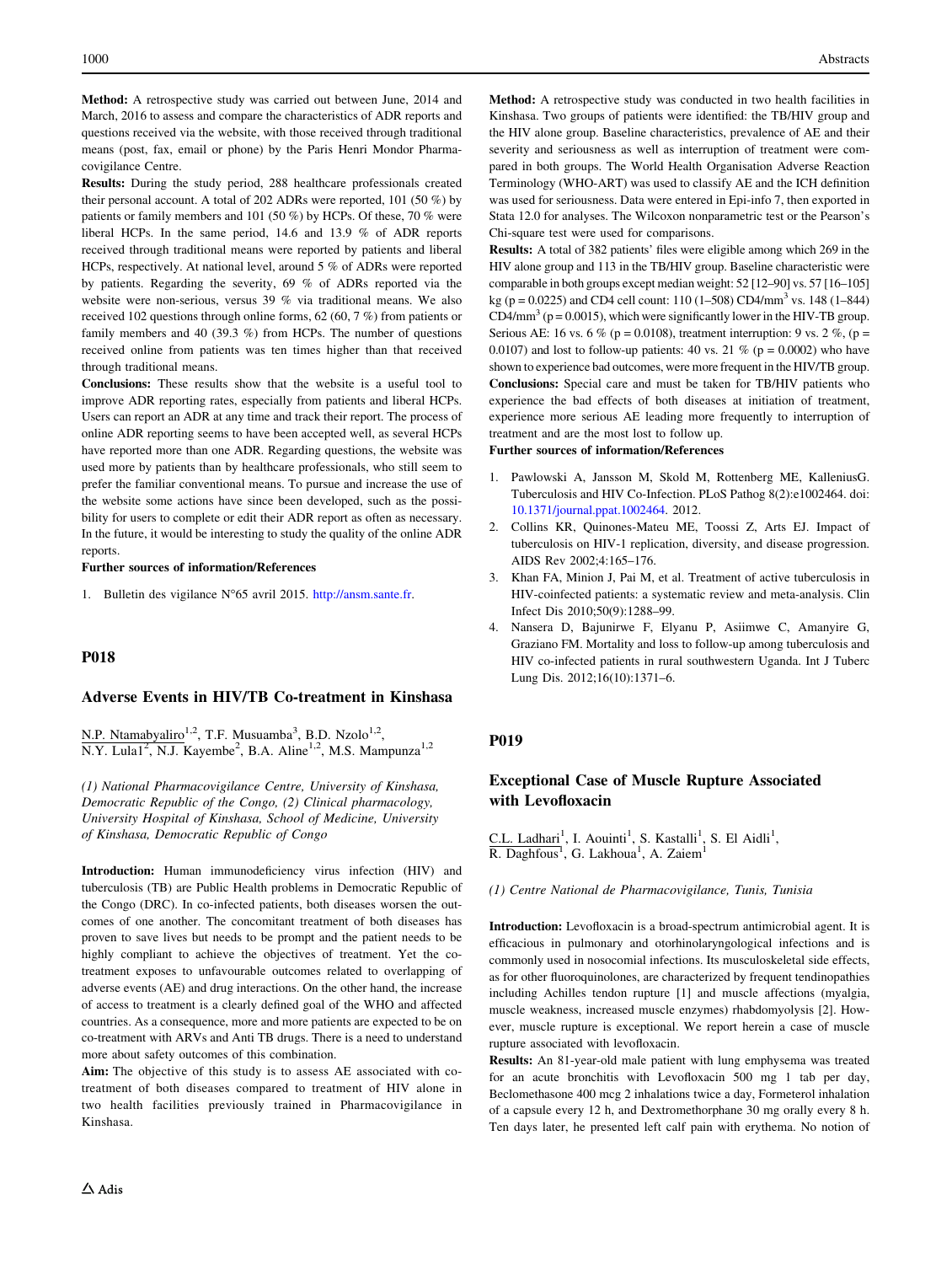trauma or significant muscular effort was mentioned at clinical history. At physical examination, palpation revealed a cord. A Doppler ultrasound of the lower limb, done for suspicion of phlebitis, revealed a subfascial detachment of the gastrocnemius muscle and a hematoma extended to the upper third of the calf. The diagnosis of muscle rupture was established. All drugs were stopped. The symptoms disappeared through rest only after about 10 days.

Conclusions: An 81-year-old male patient with lung emphysema was treated for an acute bronchitis with Levofloxacin 500 mg 1 tab per day, Beclomethasone 400 mcg 2 inhalations twice a day, Formeterol inhalation of a capsule every 12 h, and Dextromethorphane 30 mg orally every 8 h. Ten days later, he presented left calf pain with erythema. No notion of trauma or significant muscular effort was mentioned at clinical history. At physical examination, palpation revealed a cord. A Doppler ultrasound of the lower limb, done for suspicion of phlebitis, revealed a subfascial detachment of the gastrocnemius muscle and a hematoma extended to the upper third of the calf. The diagnosis of muscle rupture was established. All drugs were stopped. The symptoms disappeared through rest only after about 10 days. Further sources of information/References

- 1. Shimatsu, Kaumakaokalani, Sim H, Aronowitz P. Ciprofloxacininduced tendinopathy of the gluteal tendons. J Gen Intern Med 2014;29:1559–62.
- 2. Vyas H, Krishnaswamy G. Images in clinical medicine. Quinoloneassociated rupture of the Achilles' tendon. N Engl J Med 2007;357:2067.

## P020

## Years of Pharmacovigilance in New Zealand—Lessons in Sustainability and Growth

M. Tatley<sup>1</sup>, R. Savage<sup>1</sup>, D. Kunac<sup>1</sup>, J. Ashton<sup>1</sup>

(1) New Zealand Pharmacovigilance Centre, Dunedin School of Medicine, University of Otago, Dunedin, New Zealand

Introduction: The Centre for Adverse Reactions Monitoring (CARM) commenced operation as the New Zealand National ADR Monitoring Centre in April 1965. CARM is one of the very few such national monitoring centres that are not within the regulator. CARM has become entrenched as a respected service to its reporters and a source of quality ICSR case detail. For many years CARM sustained the highest rate of reporting per capita as measured by the Uppsala Monitoring Centre. CARM has often been host other smaller national centres who have been keen to learn how a mature but relatively limited resourced facility has achieved its success including its contribution and integration in research. Aim: To reflect and elaborate on the key factors contributing to the success of a mature national Pharmacovigilance Centre.

Method: To illustrate that whilst the populating and maintenance of a Pharmacovigilance database common to all national centres remains the core activity, the synergy arising from other complementary activities and operations has been a crucial influence to success.

Results: Key success factors include: a service-related synergy in supporting clinical dialogue and queries by actively sharing relevant empirical evidence from the CARM data base; networking with closely related projects under CARM's parent umbrella grouping (NZPhvC) such as the Medication Error Reporting Programme and historically the Intensive Medicine Monitoring Programme and Intensive Vaccine Monitoring Programme; and the support and facilitation of under and post graduate research projects with CARM data. Utilisation of Pharmacovigilance infrastructure and causality assessment expertise to support emerging Public Health concerns. A patient- and reporter-centric approach has also been a longstanding focus with formal case-specific feedback to reporters; the recording of an electronic alert nationally for those ADR reports (against voluntarily-indented patient details in ICSRs) that suggest precaution or contraindication to the future use of a medicine; and operating as a single point-of-contact triaging medicine safety related concerns and facilitating appropriate connections.

Conclusions: The combined effect of synergistic and complementary activities and operational approach has been instrumental in sustaining the credibility, utility and growth of support of the NZPhvC as a national resource which has seen its role extend into areas beyond monitoring of traditional medicine-related ADRs into a broader vigilance and drug safety surveillance role. This model adds value to the relevance of Pharmacovigilance as a dynamic tool for clinical decision making, patient support and reassurance, providing richer data to inform research agendas and national drug safety initiatives.

## P021

## The Challenges of Traditional Medicine and Pharmacovigilance

#### S. Skalli<sup>1</sup>

#### (1) Responsible for Pharmacovigilance of Herbal Medicines, Centre Anti Poison et de Pharmacovigilance du Maroc, Rabat, Morocco

The influence of religious, sociocultural, and socioeconomic issues, traditional practices, and belief in the use of herbal medicines (HM) is evident, particularly in Chinese, Indian, and African societies. Documented use of HM in Western societies is also high. Until now, there are no longitudinal data for prevalence of use of HM worldwide. The market research data indicate increasing sales of licensed and unlicensed HM. This suggests that large numbers of people are using HM. The contribution made by traditional medicine to the modern system of medicine is worth noting. Indeed, some well-established drugs have been developed by scientists from plants. An example with salicylic acid, used traditionally to reduce pain and inflammation is originally a derivative from plants of the Salix genus and which gave rise to the synthesis of acetylsalicylic acid. As with all medicines, HM have been shown to have the potential to cause adverse effects which are related to a variety of causes, including inherent properties such as the presence of toxic constituents, adulteration, mistaken use of the wrong plant species, incorrect dosing, errors in use, and contamination. Furthermore, HM can affect pharmacokinetic and pharmacodynamic properties of conventional drugs and thus can cause herb–drug interactions. The current model of pharmacovigilance with all tools and methodologies was developed for conventional drugs. The characteristics of HM and the ways in which these products are named, sourced, and utilized constitute challenges for their Pharmacovigilance. The challenges of Pharmacovigilance and traditional medicines largely depend upon improving Pharmacovigilance systems for HM. Some of these factors will already be present in some Pharmacovigilance systems but this is not the case in the majority of member countries of the WHO international Pharmacovigilance program. These challenges can be shown in seven distinct points that will be discussed point by point in order to highlight the challenges of traditional medicine and Pharmacovigilance:

- 1. Safety, efficacy and quality of herbal medicines
- 2. Herbal medicines regulatory framework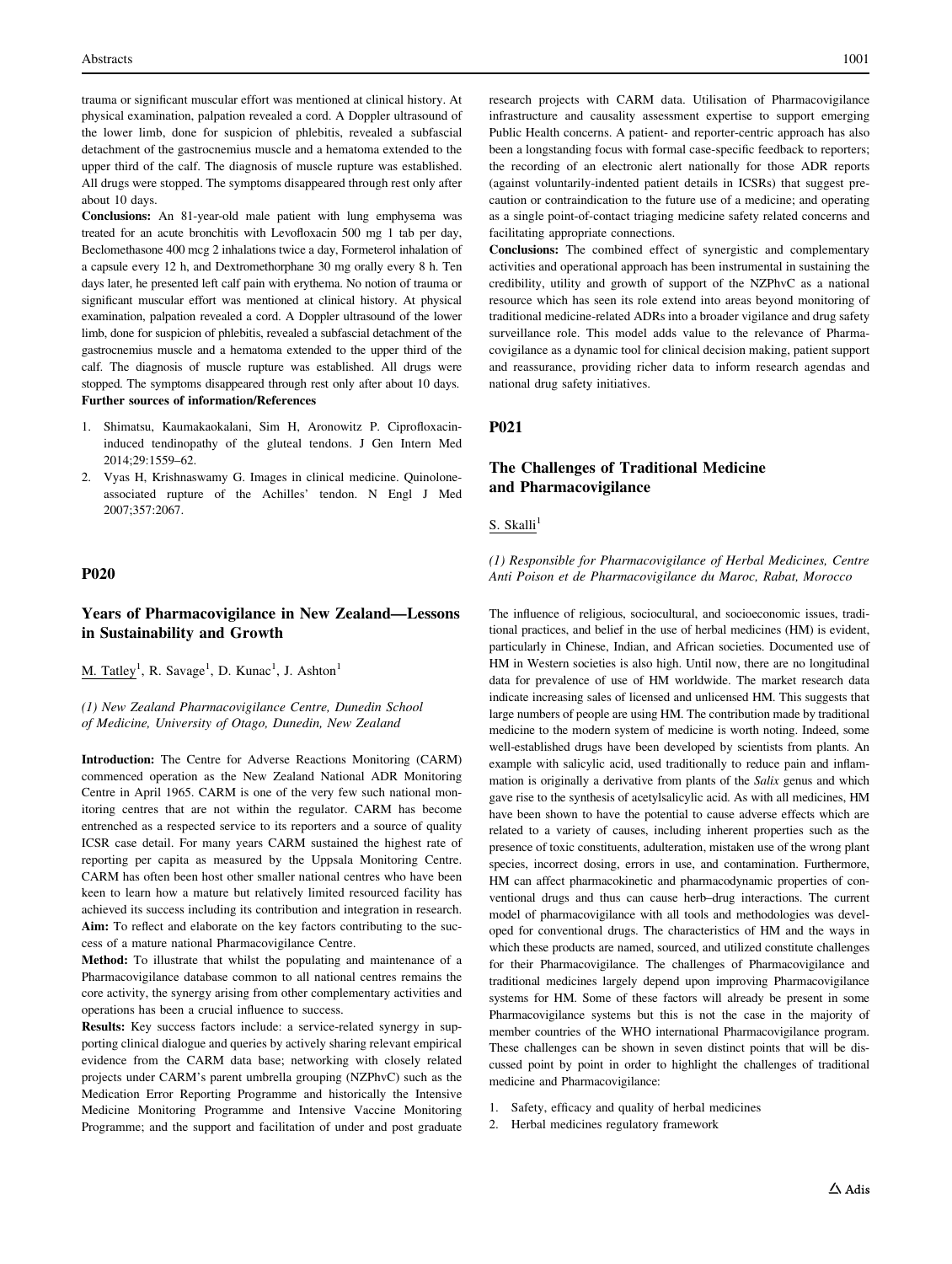- 3. Herb–drug interactions
- 4. Patient categories
- 5. Awareness
- 6. Communication and education
- 7. Scientific research

## Impact of Different Reporting Procedures of AEFIs by Elderly

## W.J.A. Hilgersom<sup>1</sup>, E.P. van Puijenbroek<sup>1</sup>

(1) Netherlands Pharmacovigilance Centre Lareb, 's-Hertogenbosch, the Netherlands

Introduction: Between September 2014 and February 2015, the Netherlands Pharmacovigilance Centre Lareb received an unexpected high number of reports of Adverse Events Following Immunization (AEFIs) following administration of a pneumococcal polysaccharide conjugated 13-valent adsorbed vaccine (Pneu-13) of elderly. The reports came from a selected group of 21,000 people of 70 years or above, who participated as controls in the CAPiTA study [1, 2]. After unblinding these controls were offered a Pneu-13 vaccination. Following vaccination they received a leaflet with information about the importance of reporting AEFIs. In addition, they were offered to report by phone, instead of reporting via an online form only.

Aim: Primary aim of this study is to evaluate differences in number and characteristics of reports of elderly, who received additional information about reporting AEFIs compared to the routine procedures during the annual influenza campaign, were the aforementioned information is not provided. The secondary aim of this study is to investigate the preference of these elderly in terms of reporting AEFIs by phone or by means of an online form. Method: Comparison of the number of reports and characteristics of reports after Pneu-13 vaccination with reports of vaccinees of 70 years or above after influenza vaccination. A telephone survey was conducted on awareness of different possibilities of reporting AEFIs and personal preference of reporting. Results: Lareb received 390 spontaneous reports after Pneu-13 vaccination out of 21,000 vaccinees (1.9 %), of which 70.7 % reports of women. 1.3 % Reports were serious, 96.7 % reports of consumers. Of the latter group, the proportion of reporting by phone was 73.8 %. Between October 2014 and March 2015 Lareb received 44 spontaneous reports out 1.2million elderly aged 70 years and above after influenza vaccination (0.004 %), of which 59.1 % reports of women; 9.1 % serious reports and 70.5 % reports were from consumers. The proportion of reporting by phone in the latter group was 10.7 %. Twenty-five reporters were interviewed. Of the interviewees eight has no internet access and five started electronic reporting, but did not succeed completing the form. 21 interviewees (84 %) has a preference of reporting by phone.

Conclusions: Compared to the number of reports after influenza vaccination, the number of reports after the Pneu-13 vaccination where people were actively invited to report, is relatively high, but it mainly concerned nonserious reports. Providing a leaflet after vaccination, may encourage elderly to report AEFIs. In addition, our findings suggest that offering elderly the opportunity to report by telephone, this may encourage reporting.

#### Further sources of information/References

- 1. Bonten M et al., Community Acquired Pneumonia Immunization Trial in Adults (CAPITA). ISPPD-0541.
- 2. Bonten M et al., Polysaccharide Conjugate Vaccine against Pneumococcal Pneumonia in Adults. N. Engl. Med 2015;372(12):1114–1125.

#### P023

## Approaches to Overcome the Challenges in Running Pv Programs by Involving Stakeholders at Different Levels

#### S. Z. Rahman $<sup>1</sup>$ </sup>

#### (1) Department of Pharmacology, Jawaharlal Nehru Medical College, Aligarh Muslim University, Aligarh 202002, India

Introduction: The present ADR monitoring system is largely depends on ''spontaneous reporting'', which offers a high underreporting rate. This underreporting of ADRs by healthcare professionals has been identified as a serious drawback of the voluntary reporting system, failure to calculate the incidence rate and uncertainty in causality judgment. Even the quality of some ADR reports does not meet the requirements of analysis and evaluation. Some reporting lacks clear description, low data standardization and even the contents of reports mostly focus on known and common reactions. The Pharmacovigilance programme in developing countries is facing other difficulties due to various other reasons. Practices and promotion of complementary and alternative medicine (CAM) is major issue in reporting ADRs. Several preparations containing allopathic drugs are sold as herbal medicines, while some drugs are sold without prescriptions (OTC) and taken as self-medication because of commercial advertising; hence it is difficult to trace the use of these medicines.

Aim: The present study is aimed to offer an analytical study of current problems and solutions of Pharmacovigilance programme. The necessity of implementation of appropriate Pharmacovigilance, its requirements, problems, limitation and the process how it can further be improved have been emphasized.

Method: Literature review.

Results: The author of the present paper would discuss different approaches to overcome the challenges in running Pharmacovigilance programme involving stakeholders at different levels including drug regulatory authorities, ADR monitoring committees, hospital administration, health professionals, consumers, etc.

Conclusions: ADR monitoring information network has achieved ADR reporting capabilities, but failed to fully accomplish an automatic warning and assessment system. There is still a lot of work to do in the research and exploration of improved ADR monitoring.

## P024

## Impact of Integrating Pharmacovigilance in Moroccan Tuberculosis Control Programme

D. Soussi Tanani<sup>1</sup>, S. Serragui<sup>2</sup>, L. Ait Moussa<sup>3</sup>, R. Soulaymani<sup>3</sup>, A. Soulaymani<sup>4</sup>, Y. Cherrah<sup>2</sup>

(1) Department of Pharmacology, University Abdelmalek Essaadi, Faculty de Medecine et de Pharmacie, Tangier, Morocco, (2) Faculty of Medicine and Pharmacy, Mohammad V University, Rabat, Morocco, (3) Moroccan Poison Control and Pharmacovigilance Center, Rabat, Morocco, (4) Laboratory of Genetics and Biometry, University Ibn Tofail, Kenitra, Morocco

Introduction: Public Health programs are well structured but often represent a favorable model for the development of adverse events (AEs) by irrational use of drugs.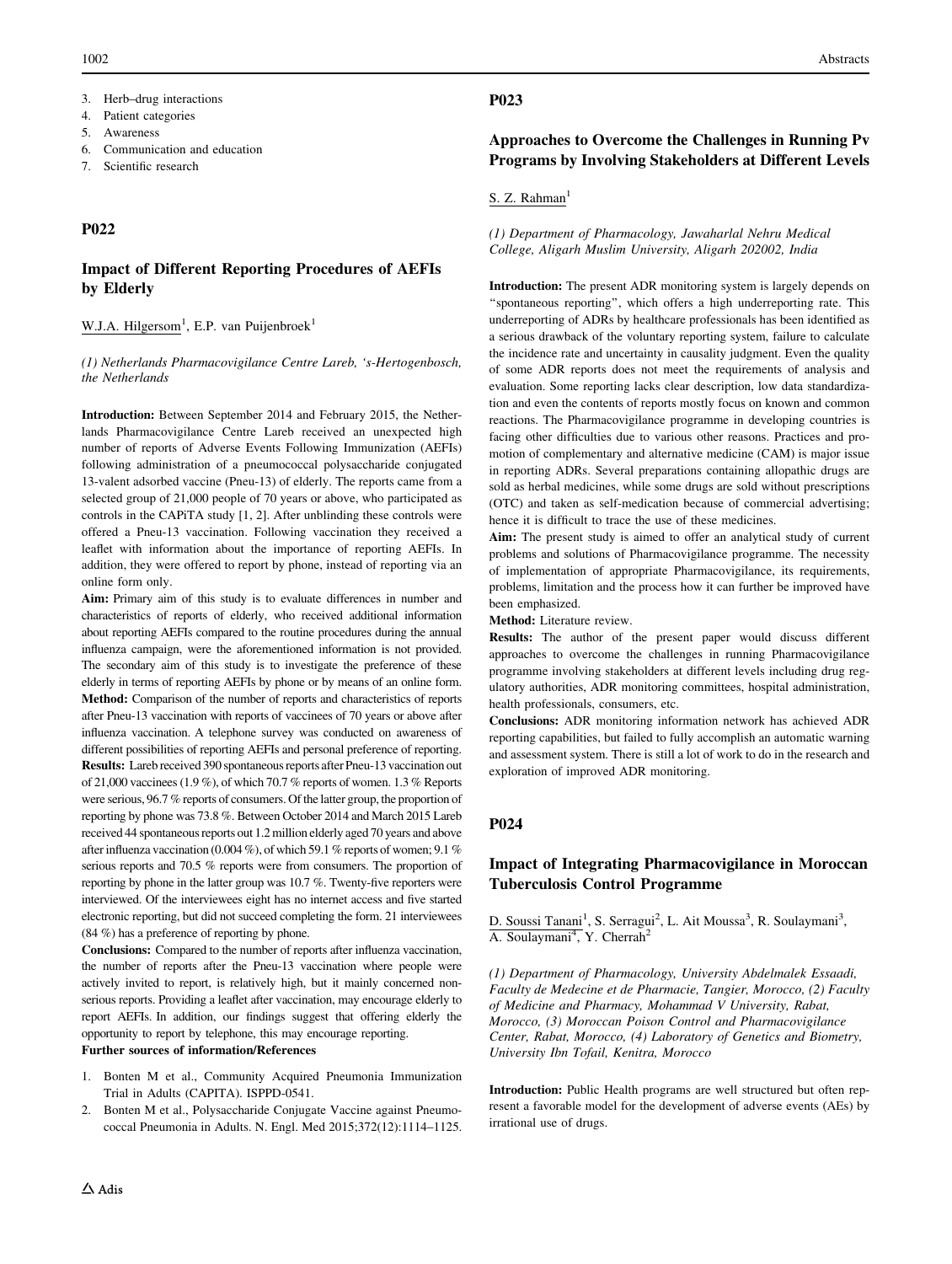Aim: The objective of this work is to demonstrate the interest of integrating Pharmacovigilance in Moroccan Tuberculosis Control Programme (MTCP).

Method: Integration of Pharmacovigilance in MTCP was conducted in October 2012 with the Global Fund Support. Using spontaneous reporting after Pharmacovigilance sensitization sessions. Comparison of spontaneous reports before and after the integration of Pharmacovigilance in MTCP (January 2010–October 2012/October 2012–April 2013) using SPSS Version 10.0 for data analysis. Detection of Moroccan signals using the information component (IC) of VigiMine. Development of actions risk minimization.

Results: As reports indicators: the average number of spontaneous reports increased from 3.6 to 37.4 cases/month (10.3 times,  $p < 10^{-3}$ ). As AEs indicators: the average age was  $40.7 \pm 17.5$  years, the sex ratio was 0.8. Hepatic reactions (32.7 %) predominated during the first period while skin reactions (22.7 %) were in second period ( $p = 10^{-4}$ ), 40.9 % of cases in the first period were serious against 23.5 % in second period ( $p = 0.003$ ), 4.7 % of cases in the first period have been fatal against 0.7 % in second period ( $p < 10^{-4}$ ). Five signals were generated (hepatic enzyme increase IC = 2.77, arthralgia IC = 2.64, pruritus IC = 1.84, acne IC = 1.54, hepatitis IC =  $1.22$ ). As action of risk minimization, a national procedure of TB hepatotoxicity was developed.

Conclusions: The integration of Pharmacovigilance in Moroccan Tuberculosis Control Programme allowed rapid identification of events that are likely to affect adherence to treatment and determination new signals of antituberculosis drugs.

#### Further sources of information/References

- 1. The safety of medicines in public health programmes: Pharmacovigilance an essentialtool. [http://www.who.int/medicines/areas/quality\\_](http://www.who.int/medicines/areas/quality_safety/safety_efficacy/Pharmacovigilance_B.pdf) [safety/safety\\_efficacy/Pharmacovigilance\\_B.pdf.](http://www.who.int/medicines/areas/quality_safety/safety_efficacy/Pharmacovigilance_B.pdf) WHO 2006.
- 2. Lazarou J, Pomeranz BH, Corey PN. Incidence of adverse drug reactions in hospitalised patients: a meta-analysis of prospective studies. JAMA. 1998;279:1200–1205.

#### P025

## Pharmacovigilance in HIV/AIDS Public Program Health: Moroccan Experience

#### A. EL Rherbi $<sup>1</sup>$ </sup>

(1) Centre Antipoison et de Pharmacovigilance du Maroc, Rabat, Morocco

Introduction: In Morocco, if Pharmacovigilance system and HIV/AIDS Public health program (Programme National de Lute Contre Le Sida: PNLS) are considered to be well structured and efficient, integration of Pharmacovigilance in the PNLS is just beginning. To this effect, close collaboration has been initiated between the Centre Antipoison et de Pharmacovigilance du Maroc (CAPM), recognized in 2012 as a WHO Collaborating Center, and the Epidemiology and fight against diseases Direction (Direction de l'épidémiologie et de lute contre les maladies: DELM) which is the structure of the Ministry of Health responsible for the implementation, management and proper functioning of the HIV/AIDS Public health program.

Aim: The aim of our work is to establish the safety profile of antiretroviral drugs used in AIDS program among the Moroccan population and to detect and analyse potential Pharmacovigilance signals.

Method: We have proceeded to an analyse of our national Pharmacovigilance database by selecting all individual safety case report recorded with Antiretroviral drugs and comparing pre-integration and post-integration periods.

Results: 377 cases were collected; average age is 44 years the sex ration F/M is 1.55 non-nucleoside reverse transcriptase is the most complained therapeutic family with a percentage of 68.2 % followed by combination drug for HIV treatment 59.2 %, disorders Nutritional and metabolic are the most reported adverse events with a rate of 19.6 % followed by skin disorders 18.6 % medication errors and therapeutiques failures come in third place with a rate of 16.7 % then come hematological disorders 11.1  $%$  and disorders psychiatric 10.6 %; 93 % of registered cases have been recorded that after the integration of Pharmacovigilance in the HIV/AIDS program; 350 cases in post integration period versus 27 cases in the pre integration of Pharmacovigilance period.

Conclusions: Implementing and/or strengthening Pharmacovigilance systems in resource-constrained countries is a very big challenge that all the stakeholders may held, particularly at this time when new approaches such as 'Test and Treat' are being implemented, and antiretroviral drugs are being considered for prevention of HIV transmission. Attention to drug quality and drug safety is obligatory conditions for long-term program sustainability and providing a good guarantee for patient safety. Therefore, collaborative partnership between industry, physicians, public health programs actors and national health authorities can potentially is of major importance. Further sources of information/References

## 1. MHRA. Good Pharmacovigilance Practice. Available at [http://www.](http://www.mhra.gov.uk/Howweregulate/Medicines/Inspectionandstandards/GoodPharmacovigilancePractice/index.htm) [mhra.gov.uk/Howweregulate/Medicines/Inspectionandstandards/](http://www.mhra.gov.uk/Howweregulate/Medicines/Inspectionandstandards/GoodPharmacovigilancePractice/index.htm) [GoodPharmacovigilancePractice/index.htm.](http://www.mhra.gov.uk/Howweregulate/Medicines/Inspectionandstandards/GoodPharmacovigilancePractice/index.htm) 2012. [Accessed May 2012].

- 2. Strengthening Pharmaceutical System (SPS) Programs. Safety of medicines in sub-Saharan Africa: assessment of Pharmacovigilance systems and their performance. Submitted to the US Agency for International Development by the Strengthening Pharmaceutical Systems (SPS) Program; 2011; Arlington, VA: Management Sciences for Health.
- 3. DeGruttola V, Smith DM, Little SJ, Miller V. Developing and evaluating comprehensive HIV infection control strategies: issues and challenges. Clin Infect Dis 2010;50(Suppl 3):S102–S107.

#### P026

## Incorporation of Pharmacovigilance in Curriculum: To Whom and How Far?

#### $B.$  Ganguly<sup>1</sup>

#### (1) Department of Pharmacology, Pramukhswami Medical College, Karamsad, India

Introduction: In India, adverse drug events are not properly reported due to lack of time, low motivation, ignorance. Lack of continuing medical education on Pharmacovigilance and dearth of drug information particularly at the level of primary health centres and private practitioners lead to underreporting of ADR. The mission to safeguard the health is achievable by incorporating changes like making Pharmacovigilance reporting mandatory at all levels, introducing Pharmacovigilance inspections. The practice of self-medication and use of traditional medicines pose additional challenges as adverse events in such cases often go unreported. In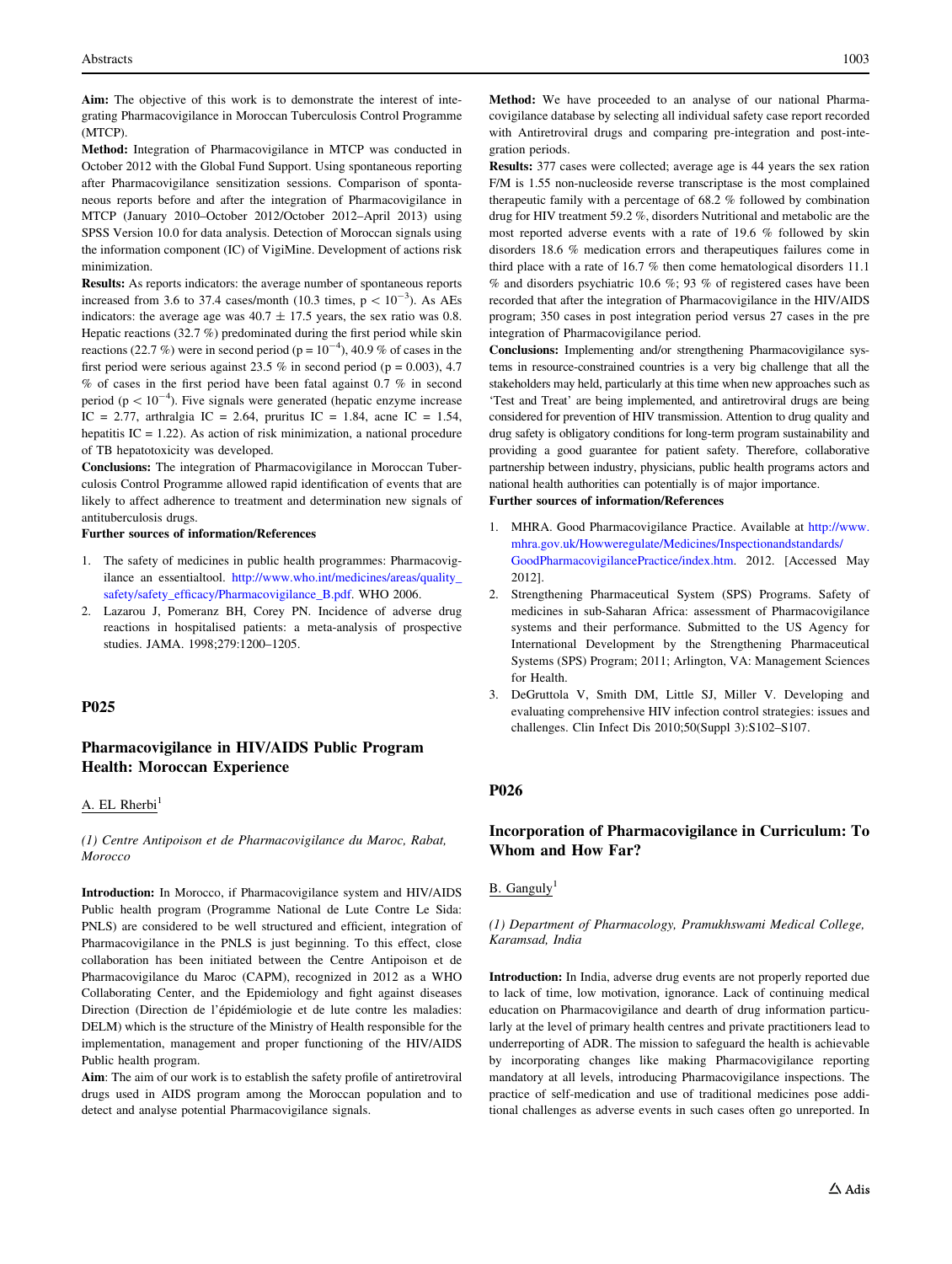addition, there are lacunae like lack of communication among healthcare professionals, shortage of trained personnel and inadequate training on Pharmacovigilance at undergraduate level.

Aim: In order to address the challenges, one of the important steps is to incorporate Pharmacovigilance in medical and paramedical curricula.

Method: Intensive training should be given on all aspects of Pharmacovigilance to various stake holders including the patients, efficient system of communication, creating a clinical trial database for serious adverse events (SAE) and ADRs for signal detection and access to relevant data for various stakeholders. Various types of teaching and assessment modules are to be developed according to the course and job responsibilities starting from doctors, nurses, pharmacists.

Conclusions: It should be mandatory to incorporate Pharmacovigilance in medical and various paramedical curricula in order to achieve a successful outcome in proper implementation and compliance of the programme.

#### P027

## Proton Pump Inhibitors: Real Indication or Trivialized Prescription?

H. Bagheri<sup>1</sup>, J. Thorel<sup>1</sup>, C. McCambridge<sup>2</sup>, A. Piau<sup>3</sup>, Ph. Cestac<sup>2</sup>, J.L. Montastruc

 $(1)$  Service de Pharmacologie Médicale et Clinique, Centre Hospitalier Universitaire, Toulouse, France, (2) Pharmacie Equipe de pôle Gériatrie, Hôpital Paule de Viguier 330, avenue de Grande-Bretagne TSA, Toulouse, France, (3) Service de Post-Urgence Gériatrique, CHU de Toulouse, Université Paul Sabatier, Gérontopole, F-31, Toulouse, France

Introduction: Protons pump inhibitors (PPIs) are one of the most frequently prescribed classes of drug in the world. Yet studies consistently show that PPIs are being overprescribed in both primary and secondary care [1].

Aim: The aim of our study was to determine the rate of exposure to PPIs in old patients and to assess the appropriateness of their prescription according to French guidelines.

Method: We performed a descriptive study from 1 June to 30 August 2016 including all patients admitted in the Department of Geriatric Post Emergency of University Hospital of Toulouse with a prescription of PPI. Data concerning age, name of PPI, dose, indication, and duration of prescription and the modification of PPI prescription were collected.

Results: Among 375 patients admitted during this period, 134 (35.7) were exposed to PPIs with a mean age of  $85.9 \pm 6.6$  years. About one third of them were exposed to PPI more than 1 year  $(n = 49)$ . Prescription was inappropriate for the criteria ''dose and indication'' and ''duration'' for respectively 59 (44.0 %) and 15 (11.2 %) cases. In 50 cases (37.3 %), the PPI was renewed, stopped in 69 cases (51.5 %) and the dose was reduced for 15 patients (11.2 %).

Conclusions: According to our data, the prescription of PPI was no appropriate in about 40 % of included patients. A reassessment of their prescription with awareness of patients should be necessary to improve the Good Utilization of these ''popular'' drugs and to prevent some serious adverse reactions after long exposure such as acute interstitial nephritis [2] or dementia [3].

#### Further sources of information/References

1. IMS health report. Leading therapy classes by global pharmaceutical sales. 2006. [http://www.imshealth.com/ims/portal/front/articleC/](http://www.imshealth.com/ims/portal/front/articleC/0%2c2777%2c6025_80528184_80530441%2c00.html) [0,2777,6025\\_80528184\\_80530441,00.html.](http://www.imshealth.com/ims/portal/front/articleC/0%2c2777%2c6025_80528184_80530441%2c00.html)

- 2. Lazarus B, Chen Y, Wilson FP, Sang Y, Chang AR, Coresh J, Grams ME. Proton Pump Inhibitor Use and the Risk of Chronic Kidney Disease. JAMA Intern Med. 2016;176:238–46.
- 3. Gomm W, von Holt K, Thomé F, et al. Association of Proton Pump Inhibitors with risk of dementia: a pharmacoepidemiological claims data analysis. JAMA Neurol. 2016. doi[:10.1001/jamaneurol.2015.](http://dx.doi.org/10.1001/jamaneurol.2015.4791) [4791.](http://dx.doi.org/10.1001/jamaneurol.2015.4791)

#### P028

## An Unexpected Long Time to Onset of Injection Site Reactions After Pneumokokken-13 Vaccine in Elderly

W.J.A. Hilgersom<sup>1</sup>, E.P. van Puijenbroek<sup>2</sup>,

(1) Netherlands Pharmacovigilance Centre Lareb, Hertogenbosch, The Netherlands, (2) FarmacoTherapie, Epidemiologie en Economie Groningen Rese, Netherlands Pharmacovigilance Centre Lareb, 's-Hertogenbosch, The Netherlands

Introduction: Between September 2014 and February 2015, the Netherlands Pharmacovigilance Centre Lareb received a high number of reports of Adverse Events Following Immunization (AEFIs) following administration of a pneumococcal polysaccharide conjugated 13-valent adsorbed vaccine (Pneu-13), mainly reports of injection site reactions with an unexpected time to onset (TTO) of 4–7 days. The reports came from a selected group of 21,000 people of 70 years or above, who participated as controls in the CAPiTA study [1, 2]. After unblinding controls were offered a Pneu-13 vaccination.

Aim: The aim of this study is to evaluate differences in the number of AEFIs of injection site reactions in elderly and their characteristics like TTO after Pneu-13 vaccination, compared with reports of AEFIs following seasonal influenza vaccination in the same age group.

Method: Reports of injection site reactions after Pneu-13 vaccination received between September 2014 and February 2015 were compared to reports of injection site reactions of elderly of 70 years or above vaccinated during the annual influenza campaign. Given the limited reports of elderly after influenza vaccination, reports of 5 consecutive years were selected.

Results: Lareb received 390 reports after Pneu-13 vaccination concerning 616 AEFIs of which 296 injection site reactions (47.7 %). Injection site reactions with a TTO  $>2$  days were reported 176 times (58.4 %), mostly 4–7 days. In the group of elderly 80 years or above these reactions were reported more often compared with elderly of 70–80 years; i.e. 69.0 vs. 53.8 % (crude OR 1.9, 95 % CI: 1.12–3.24). Between October 1, 2010 and May 1, 2014 Lareb received 136 spontaneous reports concerning 240 AEFIs after influenza vaccination, of which 46 injection site reactions (19.2 %). The proportion of injection site reactions with a  $TTO > 2$  days was 6.6 %.

Conclusions: Even though the vaccines itself are not completely comparable, reports after Pneu-13 vaccination of elderly aged 70 and above, the proportion of AEFIs of injection site reactions after Pneu-13 vaccination compared with influenza vaccination was relatively high. The proportion of reports of injection site reactions with a TTO  $>2$  days was more outspoken in the Pneu-13 group as compared to the influenza group. Especially in elderly of 80 years this long TTO was more outspoken. Our findings indicate a possible increased risk for injection site reactions with a long TTO with increasing age after vaccination with pneumococcal polysaccharide conjugated 13-valent adsorbed vaccine.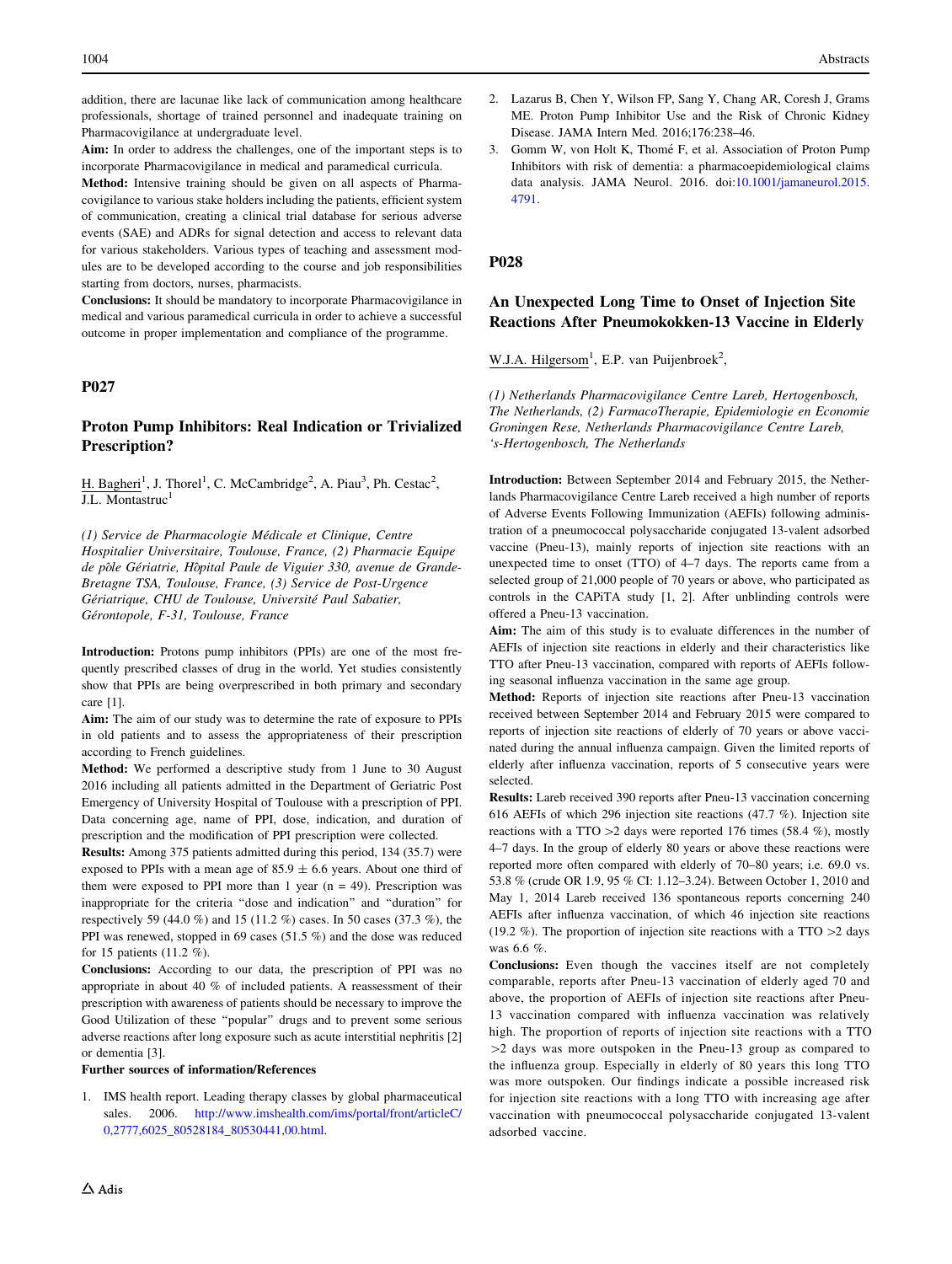#### Further sources of information/References

- 1. Bonten M et al. Community Acquired Pneumonia Immunization Trial in Adults (CAPITA). ISPPD-0541.
- 2. Bonten M et al., Polysaccharide Conjugate Vaccine against Pneumococcal Pneumonia in Adults. N. Engl. Med 372;12:1114–1125.

#### P029

## Onset Time of Adverse Events to Nifurtimox– Eflornithine Combination Therapy: Review of Reports

B.A. Engo<sup>1,2</sup>, B.D. Nzolo<sup>1</sup>, N.Y. Lula<sup>2</sup>, N.P. Ntamabyaliro<sup>1,2</sup>, K.G. Mesia<sup>1,2</sup>, L.G. Tona<sup>1, 2</sup>

(1) National Pharmacovigilance Centre, University of Kinshasa, Democratic Republic of the Congo (2) Clinical pharmacology, University Hospital of Kinshasa, School of Medicine, University of Kinshasa, Democratic Republic of Congo

Introduction: Human African trypanosomiasis (HAT) is a neglected tropical disease considered as lethal without treatment. Nifurtimox-Eflornithjine Combination Therapy (NECT) is recommended by the national program of HAT control. Patient's adherence may be influenced by the adverse drug events (ADE) occurrence. Then, there is a need to monitor ADE in order to improve the outcome of the treatment.

Aim: To analyze adverse events (AE) profile of NECT and determine their time of occurrence.

Method: Adverse events related to NECT, introduced in the Uppsala Monitoring Centre's database (VigibaseTM) from January 2010 and January 2016, were retrieved. Causality assessment of reports was done according to the WHO method. Only reports with at least ''possible'' grading were analyzed. International conference of harmonization criteria applied to assess seriousness.

Results: A total of 678 individual reports were retrieved and 2891 AE were accounted. 1.9 % of these were classified as serious. Gastro-intestinal (42 %), Body as a whole—general (22.2 %) and central and peripheral nervous disorders (16, 7 %) were the commonest system affected. Median onset time was 4 days (IQR: 1–15 days). Half (1423/2891) of AE occurred between 1 and 3 days of treatment. Clinical signs were reduced on the fourth day. Between 4th and 7th day, number of case of psychiatric AE increased. We note also three cases of fungal infection. From 10th day and more, period corresponding to treatment discontinuation, some AE especially psychiatric, nervous and gastrointestinal system disorders (54/2891) persist. One case of anaemia has been reported in 14th day after treatment starting.

Conclusions: This study has highlighted, to some extent that AE of NECT overlap with clinical manifestations of trypanosomiasis. Data on chronology of AE related to NECT, may improve medical care of patient with trypanosomiasis.

#### Further sources of information/References

- 1. Priotto G et al. Nifurtimox-eflornithine combination therapy for second-stage African Trypanosoma brucei gambiense trypanosomiasis: a multicenter, randomised, phase III, non-inferiority trial. Lancet 2009;374:56–64.
- 2. Franco JR et al. Monitoring the use of nifurtimox-eflornithine combination therapy (NECT) in the treatment of second stage gambiense human African trypanosomiasis. Tropical Medicine 2012;3:93–101.

#### P030

## Adverse Drug Reactions Monitoring in Public Hospitals Using Patient Safety Network System

F.A. Al-Braik<sup>1</sup>, M.M. Al Ghufli<sup>1</sup>, R.A. Saad<sup>1</sup>, M.Y. Hasan<sup>1</sup>

(1) Pharmaceutical Department, Abu Dhabi Health Services, Abu Dhabi, United Arab Emirates

Introduction: Reporting adverse drug reactions (ADRs) significantly Importance for public health. Various systems are available for ADRs reporting among different health care institutions. Voluntary ADRs reporting systems remains most valuable source of information to monitor and assess drugs reactions and adverse events [1]. Majority of ADRs are preventable through improved health professions education and prescribing monitoring [2]. Many hospitals had undergone joint Commission International (JCI) accreditation which emphasizes ADR reporting under Patient safety Network (PSN) system that is linked to the database of global patient network.

Aim: This study examined the extent and incidents of voluntary ADRs reporting by health professionals in Abu Dhabi Government health care facilities that are JCI accredited and utilizing patient safety network (PSN) system.

Method: The study covered all public hospitals in the Emirate of Abu Dhabi, UAE which operated by Abu Dhabi Healthcare company SEHA. Reporting ADRs via PAN became mandatory by (JCI) which was obtained by all SEHA facilities. This study looked at 7 pharmacy departments that served 12 hospitals. A multidisciplinary Taskforce responsible for collecting ADRs, assessing causality and evaluating reactions outcomes was established. The Taskforce then forwarded the recommendations to SEHA headquarters central medication safety committee for required action. The central medication safety committee further evaluated and monitored the trend of ADR occurrence and implemented measures to improve patient safety and rationalize the use of medicines.

Results: During the period of January 2015 to March 2016, there were 309 ADR cases reported in SEHA's hospitals. Antibacterial medications were the highest category involved in ADR reporting  $(n = 113, 36.57 \%)$ , followed by anticancer ( $n = 48$ , 15.5 %), medicines used for iron deficiency treatment (n = 26, 8.4 %), non-steroidal anti-inflammatory drugs NSAIDs ( $n = 17, 5.5\%$ ), Opioid pain medications ( $n = 10, 3.2\%$ ) and vaccines (n = 10, 3.3 %). Nurses were highest in reporting ADR cases (n = 180, 58.3 %), followed by pharmacists ( $n = 30, 9.7$ %) and physician ( $n =$ 25, 8.1 %). Data generated in the study shown low reporting rate among healthcare professionals compared to the size of the hospitals and numbers of patients experienced medication therapy [2,3]. That can be explained by the fact that it is not mandatory to report every ADR to drug use despite mandatory implementation of PAN system. Moreover many incomplete ADR reports were noticeable. Further education and awareness of the system is important to encourage reporting and detection of ADRs for improving the quality of patient care.

Conclusions: Voluntary reporting by health professionals considered the keystone in detection and management of ADRs. It is important to incorporate ADR reporting and patient safety features in database that used within accredited hospitals and encourage reporting among different groups of healthcare professionals [4].

#### Further sources of information/References

1. Desikan, R., et al., Reporting of Adverse Drug Events: Examination of a Hospital Incident Reporting System. Advances in Patient Safety: From Research to Implementation (Volume 1: Research Findings).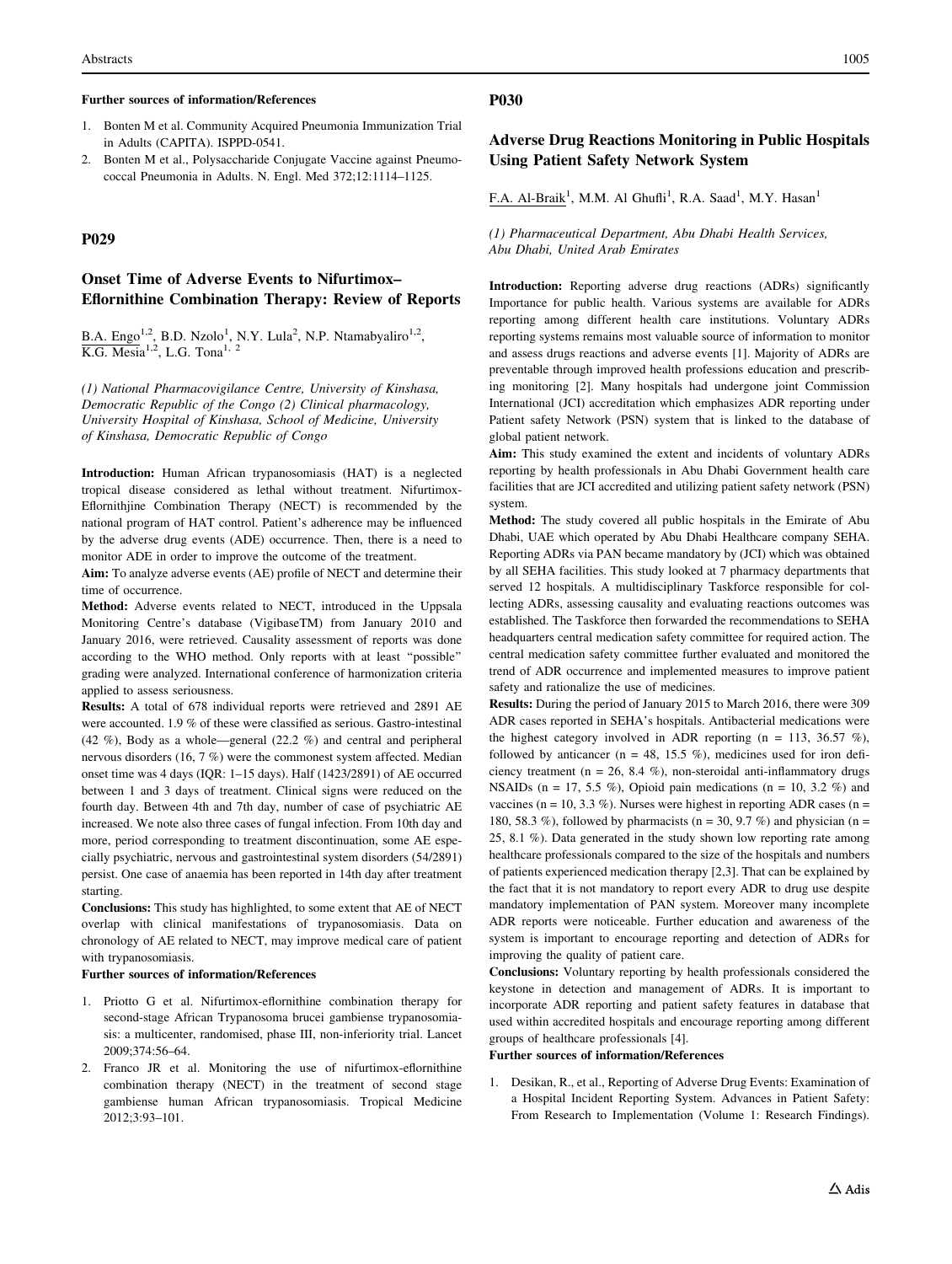Rockville (MD): Agency for Healthcare Research and Quality (US); 2005 Feb.

- 2. Santosh, KC. et al., Attitudes among healthcare professionals to the reporting of adverse drug reactions in Nepal. BMC Pharmacol Toxicol. 2013 Mar 8;14:16.
- 3. Patsuree, A., et al., Experiences relating to adverse drug reactions in the community: a cross-sectional survey among patients and the general public in Thailand. Expert Opin Drug Saf. 2016 Mar;15(3):287-95.
- 4. Ponnusankar, S., et al., Assessment of Adverse Drug Reactions Based on Spontaneous Signals at Secondary Care Public Hospital. Indian J Pharm Sci. 2015 Jul-Aug;77(4):490–3.

#### P031

## Medicines for Women in India: What are the Key Local Issues?

P. Agarwal<sup>1</sup>

(1) Department of Anaesthesiology, National Institute of Medical Sciences, NIMS University, Jaipur, India

Introduction: Inequalities in gender are present globally. In India men have greater cultural rights to autonomy, social freedom, and mobility outside the home than women. Women's health needs are numerous-nutrition, general morbidity, reproductive health, disability, mental health, occupational health, and are interrelated. Discriminatory practices are prevailing against female in seeking healthcare in India. Women in India are vulnerable in terms of their health and healthcare seeking behaviour throughout the life cycle, childhood, adolescence, middle age and old age. Aim: Several studies have shown differences in health care utilization for girls, medical attention being sought less frequently and at a later stage of illness. Indian girls younger than five have higher mortality than boys. Three common health problems affecting women are anaemia, reproductive tract infections, and depressive disorders. Anemia is common for women in India with prevalence estimated to be as high as 40–60 %. Cancer is another challenge with more than 200 women dying daily due to cervical cancer, but only 10–20 percent of Indian women in rural areas know about it.

Results: The 'key local issues' are addressing women belonging to rural India, the poor, the lower castes (especially the Scheduled Castes), the Scheduled Tribes, the less developed states and regions of India. Women belonging to any of above factors show poor health status and restricted access to healthcare. Further, with the considerable weakening of the public healthcare system and the gradual entrenchment of the market economy, differentials among socio-economic groups are widening. Few policy recommendations for these issues are—adoption of comprehensive and gender sensitive primary healthcare, strengthening of public healthcare, regulating the private sector, making the health systems gender sensitive, instituting community health insurance and strengthening of civil society initiatives.

Conclusions: The message of gender equality has not percolated deep enough to reach the family and community levels. Thus, a girl child begins her formative years on a weak foundation, and this continues all through her life. It is even transmitted to the next generation. To break this vicious circle, an urgent action-oriented behavioural change campaign, involving health, education and other social sectors, is required. However, to realize gender equity, a strong social and political will is needed.

#### P032

## The Impact of Database Restriction on Pharmacovigilance Signal Detection of Selected Cancer Therapies

M. Hauben<sup>1,2</sup>, E. Hung<sup>1</sup>, J. Wood<sup>3</sup>, A. Soitkar<sup>3</sup>, D. Reshef<sup>3</sup>

(1) Safety Sciences Research Pfizer Inc., New York, NY, USA (2) Department of Medicine, New York University School of Medicine, New York, NY, USA, (3) Global Pharmacovigilance and Epidemiology, Bristol-Myers Squibb, Hopewell, NJ, USA

Introduction: Disproportionality analysis in pharmacovigilance entails a large number of analytical choices [1], including database background [2]. These would be expected to result in changed signal/noise ratios, sometimes favorably and sometimes unfavorably. Restricting the database to specific subsets more reflective of background diseases may improve noise/noise ratios [3], but may be associated with an unacceptable loss of signals depending on the nature of the restriction. Pharmacovigilance signal detection in oncology is not straightforward for numerous reasons [4] including polydrug regimens, complex patient histories that result in confounding and effect modification (i.e. drug–disease interactions) and unique benefit/risk considerations resulting in higher thresholds for recognizing/reporting adverse drug events (ADEs). New drugs involving novel mechanisms may present difficult to anticipate/rationalize ADEs.

Aim: To explore the effect of an oncology drug restriction (i.e. analyzing the subset of the database consisting only of oncology drugs) on the performance of a data mining analysis using a defined reference set of oncology drug–event pairs.

Methods: We used the FAERS database. Positive control (PC) drugmedical concept (MC) pairs were selected from safety information not included in the product's first label but subsequently added as label changes [5]. These MCs were mapped to the Medical Dictionary for Regulatory Activities (MedDRA) preferred terms (PTs) used in FAERS to code adverse events. Negative controls (NC) were MCs with circumscribed PTs not in the corresponding Unites States Package Insert. We calculated shrinkage-adjusted observed-to-expected reporting frequencies for the aforementioned drug–PT pairs. We formulated an adjudication framework to calculate performance at the MC level. Performance metrics [sensitivity, specificity, positive and negative predictive value (PPV, NPV), signal/noise (S/N), F and Matthews correlation coefficient (MCC)] were calculated.

Results: The PC reference set consisted of 11 drugs, 487 PTs, 27 MCs, 37 Drug-MC combinations and 638 drug–event combinations (DECs). The NC reference set consisted of 11 drugs, 9 PTs, 5 MCs, 40 Drug-MC combinations and 67 DECs. Most drug-event pairs were not highlighted by either analysis. A small percentage of signals of disproportionate reporting were lost, more noise than signal; little or no gains. Specificity, PPV, NPV, F and MCC improved or showed no visible change while sensitivity declined substantially. Overall S/N improved.

Conclusion: Oncology drug restriction substantially improved the S/N ratio, but with significant credible signal loss. Without broader experience and a calculus of costs and utilities of correct versus incorrect classifications in oncology pharmacovigilance such restricted analyses should be optional rather than a default analysis.

#### Further sources of information/References

1. Hauben M, Reich L, Gerrits CM et al. Illusions of objectivity and a recommendation for reporting data mining results. Eur J Clin Pharmacol 2007;63(5):517–21.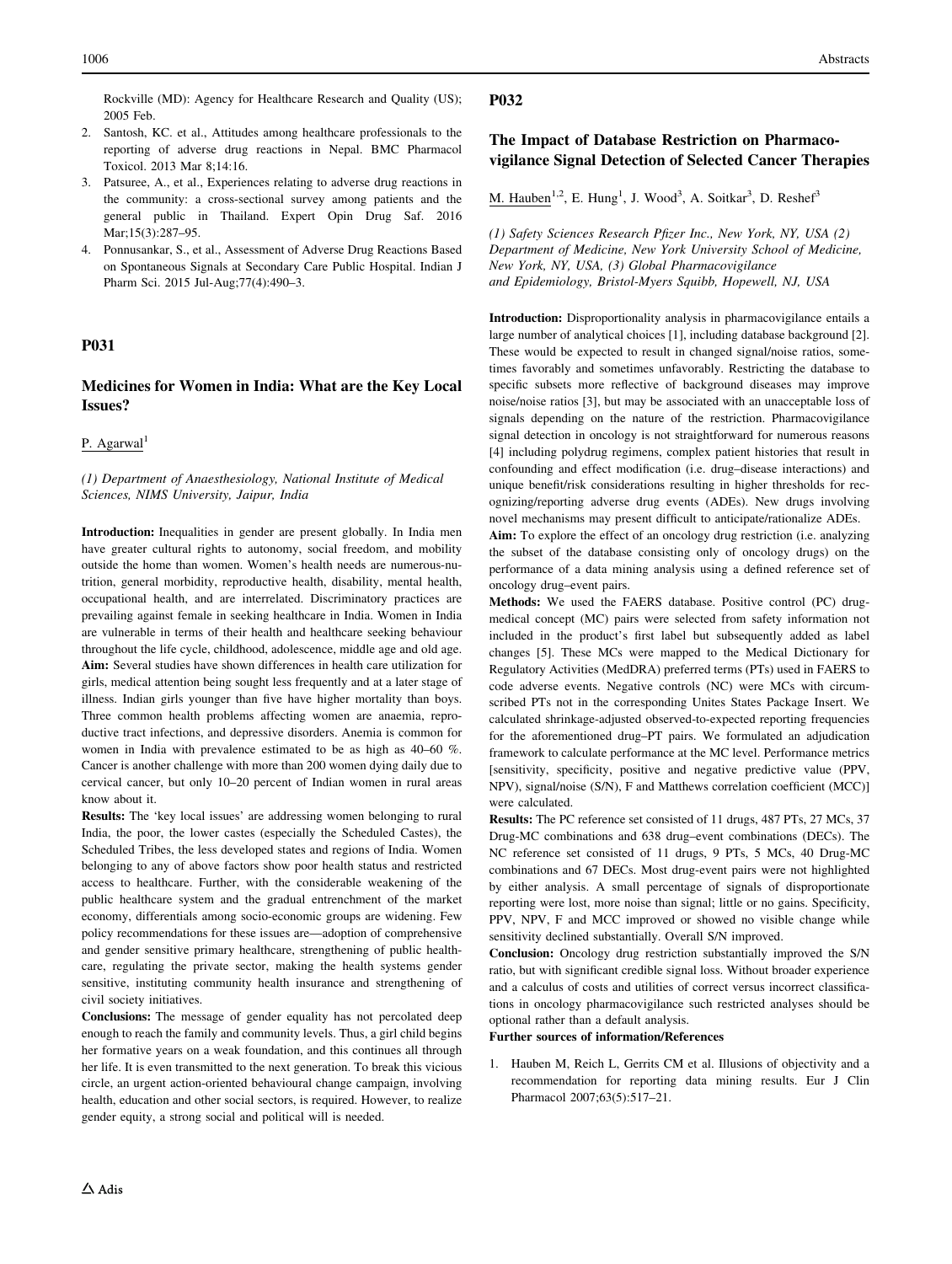- 2. Gogolak VV: The effect of backgrounds in safety analysis: the impact of comparison cases on what you see. Pharmacoepidemiol Drug Saf 2003;12:249–52.
- 3. Grundmark B, Holmberg L, Garmo H et al. Reducing the noise in signal detection by standardizing the background: a pilot study on analysis of proportional reporting ratios-by-therapeutic area. Eur J Clin Pharmacol 2014;70(5):627–35.
- 4. Tuccori M, Montagnani S, Capogrosso-Sansone A, et al: Adverse reactions to oncologic drugs: spontaneous reporting and signal detection. Expert Rev Clin Pharmacol 2015;8(1):61–75.
- 5. Seruga B, Sterling L, Wang L, et al: Reporting of serious adverse drug reactions of targeted anticancer agents in pivotal phase III clinical trials. J Clin Oncol 29:174–85, 2011.

## An Exploratory Factor Analysis of the Spontaneous Reporting of Severe Cutaneous Adverse Reactions (SCARs)

M. Hauben<sup>1,2</sup>, E. Hung<sup>1</sup>, A. Hsieh<sup>1</sup>

(1) Safety Sciences Research, Pfizer Inc., New York, NY, USA, (2) Department of Medicine, New York University School of Medicine, New York, NY, USA

Introduction: Severe cutaneous adverse reactions (SCARs) are of prominent concern in Pharmacovigilance. They have some broad commonalities such as non-immediate nature and T-cell mediation and rare overlap syndromes have been documented, most commonly involving AGEP and DRESS, and DRESS and TEN. However they display diverse clinical phenotypes and variations in the specific T-cell immune response profile, as well as some specific genotype-phenotype associations. A natural question is the extent, if any, that the confirmed occurrence of a given SCAR with a given drug should be considered supportive of that drug causing other SCARs. If the extrapolation is sound we might expect significant inter-correlations between SCARS with respect to overall drug reporting patterns. SCARs with significant inter-correlations may reflect a unified underlying concept.

Aim: To use exploratory factor analysis (EFA) applied to an extract of the United States Food and Drug Administration Adverse Event Data base (FAERs) to assess reporting inter-correlations between a set of six SCARs (AGEP, DRESS, EM, SJS, TEN) in a geometric space defined by drugspecific reporting dimensions.

Method: We screened the data using visual inspection of scatterplot matrices for potentially problematic data patterns (e.g. U-shaped distributions) and extreme skew. We screened factorability via Bartlett's test of sphericity, KMO statistics, initial estimates of communality and the antiimage correlation matrix. We extracted factors via principle axis factoring. The number of factors was determined by Scree plot/Kaiser's rule. Because of tendency to under factor using these methods we also examined the solution with an additional factor. We examined results subject to various types of oblique rotation. We assessed the strength of the solution by the percentage of variance explained, minimum number of factors loading per major factor, the magnitude of the communalities, loadings and cross-loadings, and the reproduced and residual correlations.

Results: The spontaneous reporting data for SCARs were generally adequate for factor analysis but the amount of variance explained, shared variance, and communalities were low. These basic negative finding are a caution against extrapolating causality between SCARs. Consistent with clinical expectations, SJS and TEN did display the most shared variance. AGEP and DRESS, the other SCAR pair most often observed in overlap syndromes demonstrated modest shared variance, along with MPR. DRESS and TEN, another of the more commonly diagnosed pairs in rare overlap syndromes, did not. EM was not correlated with SJS and TEN, which likely reflects higher potential for confounding by infectious treatment indications. Other pairs of SCARS were not correlated.

Conclusions: The notion that causality of a drug for one SCAR bolsters support for causality of same drug with other SCARs was generally not supported. The one pair of highly correlated SCARs, SJS and TEN, is consistent with clinical expectations.

#### P034

#### Teratovigilance Activities in Morocco (2000–2015)

## N. Smiress<sup>1</sup>

(1) Centre Antipoison et de Pharmacovigilance du Maroc, Rabat, **Morocco** 

Introduction: Teratovigilance (TRV) is the monitoring of potential risks due to health products intake during pregnancy. It improves the ratio «profit/risk» avoiding abnormalities development and abusive abortions. Aim: The aim of our study was to describe the National TRV system (SNTV) and to perform a retrospective analysis of all data collected from 2000 to 2015.

Method: We have proceeded to a retrospective analysis of all data concerning health products exposure in pregnant women during recorded in our center from 2000 to 2015.

Results: The unit of TRV has documented 869 cases related to the use of health products by pregnant, 34.4 % were related to adverse events in Tératovigilance (NET) and 65.6  $%$  related to requests for information (DI). Electronic way represented the predominant means of reporting of NET (65.2 %). Health professionals represented the main notifiers (79.9 %). The most incriminated health products were drugs and plants. More than 2/3 of NET are developmental abnormalities, these were mostly hydrocephalus, cleft lip/palate, spinabifida and anencephaly. The analysis of NET has detected the signal of Neural tube defects due to fenugreek. This signal was the subject of studies and lead to risk minimization actions.

Conclusions: Our study reflects the need to promote the notifications nearby health professionals and the public, and to establish the national Registry of Malformations. The network Teratovigilance play a crucial role in maintaining the momentum vigilance in pregnant and breastfeeding women.

- 1. Toxicologie Maroc No22. Vigilances Sanitaires—3e trimestre 2014 publication officielle du Centre Anti Poison du Maroc. Ministere de la santé.
- 2. Briggs GG, Freeman RK, Yaffe SJ. Drugs in pregnancy and lactation. A reference guide to fetal and neonatal risk. 7e éd. Philadelphia: William & Wilkins; 2005.
- 3. World Health organization. who Pharmacovigilance indicators: a practical manuel for assessment of Pharmacovigilance systems. p 5–6. 2015.
- 4. Khalki L, M'hamed SB, Bennis M, Chait A, Sokar Z. Evaluation of the developmental toxicity of the aqueous extract from Trigonella foenum-graecum (L.) in mice. Journal of ethnopharmacology. 2010 Sep 15;131(2):321–5.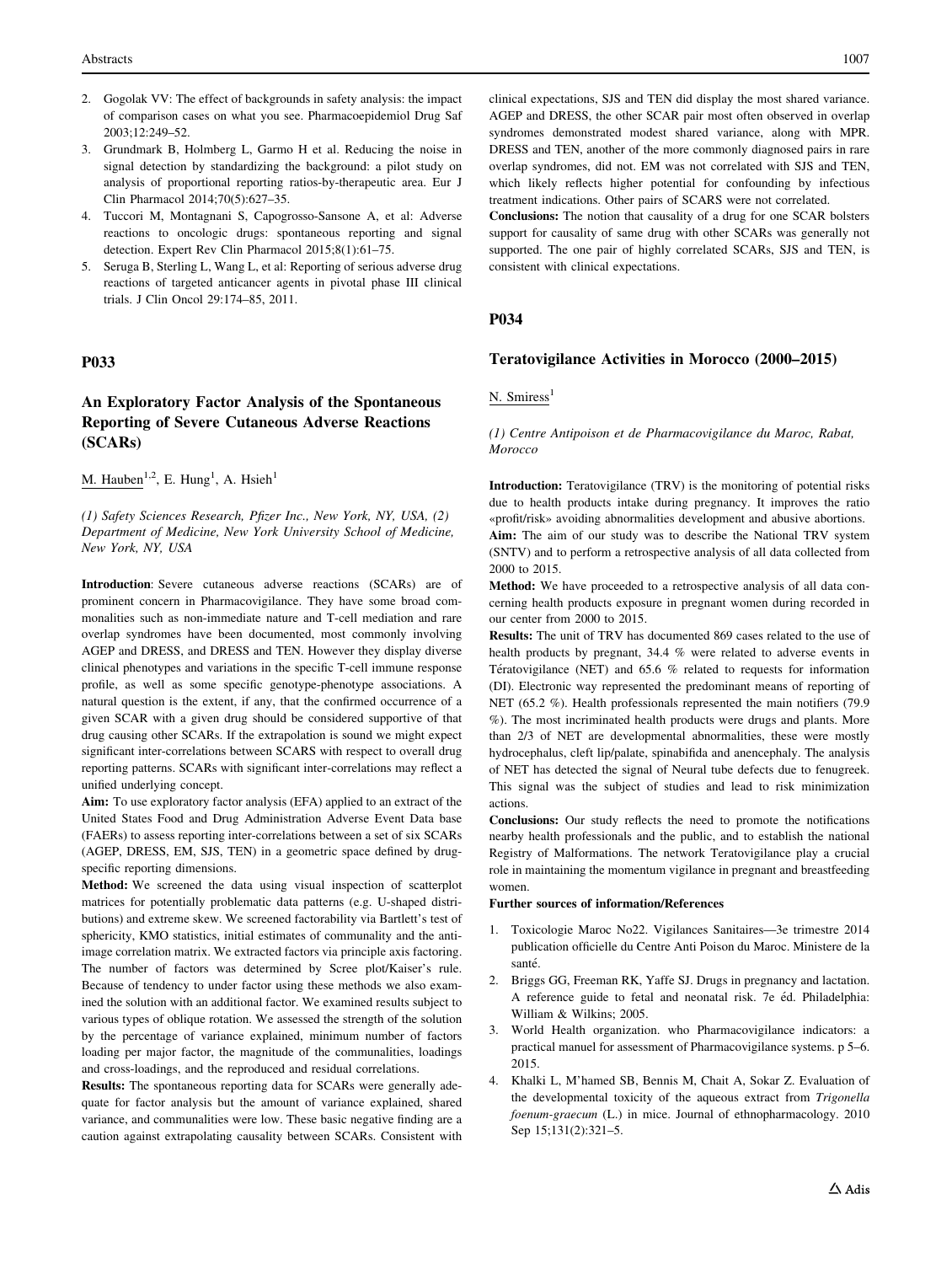## Polycystic Ovarian Syndrome and Berberine: Safety Profile and Current Perspective

M. Muttaqui<sup>1</sup>, F. Ahmad<sup>1</sup>, S.Z. Rahman<sup>1</sup>, S.S. Siddiqui<sup>2</sup>, J. Ahmad<sup>1</sup>, T. Rabbani<sup>3</sup>

(1) Department of Pharmacology, J. N. Medical College, Aligarh Muslim University, Aligarh, India, (2) Rajiv Gandhi Centre for Endocrinology and Diabetes, Aligarh Muslim University, Aligarh, India, (3) Department of Obstetrics and Gynaecology, J. N. Medical College, Aligarh Muslim University, Aligarh, India

Introduction: Polycystic ovarian syndrome (PCOS) is a heterogeneous endocrinopathy [1], characterized by anovulation, infertility, hyperandrogenism along with hyperinsulinaemia and insulin resistance [2].

Aim: Due to a wide variability of presentations, women with PCOS may consult different health care professionals including gynecologists, endocrinologists, dermatologists, etc. Therefore, symptoms are often treated in isolation, rather than being treated as interlinked manifestations of this complex endocrine and metabolic medical syndrome. Currently, there exists no medical treatment that addresses all clinical presentations of PCOS.

Method: The present paper reviewed the safety and efficacy of off label use of Berberine as an effective phytotherapy in the management of PCOS.

Results: Berberine is an isoquinoline quaternary alkaloid isolated from many kinds of medicinal plants. The fundamental mechanism of action underlying berberine is its action on the adenosine monophosphate activated protein kinase (AMPK) [3]. This enzyme acts as the central energy regulatory control switch regulating how energy is produced and used in the body [4]. Though it's use is not associated with any serious side effects, cramping, diarrhea are the major side effects due to poor absorption of Berberine and multiple dosing instead of single oral dose prevents the above mentioned ADRs.

Conclusions: Off label use of Berberine as phytotherapy in the management of PCOS was found common amongst the practitioners of gynecologists, endocrinologists and dermatologists. The medicine was promoted as safe that could be used to treat all clinical manifestations of PCOS.

## Further sources of information/References

- 1. Azziz R, Woods KS, Reyna R, et al. The prevalence and features of the polycystic ovary syndrome in an unselected population. J Clin Endocrinol Metab. 2004;89:2745–2749.
- 2. Geller DH, Pacaud D, Gordon C M, et al. State of the art review: emerging therapies: the use of insulin sensitizers in the treatment of adolescents with polycystic ovary syndrome (PCOS). Int J Pediatr Endocrinol. 2011;2011–2019.
- 3. Srivastava RA, Pinkosky SL, Filippov S, Hanselman JC, Cramer CT, Newton RS. AMP activated protein kinase: an emerging drug target to regulate imbalances in lipid and carbohydrate metabolism to treat cardio metabolic diseases. J Lipid Res. 2012;53(12): 2490–2514.
- 4. Lee YS, Kim WS, Kim KH, et al. Berberine, a natural plant product, activates AMP activated protein kinase with beneficial metabolic

effects in diabetic and insulin resistant states. Diabetes. 2006;55(8):2256–2264.

## P036

## Risk factors of Ferric Carboxymaltose and Iron Sucrose in Women with Iron Deficiency Anaemia

## A. Naqash<sup>1</sup>, G.N. Bader<sup>1</sup>, R. Ara<sup>2</sup>

(1) Department of Pharmaceutical Sciences, University of Kashmir, Srinagar, J&K, India, (2) Obstetrics and Gynecology, University of Kashmir, Srinagar, J&K, India

Introduction: Iron deficiency anaemia (IDA) is common in women and its rate is higher in India as compared to any other developing country. It is estimated that one in every two women in India is suffering with iron deficiency anaemia. In women, anaemia consequences affect the productive as well as reproductive abilities which primarily results in poor work capacity, decreased energy, diminished quality of life, fatigue or even infertility.

Aim: To compare the safety of two intravenous preparations, ferric carboxymaltose and iron sucrose, in treating the iron deficiency anaemia in women.

Method: 200 patients of Obstetrics and Gynaecology, SKIMS Medical College and Hospital, Srinagar, India with iron deficiency anemia were enrolled for the retrospective study. Patients were either treated with ferric carboxymaltose or iron sucrose. Follow up was done at week 2 and 4. Adverse drug reactions were documented.

Results: The results showed that both drugs were effective in treating the iron deficiency anaemia, but the safety profile differs. 6 % adverse drug reactions were observed in Iron sucrose and 1 % percent in ferric carboxymaltose. The ADRs reported were mild in both cases.

Conclusions: Both ferric carboxymaltose and iron sucrose are safe in treating IDA, but ferric carboxymaltose has a better compliance. The ADRs associated with ferric carboxymaltose are less when compared to iron sucrose.

- 1. Singh S, Singh RK, Singh S. Comparison of oral iron, iron sucrose and ferric carboxymaltose (FCM) to treat post-partum anaemia. J Evid Based Med Healthc. 2016;3(20):832–35.
- 2. Rathod S, Samal SK, Mahapatra PC, Samal S. Ferric carboxymaltose: A revolution in the treatment of postpartum anaemia in Indian women. Int J Appl Basic Med Res. 2015;5(1):25–30.
- 3. Froessler B, Collingwood J, Hodyl NA, Dekker G. Intravenous ferric carboxymaltose for anaemia in pregnancy. BMC Pregnancy Childbirth. 2014;14:115.
- 4. Hussain I, Bhoyroo J, Butcher A, Koch TA, He A, Bregman DB. Direct Comparison of the Safety and Efficacy of Ferric Carboxymaltose versus Iron Dextran in Patients with Iron Deficiency Anemia. Anemia. 2013;2013:169107.
- 5. Seid MH, Derman RJ, Baker JB, Banach W, Goldberg C, Rogers R. Ferric carboxymaltose injection in the treatment of postpartum iron deficiency anemia: a randomized controlled clinical trial. Am J Obstet Gynecol. 2008;199(4):435.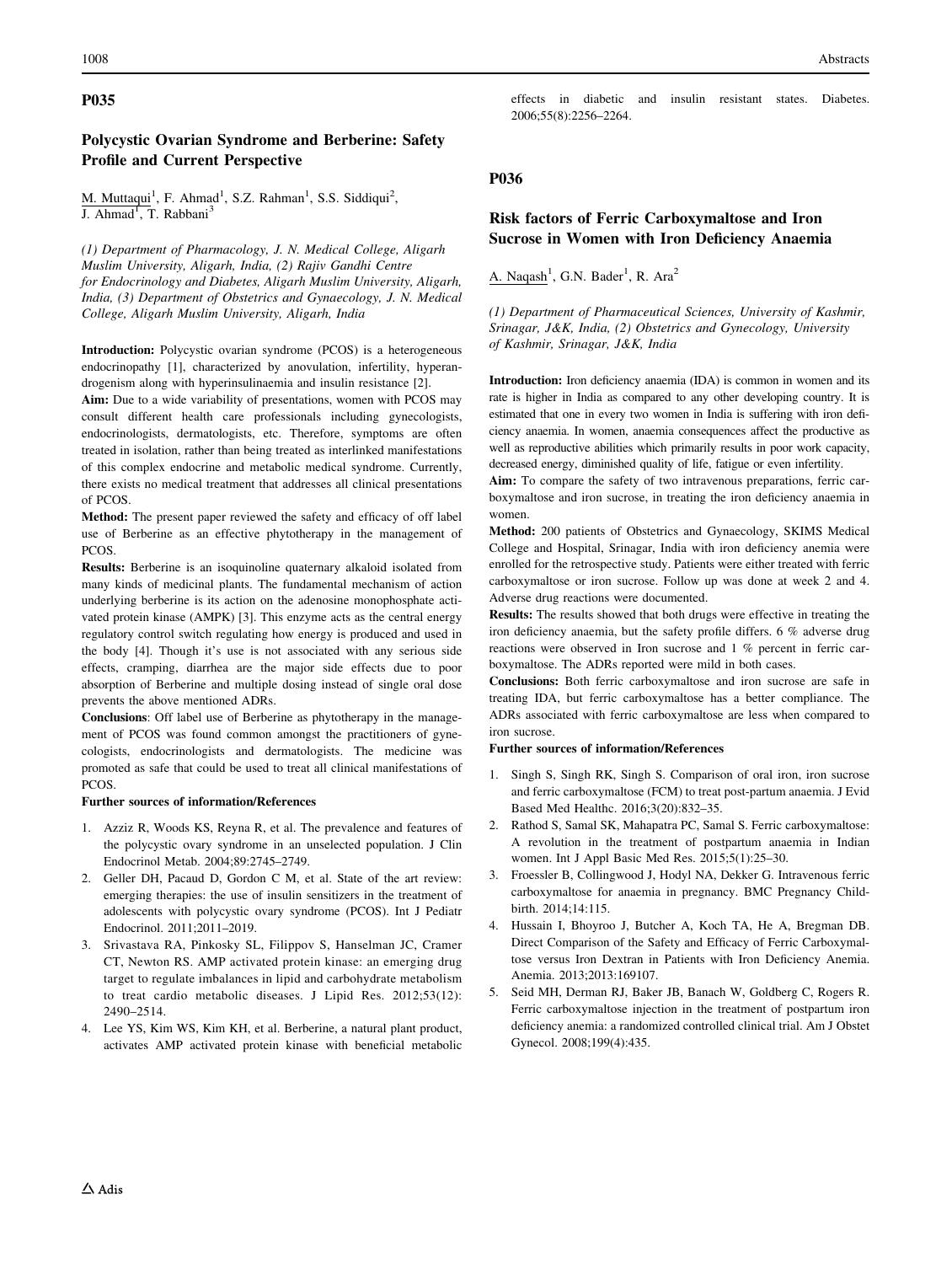## Health Risks of Unknown Medicines: Evidence from Adverse Drug Reactions in Laos

C. Caillet<sup>1,2,3</sup>, C. Sichanh<sup>2,3</sup>, G. Assemat<sup>4</sup>, M. Malet-Martino<sup>4</sup>, A. Sommet<sup>1,5</sup>, H. Bagheri<sup>1,6</sup>, N. Sengxeu<sup>7</sup>, N. Mongkhonmath<sup>7</sup>, M. Mayxay<sup>3,8,10</sup>, L. Syhakhang<sup>9</sup>, M. Lapeyre-Mestre<sup>1,5</sup>, P.N. Newton<sup>2,3,10</sup>, A. Roussin<sup>1,5</sup>

(1) Pharmacoépidémiologie, UMR 1027 INSERM-Université Toulouse III, Toulouse, France, (2) WorldWide Antimalarial Resistance Network, University of Oxford, United Kingdom, (3) Lao-Oxford-Mahosot Hospital-Wellcome Trust Research Unit, Mahosot Hospital, Vientiane, Laos, (4) Groupe de RMN Biomédicale, UMR CNRS 5068-Universite´ Toulouse III, Toulouse, France, (5) Service de Pharmacologie Médicale et Clinique, Centre d'Investigation Clinique, Université Toulouse III, Toulouse, France, (6) Centre Midi-Pyrénées de PharmacoVigilance, de Pharmacoépidémiologie et d'Informations sur le Médicament, Toulouse, France, (7) Faculty of Pharmacy, University of Health Sciences, Lao People's Democratic Republic, (8) Faculty of Postgraduate Studies, University of Health Sciences, Vientiane, Laos, (9) Food and Drug Department, Ministry of Health, Vientiane, Laos, (10) Centre for Tropical Medicine and Global Health, University of Oxford, Oxford, United Kingdom

Introduction: Although important to take preventive measures towards drug-related morbidity reduction, drug safety research is impaired by the lack of knowledge of medicines used by patients. The danger of medicines of unknown identity (MUIs) (not sold in their original packaging and without written identity) has been suspected in previous studies in lowand middle-income countries of South-East Asia.

Aim: Using visual and analytical tools to identify MUIs, we designed a cross-sectional study to evaluate the incidence of and factors associated to adverse drug reaction (ADR)-related hospitalizations in adults in a Laotian central hospital in Vientiane Capital.

Method: All unplanned admissions  $(\geq 24$  h) in Mahosot hospital except for acute trauma were prospectively recorded during 7 weeks in 2013, corresponding to 453 patients included. MUIs suspected to be involved in ADR(s) were identified through comparison of visual characteristics of tablets/capsules to that of reference medicines, and by nuclear magnetic resonance (NMR)/mass spectrometry (MS) analysis. Factors associated to ADR-related hospitalizations were identified by multivariate logistic regression.

Results: The incidence of hospitalization related to an ADR was 5.1 % (95 % CI 3.1–7.1) during the study period. Patients having used MUI(s) were more likely to be hospitalized because of an ADR [adjusted odds-ratio = 4.5 (95 % CI 1.7–11.5)] than patients using medicines of known identity, irrespectively of the age and gender. Gastro-duodenal bleeding ulcers were the most common ADRs  $(n = 9)$ , almost half related to MUI(s). MUI(s) were more often procured in private clinics than medicines of known identity (48.4 vs. 9.0 %,  $p < 0.001$ ).

Conclusions: Using MUI(s) increases the risk of developing ADR-related hospitalizations. In serious cases of ADRs leading to hospitalization, the absence of knowledge of medicines used by patients impairs patients' care, especially for forthcoming prescription of medicines. This study highlights the need to ensure appropriate labeling of medicines at dispensing and also to provide tools to identify MUIs in clinical settings.

#### P038

## Use of Routinely Collected Pharmacovigilance Data in Detecting Product Quality Problems: The Ethiopia

E. Woldemariam<sup>1</sup>, H. Tadeg<sup>1</sup>, E. Ejigu<sup>1</sup>, H. Gerba<sup>1</sup>, M. Thumm<sup>1</sup>, T. Malpica-Lla<sup>1</sup>

(1) USAID/System for Improved Access to Pharmaceuticals and Services (SIAPS) Program, Addis Ababa, Ethiopia

Introduction: Pre-marketing drug safety data is often limited, so there is a heavy reliance on Pharmacovigilance systems, particularly on spontaneous reporting of adverse drug events (ADEs). In many countries, information collected through existing spontaneous reporting systems to track product quality is either nonexistent or is underutilized. In Ethiopia, an ADE reporting tool was modified to incorporate product defects into the national ADE reporting system to allow tracing of medicines with quality problems.

Aim: This abstract describes the impact of the comprehensive ADE reporting system in identifying poor quality medicines and supporting regulatory decision making.

Method: The ADE reporting guideline and form was revised to incorporate medication error and product defects, in addition to ADEs. Also, a Pharmacovigilance forum was established to review ADE reports on suspected product quality. The forum members were selected from product registration, facility inspection, and quality control directorates. When a product quality defect report is received, the forum assigns facility inspection directorate to inspect the facility and collect samples; the quality control directorate conducts the necessary laboratory tests. The findings of the two directorates are presented and discussed at this forum. Based on the forum's recommendations, Ethiopia's regulatory authority (FMHACA) makes regulatory decisions.

Results: The yearly number of ADE reports has increased from 79 in 2012 to 411 in 2015. Of the 1112 total reports received through April 2016, 176 were related to suspected product quality issues. Of the reported quality problems, 48.9 % had visual/physical changes; 23.9 % had unexpected effects; and 23.3 % had packaging problem. Further follow-up and investigation on these products resulted in recall of 18 products, temporary closure of one manufacturing facility, suspension of a market authorization license, and permanent cessation of production for one product. In the year 2016 alone, analysis of ADE reports received by the Pharmacovigilance center resulted in regulatory measures on five products.

Conclusions: Including product quality defect in the ADE reporting tool is an effective way of identifying poor-quality products. Creating an effective platform for coordination and information sharing between different functional units of regulatory authority, for analysis, interpretation, and use of Pharmacovigilance data, is a major factor for evidence-based decision making that ensure public health safety. This system could be used to effectively identify counterfeit and substandard medicines in countries with limited capacity to undertake regular post-marketing quality surveillance.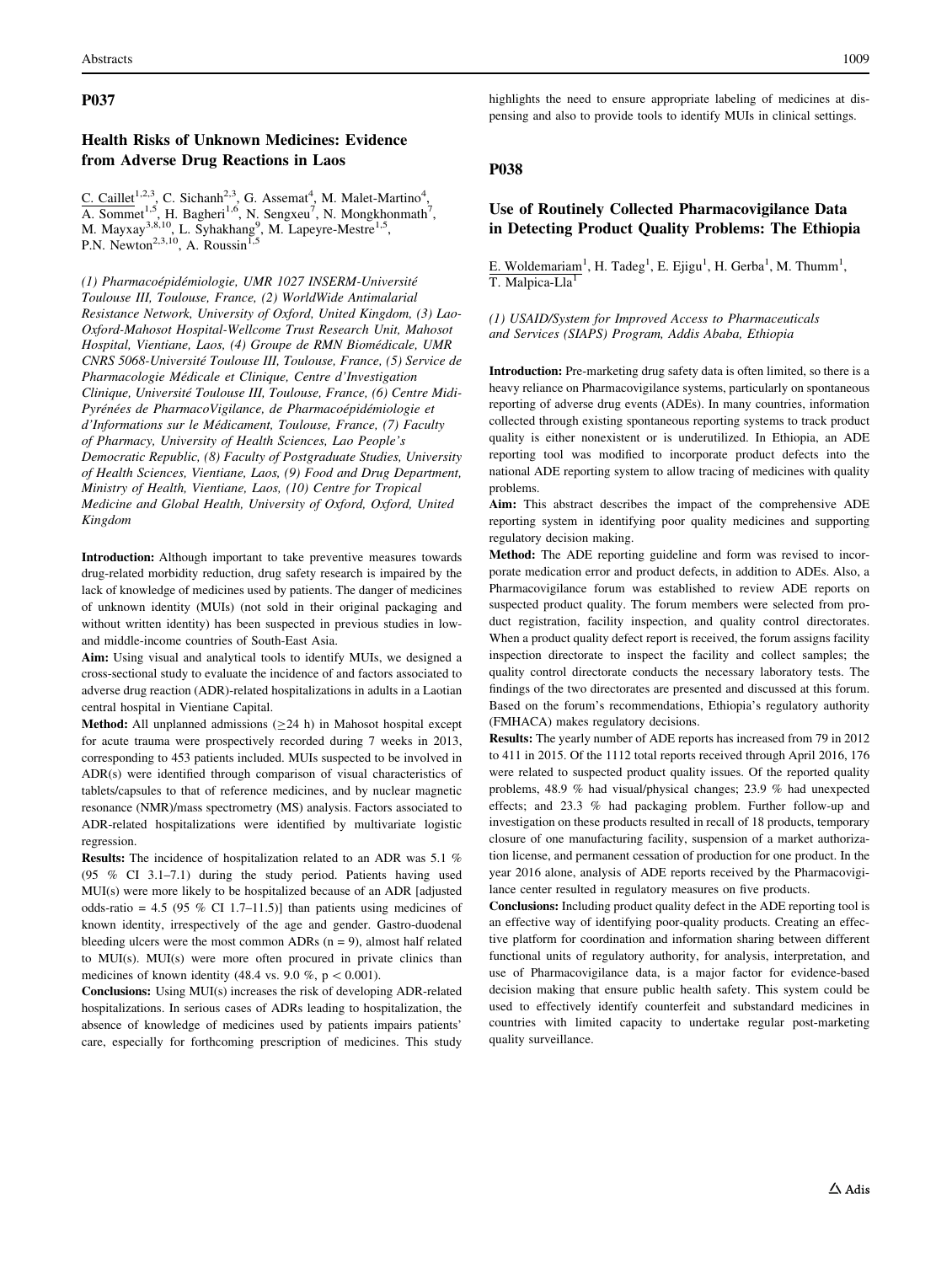## Challenges of Pharmacovigilance in the Neonate

I. Convertino<sup>1</sup>, A. Capogrosso Sansone<sup>2</sup>, A. Marino<sup>1</sup>, M. T. Galiulo

(1) Department of Clinical and Experimental Medicine, University of Pisa, Pisa, Italy, (2) Tuscan Regional Centre for Pharmacovigilance, Unit of Adverse Drug Reaction Monitoring, University Hospital of Pisa, Pisa, Italy

Introduction: Exposure to drugs during pregnancy has the potential of harming the offspring. Teratogenic effects are the most feared adverse outcomes in newborns [1]. However, a wide spectrum of less known, usually reversible and often acute, neonatal adverse events can also occur due to drug intake by mothers during pregnancy, particularly in close proximity of the delivery. These effects have been ascribed to withdrawal effects or to a residual toxicity of the drug [2].

Aim: This narrative review is aimed at the description of drugs and drug classes for which a licit maternal use in the pre-delivery period has been associated with neonatal non-teratogenic disorders, consistent with drug withdrawal or pharmacological residual effects.

Method: English-language literature indexed in MEDLINE was explored without limits of time up to December 31st, 2015. Since there is no standard clinical definition for neonatal syndromes, articles dealing with neonatal behavioural and neurological alterations after exposure to any drug were used to generate clusters of symptoms. Teratogenic effects, congenital malformations, miscarriage, stillbirth, low birth weight, and abortion were excluded.

Results: Although neonatal syndromes have been described mainly for substances used illicitly for recreational purposes, several prescription drugs have been also involved. These include mainly psychotropic medications such as opioids, antidepressants, antiepileptics (AEDs) and antipsychotics [3–5]. These effects have been sometimes explained by neonatal abstinence syndrome (NAS) caused by delivery-related discontinuation of drug disposition from mother to foetus, with symptoms that may include feeding disorders, tremors, irritability, hypotonia/hypertonia, vomiting, persistent crying and seizures, occurring since few hours from delivery up to 1 month [6]. Otherwise, neonatal neurological and behavioural effects can be caused by residual pharmacological effects resulting from drug accumulation in the newborn blood and tissues, with consequent symptoms related to the toxic effects (i.e. methadone-induced QT interval prolongation, anticholinergic effects or serotonin-like symptoms to antidepressants, floppy syndrome to benzodiazepines), usually developing few hours after birth.

Conclusions: These effects are mostly mild, even though severe reactions, rarely fatal in nature, may occur and their early recognition and management can be helpful in reducing their clinical impact on newborns. With few exceptions, validated protocols for the assessment and management of NAS or residual pharmacological effects in neonates are often lacking or incomplete. Spontaneous reporting of these adverse reactions seems limited, although it might represent a useful tool for improving our knowledge about drug-induced neonatal syndromes.

#### Further sources of information/References

1. Friedman JM. ABCDXXX: The obscenity of postmarketing surveillance for teratogenic effects. Birth Defects Res A Clin Mol Teratol. 2012;94(8):670–6. doi[:10.1002/bdra.23043.](http://dx.doi.org/10.1002/bdra.23043)

- 2. Kocherlakota P. Neonatal abstinence syndrome. Pediatrics. 2014;134(2):e547–61. doi[:10.1542/peds.2013-3524](http://dx.doi.org/10.1542/peds.2013-3524).
- 3. Kieviet N, Dolman KM, Honig A. The use of psychotropic medication during pregnancy: how about the newborn? Neuropsychiatr Dis Treat. 2013;9:1257–66. doi[:10.2147/ndt.s36394](http://dx.doi.org/10.2147/ndt.s36394).
- 4. Greene CM, Goodman MH. Neonatal abstinence syndrome: strategies for care of the drug-exposed infant. Neonatal Netw. 2003;224:15–25. doi[:10.1891/0730-0832.22.4.15.](http://dx.doi.org/10.1891/0730-0832.22.4.15)
- 5. Iqbal MM, Sobhan T, Ryals T. Effects of commonly used benzodiazepines on the fetus, the neonate, and the nursing infant. Psychiatr Serv. 2002;53(1):39–49. doi:[10.1176/appi.ps.53.1.39](http://dx.doi.org/10.1176/appi.ps.53.1.39).
- 6. Hudak ML, Tan RC. Neonatal drug withdrawal. Pediatrics. 2012;129(2):e540–60. doi[:10.1542/peds.2011-3212](http://dx.doi.org/10.1542/peds.2011-3212).

#### P040

## Drug Utilization Evaluation as a Tool for Minimizing Risk and Promoting Rational Use of Medicines

M.I. Geer<sup>1</sup>, P.A. Shah<sup>2</sup>, S.R. Masoodi<sup>3</sup>, P.A. Dar<sup>4</sup>, M. Jan<sup>4</sup>,  $\overline{M.J. Iqbal}^1$ , A.M. Khan<sup>1</sup>, A. Zahida<sup>1</sup>, J Mir<sup>1</sup>, T.A. Kumar<sup>1</sup>

(1) Department of Pharmaceutical Sciences, Srinagar, University of Kashmir, Srinagar, J&K, India, (2) Dept. of General Medicine, Govt. Medical College, Srinagar, J&K, India, (3) Department. of Endocrinology Sher-I-Kashmir Institute of Medical Sciences Srinagar, J&K, India, (4) Govt. Medical College, Srinagar, J&K, India

Introduction: Drug utilization research is defined as the marketing, distribution, prescription, and use of drugs in a society, with special emphasis on the resulting medical, social and economic consequences. These studies are carried out to evaluate whether the drugs are prescribed, dispensed and used appropriately, in tune with established guidelines with a view to minimize risk and improve patient's therapeutic outcomes.

Aim: Six drug utilization evaluation studies were conducted over the past 5 years with an aim of assessing the prescribing patterns of doctors and utilization patterns of patients in Kashmiri population.

Method: An overview of the results of six drug utilization studies carried out over the past 5 years including drug utilization evaluation of statins in patients of diabetes mellitus at a tertiary care hospital; Evaluation of the prescribing patterns of anti-hypertensive drugs in patients of hypertension with associated co-morbidities at a tertiary care hospital; Drug utilization patterns and risk assessment for primary and secondary prevention of cardiovascular disease at a tertiary care hospital, Drug utilization patterns and risk assessment for renal impairment patients at a tertiary care hospital and Drug utilization evaluation among paediatric and respiratory medicine patients shall be presented.

Results: By and large drugs were prescribed in accordance with established guidelines though there is scope for improvement. An overview of results pertaining to physicians' adherence to standard guidelines; level of adherence to WHO Core and Complementary Drug Use Indicators; costeffectiveness of some of the prescribed medicines; patient adherence to the prescribed medications using Morisky scale and the percentage of drugs prescribed out of Essential Medicines List shall be presented.

Conclusions: Drug utilization research can facilitate safe, effective and rational use of drugs in the community. With the completion of these studies a baseline of vital information and evidence shall be generated on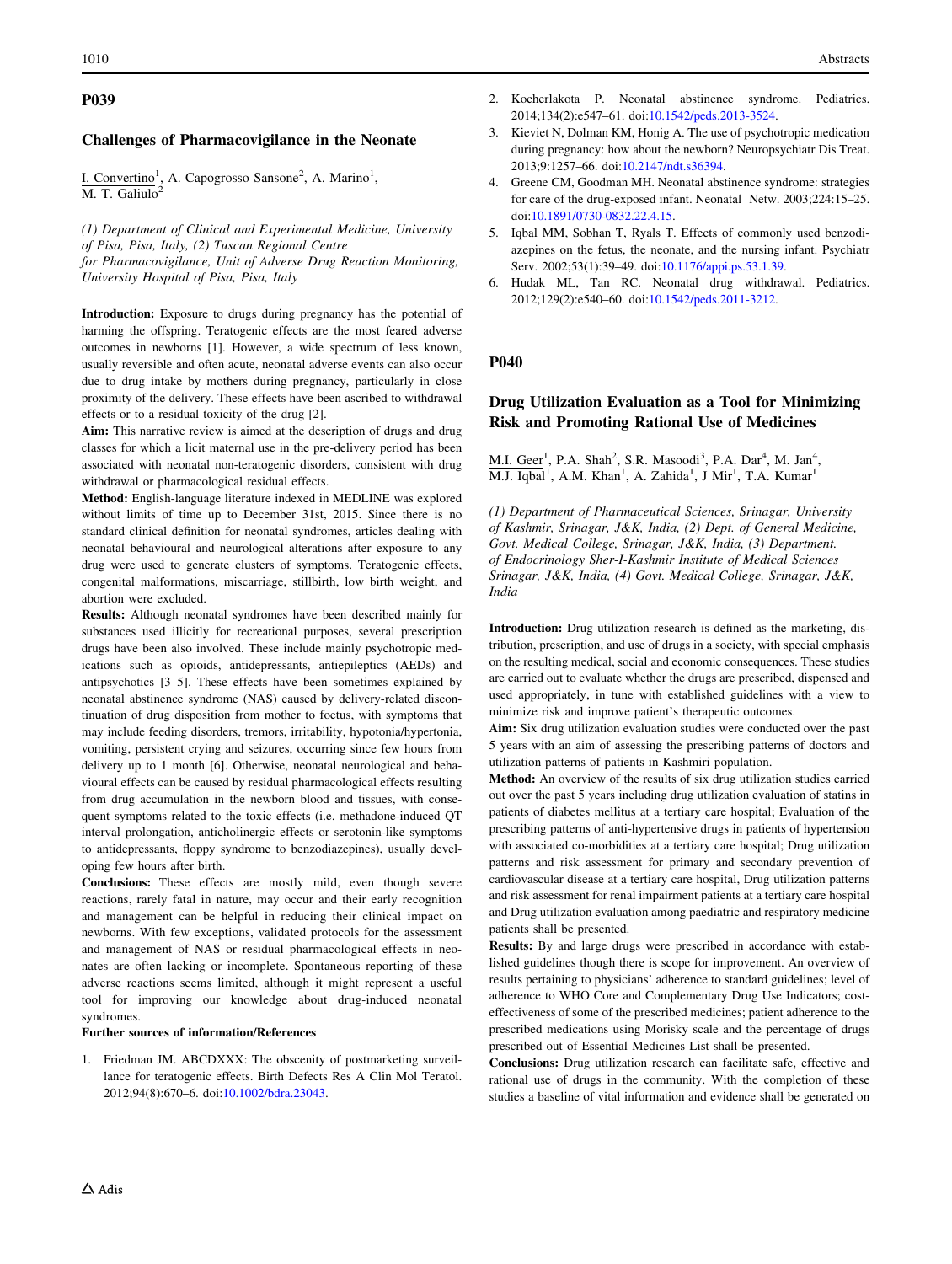the overall drug utilization patterns among different categories of Kashmiri patients that shall pave way for adoption of suitable policies and necessary interventions for improving prescribing practices as well as the quality of drug use among local population.

## P041

## Use of Cholera Vaccine in Pregnant Women During Mass Vaccination Campaigns

V.J. Midde<sup>1</sup>, N.A. D'Cor<sup>1</sup>

#### (1) Shantha Biotechnics Private Limited, Hyderabad, India

Introduction: Cholera continues to be a major global health problem in cholera-endemic countries. Disease outbreaks usually occur wherever crowded conditions exist and water and sanitation facilities are sub optimal. Natural or manmade disasters exaggerate these conditions. Cholera is still an important cause of severe dehydration in children and adults and can be fatal within hours. The WHO Technical Note 1 issued on 13 January 2016 'Evidence of the risks and benefits of vaccinating pregnant women with WHO pre-qualified cholera vaccines during mass campaigns' highlights that cholera is more severe in pregnant women as severe dehydration in pregnant women with cholera significantly increases the risk of stillbirths or miscarriages. The currently available WHO prequalified cholera vaccines are killed oral cholera vaccines, Shanchol®, Dukoral® and Euvichol®. Oral cholera vaccines are generally not recommended for vaccination during pregnancy due to lack of specific prospective controlled studies conducted to investigate the safety of cholera vaccines in pregnant women and for the fetus.

Aim: To assess available evidence on the risks and benefits of OCV use in pregnant women during cholera outbreaks.

Method: Review of published studies and WHO recommendations on OCV use in pregnancy.

Results: In two retrospective cohort studies conducted among 1312 pregnant women in Guinea and among 196 pregnant women in Zanzibar who received at least one dose of Shanchol® or Dukoral®, respectively during mass vaccination campaigns, there was no association between fetal exposure to the cholera vaccine and the risk of pregnancy loss or malformation. Moreover, there is to date no evidence that killed vaccines in general are harmful to pregnant women, their fetuses or newborns. The WHO Technical Note points out that the oral cholera vaccines are not recommended but not contraindicated in pregnant women. Finally, the WHO recommends that for pregnant women in populations at high risk of cholera, the benefit of vaccination with cholera vaccine overweighs the risks.

Conclusions: In conclusion, we support the WHO vaccination strategy in cholera-endemic countries. Further the administration of Shanchol® to pregnant women may be considered by Health Care Providers after careful evaluation of the benefits and risks in the context of mass vaccination campaigns to prevent or control outbreaks. National recommendations should be considered for guidance on the use of oral cholera vaccine during pregnancy.

#### Further sources of information/References

- 1. World Health Organization. Cholera vaccines: WHO position paper. Wkly Epidemiol Rec 2010;85:117–128. [http://www.who.int/wer/](http://www.who.int/wer/2010/wer8513.pdf) [2010/wer8513.pdf.](http://www.who.int/wer/2010/wer8513.pdf) Accessed on March 22, 2015.
- 2. Grout L, Martinez-Pino I, Ciglenecki I, Keita S, Diallo AA, Traore B, et al. Pregnancy Outcomes after a Mass Vaccination Campaign with an Oral Cholera Vaccine in Guinea: A Retrospective Cohort Study. PLoS Negl Trop Dis 2015;9(12):e0004274. doi:[10.1371/journal.](http://dx.doi.org/10.1371/journal.pntd.0004274) [pntd.0004274](http://dx.doi.org/10.1371/journal.pntd.0004274)

#### P042

## Knowledge, Attitude and Practice Towards Pharmacovigilance and Adverse Drug Reaction Reporting Among Postgraduate Medical Students

K. Vishnu<sup>1</sup>, K.R. Mamatha<sup>1</sup>, C.R. Jayanthi<sup>1</sup>

(1) Department of Pharmacology, Bangalore Medical College & Research Institute, Bangalore, India

Introduction: Adverse drug reaction (ADR) is major global health problem affecting both children and adults. ADRs are among the leading cause of mortality and morbidity leading to prolonged hospitalization. Hence, drug safety monitoring is the responsibility of all stakeholders of the healthcare system. Spontaneous reporting of ADRs by healthcare professionals forms the backbone of Pharmacovigilance. Therefore, there is an urgent need for sensitization about drug safety monitoring among healthcare professionals.

Aim: To evaluate the knowledge, attitude and practice towards Pharmacovigilance and ADR reporting among postgraduate medical students.

Method: A cross sectional questionnaire based study was conducted among 150 postgraduate medical students between April 2016 and May 2016 using a pre-validated questionnaire. Descriptive statistics was used for analysis. Results: A total of 150 questionnaires were analysed. Among 150 postgraduates, 60 % were females and 40 % were males. The postgraduates who knew the meaning of Pharmacovigilance and adverse drug reaction were 64 and 90 %, respectively. Among the postgraduates 58 % were unaware of the responsibilities of pharmacists and nurses regarding ADR reporting. The most encouraging finding was 95 % of postgraduates think that reporting an ADR was necessary and 97 % of postgraduates agreed that ADR reporting will increase the patient safety. The postgraduates who encountered ADRs during clinical practice were found to be 79 %. However, 81 % of postgraduates failed to report any ADR. Busy schedule, fear of being legally responsible was the common reasons for under reporting of ADR.

Conclusions: This study suggests that even though majority of postgraduates have better knowledge and attitude towards Pharmacovigilance and ADR, the practice of reporting ADRs is inadequate. Therefore, there is an urgent need for educational intervention in the form of training programmes and CME periodically to encourage ADR reporting among the postgraduates.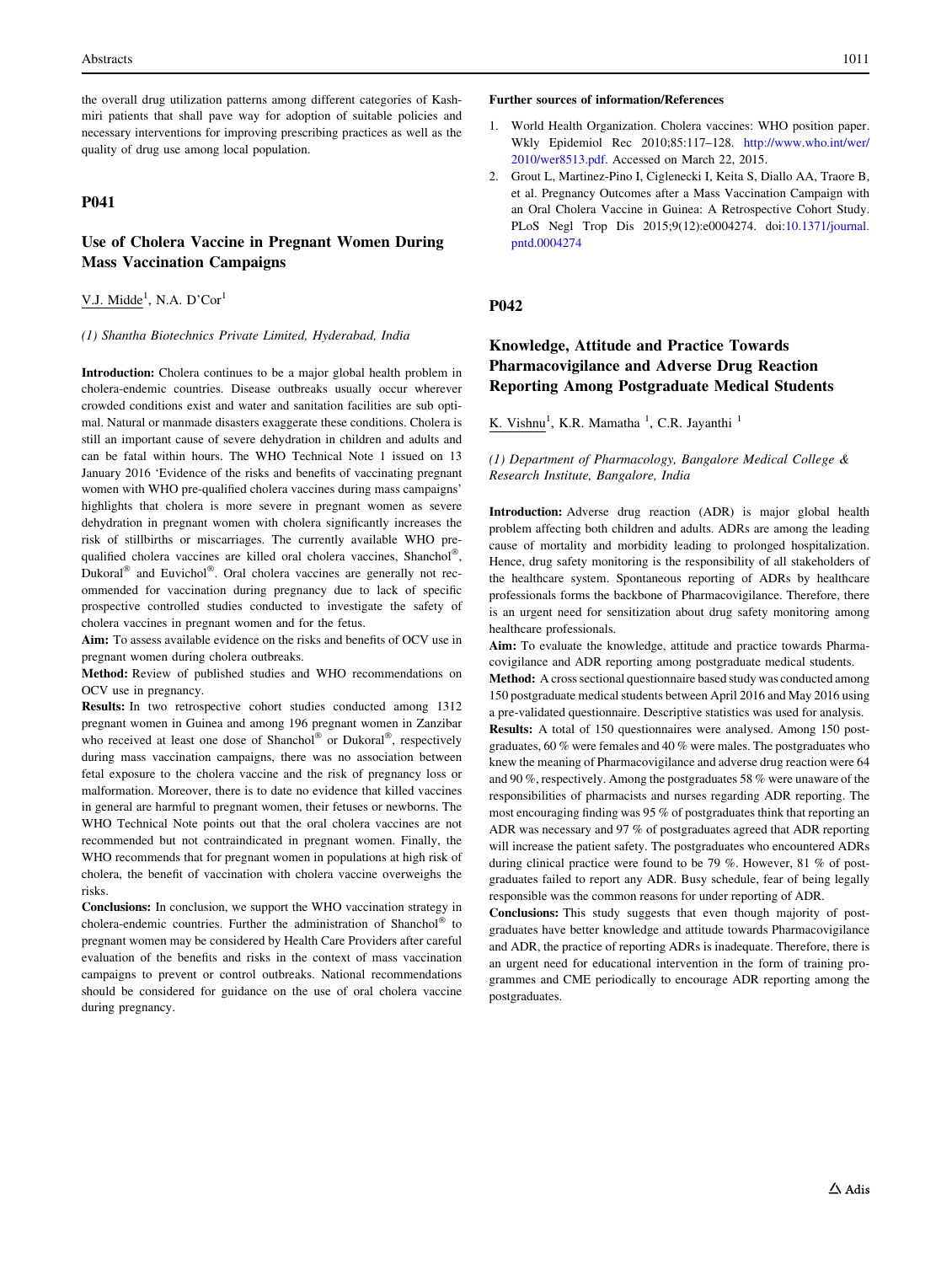## Cardiovascular and Gastrointestinal Safety of Paracetamol in French Population

M. Duong<sup>1</sup>, A. Abouelfath<sup>1</sup>, R. Lassalle<sup>1</sup>, P. Blin<sup>1</sup>, N. Moore<sup>1</sup>

## (1) Bordeaux PharmacoEpi, INSERM CIC1401, Université de Bordeaux, Bordeaux, France

Introduction: Paracetamol is one of the most commonly used drugs worldwide, but very little is known of its cardiovascular (CV) and gastrointestinal (GI) safety.

Aim: To evaluate the risk of acute coronary syndromes (ACS), stroke and GI bleeding events during the use of paracetamol.

Method: Self-controlled cohort study in EGB, the 1/97 representative sample from the French national healthcare claims database, that includes 84 % of all paracetamol sales. All exclusive episodes of paracetamol use between 2009 and 2012 in patients aged  $\geq$ 15 were identified. Main outcomes were ACS, stroke and GI bleeding, during the 3 months after dispensing (risk periods), or during the 3 previous months (control periods). Risks of outcome occurrence were estimated by comparing hazard rates in risk and control periods by COX proportional hazard models.

Results: There were 1,025,877 paracetamol exclusive episodes in 342,494 users (mean age 47.2 year-old; 55.8 % female). During control and risk periods, there were 684 and 825 ACS [3.2 and 3.2 per 10,000 episodemonths, hazard ratio (HR) 0.91, 95 % CI (0.82–1.01)]; 340 and 374 strokes [event rate 1.6 and 1.5, HR 0.85, (0.73–0.98)]; 132 and 220 GI bleeds [event rate 0.6 and 0.9, HR 1.34 (1.08–1.66)]. In episodes without concomitant low-dose aspirin, ACS HR was 1.32, [1.16–1.49]. Stroke risk increased in patients with low CV risk, [HR 1.40, (1.10–1.79)]. Patients aged  $\geq 60$  was associated with increases in ACS and GI bleeding [1.38, (1.19–1.61) and 1.45 (1.08–1.95)].

Conclusions: Use of paracetamol in patients above the age of 60, or without cardiovascular risk or without low-dose aspirin was associated with increased risk of outcomes. Maybe the widespread use of paracetamol in the elderly should be reconsidered.

#### P044

## Methylphenidate and Cardiac Arrhythmias: A Pharmacoepidemiological Approach in VigiBase®

S. Fregevu<sup>1</sup>, G. Montastruc<sup>1</sup>, A. Revet<sup>1</sup>, G. Durrieu<sup>1</sup>, J.L.<br>Montastruc<sup>2</sup>

 $(1)$  Service de Pharmacologie Médicale et Clinique, Centre Hospitalier Universitaire, Toulouse, France, (2) Faculte De Medecine, l'Universitie Paul Sabatier, Toulouse, France

Introduction: Methylphenidate is a central stimulant amphetamine drug used in Attention Deficit Hyperactivity Disorder (ADHD) or narcolepsy. Aim: We received a spontaneous ADR notification in a 45 year-old patient who suffered from palpitations 2 months after methylphenidate introduction for ADHD. Rhythmic holter found 3429 ventricular extra systoles (VE) with a normal cardiac examination. Three months after methylphenidate withdrawal, the number of VE was 395 and palpitations' sensations disappeared. After 10 months, cardiological evaluation was strictly normal without any VE.

Method: This "serious" case report led us to investigate in VigiBase®, the WHO Pharmacovigilance database (including more than 11 million ADRs), a putative association between cardiac arrhythmias and methylphenidate. The case non-case approach (disproportionality analysis) comparing methylphenidate to all other drugs was used. Results are shown as Reporting odds ratio (ROR) and 95 % confidence interval.

Results: After reviewing the cases, 109 cardiac ADRs (0.5 % of methylphenidate ADRs) were selected, i.e. 92 arrhythmias, 21 VE and 1 atrial fibrillation (more than 1 ADR per patient). Out of them, 87 % were "serious" (with 16 deaths). They mainly occurred in men  $(85\%)$ . Mean age was 18.7 years [7–75]. Methylphenidate was prescribed in 44 % for ADHD (unknown indication in 48 %). A significant association was found between methylphenidate and ventricular arrhythmias [ROR = 1.4  $(1.3-1.7)$ ] or tachycardia  $[ROR = 2.0 (1.9-2.2)]$ . The association for ventricular arrhythmias was significantly more marked in children [ROR = 4.8 (3.9–5.8)] than in adults  $[ROR = 1.8 (1.4–2.4)].$ 

Conclusions: The present pharmacoepidemiological study described significant associations between occurrence of cardiac arrhythmias (and increase in heart rate) and methylphenidate exposure. These ADRs can be explained by the pharmacodynamics profile of methylphenidate, which acts, as an amphetaminic drug, through the increase of catecholamine release. It is interesting to underline that this Pharmacovigilance signal for ventricular arrhythmias, a ''serious'' ADR potentially life-threatening, is more marked in children than in adults, thus justifying both a rational prescription of methylphenidate in children, but also in adults, and a regular cardiological surveillance during treatment.

#### P045

## Use of a PharmacoVigilance Database to Investigate the Mechanism of Adverse Drug Reactions (ADRs)

F. Montastruc<sup>1</sup>, Nguyen Thi Thu Ha<sup>1</sup>, V. Rousseau<sup>1</sup>, M. Lapeyre-Mestre<sup>1</sup>, J.L. Montastruc<sup>1</sup>

(1) Service de Pharmacologie Médicale et Clinique, Centre Hospitalier Universitaire, Toulouse, France

Introduction: Pharmacovigilance databases are usually used to detect new potential signals relevant for drug safety. They are seldom used for explanatory purposes, e.g. to understand the mechanisms of adverse drug reactions (ADRs).

Aim: The aim of the present study was to combine Pharmacovigilance and pharmacodynamics data to investigate the association between D2, 5HT2A, and M1 receptor occupancy and the risks of antipsychotic (AP) induced movement disorders in order to explain the pharmacodynamics mechanism of this ADR.

Method: First, we performed a case/non-case analysis using spontaneous reports from the World Health Organization (WHO) Global Individual Case Safety Report (ICSR) database, VigiBase®. We thus measured the risk of movement disorder reporting compared to all other ADRs (expressed as a reporting odds ratio, ROR) for first (FGAP) versus second (SGAP) generation antipsychotics (APs) and the most frequently used APs. Second, we performed a linear regression analysis to explore the association between the estimated risk of reporting for individual drugs and their receptor occupancy properties for D2, 5HT2A, and M1 receptors. Results: FGAPs were found to be significantly more associated with reporting of movement disorders in general but also with dystonia, Parkinsonism, akathisia and tardive dyskinesia than SGAPs, irrespective of gender. A significant inverse correlation was found between the ROR of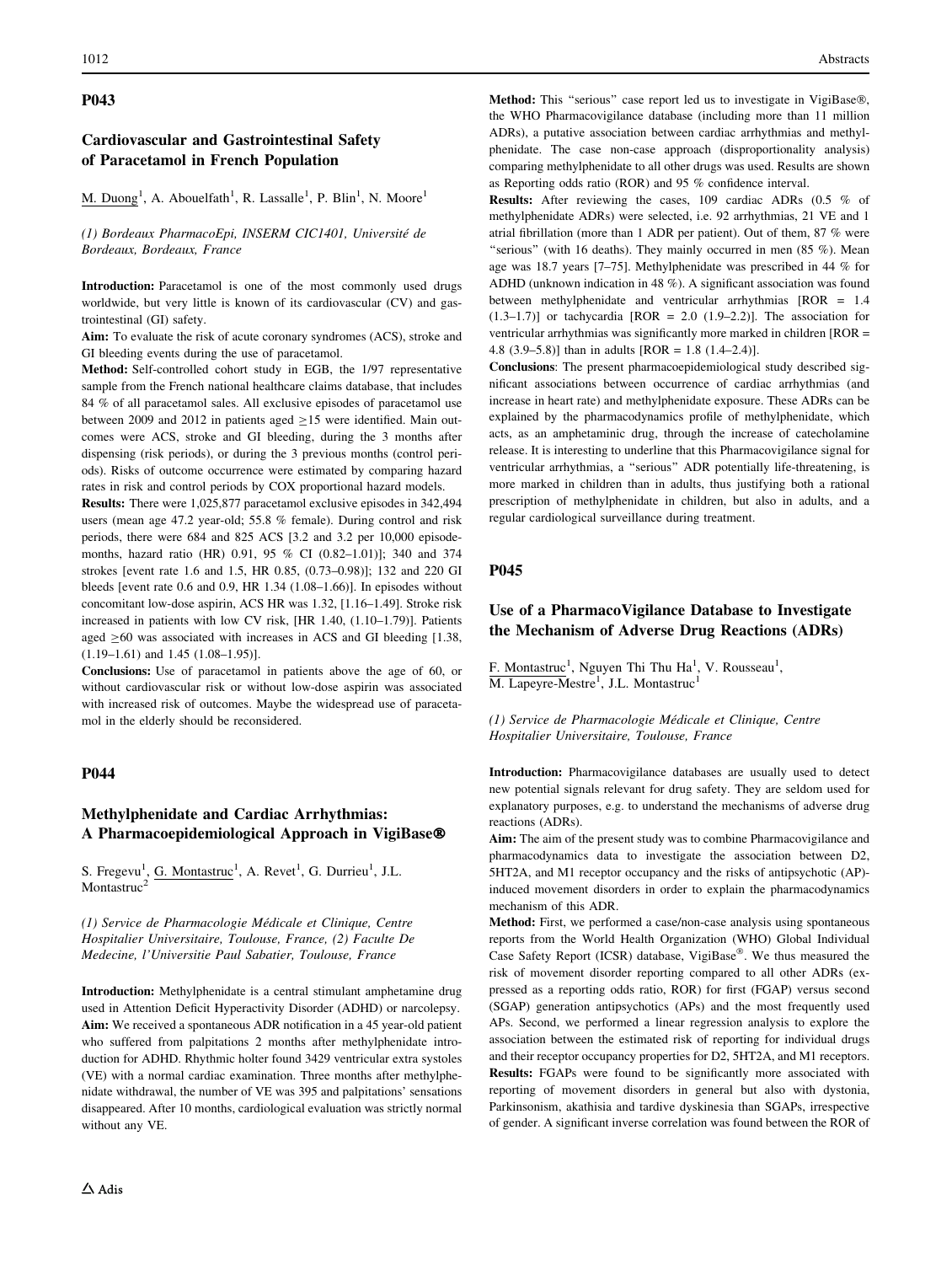movement disorders and the receptor occupancy of 5HT2A ( $p < 0.001$ ; R<sup>2</sup>  $= 0.51$ ), M1 (p < 0.001; R<sup>2</sup> = 0.56) but not D2 dopamine (p = 0.53; R<sup>2</sup> = 0.02) receptors.

Conclusions: Using the example of AP-induced movement disorders, the present study underlines the value of the PE-PD method to explore ADR mechanisms in humans and real-life settings. In the present case, we found an inverse proportional correlation between serotoninergic 5HT2A or muscarinic M1 receptor occupancies and the frequency of reports of movement disorders induced by Aps.

#### P046

## Underreporting Cardiotoxic Effects of Antimalarial: Reality or Illusion

S. Serragui<sup>1</sup>, M. Saley<sup>2</sup>, D. Soussi Tanani<sup>3</sup>, E. EL Karimi<sup>4</sup>, A. Soulaymani<sup>2</sup>, R. Soulaymani<sup>1</sup>

(1) Faculty of Medicine and Pharmacy, Mohammad V University, Rabat, Morocco, (2) Laboratory of Genetics and Biometry, University Ibn Tofail, Kenitra, Morocco, (3) Department of Pharmacology, University Abdelmalek Essaadi, Faculty de Medecine et de Pharmacie, Tanger, Morocco, (4) Centre Antipoison et de Pharmacovigilance du Morocco, Rabat, Morocco

Introduction: For the treatment of malaria, a dozen of molecules are available with double or triple associations requiring monitoring their safety. Aim: Evaluation of the notification related to the cardiotoxic effects of antimalarial drugs by comparing the report of these effects on Vigibase and the results of controlled clinical trials published on a bibliographic database as Medline.

Method: A study was performed on Medline 1965–2016 using terms mesh malaria combining toxicity or adverse effects, and adverse effects or cardiac toxicity. Only controlled clinical trials were accepted. Exclusion criteria were studies that reported adverse effects that are not related to the cardiovascular system, those that have been conducted on animals or those with an antimalarial association with plants. Vigibase was searched by using the SOC term "cardiac disorders", from MedDRA, combined to the term ''antimalarial substance'', from WHO Drug.

Results: Six clinical trials relating cardiotoxic effects of Halofantrine and Quinine were selected. Thus, Halofantrine prolonged significantly the time corrected QT and the other R-R intervals and QT which results in cardiac arrhythmias. On about 220 patients, the minimum average increase of QTc interval was 25.8 ms and a maximum increase of 40 ms compared to baseline [1, 2, 3]. As for Quinine, three clinical trials have shown that it causes electro-physiological changes of the heart with a prolongation of QTc. Approximately 215 patients from clinical trials combined, the average increase of the QTc interval was 12 % [4, 5, 6]. Only three cases of antimalarial induced cardiac disorders are retrieved in Vigibase. The case concerns a cardiac arrest which occurred to a 57 years old female who had taken unspecified antimalarial among other nine unspecified suspect drugs. Neither the indication, nor the duration treatment, nor the route of administration was specified. The second case is related to palpitations which occurred in a 38 years old female who had taken antimalarial (Rimetar) for an unspecified malaria. The treatment duration was 3 days and the dose given was 150 mg per day. The patient was recovered. The third case was about palpitations which occurred in 48 years old female who had taken antimalarial (Loquine) for 2 days. Neither indication nor the dosage was mentioned. The patient was recovered.

Conclusions: Underreporting cardiac effects of antimalarial drugs should prompt health professionals to report obligatory these cardiotoxic effects that can be life-threatening for patients.

## Further sources of information/References

- 1. Restrepo M et al, A clinical trial with Halofantrine on patients with falciparum malaria in Colombia, Bull World Health Org. 1996;74 (6):591–597.
- 2. J-E. TOUZE et al, The effects of antimalarial drugs on ventricular repolarization, Am J Trop Med Hyg, 2002;67(1):54–60.
- 3. Bindschedler M et al, Comparison of the cardiac effects of the antimalarials co-artemether and Halofantrine in healthy participants, Am J Trop Med Hyg, 2002;66(3):293–298.
- 4. Roggelin L et al, Disease-associated QT-shortage versus quinine associated QT-prolongation: age dependent ECG-effects in Ghanaian children with severe malaria, Malar J. 2014;13:219.
- 5. Supanaranond W et al, Lack of significant adverse cardiovascular effect of combined quinine and mefloquine therapy for uncomplicated malaria, Trans R Soc Trop Med Hyg 1997;91:694–696.
- 6. Claessen FA et al, Quinine Pharmacokinetics : ototoxic and cardiotoxic effects in healthy Caucasian subjects and in patients with falciparum malaria, Trop Med Int Health, 1998;3:482–489.

#### P047

## Cutaneous Adverse Drug Reactions: a Retrospective Analysis from Moroccan PV Database

L. Aït Moussa<sup>1</sup>, I. Talibi<sup>1</sup>, S. Serragui<sup>2</sup>, D. Soussi Tanani<sup>3</sup> A. Tebaa<sup>1</sup>, R. Soulaymani<sup>1</sup>

(1) Moroccan Poison Control and Pharmacovigilance Center, Rabat, Morocco. (2) Faculty of Medicine and Pharmacy, Mohammad V University, Rabat, Morocco, (3) Department of Pharmacology, Faculty of Medicine and Pharmacy, University of Abdelmalek Essaadi, Tangier Morocco

Introduction: Cutaneous adverse drug reactions (cADR) are common. They have different clinical aspects and can be caused by large variety of drugs. Serious cADR are associated with significant morbidity and mortality.

Aim: To describe epidemiological characteristics of cADR and to determine the causative drugs.

Method: We retrospectively analyzed all cADR reported in the Moroccan Pharmacovigilance database between January 2004 and December 2015. Causality assessment and severity assessment were performed using validated scales.

Results: During the study period, a total of 3215 cADR reports were identified from the Moroccan Pharmacovigilance database, which represents 20 % of the whole ADR reports enrolled in the same period. The patients have a sex-ratio, M/F, of 0.6 and a mean age of  $35.2 \pm 21.3$  years. The most frequent cADR reported were rash (38.4 %), pruritus (13.3 %) and urticaria (10.5 %). The most suspected drug groups were antimycobacterials (7.6 %), immunostimulants (3.6 %) and analgesics (2.7 %). 805/3215 (25 %) patients have serious cADR. Stevens Johnson syndrome was the most frequent reaction observed (118 cases) followed by toxic epidermal necrolysis (104 cases). Acetylsalicylic acid, allopurinol and paracetamol were respectively the main drugs implicated in both reactions.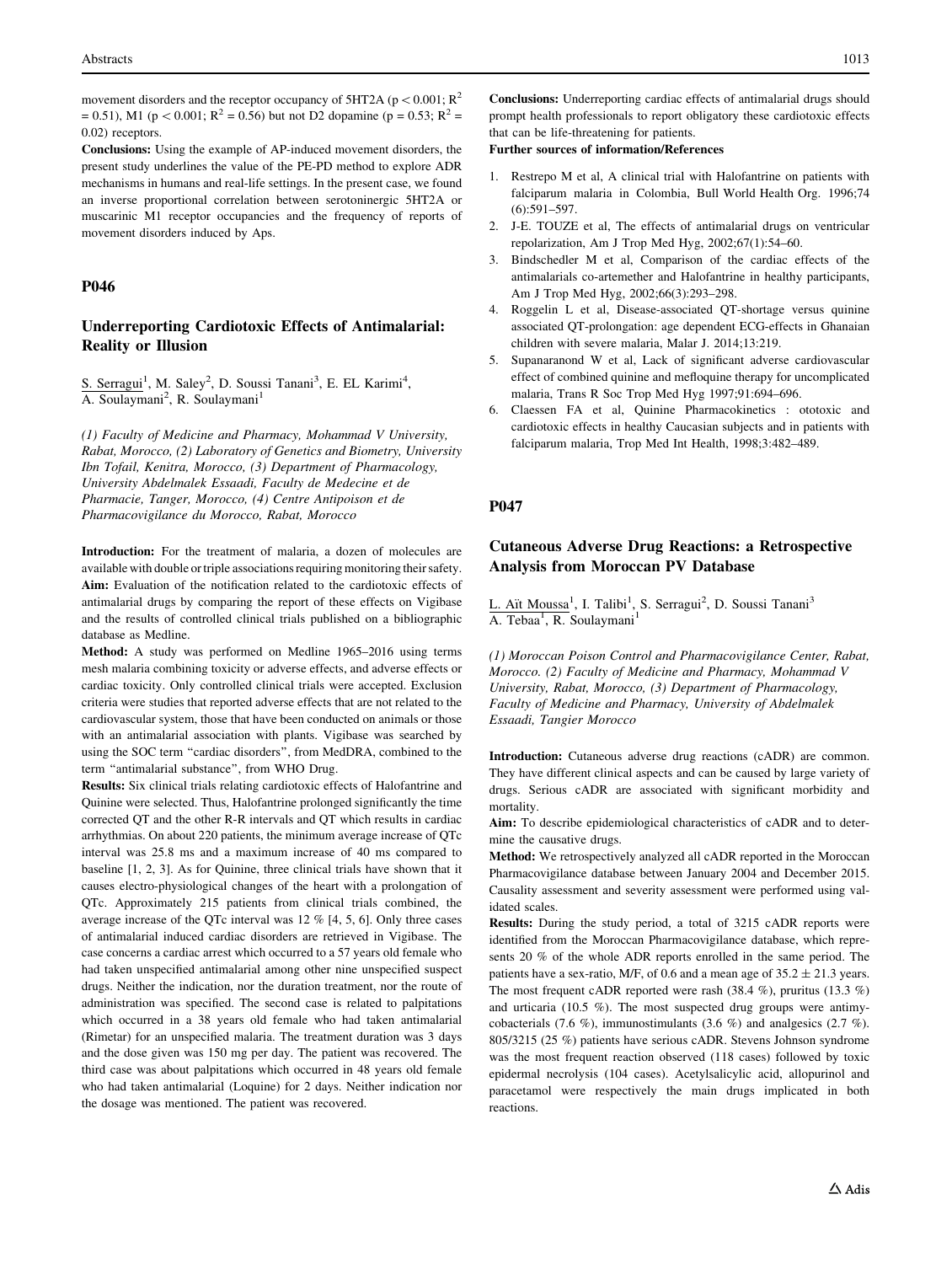Conclusions: The high rate of cADR observed in this study is in accordance with the literature. Serious cADR need to be identified early during treatment to improve the management of the reactions and ensure patient safety

## P048

## Data-recapture in Hospital Coding Databases to Detect Under-Reporting of Adverse Drug Reactions

C. Anton<sup>1</sup>, K. Khangura<sup>1</sup>, R.E. Ferner<sup>1</sup>

(1) Yellow Card Centre West Midlands, City Hospital, Birmingham, UK

Introduction: Under-reporting is a serious problem with spontaneous reporting systems and the reporting rate is very low with a median underreporting rate estimated at 94 % [1]. Capture–recapture methods, originally used to estimate the completeness of a closed wildlife population, have been used to estimate the completeness of 2 lists, [2] and have been used to estimate the completeness of reporting of harms in hospital settings [3,4]. We used this method to estimate the number of ADRs potentially missed in our local teaching hospital.

Method: We compared anonymised records of ADRs submitted from this hospital to the MHRA with the records which have been coded by the clinical coding department as ADRs using ICD codes. The details of the codes searched for are in Table 1. The data for the period April to December 2015 was analysed.

| <b>Table 1</b> ICD codes searched for |  |
|---------------------------------------|--|
|---------------------------------------|--|

| T88.7  | Unspecified adverse effect of drug or medicament                                           |
|--------|--------------------------------------------------------------------------------------------|
|        | Y10–14 Poisoning by and exposure to various classes of drugs                               |
| Y40–59 | Drugs, medicaments and biological substances causing adverse<br>effects in therapeutic use |

Results: There were 77 ADR reports in our database and there were 688 reports coded as ADRs identified by our Clinical Coding department using above codes. We compared the two databases for patient age, sex, date, ADR narrative with main diagnosis. There were 16 possible or probable reports which were common to both databases. Using the Chapman estimator [5] which is less biased with small sample sizes, the estimate of the number of ADRs in the 9 month period is 3160 [95 % CI 1884, 4436] leading to an under-reporting rate of 97.6 % [95 % CI 95.9, 98.3 %].

Conclusions: The capture–recapture method is based on the assumption that the two samples are independent. This may not be the case as adverse reactions may be as likely to be captured by a spontaneous reporting system as in a hospital coding system. However, we looked at all ADRs and it is possible that minor ADRs may not have been captured by the clinical coders. We checked a random 10 % of our coding sample and 87 % of these did contain at ADR documented in the notes. This method would allow hospitals to assess the numbers of ADRs occurring without the labor-intensive use of note review which remains the gold standard.

#### Further sources of information/References

1. Hazell, Shakir SAW. Under-Reporting of Adverse Drug Reactions A Systematic Review. Drug Saf 2006;29:385–96.

- 2. Wittes JT, Colton T, Sidel VW. Capture-recapture methods for assessing the completeness of case ascertainment when using multiple information sources. J Chron Dis 1974;27:25–36.
- 3. Nirantharakumar K, Marshall T, Hodson J, et al. Hypoglycemia in Non-Diabetic In-patients: clinical or criminal? PLoS ONE 7(7):e40384. doi[:10.1371/journal.pone.0040384.](http://dx.doi.org/10.1371/journal.pone.0040384)
- 4. Lugardon S, Desboeuf K, Fernet P, et al. Using a capture–recapture method to assess the frequency of adverse drug reactions in a French university hospital. Br J Clin Pharmacol 2006;62:225–31.
- 5. Chapman DG. Some properties of the hypergeometric distribution with applications to zoological sample censuses. Univ Calif Public Stat 1951;1:131–60.

#### P049

## Prescribing and Diagnostic Issues Associated with Sumatriptan Identified Through Open-ended Screening for Safety Signals in Electronic Health Care Records

R. Savage<sup>1,3</sup>, K. Star<sup>1,2</sup>, A. Zekarias<sup>1</sup>, G. Persson Brobert<sup>4,</sup> D. Ansell<sup>5</sup>, I.R. Edwards<sup>1</sup>

(1) WHO Collaborating Centre for International Drug Monitoring, Uppsala Monitoring Centre,Uppsala, Sweden, (2) Department of Public Health and Caring Sciences, Uppsala University, Uppsala, Sweden, (3) Department of General Practice, University of Otago, Christchurch, New Zealand, (4) Bayer AB, Solna, Sweden, (5) IMS Health, London, United Kingdom

Background: Open-ended screening of temporally associated drugs and medical events in electronic health care records utilizing The Health Improvement Network (THIN) [1] detected events considered worthy of further evaluation including myocardial infarction (MI) and subarachnoid haemorrhage (SAH) associated with sumatriptan use. Preliminary assessment suggested prescribing and diagnostic difficulties may have led to these associations. Aim: To examine the individual patient records for the two drug/event pairs for an explanation of the temporal associations.

Method: Anonymised individual patient records in THIN in which MI or SAH had been associated with sumatriptan prescriptions were examined. Each patient's past history, demographics, risk factors and recent medical events and prescriptions leading up to the date of sumatriptan prescription and up to the onset of the events of interest were assessed. The findings were compared with prescribing advice in sumatriptan labels.

Results: There were 22 THIN records for MI recorded within 2–6 months of sumatriptan prescription. Fifteen patients were male. THIN dataset commenced collection prior to sumatriptan marketing in 1993. Contraindications in the labels since 1994 [2, 3] include previous MI, ischaemic heart disease, Prinzmetal's angina and uncontrolled hypertension. In the THIN records seven patients had contraindications for sumatriptan and three others were also considered at high risk of MI.

Eleven records for subarachnoid haemorrhage (SAH) were recorded within 1 month of sumatriptan prescription. Ten of the patients were female. Presenting headaches on the day of prescription were diagnosed as migraine in five patients. Eight of the eleven had no previous diagnosis of migraine. Three of these had multiple consultations for headache within a month prior to SAH. Other warnings of possible SAH in individual patients prior to sumatriptan prescription were syncope and collapse; dizziness; head injury; blood pressure elevation [2]; prescription of diamorphine with first sumatriptan script [4].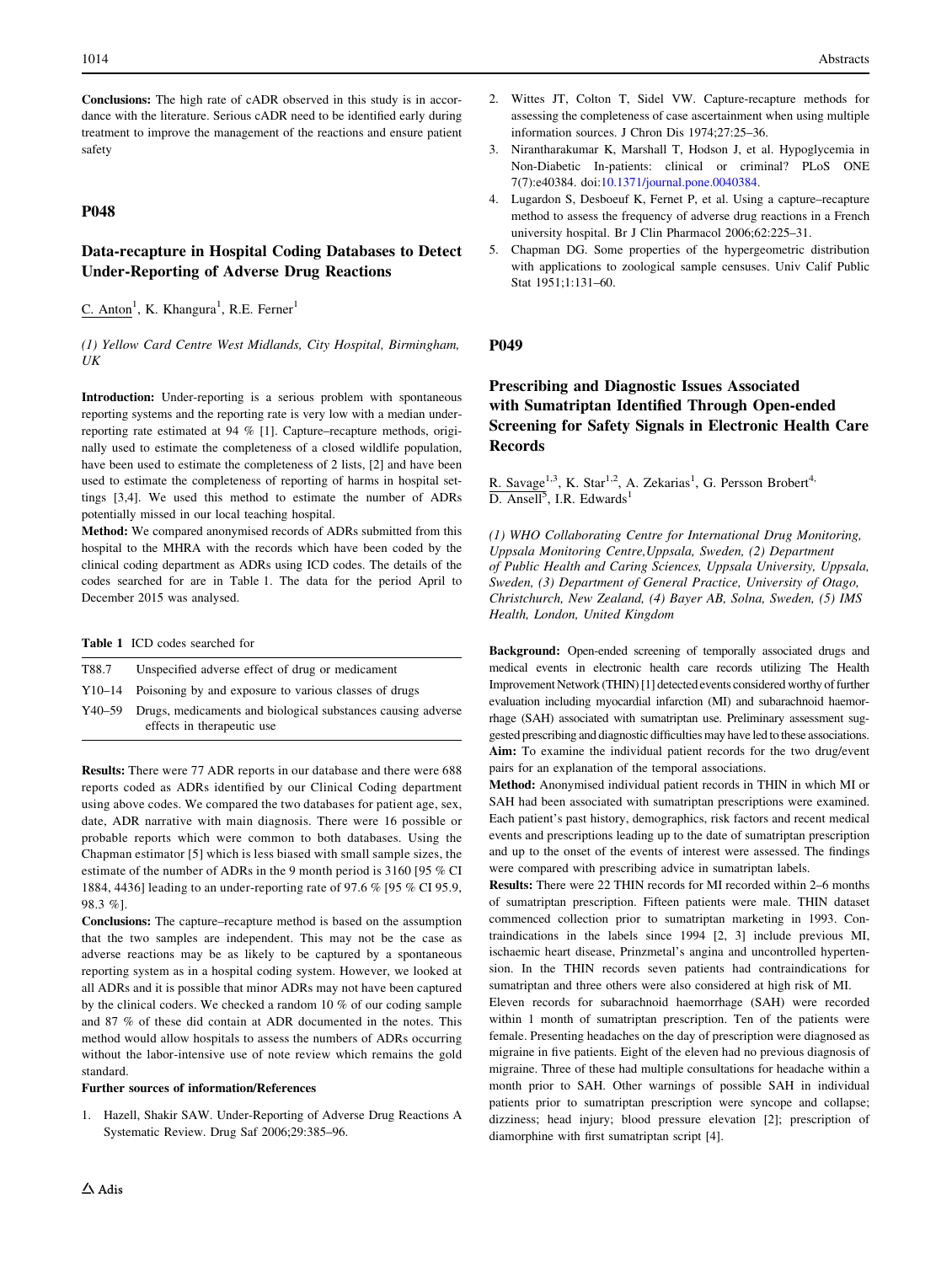Discussion: For MI, the striking feature of the THIN records was the prescribing of sumatriptan to known risk groups. The SAH reports indicate delayed diagnosis. The current label warns that sumatriptan should only be used where there is a clear diagnosis of migraine, taking care to exclude potentially serious neurological conditions [2].

Conclusion: Electronic health care records have proved valuable in evaluating prescribing behaviour on an ad hoc basis [5, 6]. This evaluation for sumatriptan records suggests that it may be valuable to investigate if open-ended screening can be used to systematically pinpoint prescribing issues with safety consequences in individual patient records.

#### Further sources of information/References

- 1. Cederholm S, Hill G, Asiimwe A, et al. Structured assessment for prospective identification of safety signals in electronic medical records: evaluation in The Health Improvement Network. Drug Saf 2015;38:87–200.
- 2. GlaxoSmithKline. Imigran Radis. 18 03 2011. [https://www.](https://www.medicines.org.uk/emc/medicine/29098%23CLINICAL_PRECAUTIONS) [medicines.org.uk/emc/medicine/29098#CLINICAL\\_PRECAUTIONS](https://www.medicines.org.uk/emc/medicine/29098%23CLINICAL_PRECAUTIONS) . Viewed 18 05 2016.
- 3. Cerenex Pharmaceuticals. Imitrex. Physician's Desk Reference ed 48, pp 792–795, 1994.
- 4. [http://emedicine.medscape.com/article/1164341-clinical.](http://emedicine.medscape.com/article/1164341-clinical) Viewed 18 05 2016.
- 5. Wijlaars LPMM, Nazareth I, Petersen I, Hashimoto K (Editor). Trends in depression and antidepressant prescribing in children and adolescents: A cohort study in the health improvement network (THIN) (Trends in depression in children and adolescents). PLoS ONE 2012;7:e33181
- 6. Fardet L, Petersen I, Nazareth I. Monitoring of patients on long-term glucocorticoid therapy: A population-based cohort study. Medicine 2015;94:e647.

#### P050

## Time Series Disturbance Detection for Hypothesis-Free Signal Detection in Longitudinal Observational

M. Hauben<sup>1,2</sup>, E. Whalen<sup>1</sup>, A. Bate<sup>1</sup>

(1) Safety Sciences Research, Pfizer Inc., New York, NY, USA, (2) Department of Medicine, New York University School of Medicine, New York, NY, USA

Introduction: Signal detection in longitudinal observational databases (LODs) is an emerging focus of research. LODs provide a rich and complex data source for signal detection (SD). A visualization tool, called a chronograph, shows changes in a disproportionality measure, the IC, with confidence intervals, over time for specific events stratified into monthly pre/post exposure windows. Currently the interestingness of chronographs is based on discrete disproportionality calculations and subjective visual inspection/heuristics. The subjectivity of the latter motivates a search for chronograph patterns that have sufficient positive predictive value and are amenable to annotation and automated implementation. We propose an automated triage that reduces various chronograph patterns of interest into qualitative summaries, allowing clinicians to focus better on potential signals.

Aim: To implement iterative outlier detection/adjustment procedure for disturbance detection on chronographs and assess its potential in chronograph analysis.

Method: The approach classifies outlier impact into four disturbance types using the definitions of Chen and Liu: innovational outlier (IO), additive outlier (AO), level shift (LS), or temporary change (TC) [1]. We apply these to chronographs of nifedipine and localized swelling and flushing in (Norén et al. [2]) to produce change profiles.

Results: For flushing we saw an AO at onset of medication use followed by LSs back toward pre-exposure but not quite to the pre-exposure level. For swelling we saw an initial TC followed by sustained LSs with the former a bit higher than the latter, and both notably greater than preexposure.

Conclusions: A novel approach for outlier detection on chronographs on LOD successfully detected different outlier types for two chronographs of well-established ADRs that were clearly different from visual review. While wider testing is needed to fully understand performance, including the associated false positive and negative burdens, the results show the potential of the approach to increase efficiencies in SD in LOD. While we tested our approach on chronographs, it may apply to other visualization tools involving time trends and temporal anomaly detection. Future considerations are whether this approach captures potential signals escaping visual inspection and does outlier detection promote consistency of detection in a routine review process.

#### Further sources of information/References

- 1. Chen C, Liu LM. Joint estimation of model parameters and outlier effects in time series. J Am Stat Assoc. 1993;88:284–97.
- 2. Norén GN, Hopstadius J, Bate A, Star K, Edwards IR. Temporal pattern discovery in longitudinal electronic patient records. Data Min Knowl Discov. 2010;20:361–87.

#### P051

## Evaluation of Antibiotic Usage at a Tertiary Care Teaching Hospital of North India

A. Mishra<sup>1</sup>, S.Z. Rahman<sup>1</sup>

(1) Department of Pharmacology, Jawaharlal Nehru Medical College and Hospital, Aligarh Muslim University, Aligarh, India

Introduction: Hospital pharmacies usually stock a large range of medications. It is the most extensively used therapeutic facility and thus a large amount of hospital budget is spent on purchases of medicines. For rational distribution and usage of these medicines, there is a viable need for proper execution that results in efficient clinical and administrative services.

Aim: To evaluate rationality in the procedure of procurement and distribution of antibiotics from a hospital pharmacy by using WHO parameters. Method: ABC (Selective Inventory Control), VEN (Vital, Essential, Nonessential) and DDD (Daily Defined Doses) analysis as per WHO to study the present practices for procurement, purchase and distribution of various groups of antibiotics at a tertiary care teaching hospital pharmacy. The study was conducted at Jawaharlal Nehru Medical College Hospital, AMU, Aligarh, India, after due permission of the IEC.

Results: The annual consumption and expenditure incurred on each item of antibiotic for the year 2013–2014 was analyzed and inventory control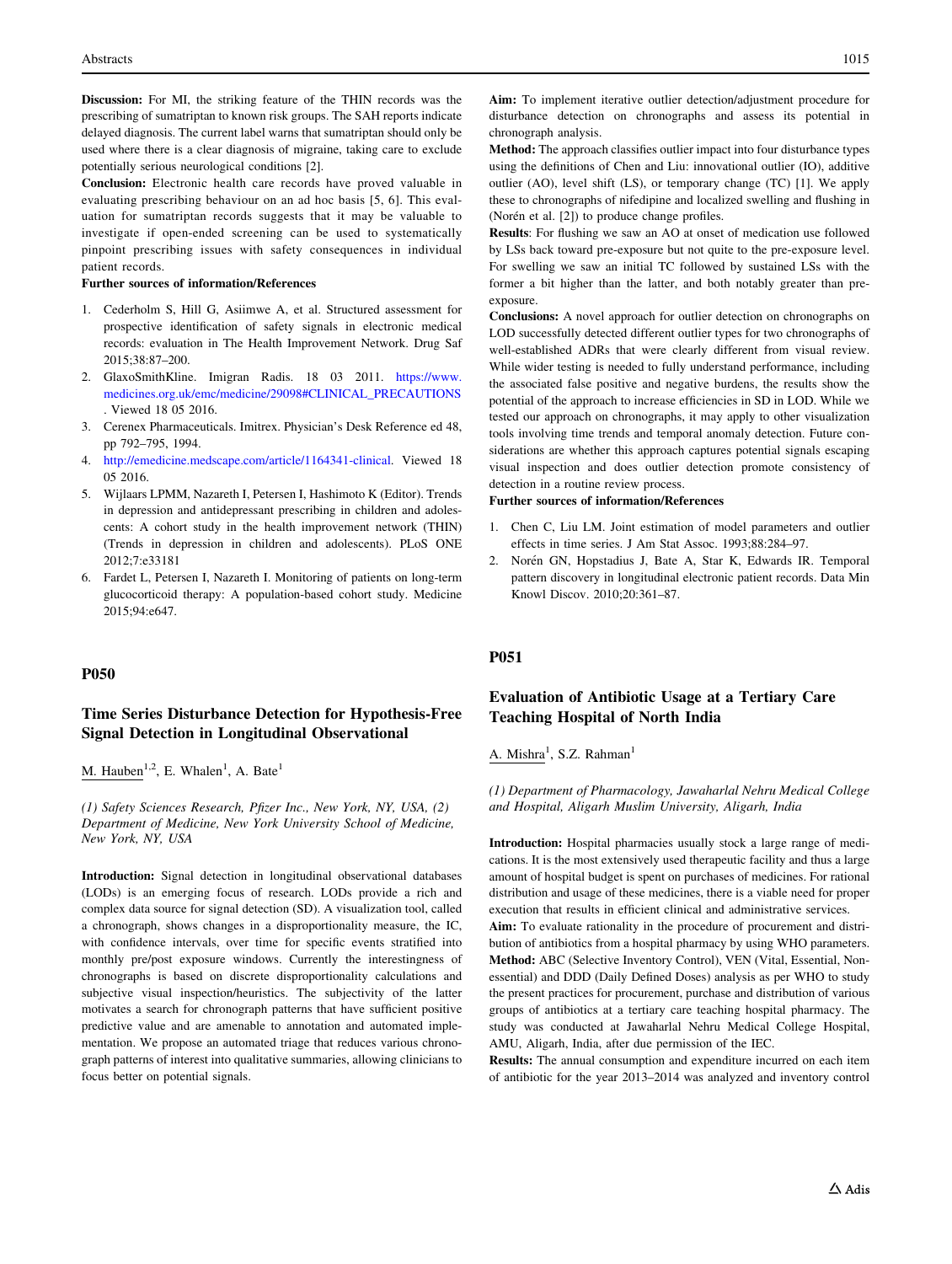techniques, i.e. ABC, VEN and DDD, were applied. In our study, we found only 17 injectable antibiotics in the drug formulary of the hospital pharmacy. The total annual drug expenditure (ADE) on antibiotics in the year 2013–2014 was INR 2,496,536.6. ABC analysis revealed 35.3, 23.5 and 41.2 % items as A, B and C category, respectively, accounting for 78.23, 17.90 and 3.87 % of ADE on antibiotics of the hospital drug store. However, VEN analysis showed 35.29, 58.82 and 23.53 % antibiotics as V, E and N category items, respectively as per Indian Model List of Essential Medicine 2011, which account 45.13 % (V), 44.36 % (E), and 15.53 % (N) of ADE of the hospital pharmacy. Cost per DDD of Inj. Meropenem was the highest. Its annual cost assuming 14 days course of treatment was second largest (INR 8958.89/course of treatment). Assuming 14 days average treatment course, cost per course of treatment was highest for FD combination injection of piperacillin and tazobactam at a dose of 4.5 g (INR19, 110.57).

Conclusions: Our study was compared with WHO VEN list for antibiotics as 35.29, 17.65 and 47.06 %, respectively. Thus, the scientific inventory management tools are needed to be applied in routine for efficient management of the pharmacy stores as it contributes to not only in improvement in patient care and safety but also judicious use of resources as well, particularly to identify the antibiotics needing stringent management control and to reduce antibiotic resistance.

## P052

## Economic Costs of Adverse Reactions to Drugs (ADRs) in Low and Middle-income Countries (LMICs)

G. Deoras<sup>1</sup>, N. Iessa<sup>2</sup>, A.K. Mantel-Teeuwisse<sup>1</sup>, S. Pal<sup>2</sup>

(1) Utrecht University, Utrecht, the Netherlands, (2) World Health Organisation, Geneva, Switzerland

Introduction: The World Health Organisation (WHO) Programme for International Drug Monitoring promotes international standards in Pharmacovigilance (PV). In low and middle-income countries (LMICs), inadequate funding, regulatory oversight and healthcare infrastructure restrict national PV systems. Such restrictions can be addressed by raising awareness on the economic costs of ADRs within national governments. However, these data are available mainly for high-income countries.

Aim: The current study sought to (1) identify available data on the economic costs of ADRs in LMICs, (2) descriptively analyse available cost data, (3) illustrate strengths and limitations of existing approaches to obtain ADR related cost data in LMIC settings.

Method: Direct and indirect cost estimates related to ADRs in LMIC settings were identified from published literature. LMICs were selected according to World Bank Gross National Income per capita. Cost estimates were summarised on type of cost (i.e. direct or indirect) and were presented as reported in source publications. As a reference, cost estimates were inflation-adjusted to 2012 US Dollars based on the United States Consumer Price Index (US CPI), to allow for comparability across different estimation approaches and healthcare contexts. Strengths and limitations of methods for capturing costs were considered in terms of study design, PV method, costing approach and data sources.

Results: Twenty-one primary research articles, consisting of observational studies, clinical trials and economic evaluations, reported facility or regional level ADR-associated direct medical costs from seven different LMICs. Direct non-medical costs and indirect costs were included in five

and two studies, respectively. Generally, ADR-associated costs were high, particularly when ADRs were severe, led to hospitalisation, treatment in specialised facilities and death. In some cases, individual level costs exceeded the cost of the underlying condition and the per capita national healthcare expenditure. Existing studies mainly reported prospectively obtained costs through observational studies, which investigated a wide range of drugs and related ADRs, using representative data sources from various LMIC settings. However, inconsistent costing practices contributed towards variation in observed cost estimates.

Conclusions: In general, we found limited data on ADR-associated costs in LMICs. However, available estimates suggest that the economic costs of ADRs are substantial and could support an argument for investing in PV. Clear guidance for improving the quality and reporting of costing practices can support further and more robust data collection in other LMICs. Adequate and high quality evidence on the economic costs of ADRs is required to strengthen the argument for risk minimization during therapeutic drug use in LMICs.

#### P053

## Detection of Signals Relating to Serious Cutaneous Adverse Effects in ICSRs Moroccan Database

I. Talibi<sup>1</sup>, L. Ait Moussa<sup>1</sup>, A. Tebaa<sup>1</sup>, R. Soulaymani-Bencheikh<sup>1, 2</sup>

(1) Centre Anti Poison et de Pharmacovigilance du Maroc, Rabat, Morocco, (2) Faculté de Médecine et de Pharmacy, University of Abdelmalek Essaadi, Tangier, Morocco

Introduction: Skin disorders are among the most reported side effects with drugs. They are potentially serious in a quarter to a third of cases. In Morocco, the year 2015 was marked by the detection of two signals in relation with severe skin disorders. This is the unusually high frequency of drug hypersensitivity syndrome (DHS) induced by Allopurinol and Stevens–Johnson syndrome with Lamotrigine.

Aim: To identify the drugs the most reported in the serious cutaneous adverse effects and/or DHS, we analyzed the ICRS Moroccan database in order to identify the factors contributing and propose the risk minimization measures.

Method: Analysis of ICSR Moroccan database during a period from 1992 to April 2016 using VigiLyze software. We focalized our analysis on serious cutaneous reactions especially toxic epidermal necrolysis (TEN), Stevens–Johnson syndrome (SJS), acute generalized exanthematous pustulosis (AGEP) and also DHS. We use the data mining functionality of VigiLyze to calculate the Component Information.

Results: Among 19,173 ICSRs reported in our database during the studied period, cutaneous side effects are the most reported reactions (20.4 %). They are potentially serious in 21.6 % of cases, with a fatality rate of 1.9 %. The pair drug/serious toxiderma with a positive IC0005 are: allopurinol, paracetamol, acétylsalicylic acid, phenobarbital, lamotrigine, carbamazepine, sulfamethoxazol/trimethoprim and sulfasalazine.

Conclusions: Moroccan Pharmacovigilance system, even with a small database, is able to detect early warning signals. The evaluation of detected signals with serious drug reactions by the Technical Committee of Pharmacovigilance allowed proposing actions for minimizing these risks.

- 1. VigiBase, Uppsala Monitoring Centre.
- 2. Aronson JK. Meyler's Side Effects of Drugs, Fifteenth Edition.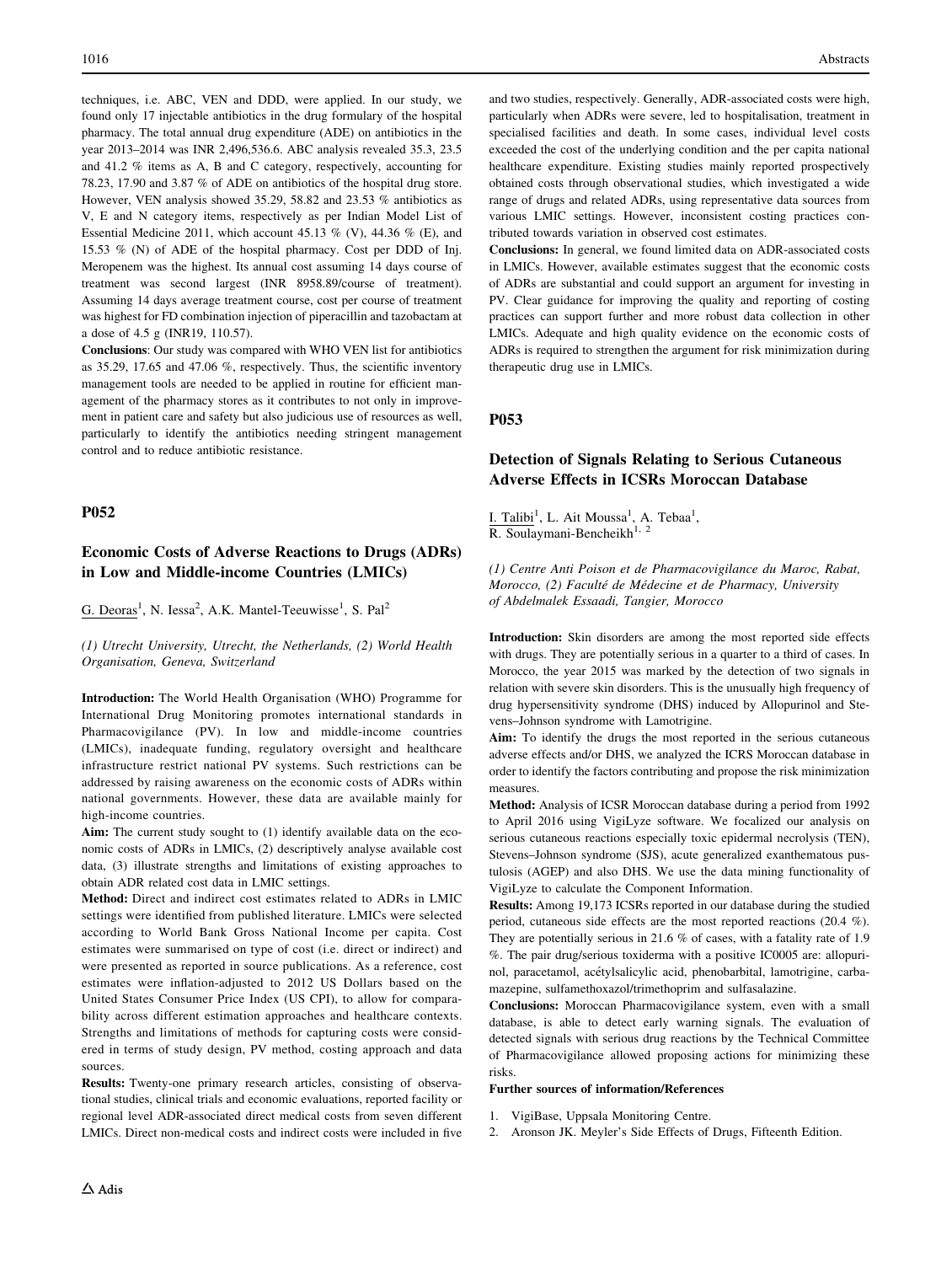## Pharmacovigilance Concerns in Kaiyadeva Nighantu— A Recognized Ayurvedic Lexicon of 14th Century

R.N. Acharya<sup>1</sup>, N. Sojeetra<sup>1</sup>, R. Naik<sup>1</sup>

#### (1) Department of Dravyaguna, Institute for Post Graduate Teaching & Research in Ayurveda, Jamnagar, Gujarat, India

Introduction: Pharmacovigilance is defined as science and activities related to the detection, assessment, understanding, and prevention of adverse effects of drugs or any other possible drug related problems. However the term ''Pharmacovigilance'' does not mentioned directly in any Ayurvedic classics but it has been emphasized repeatedly and its concept is vibrant in all classical texts like Samhita and Nighantu texts. Along with the improvement of patient care and safety, prevention of diseases is a major goal of Ayurveda. Therefore Ayurvedic literature gives details of drug–drug and drug–diet incompatibilities which should be taken care.

Aim: To review the Pharmacovigilance Concerns in Kaiyadeva Nighantu. Method: Present review was conducted to compile access and analyze the cautions, contraindications and possible adverse effects caused by inappropriate administration of herbal drugs described in Kaiyadeva Nighantu. The reported information was analysed for the possible correlation on concept of Pharmacovigilance of current science.

Results: Kaiyadeva nighantu written during 14th century is composed of 9 vargas and contains about 896 drugs of herbal mineral and animal origin. This is also known as ''Pathyapathya vibhodika'', and the classification of drugs in this nighantu is not only related to medicinal plants but also various dietary items that are used regularly during that period. About 339 drugs have been found to be reported about their possible side effects when consumed wrongly or against regular protocol. The description of different food items suggests that the author was well aware about pathya kalpana and also the role of diet in etiology of lifestyle disorders.

Conclusions: The present review reports possible adverse effects due to improper administration of certain drugs and dietetic items. These mentioned possible risks of adverse effect can be minimized by adopting various guidelines and instructions mentioned in classical text.

#### P055

## A Critical Review on the Drug Safety Issues in Sushruta Samhita—An Ayurvedic Treatise of 600 BC

S. Gupta<sup>1</sup>, R. Acharya<sup>1</sup>

(1) Department of Dravyaguna, Institute for Post Graduate Teaching & Research in Ayurveda, Jamnagar, Gujarat, India

Introduction: Herbal formulations being widely accepted therapeutic agents as antidiabetics, antiarthritics, hepatoprotectives, cough remedies, memory enhancers, and adaptogens. The commonest myth regarding herbal medicines is that these medicines are completely safe, and can therefore be safely consumed by the patient on his/her own, without a physician's prescription. This belief has led to large-scale self-medication by people all over the world, often leading to disappointing end-results, side-effects, or unwanted after-effects. There is an increasing awareness at several levels of the need to develop Pharmacovigilance practices for herbal medicines. In India, Ayurveda system of medicine is well established system of traditional medicine as is based upon its own fundamental principles. Classical texts like Charak, Sushruta Samhita, etc. describes Pharmacovigilance concerns of herbal drugs.

Aim: The present paper is an attempt to emphasize the pharmaco-vigilant aspects of certain drugs of herbal origin documented in Sushruta Samhita, a text of 600 BC.

Method: All the six sthanas (divisions) of Sushruta samhita have been reviewed thoroughly and information pertaining to Pharmacovigilance aspects of drugs, diets and procedures have been noted, analysed & presented in a structured format.

Results: It was observed that shusruta samhita is comprising of six sthanas (divisions), 184 adhyayas (chapters) and deals with 700 medicinal plants, 64 preparation from mineral sources and 57 preparation based on animal sources. The samhita stresses not only on different medicines but also various foodstuffs that are consumed daily. The description of cereals, pulses, oils, cooked and prepared food items suggest that the author was well aware about pathya kalpana and also the role of diet in etiology of lifestyle disorders. Drugs has been described for their dosa provoking and teratogenicity, due in appropriate consumptions of contradictory factors.

Conclusions: The present review echoes the presence of concept of Pharmacovigilance in sushruta samhita. The present information may be helpful to help the parishioners of Ayurveda aware regarding the cautions, contraindications of certain drugs & possible side effects or complications due to inappropriate intake of diet and drugs and their preventions, etc. Further sources of information/References

1. Sushruta Samhita, Vols. 1 and 2, Kabiraj Ambikadutta Shastri Editor Varansi Chaukhambha Surbharati Prakashan, 2012.

#### P056

## A Critical Review on Pharmacovigilance Aspects of Charak Samhita: An Ayurvedic Treatises of 300 BC

S.P. Rout<sup>1</sup>, R. Acharya<sup>1</sup>

(1) Department of Dravyaguna, Institute for Post Graduate Teaching & Research in Ayurveda, Jamnagar, Gujarat, India

Introduction: Ayurveda, the ancient medical system, is known for its safety and effectiveness approach. Responsible for making this system safe & effective are its fundamental principles quoted in various texts e.g., samhitas (treaties), chikitsa granthas (compendia), and nighantus (lexicons). Charaka Samhita depicts instances in the context of management of various clinical conditions. But till now, there is no single hand information about the Pharmacovigilance aspects of drugs, diets and procedures reported in context of Charaka Samhita.

Aim: To collect notable descriptions on Pharmacovigilance aspects in Charaka Samhita.

Method: All the eight sthanas (divisions) of Charaka Samhita have been reviewed thoroughly and information pertaining to Pharmacovigilance aspects of drugs, diets and procedures have been noted, analysed and presented in a structured format.

Results: In the eight sthanas (divisions) of Charaka Samhita, some direct or indirect information pertaining to Pharmacovigilance aspects of drugs, diet, and procedures are available. One sthana describe the probable adverse effects of the Panchakarma procedures and their management. To this context, it is quoted that even a useful diet/drug may turn out to be harmful if not administered properly. Similarly, Charaka richly portrays a few host-related variables to be considered when selecting medications keeping in mind the end goal to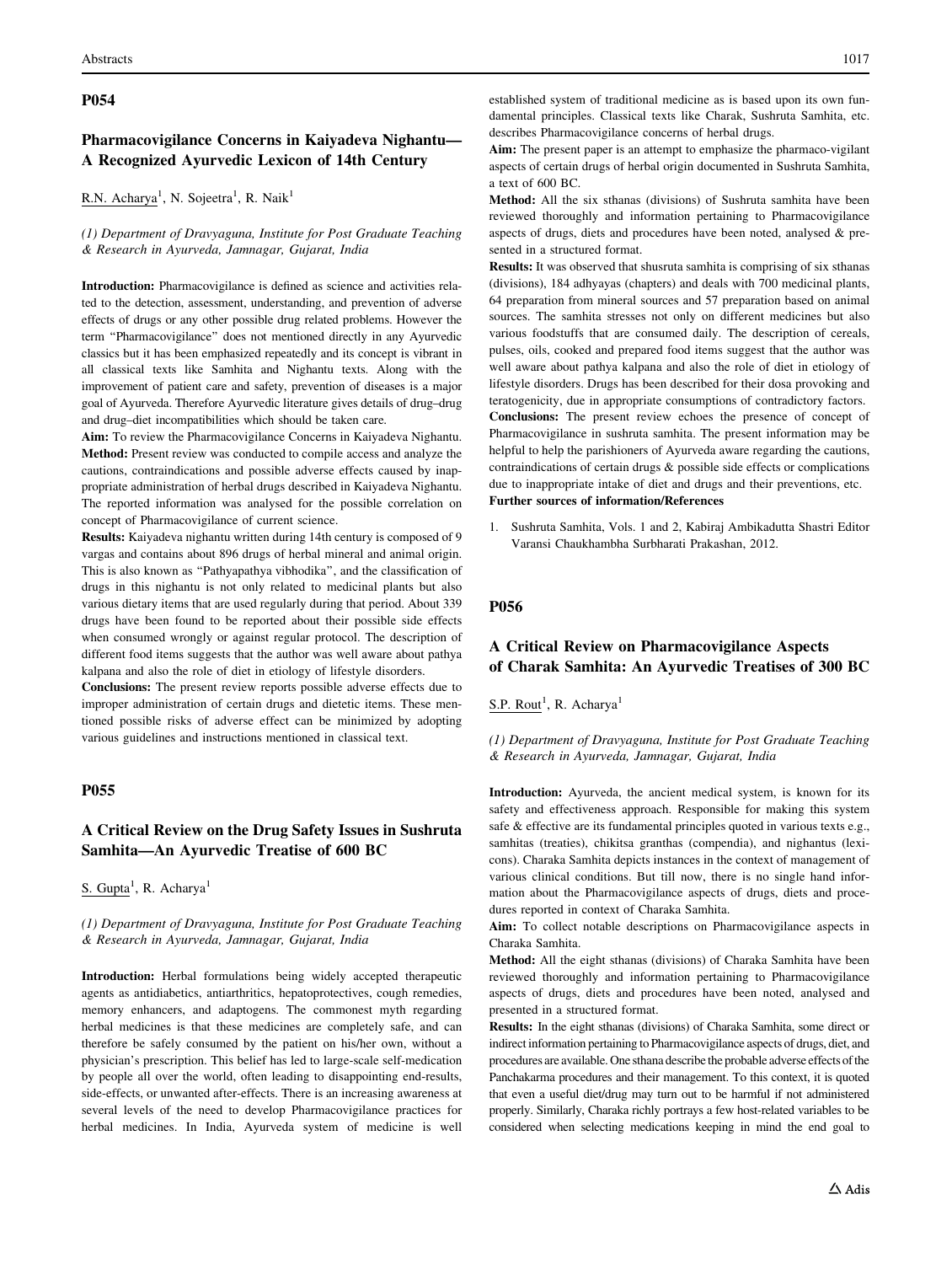minimize unfavorable responses like the constitution of the prakriti (patient), vayam (age), vikruti (infection), satmya (resilience), satwa (mental state), aharashakti (digestive limit), vyayama-shakti (exercise capacity), sara (nature of tissues), sahanan (physical extents of the body) and vala (strength). Further, Charaka opines that that a solid toxin can turn into a superb solution if directed legitimately, and even the most valuable medication can act like a toxic substance if taken carelessly. Information about pathya (wholesome) and apathya (unwholesome) substances during administration of certain yogas, precautions as regards to dosage of certain medicaments, excessive use of selective drugs, contraindications of certain herbomineral drugs at specific conditions, drug and diet interaction, complications of various clinical procedures, and their management measures; complications arising from certain diseases if they are managed inappropriately, and diseases due to excessive use of six rasas delineate the aspects of Pharmacovigilance subjects.

Conclusions: The present review reflects the existence of strong concept of Pharmacovigilance during the tenure of charaka. The gathered information will be helpful to remain aware regarding the cautions, contraindications of certain drugs and possible side effects or complications due to inappropriate intake of diet and drugs and their preventions.

#### Further sources of information/References

1. Charakasamhita of Agnivesa revised by Charaka and Dradhbala with Ayurveda deepika commentary of Shri Chakrapanidatta, Edited by VaidyaYadavji Trikamji Acharya, Published by Chaukhambha Krisnadas Academy, 2011.

## P057

## Process of Minimizing the Harmful Effects of Unani Drugs in the Light of Pharmacovigilance: A Unique Technology

A. Latif<sup>1</sup>, S. Rehman<sup>1</sup>

(1) Department of Ilmul Advia (Unani Pharmacology & Pharmaceutical Sciences), Aligarh Muslim University, Aligarh, India

Introduction: Everything consumed by a man could be harmful if taken in an inappropriate manner or unprocessed, either it is a food or medicine. Pharmacovigilance is inherently practiced and followed in Unani System of Medicine (USM) which has still a very rich and effective method of drug preparation to combat side effects or harmful effect of drugs on human organs. The system is popular as a 'safe medicine', having no or minimum side effects to human body.

Hypothesis: If the method of drug preparation is not followed in the light of traditional medical ethics and as per the Pharmacopeial guidelines, then it would expect to have harmful effect.

Methodology: The present paper reviewed the Pharmacovigilance practices in the Unani system of Medicine.

Observations: Every safe practice is followed since its origin to minimize the adverse effects of drugs in USM before it is consumed. The motto of USM is to treat disease as well as patient as a whole, which has been very profound basis of its popularity in the Indian subcontinent [1]. Medicines in USM are screened prior to administration on the basis of patient's degree of 'humoral temperament'. Drugs which may be toxic undergo various processes so that the harmful effects can be minimized to a lesser degree. Along with this, various other parameters such as age of the patient, season, gender, temperament of drugs into 1st, 2nd, 3rd and 4th degrees, are checked before prescribing any drug [2]. These factors help in reducing the adverse effects to a higher extent. The present paper deals

and elaborates in details all the methods of drugs preparation including in vivo and vitro techniques being used in Unani system of medicine for vanishing their unwanted actions.

Conclusion: Unani drugs of 3rd and 4th degree category are very harmful having toxicity and sometimes irreversible toxicity and if they are processed for their detoxification correctly with proper identification may be minimized these known unwanted or toxic effects.

### Further sources of information/References

- 1. Rahman SZ, Khan RA, Latif A. Importance of Pharmacovigilance in Unani System of Medicine. Indian J Pharmacol 2008;40:17–20.
- 2. Rahman SZ, Singhal KC. Problems in Pharmacovigilance of Medicinal Products of Herbal Origin & Means to Minimize Them, Uppsala Reports, WHO Collaborating Center for ADR monitoring, UMC, Sweden, Issue 17 January 2002:1–4 (Supplement).

## P058

### Unani Medicine: Impediments and Solutions

#### S. Akbar<sup>1</sup>

#### (1) College of Pharmacy, Qassim University, Qaseem, Saudi Arabia

Introduction: Traditional systems of medicine are an integral part of the cultural fabric of India. Ayurveda, Unani and Siddha are household names and do not need any introduction. However, their prevalence and popularity are grossly underestimated in the second most populous country in the world.

Method: The true estimates of the people relying on a combination of Ayurveda, Unani and Siddha may not be known. Their presence is still regarded as a 2nd class citizen; the reasons being they are less hip, less glamorous and do not command the strong appeal due to their inability to treat acute medical conditions, and the lack of surgical practices.

Observation: Despite being very effective in the treatment of chronic and functional diseases, the systems failed to market themselves effectively. Also, the stubbornness of the practitioners of these systems not to evolve with the changing times has added to their woes. Unani system of medicine is the precursor of the modern allopathic medicine, but is stagnated in the twelfth century practices. The government of India has been spending millions of rupees every year for the past 40 years, but the results are less than encouraging. Conclusion: The presentation would discuss some of the impediments to the progress of Unani medicine and offer some solutions.

#### P059

## How far Ethanolic Extract of Myristica Fragrans is Safe in Morphine Dependence—An Experimental Study

I. Zaheer<sup>1</sup>, S. Z. Rahman<sup>1</sup>, R. Ali Khan<sup>1</sup>, M. Parveen<sup>2</sup>

(1) Department of Pharmacology, Jawaharlal Nehru Medical College, Aligarh Muslim University, Aligarh, India, (2) Department of Chemistry, Faculty of Science, Aligarh Muslim University, Aligarh, India

Introduction: Morphine addiction is worst affected socio-economic problem. It causes physical dependence resulting into difficult withdrawal during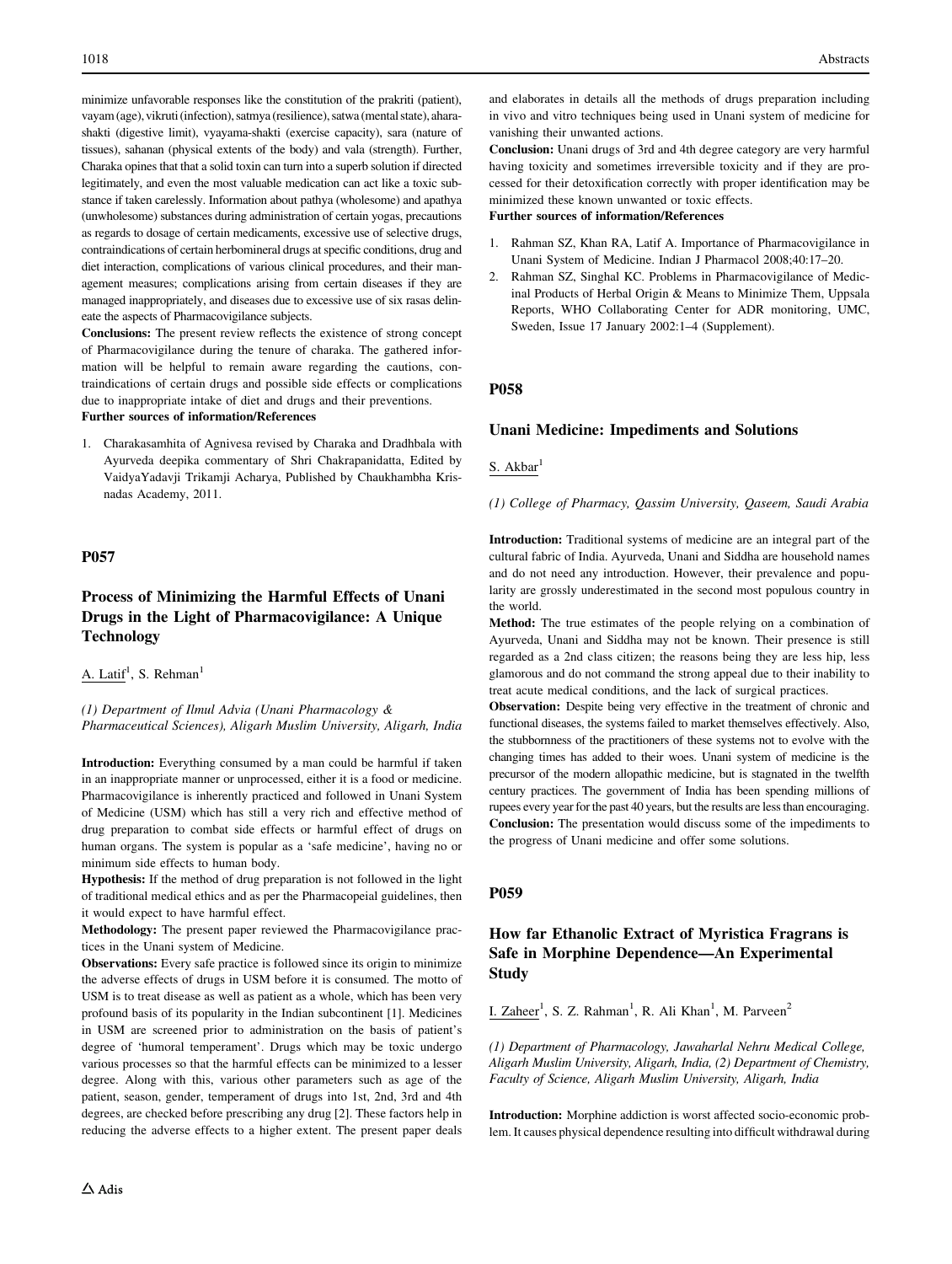de-addiction. Numbers of therapeutic medicines have been described in folk medicine to overcome the addiction. Myristica fragrans is one of the important spices used as medicine. Its usefulness is reported in many medical conditions [1]. Psychoactivity as hallucinations, euphoria, unreality and delusions is documented since middle ages [2]. It is abused as a cheap substitute for morphine narcotic drugs particularly in adolescents [3] since 12th century [4]. The present study is done to evaluate the role of ethanolic extract of Myristica fragrans (EEMF) in morphine dependence.

Aim: To evaluate efficacy and safety of EEMF in morphine dependence. Method: Wistar albino rats were made moderate and severe morphine dependence by administering morphine sulphate in dose of  $10 \text{ mg/kg}$  (ip), bd for 4 days and by increasing doses of 10–100 mg/kg (ip), bd for 7 days respectively. Signs of spontaneous abstinence syndrome were recorded 12 h in both studies after last dose of morphine for 30 min and quantified by 'counted' and 'checked' signs. EEMF was administered po in different regimen: (a) EEMF 200 mg/kg along with morphine twice daily for 4 and 7 days in moderately and severely induced morphine dependence group respectively. (b) EEMF 400 mg/ kg (po), single dose 10 h after the last dose of morphine in both moderately and severely induced morphine dependence rats.

Results: Oral administration of EEMF in both study groups caused significant reduction in the scores of counted and checked signs of morphine abstinence syndrome as compared to active morphine control group. The reduction was significantly more in regimen 'a' as compared to regimen 'b'. Acute toxicity study showed the drug was safe and no abnormal behavioral changes were found.

Conclusions: EEMF significantly reduced mean scores of various 'counted signs' and 'checked signs' of morphine withdrawal syndrome and might give a solution as a substitute therapy in morphine de-addiction. If marketed, rigorous PMS is needed to prove its fool proof safety. Further sources of information/References

- 1. Phulsagar S, Dundi M, Bhagwat S, Girigaon Y. An Inside Review of Myristica Fragrans Houtt. A Potential Medicinal Plant of India. Int J Med Sci Clin Invent 2014;1(9):500–513.
- 2. Beck T, Marty H. Die Nervenkekse der Hildgard von Bingenkeine harmlose Nascherei. Schweiz Med Forum 2001;51/52:1287–1288.
- 3. Kelly BD, Gavin BE, Clarke M, Lane A, Larkin C. Nutmeg and psychosis. Schizophr Res 2003;60:95–96.
- 4. Sangalli BC, Chiang W. Toxicology of nutmeg abuse. Clin Toxicol 2000;38(6):671–678.

#### P060

## Post-marketing Safety of Two Different Formulations of Deferasirox, Film-Coated Tablet (FCT) and Dispersible Tablet (DT), A Comparative Assessment

L. Velez-Nandayapa<sup>1</sup>, G. Holder<sup>1</sup>, J. Horowitz<sup>2</sup>, R. Singal<sup>2</sup>, A. Cortoos<sup>2</sup>, J. Eisinger<sup>1</sup>

(1) Integrated Medical Safety Oncology, Novartis, Basel, Switzerland, (2) Basel Pharmacoepidemiology Unit, University of Basel, Basel, Switzerland

Introduction: Deferasirox is a once-daily oral iron chelator approved for transfusional iron overload and non-transfusion dependent thalassemia syndromes. Medicines for womenNovartis launched the original formulation in November 2005 as DT. To further improve palatability and compliance, especially for young children, Novartis developed a new

formulation, FCT, launched in the US on 01 Apr 2015. Clinical trial exposure to FCT is currently limited compared with experience with DT. Aim: To complement clinical trial data and support the safety profile of FCT for ongoing submissions, post-marketing data from the US were used to assess the safety of FCT vs. DT.

Method: A retrospective safety assessment of the Novartis safety database (NSD) was performed using reporting rate [events reported by preferred term (PT)/patient exposure]. Results are reported using the reporting rate ratio (RRR), with risk ratio analysis as a measure of relative effect with 95 % confidence intervals (95 % CI) and p-values (two-sided exact test). The search strategy in NSD involved two searches. Search 1: all adverse events (AEs) reported in the US for FCT and DT from 01 Apr 2015 to 31 Jan 2016 (10M-after). Search 2: all AEs reported in the US for DT from 01 June 2014 to 31 Mar 2015 (10M-prior).

Results: Searches retrieved (cases/events) 95/189 for FCT, 375/964 for DT 10M-after; and 636/1511 for DT 10M-prior. No associations were demonstrated against FCT. Overall results [RRR (95 %CI)] show 33 associations against DT in 886 PTs analysed in two pools analysed; 96.3 % of PTs did not show significant difference. Pool 1 (FCT-10M-after vs. DT-10M-after) with 18 associations against DT for: total cases 0.28 (0.23–0.35); abdominal discomfort 0.41 (0.17–0.97); abdominal pain 0.07 (0.01–0.56); anaemia 0.09 (0.01–0.71); asthenia 0.26 (0.07–0.90); death 0.22 (0.09–0.53); diarrhea 0.36 (0.21–0.64); drug intolerance 0.04 (0.00–0.72); fatigue 0.03 (0.00–0.42); gastrointestinal disorder 0.22 (0.06–0.77); haemoglobin decreased 0.10 (0.01–0.78); malaise 0.17 (0.05–0.56); nausea 0.38 (0.19–0.76); off-label use 0.06 (0.00–0.95); pneumonia 0.03 (0.00–0.51); pyrexia 0.18 (0.04–0.83); sickle cell crisis 0.05 (0.00–0.78); and vomiting 0.39 (0.15–0.99). Pool 2 (FCT-10M-after vs. DT-10M-prior) with 15 associations against DT for: total cases 0.29 (0.23–0.35); abdominal pain upper 0.12 (0.02–0.90); anaemia 0.13 (0.02–0.97); death 0.13 (0.06–0.30); diarrhea 0.43 (0.25–0.73); disease progression 0.13 (0.02–0.97); fatigue 0.04 (0.00–0.63); haemoglobin decreased 0.12 (0.02–0.90); malaise 0.13 (0.04–0.40); myelodysplastic syndrome 0.08 (0.01–0.62); pneumonia 0.04 (0.00–0.66); pyrexia 0.20 (0.05–0.87); renal failure 0.23 (0.05–0.98); serum ferritin increased 0.13 (0.02–0.97); and sickle-cell anaemia crisis 0.05 (0.00–0.76).

Conclusions: This post-marketing safety assessment provides evidence that the safety profile of both formulations was similar, with a tendency for better tolerability in FCT, particularly in the gastrointestinal tract. These results however, should be interpreted with caution as the number of cases in FCT was small. Further analyses are required involving longer use and greater patient-exposure to confirm these findings.

## P061

## Did the Safety Warnings Minimize the Risk of Antipsychotic-Related Stroke in Elderly People with Dementia?

J. Sultana<sup>1</sup>, F. Giorgianni<sup>2</sup>, S.Tillati<sup>2</sup>, M. Sturkenboom<sup>3</sup>, G. Trifiro

(1) Department of Clinical and Experimental Medicine, University of Messina, Messina, Italy, (2) Department of Biomedical and Dental Sciences and Morpho-functional Imaging, University of Messina, Messina, Italy, (3) Department of Medical Informatics, Erasmus Medical Centre, Rotterdam, the Netherlands

Introduction: In March 2004, EMA and the MHRA (UK) launched a safety warning on the risk of stroke with olanzapine and risperidone use in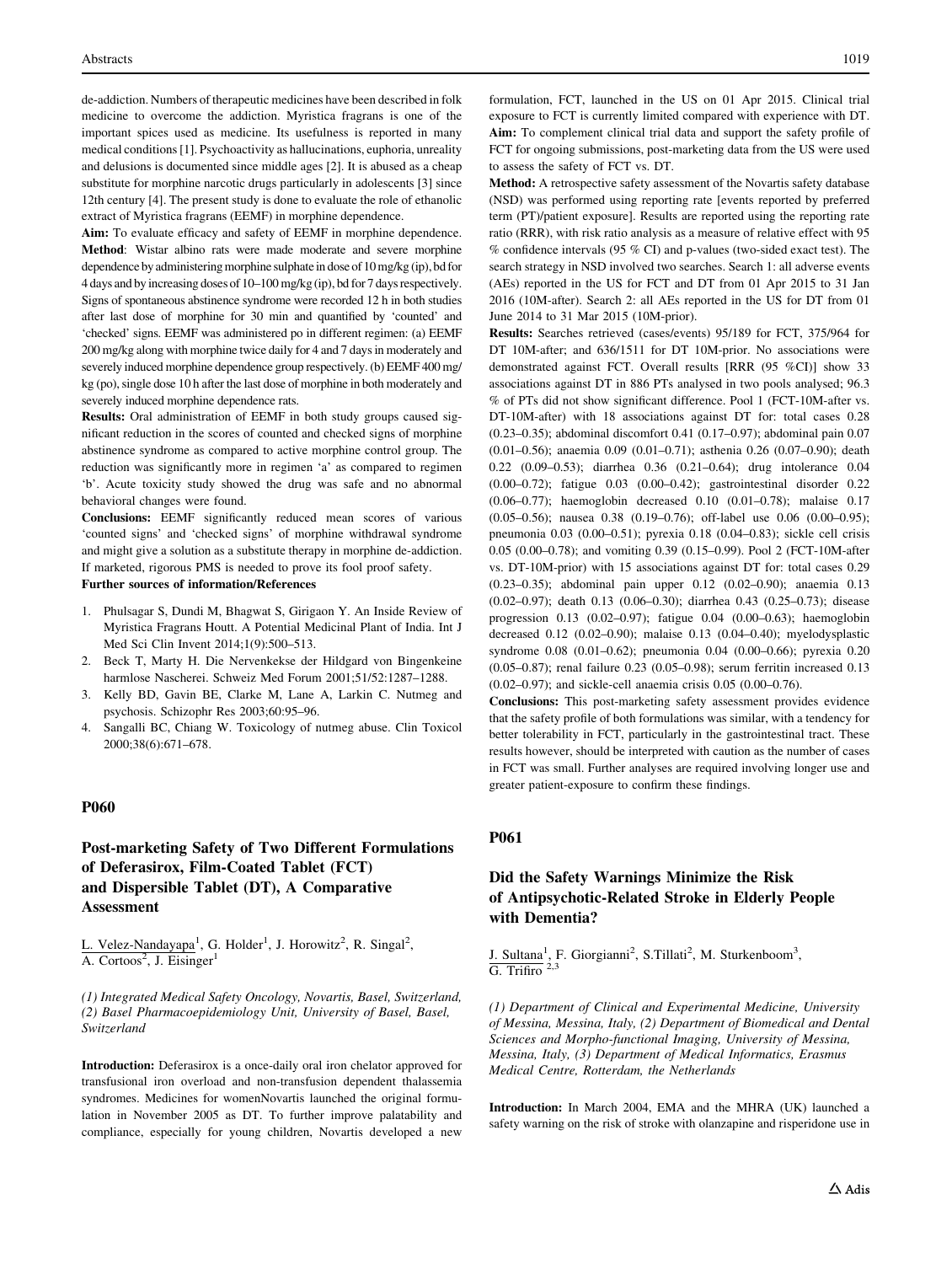dementia, later extending the risk to all antipsychotics (APs). It is not known if these warnings minimized the risk of stroke associated to APs in this population.

Aim: To investigate the risk of stroke among older patients receiving APs before and after the March 2004 safety warning.

Method: A case–control was nested in a cohort of incident AP users (no AP use in the year before the first AP prescription) in The Health Improvement Network (THIN) from 2000 to 2012. Cases were >65 and <89 years, had an incident stroke (the date of which was the index date-ID), had no cancer anytime. Up to 10 controls were matched to every case on age, sex and index date (which was the same for cases and matched controls). AP use was categorized as current (ID to 30 days prior), recent (31–180 days prior to ID), past (181–365 days prior to ID) and distant past ( $>$ 365 prior to ID: reference group). The first and last AP in the study period was used to classify persons as treated before, after and across the March 2004 warning. A preliminary crude conditional logistic regression model was run on the whole study period and stratified by time period (AP treatment before, after and across the warning) to estimate the odds ratio (OR) along with 95 % confidence intervals (CI). Risk analyses adjusted for potential confounders are ongoing. Results: Overall 875 cases and 5610 controls were identified. There were 2626 persons treated with APs before the warning, 2880 persons treated after the warning and 979 treated across the warning. When no temporal restriction was applied, the crude risk of stroke was 2.01 (1.73–2.49) for current AP users, 1.59 (1.21–2.08) for recent users and 1.18 (0.86–1.63) for past users. The risk of stroke among current AP users was higher before the warning [OR: 2.69 (1.79–4.03)] than after the warning [OR: 1.63 (1.21–2.18)]. The risk of stroke was not significant considering persons treated across the warning [OR: 0.75 (0.36–1.56)].

Conclusions: Accounting for the safety warning unmasked a different risk in AP users not exposed to the warning compared to those exposed. This may be due to changes in the underlying population, the use of lower drug dosages or shorter duration of treatment.

## P062

#### Regionalization of Pharmacovigilance in Morocco

H. Farouk<sup>1</sup>, A. Tebaa<sup>2</sup>, R. Soulaymani Bencheikh<sup>2</sup>

(1) Regional Management of Health, Agadir, Morocco, (2) Centre Anti Poison et de Pharmacovigilance du Maroc. Rabat, Morocco

Introduction: In Morocco, the National Pharmacovigilance system is organized and supported by the Ministry of Health. It includes the national level, the National Pharmacovigilance Centre (CNPV), the Pharmacovigilance Technical Committee and the National Commission of Pharmacovigilance. Regionally, a person (doctor or pharmacist) formed in Pharmacovigilance is designated Regional Pharmacovigilance corresponding (CRPV) by the Regional Director of Health in coordination with the National Poison Center and Pharmacovigilance.

Aim: Development and strengthening of Pharmacovigilance at the Souss Massa region.

Method: At the Souss-Massa region Pharmacovigilance was strengthened in 2015 by the assignment of a regional correspondent responsible for collecting notifications of adverse effects of drugs and other health products in the region, validate and analyze each reported adverse event, issue responses to notifiers and proceed to send regular CNPV any event, produce and maintain the basis of regional data on adverse events, participate in signal generation and validation alert and also the implementation of risk minimization measures.

Results: During 2015, we identified 110 notifications related to the use of health products in the Souss-Massa region with an increase of 67 % by comparison with 2014. Two cases of information requests have reported drug interaction between third-line antiretroviral and antibacillary under coinfection HIV and tuberculosis. The cases of adverse reactions (129) were spontaneously reported in 46.9 and 53.91 % were collected during an antiretroviral change study at the regional referral center for care of PLHIV in Agadir presented at the technical Committee meeting of Pharmacovigilance (PV-NAP). Two cases were reported materiovigilance Taroudant by the hospital and a case vaccinovigilance notified by the Agadir regional hospital. The Agadir CRR is leading, it notified (73.63 %) followed CDTMR Inzegane and Agadir (16.36 %), the regional cancer center (5.45 %) and hospitals of Agadir and Taroudant (4.54 %). Notifiers are doctors (infectious disease, oncologist and Pneumo-phthisiologists) (92.72 %) and pharmacists (7.27 %).

Conclusions: The organization of Pharmacovigilance can be centralized or decentralized. Experience has shown that decentralization of the activity through the creation of regional centers improves the exchange of information with health professionals and thereby provides a comprehensive view on the situation.

#### P063

## Misuse, Abuse and Diversion of Instanyl® (Fentanyl Nasal Spray) in France

P. Blin<sup>1,2</sup>, C. Dureau-Pournin<sup>1</sup>, S. Lamarque<sup>1</sup>, M.A. Bernard1<sup>1</sup>, R. Lassalle<sup>1</sup>, C. Droz-Perroteau<sup>1</sup>, N. Moore<sup>1</sup>

(1) Bordeaux PharmacoEpi, Universite´ de Bordeaux, Bordeaux, France, (2) ADERA, Pessac, France CIC Bordeaux CIC1401, Bordeaux, France

Introduction: Instanyl® (fentanyl nasal spray) received European market authorisation in July 2009 for the management of breakthrough pain in adults already receiving maintenance opioid therapy for chronic cancer pain, with precise instructions on indications for use and dosage.

Aim: The study objectives were to evaluate patient-reported misuse, abuse, and diversion of Instanyl® in real-life in France.

Method: Cross-sectional observational study of patients with an Instanyl® dispensation from a non-hospital pharmacy. An anonymous self-administered questionnaire was distributed to patients at the time of drug dispensation between 27 July 2011 and 12 November 2012. The questionnaire collected data on indication, contraindications, Instanyl® use, and previous completion of the questionnaire.

Results: Among the 272 eligible questionnaires (at least one item completed in addition to age, gender, time since first prescription, and absence of previous completion of the questionnaire), all patients were adult and 95 % declared misuse. Among the 160 patients who declared having cancer, 94 % declared misuse: 76 % declared at least one indication/contraindication misuse and 86 % at least one posology misuse. Widening the definition of use for breakthrough pain to use for both breakthrough and chronic pain in cancer patients, reduced the indica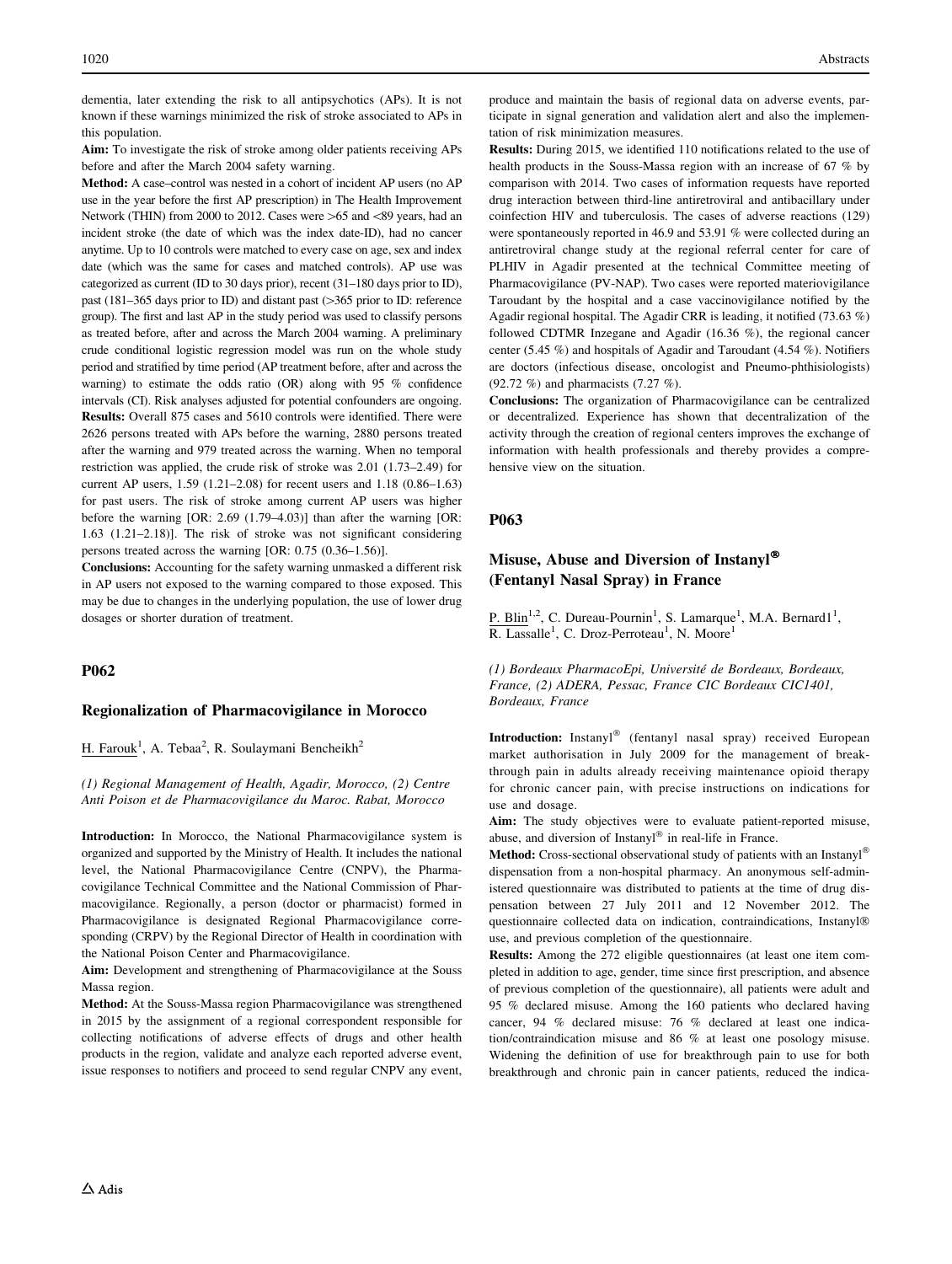tion/contraindication misuse (63 %), but when posology misuse was also considered this did not markedly change overall misuse (93 %).

Abuse of Instanyl® (using the drug for emotional reasons, relaxation, or sleep disorders) concerned 21 patients (15 with cancer, and 6 without); diversion (passing the drug to another person) concerned 2 patients (1 with cancer and 1 without).

Conclusions: Misuse of Instanyl® was widespread. Nearly half reported not to have cancer, and among those who did, only a few used this drug correctly. There seems to be a communication deficit as to the proper prescribing of this drug, and its proper use when prescribed.

#### P064

## The Effectiveness of Risk Minimization Programs (RMinPs) for Lenalidomide & Pomalidomide in Turkey

F. Yasan<sup>1</sup>, Z.F. Korkut<sup>1</sup>, A. Hasaligil<sup>1</sup>, N. Johnson<sup>2</sup>, S. Kaehler<sup>2</sup>, R. Bwire

(1) Celgene Ilac Pazarlama Tic. Ltd. Sti, Istanbul, Turkey, (2) Celgene Europe Limited, Uxbridge, UK, (3) Global Drug Safety, Celgene Corporation, Summit, NJ, USA

**Introduction:** Lenalidomide (Revlimid®) and pomalidomide (Imnovid®) are immunomodulatory drugs and structurally related to thalidomide which is a known human teratogen that causes severe life-threatening birth defects. To prevent fetal exposure to lenalidomide and pomalidomide they are only available in Turkey under the conditions of a comprehensive risk minimization programme [Pregnancy Prevention Program (PPP)]. A key component of the PPP is the Prescription Authorization Form (PAF), which documents the patient's childbearing potential status, the date/result of pregnancy test (where applicable) and the physician's confirmation of patient counselling.

Aim: To monitor the effectiveness of RMinPs for lenalidomide and pomalidomide since the approval of the products in Turkey.

Method: The PAFs for lenalidomide and pomalidomide received by Celgene Turkey during Aug 2010–May 2016 were collected and relevant key data was analysed.

Results: During the study period, a total of 44,702 PAFs from 6382 patients and 156 patients registered in the lenalidomide and pomalidomide PPP respectively were received and assessed. Of the total patients, 3624 were males and 2914 were females. There were 101 women of childbearing potential (WCBP), constituting 1.55 % of the patient population. A total of 6256 (96 %) patients were prescribed lenalidomide or pomalidomide within the approved indications. All PAFs (44,702) underwent a verification check to confirm that the following actions had been performed: documentation of patient's childbearing potential and confirmation that the physician had counseled the patient. For women of childbearing potential, the date of the pregnancy test and the results were provided. All pregnancy results had been confirmed as negative for WCBP patients before any product was dispensed. No pregnancy reports in female patients or in the female partners of male patients under lenalidomide or pomalidomide treatments originated from Turkey were received.

Conclusions: Lenalidomide and pomalidomide are expected human teratogens. A well-executed PPP is vitally important for preventing fetal exposure to lenalidomide and pomalidomide. Regular monitoring of compliance with the PPP requirements is critical to ensure that the program is meeting its objectives and to identify enhancement opportunities as needed. In Turkey, a high compliance to the PPP (100 % compliance) is demonstrated following the PAF verification process. To support PPP compliance, Celgene Turkey has refined the PPP process including establishing enhanced local Additional Educational Materials, and introduced further initiatives to facilitate PPP awareness at the pharmacy level.

#### P065

#### The Role of KIDS in Pharmacovigilance Field

K. Moonjung<sup>1</sup>, K. Hyunjin<sup>1</sup>, K. Yeojin<sup>1</sup>, K. Inhye<sup>1</sup>, C. Yeunjungi<sup>1</sup>, K. Hyeonjeong<sup>1</sup>, W. Yeonju<sup>1</sup>, Sooyou<sup>1</sup>

#### (1) Korea Institute of Drug Safety & Risk Management, Anyang, Republic of Korea

Introduction: In Korea the spontaneous adverse drug event reporting system has been operated since 1988 for the domestic events and in 2012 KIDS was established for the efficient and organized of the drug safety and relevant information to implement all the affairs concerning the drug safety management with Ministry of Food and Drug Safety (MFDS).

Aim: To aim at promoting international cooperation by introducing the role and tasks of Korea Institute of Drug Safety and Risk Management (KIDS) in Pharmacovigilance (PV) field.

Method: We would like to introduce the role and tasks of KIDS in PV field.

Results: At the beginning of establishment in 2012, KIDS set up Korea Adverse Event Reporting System performing the tasks on 'collecting, managing, analyzing, evaluating, providing' of the domestic adverse drug events. From 2013 to 2015, approximately 200,000 reports were collected each year and the Individual Case Safety Reports (ICSRs) are sent to WHO-UMC periodically. As of May 2016, Korea reports the third-highest number of ICSRs to VigiLyze following US and UK. The main reason for the number of reports lies in KIDS' nationwide operation of 27 regional PV centers composed of university hospitals in each region, which contribute to the qualified reports with higher completeness. Therefore in the completeness evaluation by WHO-UMC, the reports data from Korea score higher than world average. KIDS finds grounds to support drug safety administrative action by performing signal analysis and evaluation derived from collected AE data. Since August 2014, serious adverse drug reactions occurring in foreign countries are mandatorily reported from pharmaceutical companies. Meanwhile, KIDS used domestic AE report data only for signal analysis and evaluation, but perform integrated signal analysis and evaluation using both domestic and foreign ones for supporting safety administrative action. For the integrated signal analysis of domestic and foreign AEs, KIDS and MFDS are jointly developing an algorithm consulting internal PV specialists and referencing overseas regulatory agencies. In addition, KIDS plans to integrate the domestic and foreign reporting form and harmonize with ICH-E2B (R3) format in accordance with the global circumstances.

Conclusions: After establishment, KIDS achieved remarkable growth for 4 years by organizing and enhancing the PV system. In order to be among the world's top 5 specialized institution in drug safety management, KIDS will continue developing the PV system and promote further cooperation with overseas regulatory agencies and international drug safety society.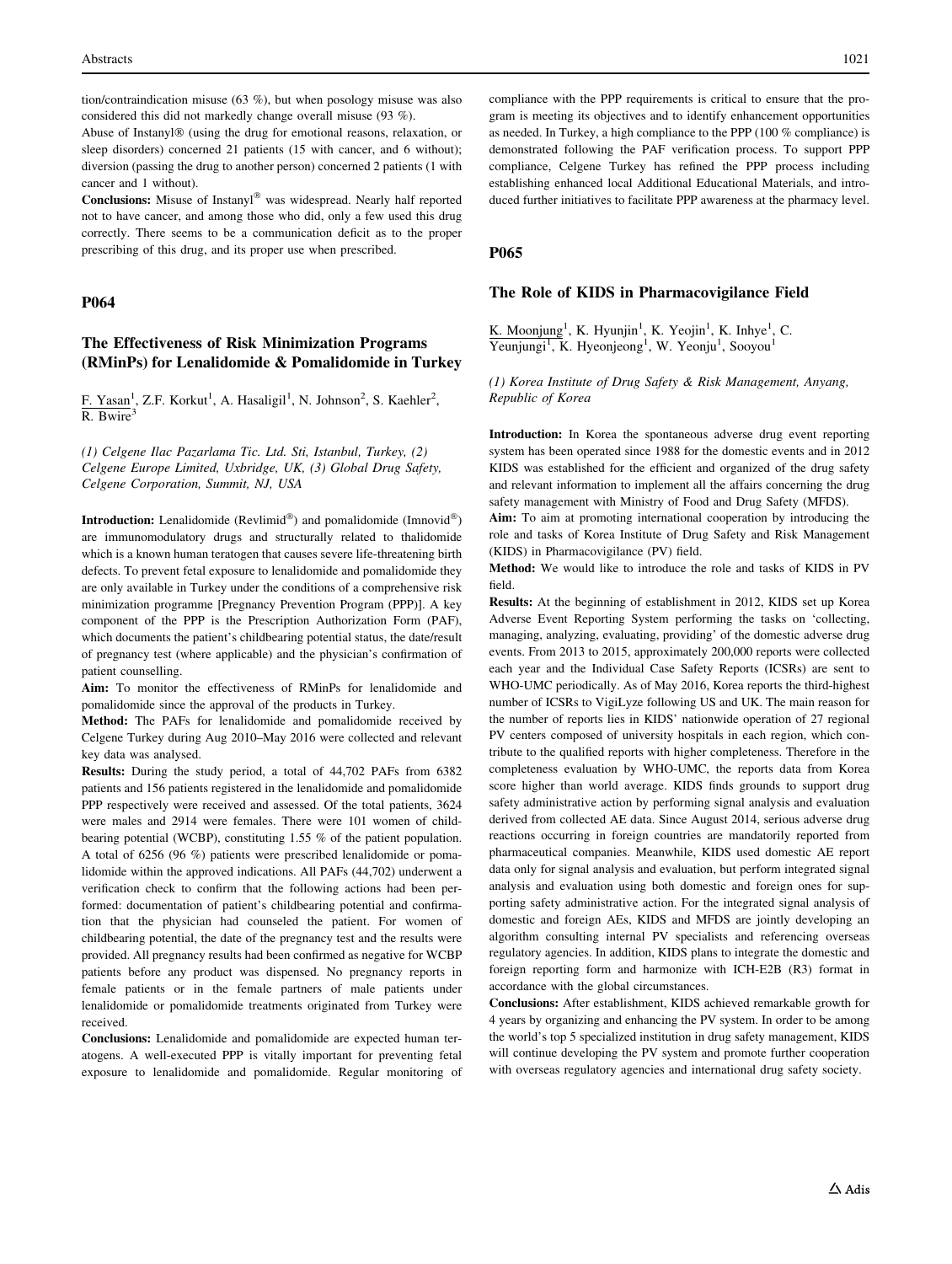#### Further sources of information/References

- 1. Chung SY, Jung SY, Shin JY, Park BJ. The role of Korea Institute of Drug Safety and Risk Management for enhancing drug safety and risk management in Korea. J Korean Med Assoc. 2012 Sep;55(9):861-868.
- 2. Chung SY, Sung JM, Jung SY, Shin JY, Park BJ. The role and achievement of Korea Institute of Drug Safety and Risk Management. Korea Institute for Pharmaceutical Policy Affairs. 2013 Jul;8(2):54–63.

## P066

## Communication Tool for Better Safety Outcome in Using Medicines

## Y. Oppamayun<sup>1</sup>, W. Suwankaesawong<sup>1</sup>, C. Rattanaphan<sup>1</sup>

(1) Health Product Vigilance Center, Thai Food and Drug Administration, Nonthaburi, Thailand

Introduction: Health problems related to medicinal products, particular after using them such as side effect, adverse drug reaction (ADR), adverse effect (AE), etc. Some problems cause serious illness and death which lead to other aspects for example, patients sue doctors, NGOs sue hospitals or health service organizations. It has been accepted that communication between health professionals (doctor, pharmacist, dentist, nurse) and patients is important because effective treatment come from effective messages. In Thailand, Health Product Vigilance Center (HPVC) is the national center for collecting, validating, making assessment all AE reports from hospitals and pharmacies around country. Most of reports which have been sent to HPVC come from pharmacists working in hospitals or pharmacies. We, HPVC, concern that if pharmacists have communication tools for using while they talk to patients, it will help patients for better understanding in using medicines. So we developed info graphic guideline book entitled ''sick, recommendation, cautions'' which was translated to ASEAN countries languages plus Chinese, English, and Russian. Hopefully, the guideline book using by pharmacists will affect behavioral changes in patients and better understanding medicine using.

Aim: To evaluate the attitude of pharmacists to info graphic guideline book. Method: Survey design. We invited 100 hospital-pharmacists to the meeting and set up the program for them to comment on each part of the info graphic guideline book. Then we classified all comments into three groups; (1) positive or negative, (2) contents, (3) understanding.

Results: 50 pharmacists (50 % of invited people) participated in the meeting and made useful comments on info graphic guideline book. Most of participants felt positive to the book, and thought it helped them giving better services to patients or customers. The contents were appropriate and the participants suggested to add some new items such as ka-ra-o-ke under each languages. For understanding, almost pharmacists were familiar with contents in the info graphic guideline book and they appreciated to use it with customers, particular foreigner customers from Myanmar, Russia, and China. They said the book was friendly use and their customers trusted them higher when they spoke the same language.

Conclusions: To give better services to patients and let them understand how to use medicines properly, cautions, and also side effects, AE, ADR may happen anytime of careless. When health professionals have useful communication tools such as Info graphic guideline book for explanation complex medical words to easy and friendly words to patients, it probably encourage patients to change behavior finally.

#### P067

## Routine Infant Vaccination and Stevens Johnson Syndrome

R. E. Chandler<sup>1</sup>, D. Sartori<sup>1</sup>, P. Caduff-Janosa<sup>1</sup>

(1) Uppsala Monitoring Centre UMC, Uppsala, Sweden

Introduction: Stevens–Johnson syndrome (SJS) is an immune-complex mediated hypersensitivity that manifests as an acute, severe rash involving both the skin and the mucous membranes. Drug-induced and malignancyassociated SJS is more commonly implicated in adults, while infectioninduced SJS is more commonly implicated in children. Case reports exist which describe SJS after vaccination.

Aim: To investigate a potential relationship between SJS and routine childhood vaccination.

Method: Clinical review of individual case safety reports (ISCRs) within the age range of 0–23 months included in VigiBase $\hat{A}$ ® up to 1 May 2016 reporting the MedDRA Preferred Term ''Stevens Johnson Syndrome'' and the following vaccines: J07AF, J07AG, J07AJ, J07AL, J07AM, and J07BC.

Results: As of 1 November 2015, there were a total of 40 unique reports of Stevens–Johnson syndrome in association with routine childhood vaccines used in infants through the age of 23 months. A total of 14 cases support the signal; they were serious (requiring hospitalisation), reported no concomitant live attenuated or meningococcal vaccines or other medications, and described reasonable time to onset between vaccination and symptoms (same day to 9 days). Seven of the reports describe SJS after the receipt of a combination of vaccines; seven reports describe one suspect vaccination (pneumococcal vaccine  $\times$ 4, Hib  $\times$ 1, and hepatitis B vaccine  $\times$ 1). Countries of origin include: Australia, the United States, Venezuela, and the United Kingdom. Nine cases were reported as ''non-serious'', which questions the appropriateness of the AE as true Stevens–Johnson syndrome. Fifteen cases reported concomitant vaccination with meningococcal vaccine or a live attenuated vaccines for measles, mumps, rubella and varicella zoster. Nine cases reported either recent past use or concomitant administration of other medications known to be associated with Stevens–Johnson syndrome, including paracetamol, antibiotics and anticonvulsants.

Conclusion: The overall benefit/risk of vaccination at the population-level is unaffected by these very rare, spontaneous reports of SJS. However, such rare AE reports may not be random, as there is growing evidence that immunological responses to vaccines are genetically predetermined. References

1. Foster CS, Parrillo SJ, Letko E, Ba-Abbad R. Stevens Johnson Syndrome. Medscape. Available from: [http://emedicine.medscape.](http://emedicine.medscape.com/article/1197450-overview%23a6) [com/article/1197450-overview#a6.](http://emedicine.medscape.com/article/1197450-overview%23a6)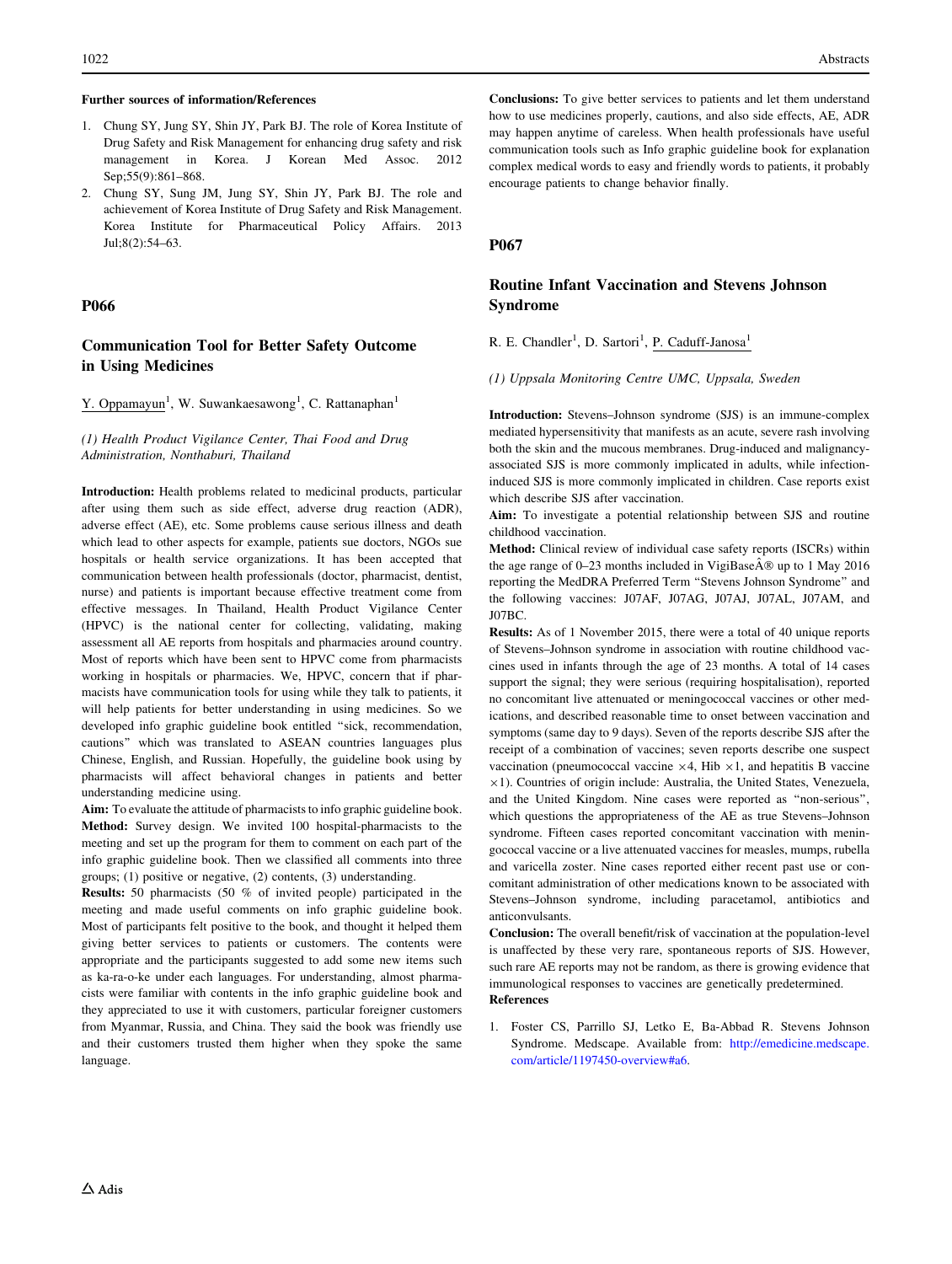#### Agranulocytosis Around the World

A. Carvajal<sup>1</sup>, M.T. Herdeiro<sup>2,3</sup>, L.H. Martin Arias<sup>3</sup>, T. Oscanoa<sup>4</sup>, J. Molina-Guarneros<sup>3</sup>

(1) Centro de Estudios sobre la Seguridad de los Medicamentos, Universidad de Valladolid, Valladolid, Spain, (2) Department of Medical Sciences and Institute for Biomedicine University of Aveiro, Aveiro, Portugal, (3) Instituto de Investigação e Formação Avançada em Ciências e Tecnologias da Saúde, Gandra, Portugal, (4) Departamento de Farmacología. Facultad de Medicina. Universidad Nacional Mayor de San Marcos, Lima, Peru, (5) Departmento de Farmacología. Universidad Autónoma Nacional de Mexico, Coyoacan, Mexico

Introduction: Agranulocytosis is a serious adverse drug reaction (ADR) that is defined as a decline in absolute neutrophil count to  $\langle 0.95 \times 109 \rangle$ L  $\epsilon$  =500/µL). It is causally related to over 125 nonchemotherapy drugs, and among the most well-documented are thiourea drugs used for the treatment of hyperthyroidism; other drugs as dipyrone, antibacterials, clozapine are also frequently associated with this condition. Patients often present with symptoms of infection such as fever, chills, and myalgias. Left untreated, sepsis will develop in approximately two-thirds of patients. Despite appropriate management, the mortality rate of agranulocytosis induced by non-chemotherapy drugs is 4–5 %. Thus, it is of importance the reaction to be identified and accordingly reported.

Aim: To know how and why agranulocytosis is reported as an ADR in different areas of the world.

Methods: A search was conducted by using VigiLyze. VigiLyze is a powerful search and analysis tool that provides access to more than 13 million Individual Case Safety Report (ICSR) VigiBase®, a World Health Organization's database; these reports are submitted through National Pharmacovigilance Centres by more than 100 countries around the world. Results: There were 103,446 cases of agranulocytosis up to May 2016 in the database; the total number of reports was 13,000,923 by that date. The overall estimate in the database was eight cases of agranulocytosis every 1000 reported cases of whatever condition. In the countries considered this estimate for agranulocytosis ranged between 1/1000 (Mexico) and 30/1000 (Japan). The overall ratio between the proportions of the reaction in females and males was 1.2; it varies from 1 in USA up to 1.6 in China. Table I presents the data for those countries surveyed.

Conclusions: Though the reporting of a particular reaction depends on many factors, the rate does vary 30 times among the countries surveyed. A different susceptibility for this condition among different population should be evaluated.

Table I Agranulocytosis in different countries Source, VigiBase

| Country       | Agranulocytosis/total <sup>a</sup> | Estimate <sup>b</sup> | Female/male |
|---------------|------------------------------------|-----------------------|-------------|
| Sweden        | 2001/145,182                       | 14/1000               | 1.5         |
| Peru          | 97/46.648                          | 2/1000                | 1.1         |
| Spain         | 4052/257,347                       | 16/1000               | 1.0         |
| Mexico        | 55/72,322                          | 1/1000                | 1.5         |
| <b>Brazil</b> | 51/4754                            | 11/1000               | 1.6         |
| Portugal      | 375/30,433                         | 12/1000               | 1.6         |
| <b>USA</b>    | 31,525/6,377,795                   | 5/1000                | 1.0         |
| China         | 12,597/506,167                     | 25/1000               | 1.6         |
| Japan         | 6744/223,000                       | 30/1000               | 1.1         |
| All countries | 103,446/13,000,993                 | 8/1000                | 1.2         |

<sup>a</sup> Number of cases of agranulocytosis included in the database/total number cases of whatever condition

<sup>b</sup> Number of cases of agranulocytosis per 1000 cases of whatever condition in the database

#### P069

## Pharmacovigilance and Drug Safety: Practical Difficulty and Challenges

S.S. Sud<sup>1</sup>, K.S. Sud<sup>1</sup>

#### (1) Shri Gulabkunverba Ayurveda Mahavidyalaya, Gujarat Ayurved University, Jamnagar, India

Introduction: Today's increasing pace of innovation in the Life-Sciences industry is resulting in ever larger number of drugs and medical devices coming to the market every year. Ensuring the safety and efficacy of pharmaceuticals and biotechnology products is one of the top challenges in healthcare today. Pharmacovigilance is instrumental in helping to ensure patient safety for both newly released drugs and those that are well established in the market. However, while Pharmacovigilance procedures are strictly regulated in the clinical trial setting, post-marketing adverse event reporting is not well implemented or enforced. An effort has been put up here to highlight the Practical Problems and Challenges in the field of Pharmacovigilance and Drug Safety.

Aim: To identify practical problems and challenges in the field of Pharmacovigilance and drug safety.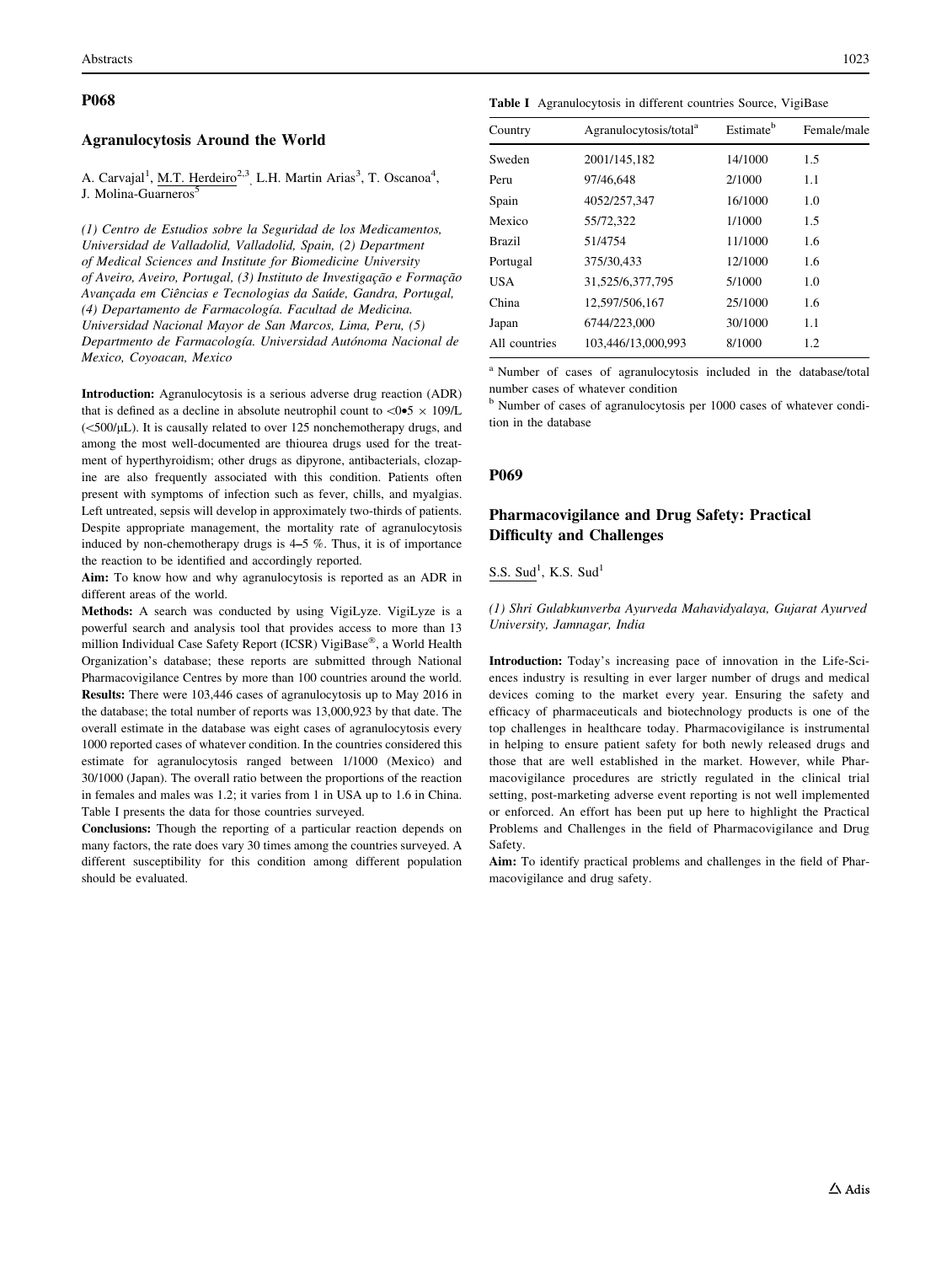Method: A conceptual review of the Pharmacovigilance has been taken into consideration for monitoring the effects of Ayurvedic drugs after they have been licensed for use, especially in order to detect previously unreported adverse effects. There is a gripping need for introducing new therapeutics forces regulatory authorities to approve drugs when reasonably adequate safety profile has been determined.

Result: Pharmacovigilance facing the challenges in healthcare delivery because of not getting priority. Biasness of drug in healthcare delivery system is also a big issue. Poor staffing, poor funding and mostly political pressures creating barrier in implementing of Pharmacovigilance programme. All these criteria are to be taken into consideration for revolving out practical difficulties and challenges.

Conclusions: A rigorous Pharmacovigilance program, incorporating and supported by all health professionals involved would eventually reassure the community regarding their safety. Adverse events can be brought to a minimum level by having sound knowledge about the side effect of the drugs. Improvement of communication regarding Pharmacovigilance between public and health professionals creates awareness and adverse occurring can be minimized. Proper knowledge on Pharmacovigilance would help to health professionals to understand the effectiveness or risk of medicines that they prescribe and ensure a better healthcare to patient and solving out the practical difficulties and challenges.

#### Further sources of information/References

- 1. Karampola MI, Emmanouilides CE (2016) Pharmacovigilance for Biosimilars. J Pharmacovigil 4:196. doi:[10.4172/2329-6887.1000196](http://dx.doi.org/10.4172/2329-6887.1000196).
- 2. Manoj Kumar Sethi, Ushashree P, J Pharmacovigil, ISSN: 2329-6887 JP an open access journal, Volume 4, Issue 1/1000194.
- 3. Steurbaut S, Hanssens Y (2014) Pharmacovigilance: empowering healthcare professionals and patients. Int J Clin Pharm 36:859–862.
- 4. Esmail O Elakesh et al/Int. J. of Res. in Pharmacology & Pharmacotherapeutics Vol-3(3) 2014 (246–254).

#### P070

## Safety Profile of Idarucizumab, a Reversal Agent for Dabigatran: Setting-up a Regional Observatory

M. Lemoine<sup>1</sup>, C.M. Samama<sup>2</sup>, D. Smadja<sup>3</sup>, F. Bavoux<sup>4</sup>,  $O.$  Conort<sup>5</sup>, A. Lillo-Le Louet<sup>1</sup>

(1) Centre de Pharmacovigilance, Paris-HEGP, France, (2) Anesthésie-Réanimation, Cochin, France (3) Hématologie, HEGP, France, (4) CRPV Cochin, France (5) Pharmacie, Cochin, France

Introduction: Idarucizumab is a monoclonal antibody developed to antagonize the direct oral antithrombin inhibitor, dabigatran (Pradaxa®). It has been authorized at the end of 2015, by the EMA and the FDA for the management of uncontrolled or life-threatening bleeding or for emergency surgery in dabigatran treated patients. Preliminary results, on the first 90 patients of the clinical trial (CT) REVERSE-AD [1], have shown an immediate reversal anticoagulation with normalization of coagulation parameters. As the primary end point was purely biological, the transposition of these results in clinical routine practice is interesting. Moreover, in the CT, five cases of thrombosis, a mortality rate of 17.6 %, and a rebound in dabigatran concentrations after idarucizumab administration in 22 patients is questioning.

Aim: To collect clinical and biological information about idarucizumab use, indication, efficacy and safety.

Method: All hospitals corresponding to two Pharmacovigilance centers (CRPV) and likely to use idarucizumab were identified. We focus on hospitals having healthcare facilities with emergency, intensive care, surgery, digestive and vascular neurology units. For each hospital, we contacted pharmacists, emergency physicians, anesthetists and hematologists. After their consent, a meeting was organized to explain the inclusion and follow-up of patients, using a A specific data collection sheet.

Results: A total of 10 hospitals were contacted and all agreed for participating. From February 1st to May 1st, five patients (3 men, median age 79) were included, treated with dabigatran for atrial fibrillation. Four patients received one idarucizumab administration: two for digestive hemorrhage, one for subdural hematoma and one for emergency cardiac surgery. The other patient received the first dose of idarucizumab for ischemic colitis surgery and a second dose, 2 days later, for new surgery. After idarucizumab administration, for the four patients tested, the dabigatran concentration was below 30 ng/ml in less than 1 h. However, a rebound of dabigatran concentration was observed in all four patients. Dabigatran was not reintroduced in any patient.

Conclusions: Idarucizumab is the first specific antidote of a direct oral anticoagulant available. This study emphasizes the importance of a biological and clinical monitoring as some questions are still pending. Moreover, in some circumstances (massive overdoses or acute renal failure) a fixed dose may not be adapted and there is insufficient data on the risk of hypersensitivity, in particular for patient requiring two doses. To date, all hospitals contacted agree for participating and in the next weeks, this observatory will be extended to the overall 4 CRPV of Paris area. Further sources of information/References

1. Pollack CV Jr, Reilly PA, Eikelboom J, Glund S, Verhamme P, Bernstein RA, et al, Idarucizumab for Dabigatran Reversal. N Engl J Med. 2015;373(6):511–20.

#### P071

## A Systems-based Model for Better Defining the Pharmaceutical System (STAMP)

B. Edwards<sup>1</sup>, M. Mikela Chatzimichailidou<sup>1</sup>, C. Prendergast<sup>1</sup>

#### (1) Alliance Clinical Research Excellence and Safety (ACRES), Cambridge, Massachusetts, USA

Introduction: A general model of complex systems can be expressed in terms of a hierarchy of progressively complex organization levels where each level has emergent properties. In control theory, open systems are viewed as interrelated components that are kept in a state of dynamic equilibrium by feedback loops of information and control. Controllers use process models to determine control actions. Regulatory or control action is the imposition of constraints upon the activity at one level of a hierarchy, which define the ''laws of behavior'' at that level. Controllers use feedback to update their process/mental models of the system as the system evolves.

Aim: We present a systems-theoretic model, based on both proactive and reactive practices, integrating information from all stakeholders (i.e. regulatory bodies, industry; healthcare professionals; end-users' experience), deviation investigation reports and data from reporting systems.

Method: By applying Systems-Theoretic Accident Model and Processes (STAMP), we can define an internationally applicable model for better regulation and more effective safety system using methotrexate and risk of leukopenia as a case study.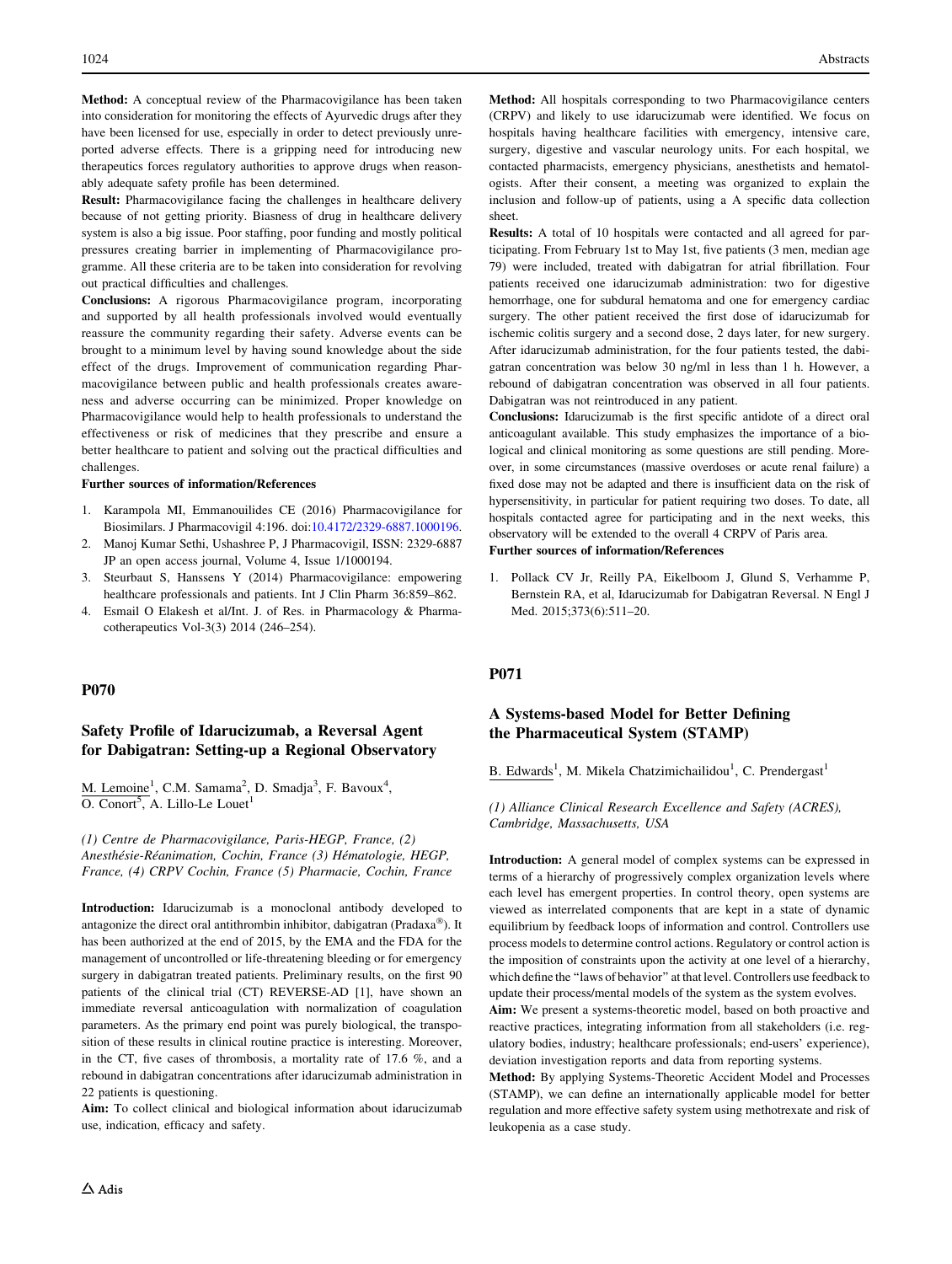Results: A model based on STAMP to demonstrate the components of each loop. Controller: regulatory bodies, marketing authorisation holders who define control actions and regulations through control algorithms and set points. Actuators: those who have to apply and adhere to regulations such as the license holders. Controlled process: inputs, outputs, disturbances. Sensors: those who measure the variables of each process and feed information back to the controller and share information between all stakeholders.

Conclusions: To assess the benefit/risk of medicines, regulatory bodies should consider all hierarchical levels of the systems involved, emergent properties (e.g. safety, risk awareness), dynamic interactions among operators and communication between the inner and the outer environment. By using STAMP, the purpose of imposing control actions is not to limit the behaviour of the system and its components, but to treat an accident as a control problem. STAMP identifies organisational factors and factors and the role they may play in an accident. Without this broader view of the accident (or of the organisation before suffering any damage), only the symptoms of the organisational problems may be identified and eliminated, without significantly reducing risk of a future accident caused by the same systemic factors, but involving different symptoms at the lower technical and operational levels of the hierarchical control structure. Further sources of information/References

1. Leveson, Nancy. Engineering a safer world: systems thinking applied to safety MIT Press 2011 SA systems approach to risk management through leading safety indicators by Nancy Leveson Reliability Engineering & System Safety (2015) Volume: 136, Pages: 17–34.

## P072

## A Project on Adverse Drug Reactions Due to Medication Errors in Hospital

E.Viola<sup>1</sup>, L. Magro<sup>1</sup>, G. Verlato<sup>1</sup>, E. Finocchio<sup>1</sup>, R. Leone<sup>1</sup>,  $\overline{G.P.$  Velo<sup>1</sup>

(1) Department of Diagnostics and Public Health, University of Verona, Verona, Italy

Introduction: A medication error is a failure in the treatment process that leads to, or has the potential to lead, to harm to the patient [1]. Medication errors can occur in different phases of the therapeutic process (prescribing, distribution, administration and monitoring) and have significant impact on morbidity and mortality. When harm arises from a medication error it is potentially preventable [2].

Aim: To analyze and limit through educational audit and specific tools adverse drug reactions (ADRs) due to medication errors in hospital.

Method: A prospective observational study was conducted on patients admitted to seven different wards (four internal medicine and three geriatric wards) of the University Hospital of Verona (Italy). A three-phase study was carried out. In phase 1 three specialized monitors registered all suspected ADRs occurred and reviewed all inpatient charts during a 3-month period. Concomitantly ADRs were evaluated and confirmed by using a standardized method by two different panels of experts. Type, incidence, severity, and preventability of ADRs were assessed. In phase 2 educational audits directed to health professionals were conducted, providing tools and strategies to improve a safe prescription. Phase 3 retraced the same procedure of the first phase. A statistical analysis of data collected to evaluate the impact of phase 2 in reducing ADRs from medication errors was performed. Health professionals were invited and supported in sending observed ADR reports to national Pharmacovigilance system.

**Results:** During phase 1 and 3 1474 patients (mean age 77 years,  $DS \pm$ 14.9) and 1521 patients (76 years,  $DS \pm 15.5$ ) were enrolled respectively with a scarce prevalence of women. During phase 1 a total of 190 ADRs occurred in 113 hospitalized patients while 132 ADRs (occurred in 54 patients) were causes of hospital admission. Twenty-nine percent of ADRs during hospitalization were assessed as preventable. During phase 3 124 ADRs occurring in 76 patients, had caused admission to hospital, while 135 patients showed at least 1 ADR during hospitalization, 264 ADRs in total. Out of these ADRs 11 % were assessed as preventable. Between phase 1 and 3 there was a large reduction of preventable ADRs. Wrong antibiotic or antithrombotic therapy, and excessive use of diuretics were the most relevant problems reported and the drugs most involved were fluoroquinolones, sartans, furosemide, and heparins.

Conclusions: The study confirms a quite high incidence of medication errors as a cause of ADRs in hospital. The prevention of medication errors is an important task to improve the patient health and to reduce health care costs. Strategies can be adopted in order to try to minimise risks. Further sources of information/References

- 1. Aronson JK. Medication errors: definitions and classification. Br J Clin Pharmacol. 2009 Jun;67(6):599–604.
- 2. Bates DW, Cullen DJ, Laird N, Petersen LA, Small S et al. Incidence of adverse drug events and potential adverse drug events: implications for prevention. JAMA. 1995 Jul 5;274(1):29–34.

#### P073

## Francophone Pharmacovigilance Inter Country Training Course: Skills Development Tool in the Countries

S. Serragui<sup>1</sup>, L. Alj<sup>2</sup>, R. Hmimou<sup>2</sup>, L. Ouammi<sup>2</sup>, R. Soulaymani Bencheikh<sup>1, 2</sup>

(1) Faculty of Medicine and Pharmacy, Mohammad V University, Rabat, Morocco, (2) Centre Antipoison et de Pharmacovigilance du Morocco, Rabat, Morocco

Introduction: To improve the situation of Pharmacovigilance in Francophone countries, especially those with limited resources, the Moroccan Pharmacovigilance Center was requested by the World Health Organization to organize the francophone Pharmacovigilance training course for French speaking countries since 2007.

Aim: The aim of our work is to assess all editions of the francophone Pharmacovigilance inter country training course from 2007 to 2016.

Method: This is a retrospective study of all editions. The analysis was based on the study of the evolution of the number of participants by years, their distribution according to countries and their status. This evaluation also concerned the duration of the course, the adopted pedagogical method, the distribution of interveners and financial support.

Results: From 2007 to 2016, 10 promotions were formed. The 179 trained participants belong to 26 countries, including 24 African, one European and one American. A ranking of countries according to the number of participants showed that first place goes to the DRC followed by Burkina Faso and Côte d'Ivoire. Senegal is in 3rd position. The distribution of participants according to their profiles showed that 50.28 % were doctors, 45.81 % pharmacists and 2.79 % of nurses. Other profiles accounted for only 1.22 %. The doctor/ pharmacist ratio calculated for all the promotions showed a predominance of physicians in the first edition with a ratio of 19. This trend reversed gradually to 0.47 for the 10th edition. With the exception of 2008, 2009 and 2010, the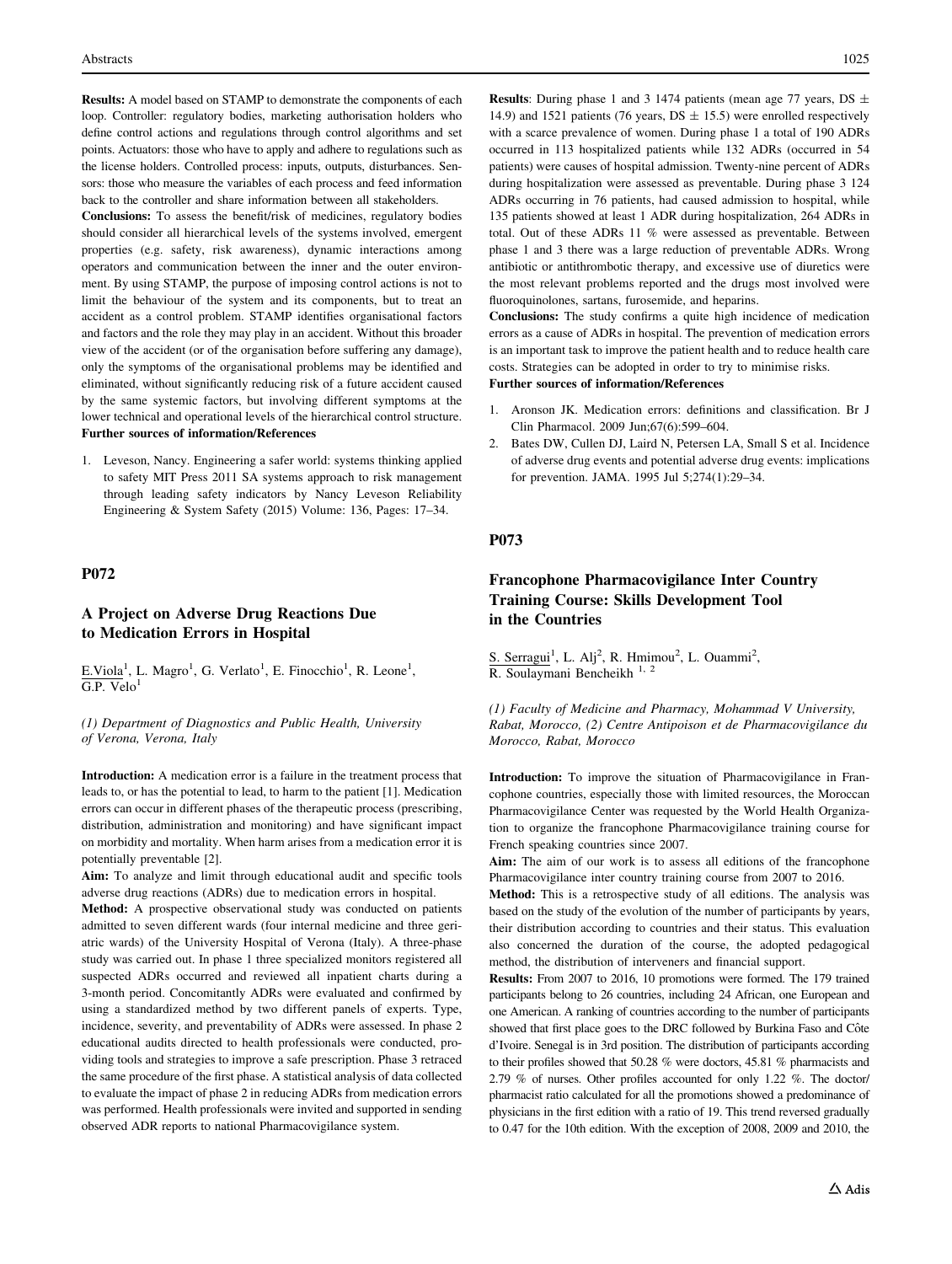duration of the course was 2 weeks. For all editions, theoretical courses represented 65.50 %, working group 19.27 and 17.28 % participants' presentations. 55.02 % of the interveners belong to the CAPM followed by 20.57 % from the Moroccan academics and 6.22 % from the WHO and from the pharmaceutical industry. A ranking based on the number of participants supported by donors showed that WHO is in the first position followed by the pharmaceutical industry and in 3rd place there is the Global Fund.

Conclusions: The Moroccan Pharmacovigilance Center will pursue its training activities to put in place and strengthen Pharmacovigilance systems in French-Speaking countries.

#### P074

## Identification and Resolution of Drug Related Problems (DRPs) in Respiratory Medicine Patients

## M. Javid Qbal<sup>1</sup>, M.I. Geer<sup>1</sup>

(1) Department of Pharmaceutical Sciences, University of Kashmir, Srinagar, J&K, India

Introduction: Worldwide, role of pharmacist is evolving and the focus is briskly shifting from product to patient, from bench side to the bed side. Healthcare facilities of the region too need to keep pace with fast changing trends in pharmacy profession.

Aim: To identify, resolve and prevent drug related problems and optimize drug therapy outcomes through interventions by a clinical pharmacist among respiratory medicine patients at a tertiary care hospital that was completely devoid of clinical pharmacy related activities. Main objectives of the study were focused upon four areas of drug therapy management viz., indication, effectiveness, safety and compliance.

Method: A prospective, interventional, cohort study carried out at Internal and Pulmonary Medicine ward of a 750 bedded premier tertiary care hospital of the region that was completely devoid of any clinical pharmacy related set-up or activities at the time of this study. A total of 182 patients of all age groups, of which 121 (66.48 %) were males and 61 (33.51 %) were females, with respiratory disorders admitted to the Internal and Pulmonary Medicine ward of a tertiary care hospital over a period of 9 months. Medication use data was collected on daily basis and reviewed by the pharmacy practitioner. Drug-related needs and problems of patients were assessed using set criteria. Pharmaceutical care plans were formulated and medication interventions proposed as and when required to the medical practitioners. Outcome measures: pharmaceutical care services, drug-related problems, clinical pharmacist led interventions, therapy outcomes.

Results: A total of 388 DRPs, were recorded among 182 patients with an average of 2.13 DRPs per patient in this study wherein a total of 258 interventions were made by the pharmacy practitioner in a total of 182 patients with an average of 1.41 interventions per patient. A total of 177 patients were offered patient counseling services with considerable benefits in terms of improved patient satisfaction and compliance. Feedback obtained from doctors, nurses and pharmacists of the study unit regarding pharmaceutical care services offered by the pharmacy practitioner was highly satisfactory.

Conclusions: This study underscores the need for initiation of clinical pharmacy services in all major hospitals of the region and the involvement of trained clinical pharmacists in direct patient care. This type of interdisciplinary and inclusive approach shall go a long way towards improving healthcare services to patients and modifying their health related quality of life.

## Further sources of information/References

- 1. Bond CA, Raehl CL, Franke T et al. Interrelationships among mortality rates, drug costs, total costs of care and length of stay in United States hospital, summary and recommendations for clinical pharmacy services and staffing. Pharmacotherapy 2001;21:129–41.
- 2. American Society of Hospital system Pharmacists. ASHP statement on pharmaceutical care. Am J Hosp Pharm 1993;50:1720–23.
- 3. Markus L, Stephan K, Kraehenbuehl, et al. Drug-related problems: evaluation of a classification system in the daily practice of a Swiss University Hospital. Pharm World Sci 2008;30:768–76.

#### P075

## Drug Utilization Patterns and Patient Compliance of Statins in Patients of Diabetes Mellitus at a Tertiary Care Hospital

## A.M. Khan<sup>1</sup>, M.I. Geer<sup>1</sup>, S.R. Masoodi<sup>2</sup>

(1) Department of Pharmaceutical Sciences, University of Kashmir, Srinagar, J&K, India, (2) Department of Endocrinology Sher-I-Kashmir Institute of Medical Sciences Srinagar, J&K, India

Introduction: WHO has estimated in its World Medicines Situation Report 21 that half of medicines throughout the world are inappropriately prescribed, dispensed or used. A number of separate studies have reported that millions of dollars are being wasted when drugs are inappropriately used, and at the same time putting the patient to unnecessary risks of morbidity and mortality. Several studies have revealed that DUE studies improve prescribing practices, quality of life, use of medications, decrease healthcare costs and promote better utilization of scarce healthcare resources. Overall objectives of DUE are to achieve quality use of medicines and improve patient care by ensuring appropriate, safe and cost-effective drug therapy.

Aim: Main objective of this study was to evaluate the drug utilization patterns of statin therapy in diabetic patients as well as patient compliance towards the prescribed statins at a tertiary care hospital.

Method: Prospective, cross-sectional, observational study using a structured data collection form was used.

Results: Out of 120 patients, a total of 57 patients had been prescribed a statin. Statin prescription was restricted to Atorvastatin and Rosuvastatin only with Atorvastatin being prescribed in 50.87 % patients and Rosuvastatin in 49.11 % patients. Average per month expenditure of statins varied considerably among different brands of statins prescribed. There was 1061 % variation between the estimated monthly expenditure of lowest cost generic available and highest cost branded form of Atorvastatin 10 mg prescribed and a variation of 841.3 % in case of Atorvastatin 20 mg. Out of 57 patients, a total of 23 (40.35 %) patients were highly adherent to their prescribed statin, while as 27 (47.36 %) patients showed medium adherence and 07 (12.28 %) patients were poorly adherent to the prescribed statins. Reasons cited by patients for low adherence to statins included non-affordability (23.52 %), lack of proper education (41.17 %), polypharmacy (20.58 %) and myopathy (14.70 %).

Conclusions: Statin use in the study population was found to be in consonance with the established standards of care. There is a considerable need for prescribing quality generics or low cost brands owing to high cost of branded statins that often results in patient non-compliance. Patient counseling and education is an important area that needs considerable attention.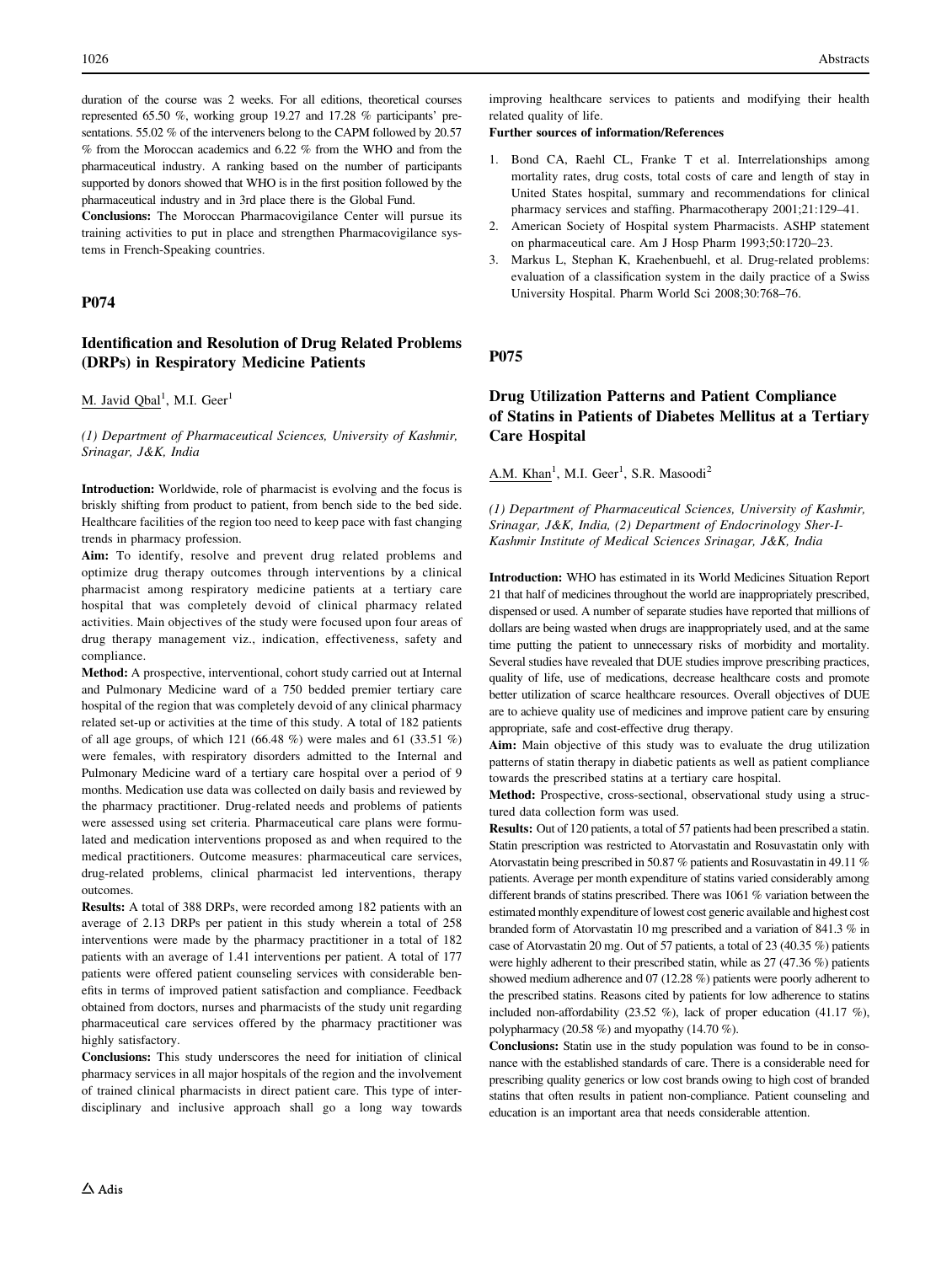## Adverse Drug Reactions of Antibiotics in France, 2005–2014

G. Miremont-Salamé<sup>1</sup>, M. Arnaud<sup>2</sup>, I. Claverie-Chau<sup>3</sup>, C. Dumartin<sup>2</sup>, A. Lair<sup>1</sup>, P. Cavalié<sup>3</sup>, C. Semaille<sup>3</sup>

(1) Bordeaux Pharmacovigilance Centre, CHU Bordeaux, France, (2) INSERM U 1219, France, (3) ANSM, Agence Nationale de Sécurité du Médicament et des Produits de Santé Saint Denis, France

Introduction: Antibiotics are largely used in France: in 2014, use was 29.2 Defined Daily Doses/1000 inhabitants/day in the community and 2.2 in the hospital sector, higher than the EU means of 21.6 and 2.0, respectively. It is thus important to analyse adverse drug reactions (ADRs), as inappropriate use can induce adverse drug reactions (ADRs) representing a burden in terms of public health.

Aim: To describe ADR cases for antibiotics reported to the French Pharmacovigilance system over a 10-year period.

Method: For this retrospective study of antibiotic ADRs reported in France, we used the French Pharmacovigilance database. All ADR cases for antibiotics for systemic use (ATC code J01) reported between 2005 and 2014 were included. Characteristics of patients, antibiotics involved, type of ADRs sorted with MedDRA by system-organ classes (SOC) and preferred terms (PT) and seriousness of cases were reviewed. These data were put in perspective with sale data and safety information issued by the French medicines agency.

Results: Out of 39,755 case reports over the 10-year period, 57.8 % were serious. The median age of patients was 50 years (range 0–115) and the sex ratio was 84.8. The SOC most frequently involved were Skin and subcutaneous tissue disorders (17,380 adverse effects), Blood and lymphatic system disorders (6371) and General disorders and administration site conditions (4377). Antibiotics most frequently involved were Beta-lactam antibacterial, penicillin (J01C) (14,235), other beta-lactam antibacterials (J01D), mainly represented by cephalosporins (8366) and Quinolones antibacterials (J01M) (7809). During the study period, the number of reported ADR cases increased regularly and doubled between 2005 ( $n = 2,853$ ) and 2014 ( $n =$ 5,662). Seriousness also increased from around 50 % in 2005–2006 to around 60 % in 2011–2014. Meanwhile, antibiotic sales slightly increased. The French medicines agency issued safety alerts on antibiotics such as: linezolide and neuropathy (2006), telithromycine and hepatitis (2006), moxifloxacin, fulminant hepatitis and toxic epidermal necrolysis (2008), cefepime and neurologic effects in case of renal failure (2014), etc.

Conclusions: The increase in the number and the seriousness of cases for antibiotics followed the general trends in spontaneous reporting observed in France for all medicines during the same period; this could be explained by a lower underreporting, perhaps in part due to safety alerts of the French medicines agency and an increase of the French population. Reducing the inappropriate use of antibiotics could lead to a decrease in the number of ADR cases.

## P078

## Impact of Integrating Pharmacovigilance in Moroccan Tuberculosis Control Programme

D. Soussi Tanani<sup>1</sup>, S. Serragui<sup>2</sup>, L. Ait Moussa<sup>3</sup>, R. Soulaymani<sup>3</sup>, A. Soulaymani<sup>4</sup>, Y. Cherrah<sup>4</sup>

(1) Department of Pharmacology, Faculty of Medicine

and Pharmacy, University of Abdelmalek Essaadi, Tangier, Morocco, (2) Department of Pharmacology and Toxicology, Faculty

of Medicine and Pharmacy, University of Mohamed V, Rabat,

Morocco, (3) Moroccan Anti Poison and Pharmacovigilance Center, Rabat, Morocco, (4) Laboratory of Genetics and Biometry, University Ibn Tofail, Kenitra, Morocco

Introduction: Public Health programs are well structured but often represent a favorable model for the development of adverse events (AEs) by irrational use of drugs.

Aim: The objective of this work is to demonstrate the interest of integrating Pharmacovigilance in Moroccan Tuberculosis Control Programme (MTCP).

Design and data collection: Integration of Pharmacovigilance in MTCP was conducted in October 2012 with the Global Fund support. Using spontaneous reporting after Pharmacovigilance sensitization sessions. Comparison of spontaneous reports before and after the integration of Pharmacovigilance in MTCP (January 2010–October 2012/October 2012– April 2013) using SPSS Version 10.0 for data analysis. Detection of Moroccan signals using the information component (IC) of VigiMine. Development of actions risk minimization.

Results: As reports indicators: the average number of spontaneous reports increased from 3.6 to 37.4 cases/month (10.3 times,  $p < 10^{-3}$ ). As AEs indicators: the average age was  $40.7 \pm 17.5$  years, the sex ratio was 0.8. Hepatic reactions (32.7 %) predominated during the first period while skin reactions (22.7 %) were in second period ( $p = 10^{-4}$ ), 40.9 % of cases in the first period were serious against 23.5 % in second period ( $p = 0.003$ ), 4.7 % of cases in the first period have been fatal against 0.7 % in second period ( $p < 10^{-4}$ ). Five signals were generated (hepatic enzyme increase IC = 2.77, arthralgia IC = 2.64, pruritus IC = 1.84, acne IC = 1.54, hepatitis IC =  $1.22$ ). As action of risk minimization, a national procedure of TB hepatotoxicity was developed.

Conclusion: The integration of Pharmacovigilance in Moroccan Tuberculosis Control Programme allowed rapid identification of events that are likely to affect adherence to treatment and determination new signals of antituberculosis drugs.

#### P079

## How to Ensure Your Pharmacovigilance Services Can Continue to Support Your Products at Your Portfolio

G. Barker<sup>1</sup>, V. Dua<sup>1</sup>, A. Teagarden<sup>1</sup>

#### (1) Pharmaceutical Product Development, Inc., NC, USA

Introduction: How does a growing company ensure that the Pharmacovigilance (PV) functions are sufficiently flexible to maintain high quality as their workloads increase when new products come on-line? How does a growing company ensure it has flexible functions that are able to provide the latest legal requirements regarding patient safety and PV? This case study will show you how one company achieved these two objectives. Method: Background: In 2004, PPD began case processing for a large biotechnology company with four staff in the United States (US) at a volume of  $\sim$ 300 US cases per month for a single product. Expansion occurred in 2007 to include case processing for an additional product along with medical review services. In 2012, as a result of additional scope/significant volume expansion including case processing for additional products along with ex-US cases and literature surveillance for two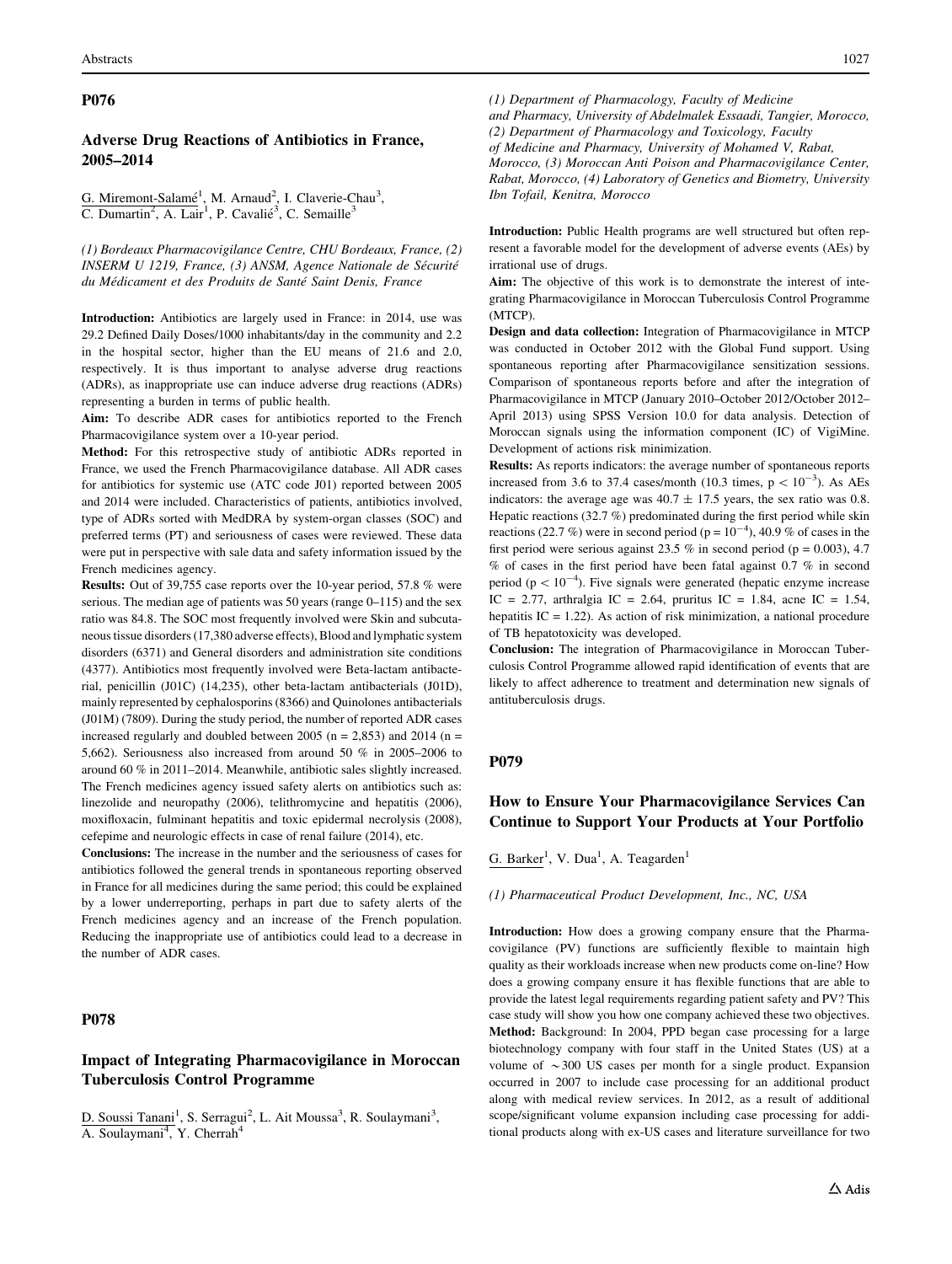products, a cost effective solution was recommended to add a case processing team in both PPD's Bulgaria and Philippines office. Currently, there are 189 staff on the project across three locations, (US, Bulgaria and Philippines) processing  $\sim$  +20,000 cases/month. Literature surveillance responsibilities further expanded to four products in 2013.

Results: Solution: Global positioning of the team created a flexible resource model, such as having a percentage of the Philippines team overlap the US time zone and adhere to a US holiday calendar. This solution allowed for scalability as well as on-demand requests of additional work. Certified trainers were designated within each region to maximize training schedules and ensure consistency. Furthermore, specialized case processing teams were developed for certain products/case types that had specific and/or complex requirements. This enabled the broader case processing team to focus on more common cases; thus, maintaining productivity and quality, while also ensuring the specialized teams met the demands for those certain products/case types. Effective governance framework and project management ensured deliverables were achieved on-time with consistency and high-quality. Throughout the course of the program, multiple process optimizations were reviewed under the governance framework and implemented, which provided additional cost savings. This case study demonstrates how the project was planned, implement and monitored to ensure high quality timely deliverables.

Conclusions: A cost-effective solution, while delivering high-quality deliverable s on-time was achieved by meeting the client's expectations of providing a flexible/scalable solution to meet their demands. As a result of this successful relationship, PPD PV was awarded a 5-year partnership, which included the additional service of submissions of all safety reports.

## P080

## $Pharmvigill<sup>©</sup> Mobile App for Pharmacovigilance$ Programmes: Easy and Efficient Way of Assessment of Adverse Drug Reactions

S. N. Syed<sup>1</sup>, M. Aslam<sup>2</sup>, S. Chawla<sup>3</sup>, V. Roy<sup>3</sup>

(1) Department of Pharmacology, Jawaharlal Nehru Medical College, Aligarh Muslim University, Aligarh, India, (2) Snapdeal, New Delhi, India, (3) Department of Pharmacology, Maulana Azad Medical College, New Delhi, India

Introduction: Adverse drug reactions (ADRs) are becoming a serious health problem across the globe. They incur huge mortality, morbidity and monetary burdens on the global healthcare system [1]. The serious ADRs are now recognised as fourth leading cause of death in USA [2]. Early identification and analysis of ADRs is imperative in decreasing the burden of (at least) preventable ADRs [3,4]. Information Technology can provide an efficient alternative tool to detect and analyse an ADR using smart phone based mobile app.

Aim: To design a mobile app for analysis of ADRs in dynamic clinical setting.

Methods: We combined five different ADR analysis scales consisting more than 56 test items into a single questionnaire consisting of 16 questions. The scales incorporates (1) WHO-UMC Causality Assessment Scale, (2) Naranjo's Causality Assessment Scale, (3) CIOMS Predictability Scale, (4) Hartwing's Severity Scale and (5) Modified Schumock and Thronton's Preventability Scale. Algorithms were written and mobile app was designed using Android Studio with Eclipse plug-in along

with SDK tools and manager. The app runs on android based Operating System of version 2.1 or higher. The app was provisionally tested by 12 doctors and ADR monitoring Centre staff.

Results: The app was easy to use. It significantly decreased the effective time in completing the assessment of a clinical case file using five scales from 4.78 min to just 54 s with accuracy of almost 100 %.

Conclusion: Pharmvigill<sup>©</sup> ADR Analyser mobile app can be an effective alternative to manual ADR analysis in clinical setting and can become an important tool in strengthening the WHO-UMC Pharmacovigilance programmes.

#### Further sources of information/References

- 1. Bouvy JC, De Bruin ML, Koopmanschap MA. Epidemiology of Adverse Drug Reactions in Europe: A Review of Recent Observational Studies. Drug Saf. 2015;38(5):437–453.
- 2. Lazarou J, Pomeranz BH, Corey PN. Incidence of Adverse Drug Reactions in Hospitalized Patients: A Meta-analysis of Prospective Studies. JAMA. 1998;279(15):1200–1205.
- 3. Vallano A, Cereza G, Pedròs C, Agustí A, Danés I, Aguilera C, Arnau JM. Obstacles and solutions for spontaneous reporting of adverse drug reactions in the hospital. Br J Clin Pharmacol. 2005 Dec:60(6):653-658.
- 4. Kramer MS. Difficulties in assessing the adverse effects of drugs. Br J Clin Pharmacol. 1981;11(Suppl 1):105S–110S.

#### P081

## 21st Century Pharmacovigilance: Intuition, Science, and the Role of Artificial Intelligence

## P. Pitts $<sup>1</sup>$ </sup>

#### (1) Center for Medicine in the Public Interest, New York, NY, USA

Introduction: In a world increasingly driven by social media, *more* real time data from individual consumers is not always synonymous with better information. Despite the frustrating increase in the signals-to-noise ratio, social media is becoming an ever-more significant source of potentially valuable pharmacovigilance information. Social media efforts have, in some important and measurable circumstances, revolutionized safety concerns for rare diseases and adverse drug reactions.

Methods: In many respects these efforts by both U.S. and E.U. regulatory agencies suggest 21st century pharmacovigilance should be based on the concept of Design Thinking which requires intense cross examination of the filters that have been employed in defining a problem and to revise the opportunity before embarking on its creation and execution.

Observations: Design thinking requires cross-functional insight into each problem by varied perspectives as well as constant and relentless questioning. Unlike critical thinking, which is a process of analysis, according to Robert Jamison, Ph.D., professor of anesthesia and psychiatry at Harvard Medical School and pain psychologist with Brigham and Women's Hospital, mobile medicine is helping chronic pain patients cope with and manage their condition thanks to new smartphone apps, which can track patients from a distance and monitor pain, mood, physical activity, drug side effects, and treatment compliance. And according to a new report just issued by the Center for Technology and Aging, medical optimization (''med-ops'') via information technology is an important element to improving medicationrelated errors and improving medication adherence among older adults. The report says ''widespread use'' of technology aimed at this population could save thousands of lives and billions of dollars.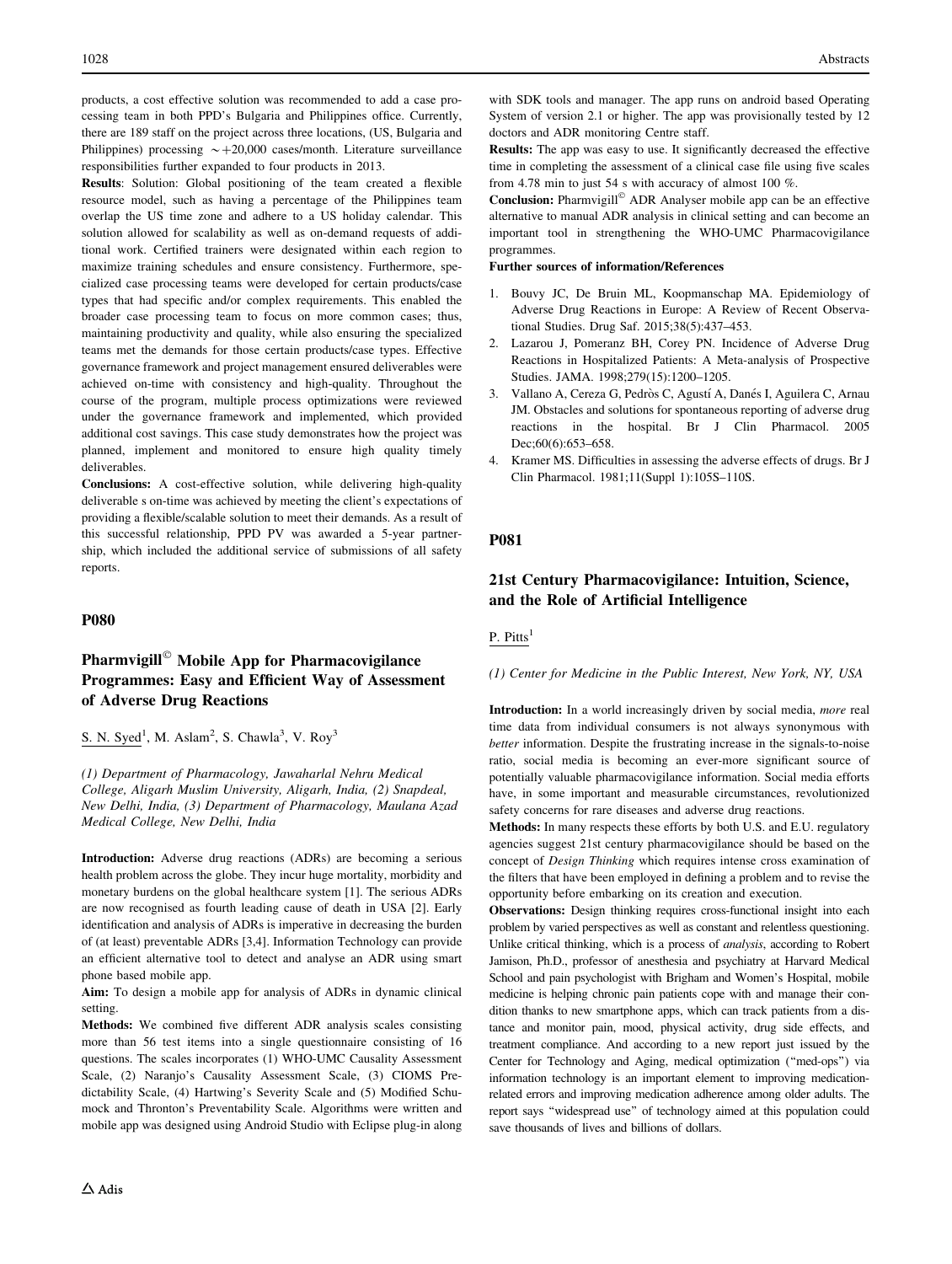Conclusion: The Institute of Medicine reports that more than 2 million serious adverse drug events and about 100,000 deaths occur annually due to medication use problems. The New England Healthcare Institute estimates that \$290 billion in healthcare expenditures could be avoided if medication adherence were improved. The report addresses three areas of opportunity for medication optimization: reconciliation, adherence and monitoring. It describes the technologies being used or under development within the three areas along with an assessment of their pros, cons, market stage and economics. As David Lindeman, Ph.D., director of the Center for Technology and Aging, commented, ''… effective tools and technologies already exist to greatly reduce these problems,'' said Lindeman. ''Ultimately, medication optimization technologies can lead to significant improvements in the cost and quality of care for older adults.''

#### P082

## Considerations in Pharmacovigilance of Biosimilars

S. Sinha<sup>1</sup>

(1) Clinical Development & Medical Affairs, Hetero Drugs, Hyderabad, India

Introduction: Despite the fact that the biosimilar and reference drug can show similar efficacy, the biosimilar may exhibit different safety profile in terms of nature, seriousness or incidence of adverse reactions. Also, since no two biologic medicines are identical, post-approval safety monitoring will be critical to detect potential differences in safety signals between a biosimilar, its reference product, and other biosimilars. The effect of such biosimilars on diverse patient populations with respect to the dosage and duration of therapy needs to be closely monitored.

Methods: Due to these reasons, biosimilars are required to undergo same Pharmacovigilance regulations as its reference product. Unlike the generic drugs for small molecules, the biosimilars will undergo stringent regulatory processes. As the biosimilars can be manufactured in multiple different ways and have human/animal origin, they can yield to the formation of biological product with similar efficacy but varied adverse effects to the reference. Thus, unlike small molecule generics, a biosimilar approval requires clinical studies to ensure that small manufacturing changes have not altered the therapeutic efficacy of the biological drug.

Observations: For the biosimilar specific data is limited to the comparability exercise. It is known that (small) changes in the production and purification process of biologicals can have (major) implications on their safety profile, which will mainly be reflected in an altered immunogenicity profile. It is highly expected that adverse events based on the pharmacology of the biological are similar between biosimilar and reference product. Since the manufacturing process of the reference product is proprietary knowledge, the manufacturer of the biosimilar will not be able to precisely replicate the protein product, which may influence the benefit– risk profile.

Conclusion: Post-approval safety monitoring in the USA uses two signal detection systems: spontaneous reporting systems (SRSs) and active surveillance (AS) systems. Both depend on accurate identification of the specific product(s) dispensed or administered to patients, which may be compromised when products from multiple manufacturers share common drug nomenclature or coding. For products (such as biologics) that are relatively sensitive to manufacturing conditions, SRSs may be useful for detection of emergent safety signals associated with changes in product quality throughout the life cycle of the medicine. AS systems, when used as a method to identify new safety signals, often derive multiple potential links, necessitating development of algorithms that are informed by and integrated with clinical and scientific assessment to further prove causality; the SRS and other sources may be used to prespecify potential AEs of interest.

#### P083

## A Model to Guide Designing Risk-Proportionate Risk Minimisation and Vigilance Programs

J.C. Delumeau<sup>1,2</sup>, H. Le Louet<sup>3</sup>, Y. Moride<sup>4</sup>, W.W. Chen<sup>5</sup>, W. Suwankesawong<sup>6</sup>, H. A. Nguyen<sup>7</sup>

(1) International Society of Pharmacovigilance, (2) Department of Pharmacovigilance, Bayer South East Asia, Singapore, (3) Department of Clinical Pharmacology, University Hospital Henri Mondor, Creteil, France, (4) Faculty of Pharmacy, University of Montreal, Montreal, Canada, (5) National ADR Reporting Centre, Drug Relief Foundation, Taipei, Taiwan, (6) Health Product Vigilance Center, Food and Drug Administration, Ministry of Public Health, Nonthaburi, Thailand, (7) Drug Information and ADR Centre, Hanoi, Vietnam

Introduction: The Special Interest Group (SiG) on Risk Minimisation Methods for Asian Countries was created within the International Society of Pharmacovigilance (ISoP) to exchange experience on risk minimisation tools and elaborate novel risk-proportionate methods suitable for countries with diverse health care systems, practices and resources.

Aim: After releasing open-source contents intended for risk management regulations [1], the SIG reviewed Pharmacovigilance and risk minimisation methods applied in different Asian countries e.g. (a) the Early Postmarketing Vigilance Phase (EPPV) applicable in Japan for the first 6 months of launch of any new product or indication, combining proper use enforcement and ICSR collection; (b) a pilot performed in Indonesia adapting the EPPV concept to a longer duration; (c) The Safety Management Program (SMP) applied in Thailand for any new product, which implies restricting access to the product for 2 years or more; (d) adapting components of US REMS and educational risk minimisation contents from the EU RMP.

Method: The above review and subsequent analysis resulted in designing a multiple-component concept aimed to guide creating an array of Risk Minimisation and Vigilance Programs (RMVPs) following CIOMS IX principles [2]. This concept includes a simple risk scoring considered for selecting the methods and tools to be applied in RMVPs intended for specific products in specific countries.

Results: To elaborate the RMVP model, especially the risk scoring and tool selection methods the SiG composed of Pharmacovigilance professionals of Academic, Regulatory and Industry background from Asia, Europe and North America, was extended in order to constitute an panel of experts operating according to a Delphi methodology following a process aimed to reach consensus in three rounds of questions. Feedback from ten panel members is required for proceeding to the next step.

Conclusions: In this model, criteria and weights are proposed to guide selecting those methods and tool in a risk-proportionate manner, taking into account the relevance, feasibility and acceptable burden in specific countries. To make it practical, methods and tools are categorised according to six components: (a) structured ICSR collection, (b) elaborate educational contents, (c) enforce HCP education, (d) enforce patient education, (e) product access restriction, and (f) additional data collection. For the above components, novel methods using Applications for portable devices (Apps) are being developed to take advantage from the fast deployment of smartphones operating artificial intelligence capable of bringing educational risk minimisation and ICSR collection into the hands of HCPs and increasingly empowered patients.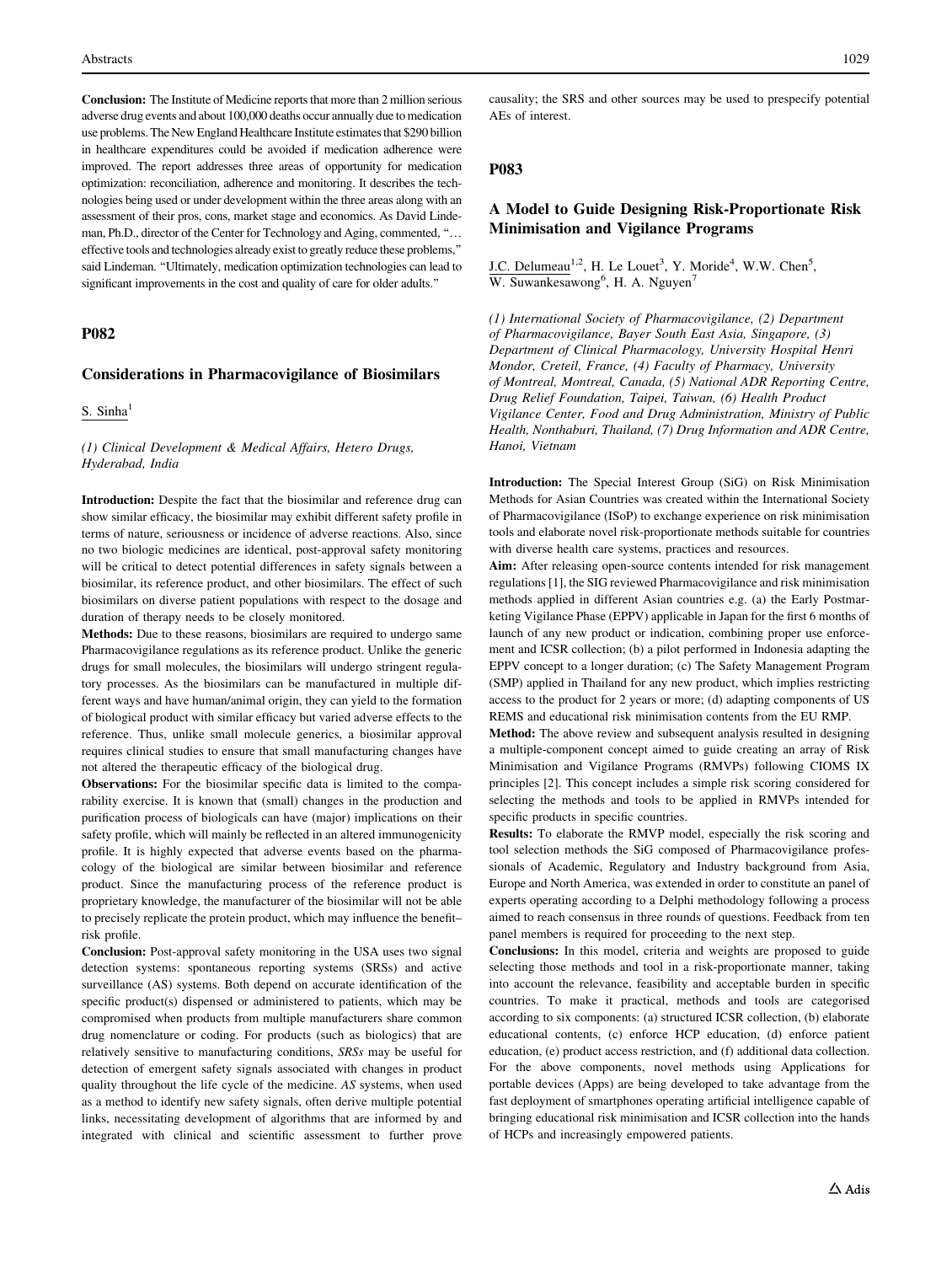#### Further sources of information/References

- 1. ISoP's 15th Annual Meeting, Abstract P 046—Drug Safety Abstracts book—Vol 38, No 10).
- 2. Practical Approaches to Risk Minimisation for Medicinal Products Report of CIOMS Working Group IX. The Council for International Organizations of Medical Sciences (CIOMS), Geneva 2014.

### P084

#### Medication Errors: Relevance to Pharmacovigilance

## R.E. Ferner<sup>1,2</sup>, J. Aronson<sup>3</sup>

(1) West Midlands Centre for Adverse Drug Reactions, City Hospital, Birmingham, UK, (2) Institute of Clinical Science, University of Birmingham, Birmingham, UK, (3) Nuffield Department of Primary Care Health Sciences, Radcliffe Observatory Quarter, Oxford, UK

The scope of pharmacovigilance has expanded from 'the study of the safety of marketed drugs…' [1] to 'science and activities relating to the detection, assessment, understanding and prevention of adverse effects or any other medicine-related problem' [2]. A medication error—'an unintended failure in the drug treatment process that leads to, or has the potential to lead to, harm to the patient' [3,4]—is undoubtedly a medicine-related problem and falls explicitly within the new definition of pharmacovigilance. Risk management planning, introduced as part of the licensing process in the USA [5] and Europe [6], provides an opportunity to examine potential hazards and assess their occurrence prospectively at all stages of drug development. The European experience includes errors or potential errors arising from confusion of routes of administration (e.g. benzydamine, bortezomib); unexpected or nonstandard dosing schedules (e.g. amphotericin, methotrexate); novel preparations of previously marketed drugs (e.g. deferasirox, insulin, olanzapine); unusual volumes for administration (e.g. romiplostim); and complex infusion regimens (e.g. tocilizumab) [7–10]. One challenge facing regulators is to anticipate errors that are likely to occur with products that have yet to be licensed. EMA has published draft guidance, which should help [11]. So too could simulation testing of proposed regimens to determine the weak points where errors are likely to occur. However, many errors occur as a consequence of the confusion of names or appearances of medicines, and while there are protocols for avoiding look-alike and sound-alike errors, these are imperfect [12]. Regulators and applicants for market authorizations might be thought to have failed if they do not show due diligence in systematically assessing the risks of errors before marketing.

#### Further sources of information/References

- 1. Mann RD, Andrews EB. Introduction. In: Andrews EB, Moore N, eds. Mann's Pharmacovigilance, 3rd edition. Oxford: John Wiley & Sons, 2014: Chapter 1.
- 2. World Health Organization (WHO). The importance of pharmacovigilance: safety monitoring of medicinal products. Genève: WHO; 2002.
- 3. Ferner RE, Aronson JK. Medication errors, worse than a crime. Lancet 2000;355:947–8.
- 4. European Medicines Agency. Medication errors. [http://www.ema.](http://www.ema.europa.eu/ema/index.jsp%3fcurl%3dpages/special_topics/general/general_content_000570.jsp) [europa.eu/ema/index.jsp?curl=pages/special\\_topics/general/general\\_](http://www.ema.europa.eu/ema/index.jsp%3fcurl%3dpages/special_topics/general/general_content_000570.jsp) [content\\_000570.jsp.](http://www.ema.europa.eu/ema/index.jsp%3fcurl%3dpages/special_topics/general/general_content_000570.jsp)
- 5. Prescription Drug User Fee Act III Risk Management Working Group. Guidance for Industry. Development and Use of Risk

Minimization Action Plans. Washington: US Department of Health and Human Services, 2005.

- 6. European Medicines Agency. Guideline on good pharmacovigilance practices (GVP) Module V. Risk management systems (Rev 1). London: European Medicines Agency; 2014.
- 7. Montero D. Adverse reactions from medication errors. Regulatory experience in EU. At [http://www.ema.europa.eu/docs/en\\_GB/](http://www.ema.europa.eu/docs/en_GB/document_library/Presentation/2013/03/WC500139884.pdf) [document\\_library/Presentation/2013/03/WC500139884.pdf](http://www.ema.europa.eu/docs/en_GB/document_library/Presentation/2013/03/WC500139884.pdf).
- 8. Benzydamine—Risk of adverse reactions after incorrect oral intake. [http://www.ema.europa.eu/docs/en\\_GB/document\\_library/Report/](http://www.ema.europa.eu/docs/en_GB/document_library/Report/2010/10/WC500097444.pdf.) [2010/10/WC500097444.pdf.](http://www.ema.europa.eu/docs/en_GB/document_library/Report/2010/10/WC500097444.pdf.)
- 9. Measures to avoid medication errors with Exjade. Educational material to raise awareness of dose variation between different types of tablets. [http://www.ema.europa.eu/docs/en\\_GB/document\\_](http://www.ema.europa.eu/docs/en_GB/document_library/Other/2016/04/WC500205161.pdf.) [library/Other/2016/04/WC500205161.pdf.](http://www.ema.europa.eu/docs/en_GB/document_library/Other/2016/04/WC500205161.pdf.)
- 10. Guidance on prevention of medication errors with high-strength insulins. [http://www.ema.europa.eu/docs/en\\_GB/document\\_library/](http://www.ema.europa.eu/docs/en_GB/document_library/Regulatory_and_procedural_guideline/2015/11/WC500197133.pdf) [Regulatory\\_and\\_procedural\\_guideline/2015/11/WC500197133.pdf](http://www.ema.europa.eu/docs/en_GB/document_library/Regulatory_and_procedural_guideline/2015/11/WC500197133.pdf).
- 11. Pharmacovigilance Risk Assessment Committee. Good practice guide on risk minimisation and prevention of medication errors. European Medicines Agency, London: 2015.
- 12. Bryan R, Aronson JK, ten Hacken P, Williams A, Jordan S. Patient safety in medication nomenclature: orthographic and semantic properties of international nonproprietary names. PLoS One 2015;10:e0145431.

#### P085

## An Observational Study to Analyse the Adverse Drug Reactions Among the Elderly at a Tertiary Care Hospital

## R.M. Krishna<sup>1</sup>

#### (1) Department of Pharmacology, Bangalore Medical College and Research Institute, Bengaluru, Karnataka, India.

Introduction: Adverse drug reactions [ADRs] are more frequently encountered in the elderly  $(>60$  years) population. The etiology is multifactorial and often interconnected with interplay of many factors like polypharmacy, altered drug pharmacokinetic and pharmacodynamics responses, drug interactions that increase their risk for ADR, making them a vulnerable population. Hence, the present study was taken up.

Aim: To evaluate clinical pattern, causality, severity and preventability of ADR's in the elderly population and to evaluate potentially inappropriate medicines [PIM] leading to ADRs using Beer's criteria.

Method: An observational study was conducted to analyze ADRs in elderly reported from Victoria hospital attached to BMC&RI. Relevant data on patient's demographics, details of ADR's, causal drug details, outcome were collected as per CDSCO ADR reporting form during 2011–2015. Causality was assessed using WHO causality assessment scale, severity using modified Hartwig and Siegel severity scale and preventability by modified Thornton and Schumock scale. Potentially inappropriate medicines (PIM) were determined according to Beer's criteria.

Results: A total of 809 ADRs were reported during the study period, out of which 11 % were reported in elderly. Majority (86 %) were noted in the age group of 60–70 years. Dermatological (34 %) followed by GIT (24 %) system was predominantly affected due to ADR's. Maculopapular rash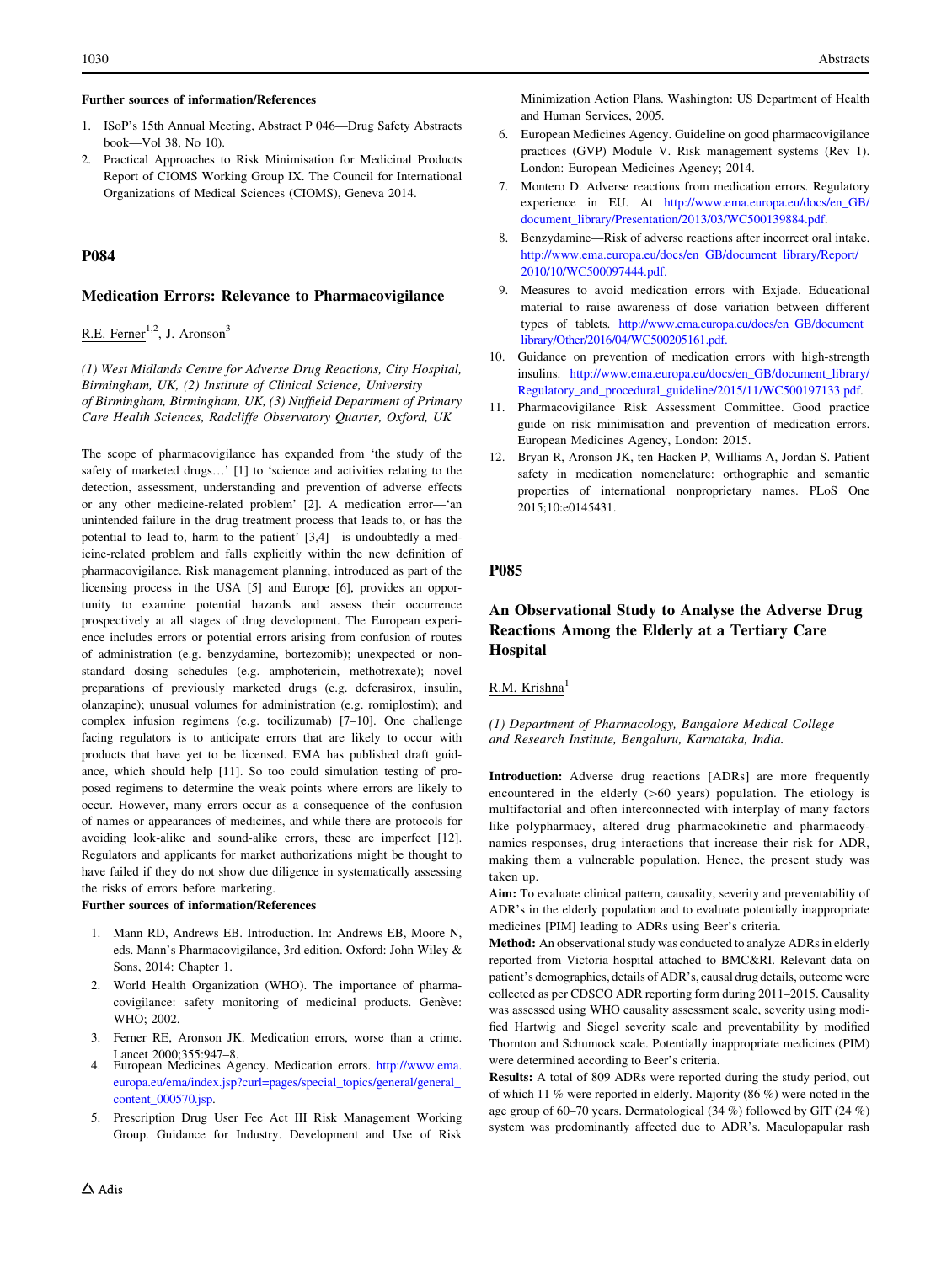(29.21 %) was the most common ADR followed by gastritis (7.86 %) and diarrhea (5.61 %). Major contribution to the ADRs was from J01 cephalosporins (22.5 %), N02 NSAID's (20.22 %) and J05 antiviral (6.7 %) of the ATC groups. 87.6 % of the ADRs were probable and 12.4 % were possible on WHO causality scale. Zidovudine induced anemia was the only severe ADR observed in the study. Others were mild (51.68 %) and moderate (44.94 %). Majority were type A (98.87 %) ADRs and probably preventable (92.1 %). In 66.29 % of cases the drug was withdrawn, dose unchanged  $(28 \%)$ , dose reduced  $(5.6 \%)$ . The odds of developing maculopapular rash was three times more with ciprofloxacin compared to ceftriaxone. According to Beer's criteria 30.33 % of drugs causing ADR were PIM with NSAID's (20.22 %) being the most common inappropriately prescribed drugs.

Conclusions: Most of the ADRs in elderly are predictable and preventable and are caused by commonly prescribed drugs like antibacterial and analgesics. Nearly one fourth of the ADRs were due to PIM which can be minimized by careful application of Beer's criteria. Minimal number of serious ADRs observed in the study highlights rational prescribing among elderly in our centre.

## P086

## Biosimilars in Oncology: Do They Really Behave Similar?

P. Agarwal<sup>1</sup>, E. Agarwal<sup>1</sup>, S. Agarwal<sup>1</sup>, R. Bhargav<sup>1</sup>

### (1) Purushottamdas Savitridevi Cancercare & Research Centre, Agra, India

Biological agents or ''biologics'' are widely used in oncology practice for cancer treatment and for the supportive management of treatmentrelated side effects. Unlike small-molecule generic drugs, exact copies of biologics are impossible to produce because these are large and highly complex molecules produced in living cells. The term ''biosimilar'' refers to a biological product that is highly similar to a licensed biological product (reference or originator product) with no clinically meaningful differences in terms of safety, purity, or potency. Biosimilars have the potential to provide savings to healthcare systems and to make important biological therapies widely accessible to a global population. As biosimilar mAbs begin to enter the landscape of cancer treatment, it is increasingly necessary for cancer specialists to understand the issues involved in biosimilar development to enable them to make informed decisions when integrating these drugs into their clinical practice. As biosimilars for rituximab, trastuzumab, and bevacizumab are available and many are expected to reach the market in the near future, clinicians will soon be faced with decisions to consider biosimilars as alternatives to existing reference products. The regulatory framework for the development of biosimilars is evolving on a global scale and robust efforts are being made to manufacture high-quality, safe, and effective biosimilar agents. There may be subtle differences in the chemical structure and immunogenicity compared with the reference product, which may alter the clinical response, long-term outcome or toxicity over time. Therefore, a post-marketing safety monitoring system is put in place for biologics (including biosimilars), and oncologists play a key role in documenting any adverse drug reactions. The aim of this presentation is to discuss about the biosimilar development and evaluation process, and to offer guidance on how to evaluate biosimilar data in order to make informed decisions when integrating these drugs into oncology practice. We will also review several biosimilars that are currently in development for cancer treatment including Indian guideline of similar biologics and its requirements for clinical trial.

#### P087

## Safety in Subcontinent Soil: Perspectives on Drug Safety in Women Health

## N.M. Khan<sup>1</sup>

#### (1) Fertility and Gynecology Research Center, Karachi Pakistan & Global eHealth Unit, University of Edinburgh, Edinburgh, UK

500,000 women die annually due to pregnancy related complication, with 99 % of them in the developing world. A study suggests that more than 50 % of all maternal deaths were in only six countries in 2008 (India, Nigeria, Pakistan, Afghanistan, Ethiopia, and the Democratic Republic of the Congo) Health indicators of women health like contraceptive prevalence, minimal four antenatal visits and birth attendance by skilled person, gives us sense of urgency. On average subcontinent has 8–10/10,000 physicians and 6–16/10,000 midwives. Compounding these health woes for women are poor regulatory procedures for pharmaceutical products, counterfeits and lack of access to essential medicines putting our woman's health at a greater risk. Feminization of poverty along with domestic violence is common practice since centuries. Current paper studies if at all, the health indicators have shown any improvement in Pakistan in specific and in the region in general. Paper reviews scientific work carried out in the region for past 10 years. Only about of third of emerging world has access to essential drugs. On average the government spends only 29.7 % of total pharmaceutical expenditure; the rest is carried out by the private sector. There are 0.092/10,000 pharmacies in public sector and 67 % of pharmaceutical personnel are pharmaceutical assistants and technicians. The total licensed pharmacies are 0.43 for 10,000 per capita. Poor access to regulated and trained health workers by women leads to their approaching untrained and fake practitioners. Poor access to fertility control or family planning centers due to social cultural and religious reasons leads to unwanted pregnancies and unsafe abortion causing high morbidity and mortality among women. Unregulated fertility practices and surrogacy are emerging worries along with infanticide and foeticide. Women in Pakistan just like her subcontinent sisters have suboptimal health and social care.

#### P088

#### Safety Issues in Unani Medicine

S. Rehman<sup>1</sup>, A. Latif<sup>1</sup>

#### (1) Department of Ilmul Advia, Ajmal Khan Tibbiya College, Aligarh Muslim University, Aligarh, India

Introduction: Unani system of medicine (USM) also called as Greeco-Arab Medicine is an age old system since 500 B.C. that mostly utilize the drugs from plant origin. USM is based on certain basic principle that concludes that Unani Medicines (UM) are safe in use and does not cause any adverse effects. But the reality differs from this fact nowadays. In China only, where herbal medicines are widely used, there were 9854 known reported cases of adverse drug reactions in 2002 due to herbal drugs [1]. Apart from this, there are many other cases where UM are causing side effects.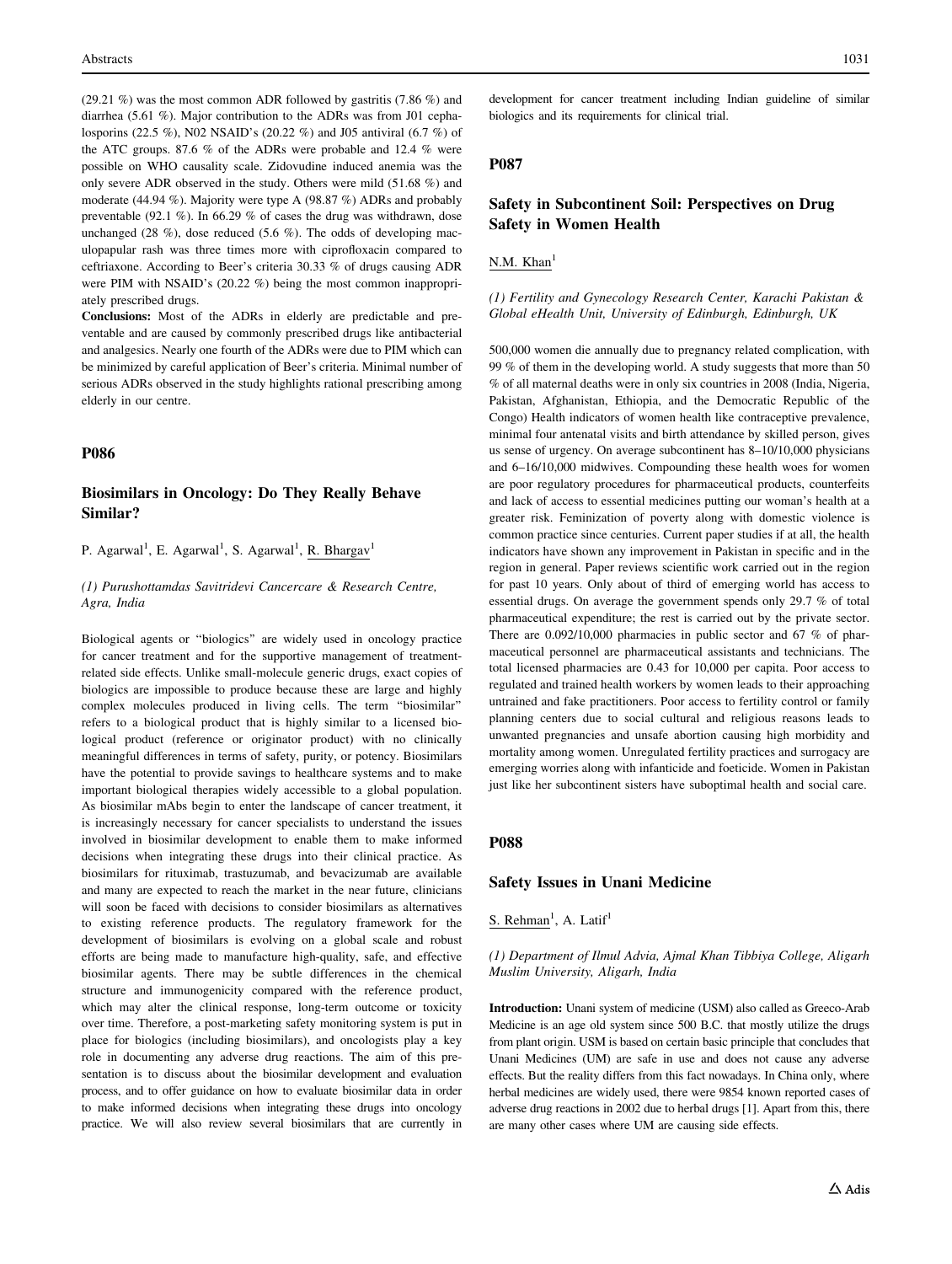Aim: Present study focuses on some issues regarding the safety issues that are arising in UM.

Method: Inspite of various literary techniques mentioned in Unani Classical literature that make even the toxic drug (Advia simmiya) safe in use, there are many cases which are reported clinically that marks a wide scope of re-check prior to the consumption of UM.

There are many factors responsible for the adverse effects caused by UM e.g. mis-identification, unprocessed drug, improper use, herb–drug interaction, missing ingredient in a compound formulation, self medication, wrong prescription, direct toxicity (dose/duration) [1], contaminated drug, improper storage, packing, etc. These are some of the issues which are pre-disposing safety concern of UM and redirect us to further confirm the Unani Drugs before their prescription.

Results: About 80 % of world population is using herbal medicine for some aspects of their primary healthcare. So, it is the need of hour to make their use safer, so as to retain their trust on herbal medicine which is a part of UM. Though, the global market is on a rise for herbal medicine; but as a health practitioner, we should prescribe the safe, effective and best quality of drug according to health economy. At present, there are misunderstanding and prejudice toward the safety of herbal medicine. So, objective understanding, neutral and fair interpretation, and publicity are warranted [2].

Conclusions: Although, all adverse effects caused by UM are due to the neglected use of basic principles of USM. But still there is a need to research on UM, re-collect the data and ensure its reliable use. Further sources of information/References

- 1. Tewari I et al. Toxicities of Herbal Medicines: Use with Precautions. Indo Am J Pharm Res 2014;4(02):1067–1073.
- 2. Zhang J, Onakpoya IJ, Posadzki P, Eddouks M. The Safety of Herbal Medicine: From Prejudice to Evidence. Evid Based Complement Alternat Med, vol. 2015, Article ID 316706, 3 pages, 2015. doi[:10.1155/2015/316706](http://dx.doi.org/10.1155/2015/316706).

#### P089

## Integration of Emerging Techniques in Pharmacometabonomics and Nanodiagnostics for Personalized PHAR

G. M. Ishaq<sup>1</sup>, A. Naqash<sup>1</sup>

(1) Department. of Pharmaceutical Sciences, University of Kashmir, Srinagar, J&K, India

Introduction: In order to improve the quality, safety and efficacy of medical treatments, pharmacotherapeutic regimens need to be tailored in accordance with the pharmacokinetic and pharmacodynamics characteristics and personalized needs of individual patients. So far medical treatments have been based on epidemiological studies of large patient populations, without taking into account an individual's genotypic as well as phenotypic variability. As a consequence, drug therapy often fails to be curative and may on the contrary produce substantial adverse effects. As such, there is need to evolve to a more individualized approach. There is increasing recognition of the limitations of the pharmacogenomic approach, which does not take account of important epigenetic, endogenous and environmental influences, such as nutritional status, the gut microbiota, age, disease and the co- or pre-administration of other drugs.

Aim: This paper describes an alternative, conceptually new and an integrated 'Pharmaco-metabonomic plus nanodiagnostic' approach to personalizing drug treatment, which uses a combination of pre-dose metabolite profiling, nanodiagnostic point-of-care technology and chemometrics to model and predict the responses of individual subjects that will lead to a better quality of life and improved therapeutic outcome in patients.

Method: Review of published literature was conducted to search for studies involving an integrated pharmaco-metabonomic plus nanodiagnostic approach to personalizing drug treatment for improved and safer use of medicines.

Results: Results of the systematic literature review shall be presented during the conference in the form of a poster.

Conclusions: The advent of pharmaco-metabolomics is a relatively new addition to the list of tools that toxicologist can use in the drug safety assessment and discovery processes. It has several benefits when compared with conventional techniques and other 'omic' approaches. The future is likely to see the development of a number of data bases centred around this technology.

#### Further sources of information/References

- 1. Griffin JL, Bollard ME. Metabonomics: its potential as a tool in toxicology for safety assessment and data integration. Curr Drug Metab 2004:5;39–398.
- 2. Shockcor JP, Holmes E. Metabonomic applications in toxicity screening and disease diagnosis. Curr Top Med Chem 2002:2;35–51.
- 3. Lindon JC, Holmes E, Bollard ME, Stanley EG, Nicholson JK. Metabonomics technologies and their applications in physiological monitoring, drug safety assessment and disease diagnosis. Biomarkers 2004:9(1);1–31.

## P090

## Emerging Role of Pharmacometabonomics in Risk Assessment of ADRs

## G.M. Ishaq<sup>1</sup>

Department of Pharmaceutical Sciences, University of Kashmir, Srinagar, J&K, India

Introduction: Metabonomics involves the generation of metabolic databases, based on tissue or biofluid samples, for control animals and humans, diseased patients, animals used in drug safety testing, etc., allowing the simultaneous acquisition of multiple biochemical parameters on biological samples. Metabonomics is usually conducted on biofluids, many of which can usually be obtained non-invasively (e.g. urine) or relatively easily (e.g. blood), but other more exotic fluids such as cerebrospinal fluid, bile or seminal fluid can be used. It is also possible to use cell culture supernatants, tissue extracts and similar preparations, and in special cases, as described later, intact tissue biopsy samples.

Aim: To explore the emerging role of pharmacometabonomics in risk assessment of medicines and in promoting personalized pharmacotherapy with optimum clinical outcomes.

Method: A systematic review of published literature was conducted to assess the role and impact of pharmacometabonomic studies on risk assessment and risk communication with a view to reduce harm, maximize benefits and thereby promote improved use of medicines.

Results: Impressions gathered from the systematic review of literature and evidence in support of pharmacometabonomics in risk assessment shall be presented in a plenary talk during the conference.

Conclusions: Metabonomics is now recognized as an independent and widely used technique for evaluating the toxicity of drug candidate compounds, it has been adopted by a number of pharmaceutical companies into their drug development protocols, and has been the subject of a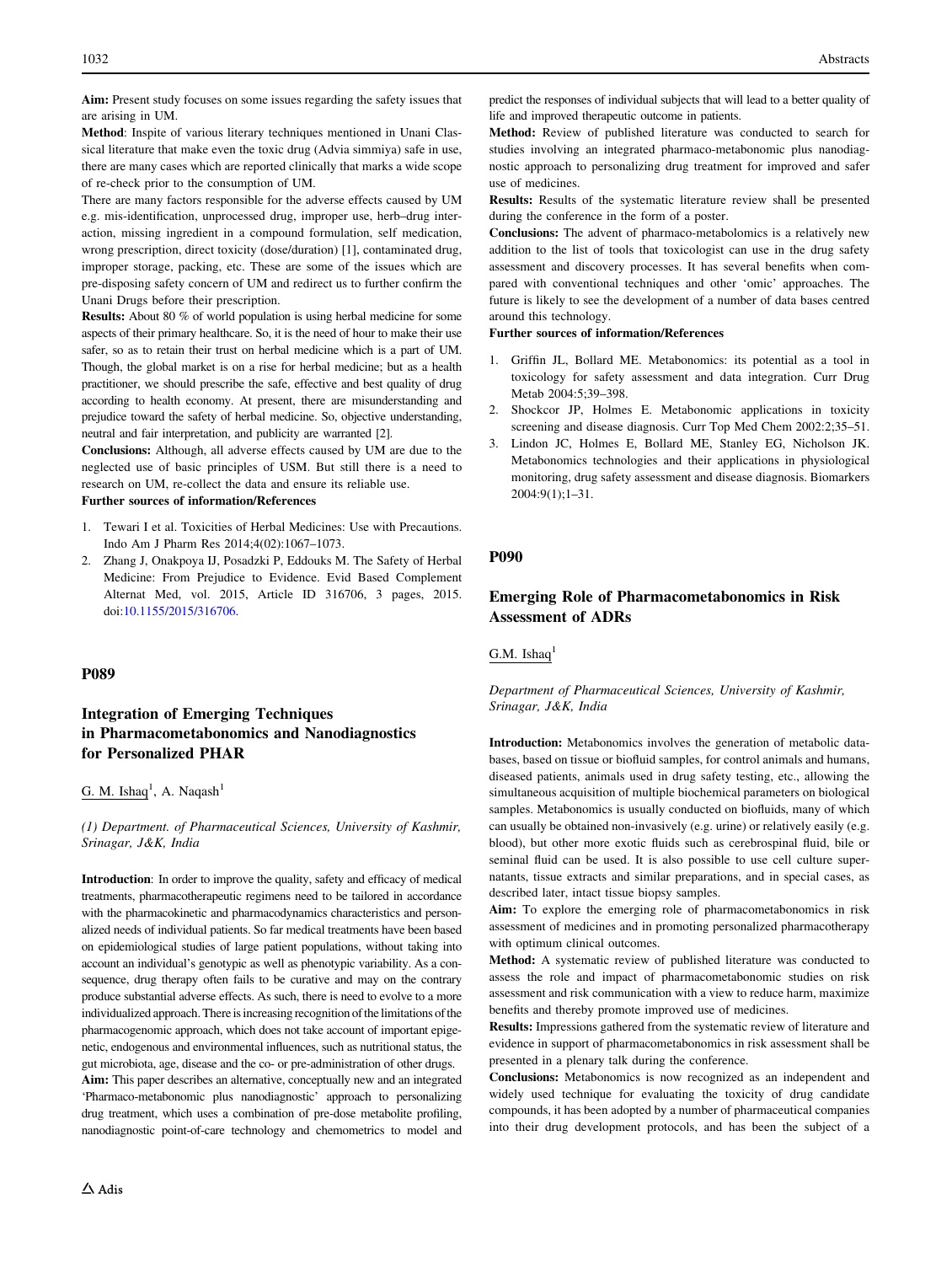number of recent conferences. Using metabonomics it is possible to identify the target organ of toxicity, derive the biochemical mechanism of the toxicity, and determine the combination of biochemical biomarkers for the onset, progression and regression of the lesion.

## P091

## The Pharmacovigilance Concern as Quoted in Various Chapters of Raja Nighantu

P. Rohilla<sup>1</sup>, R. Naik<sup>1</sup>, R.N. Acharya<sup>1</sup>

(1) Department of Dravyaguna,, Institute for Post Graduate Teaching & Research in Ayurveda, Jamnagar, Gujarat, India

Introduction: Pharmacovigilance is defined as 'the detection, assessment, understanding, and prevention of adverse effects of drugs or any other possible drug related problems'. Pharmacovigilance is a very basic and fundamental concept which plays an important role in assessing drug safety in any system of medicine. The concept of pharmacovigilance is not new to the Ayurveda. Ancient texts of Ayurveda clearly mentioned that, if a drug is used without the knowledge of its action, it would certainly act as the poison. To avoid such consequences, classical texts of Ayurveda describes all the possible adverse reactions to medicines when they are prepared or used inappropriately in clinical practice.

Aim: To minimize the possible risks of adverse effect by adopting various guidelines and instructions mentioned in classical text.

Method: In the present review, an attempt has been made to compile, access and analyze the cautions, contraindications and possible adverse effects caused by inappropriate administration of herbal drugs described in the book Raja Nighantu.

Results: The book includes 23 chapters among them, 10 Vargas starting from Guduchyadi to Suvrnadi Varga comprises of near about 698 drugs of different herbal and mineral origin. About 230 drugs have been found to be reported for their possible side effects, if consumed wrongly or against regular protocol. Hence, a person who is well versed with Ayurveda fundamental principles should advice the useof these drugs taking all these factors into consideration.

Conclusions: The present review reports the possible adverse effects due to improper administration of certain drugs and dietetic items. These mentioned possible risks of adverse effect can be minimized by adopting various guidelines and instructions mentioned in classical text.

#### P092

## Monitoring of Adverse Drug Reaction in Unani Medicine

## A. Rauf<sup>1</sup>, A. Latif<sup>1</sup>

(1) Department of Ilmul Advia, Faculty of Unani Medicine, Aligarh Muslim University, Aligarh, India

Introduction: To protect from the undesirable effects, Unani physicians had greatly emphasized on a proper reasoning in the method of preparation of drugs, including a rationale combination of various ingredients, method of administration, various preservatives, indications and contraindications in different situations and adverse drug effect profile such as adverse

drug–drug or food–drug interaction. Moreover the process of Tadbeer (Detoxification) was employed during manufacturing to reduce the adverse drug reaction in Unani Medicine. There is possibility of adverse effects on the use of Unani medicines owing to adulteration, substandard quality of drugs and improper dosing schedules.

Aim: To highlight the measures to reduce and/or remove the toxic effects produced by unani drugs during manufacturing process.

Method: It is popular misconception that Unani drugs are devoid of adverse reactions, whereas many harmful effects produced by the drugs have been mentioned in the classical literatures of ancient origin. Unani physicians took all remarkable precautionary measures from their processing level that is why they do not exhibit as much adverse effects as are producing by modern medicine.

Results: Since unani medicine uses some metallic and gemstone preparations in the forms of kushtajat and khamirajaat and many poisonous drugs like kuchla, opium, arsenic, lead and mercury have also been used in polyherbomineral formulations that may produce a severe hazardous effects when they are given injudiciously, therefore it is the need of hour to evaluate the safety standard of these drugs as well as to monitor adverse reaction of unani drugs on scientific lines.

Conclusions: Hence Pharmacovigilance is as important in Unani Medicine as in allopathic system of treatment. In the present paper the future challenges related with monitoring of ADRs in Unani Medicine will be discussed.

#### Further sources of information/References

- 1. Al Qanoon fi Tib by Abu Abdullah Ibn Sina, Vol. II.
- 2. Khazainul Advia by Najmul Ghani. Ejaz Publishing House New Delhi.
- 3. Muqaddama Ilmul Advia by Iftikharul Haq.

#### P093

## Evaluation of Drug Utilization Pattern in Patients with Renal Impairment at a Tertiary Care Hospital

T.A. Kumar<sup>1</sup>, M.I. Geer<sup>1</sup>, J.A. Mir<sup>1</sup>, P.A. Shah<sup>2</sup>, M.A. Sumbli<sup>3</sup>

(1) Department of Pharmaceutical Sciences, University of Kashmir, Srinagar, India, (2) Department of General Medicine, SMHS Hospital, Srinagar, India, (3) Department of Nephrology, SMHS Hosptial, Srinagar, India

Introduction: Drug utilization is defined as ''the prescribing, dispensing, administering, and ingesting of drugs''. Drug utilization Evaluation (DUE) is defined as an ongoing, structured, systematic, criteria-based and authorized review of physician prescribing, pharmacist dispensing and patient use of medications. This study model was designed as an attempt to evaluate the prescribing practices and utilization patterns in renal impairment patients. Furthermore there is paucity of published literature on drug usage in Kashmiri patients with renal impairment.

Aim: To identify patients with renal impairment and evaluate drug utilization patterns among them at a tertiary care hospital in accordance with methodology devised by WHO [1] and validated by American Society of Health-System Pharmacists [2].

Method: Present research work was carried out at two in-patient wards of General Medicine department of a Srinagar-based tertiary care hospital. Renal impairment patients admitted to two in-patient wards of General Medicine were categorized into two groups—those having Chronic Kidney Disease (CKD) and those with Acute Kidney Injury (AKI). A total of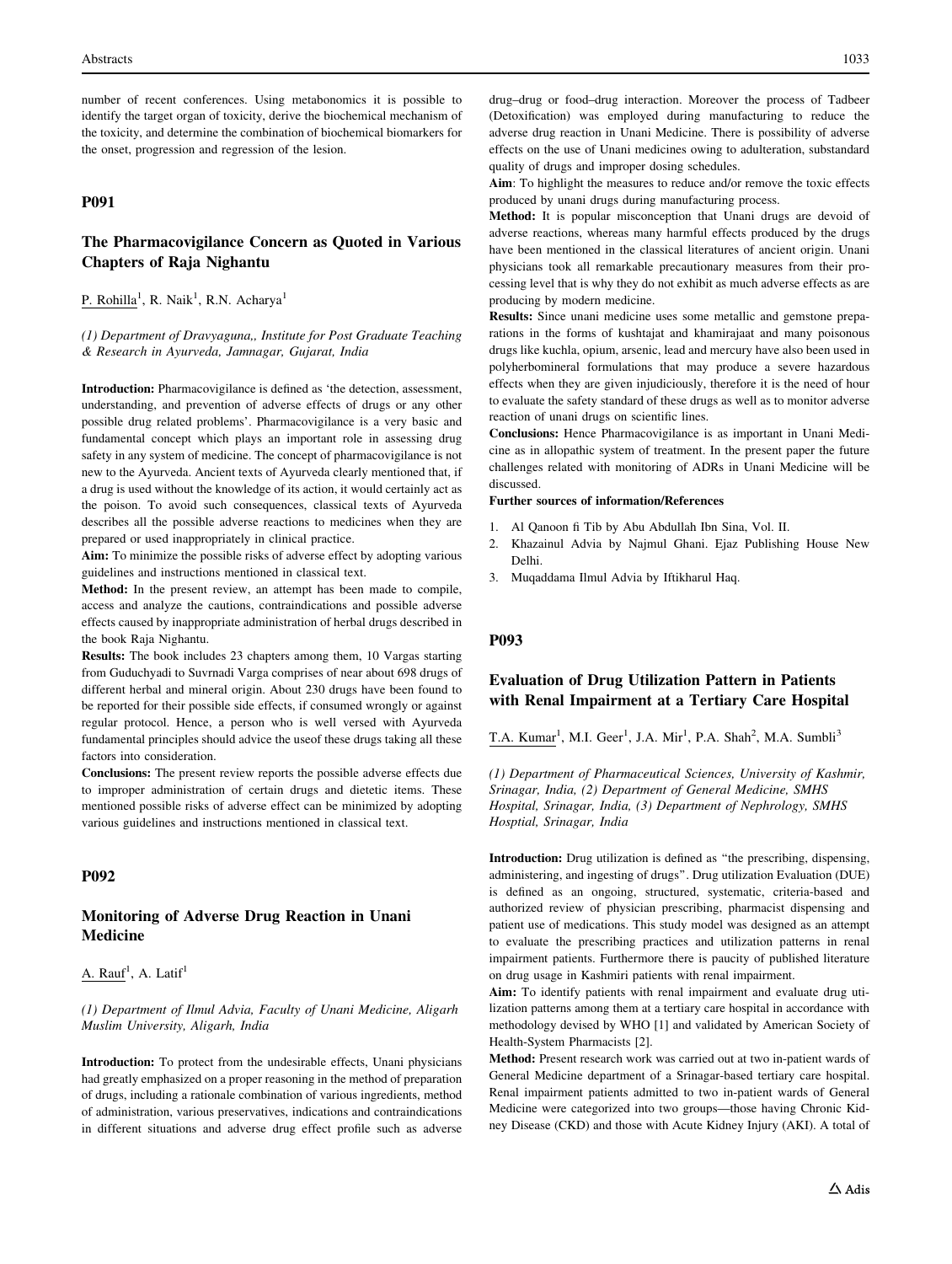150 patients were included in the study as per the inclusion criteria which consisted of 48 chronic kidney disease patients and 102 acute kidney injury patients.

Results: Among the CKD population, 42 (87.5 %) patients were hypertensive and 30 (62.5 %) patients were diabetic whereas among AKI population, 75 (73.52 %) patients were hypertensive and 17 (16.66 %) were diabetic, making hypertension (78 %) the most common co-morbidity. Other parameters like risk factor assessment, cost effective analysis, medication adherence, drug prescribing patterns, WHO tool indicators are discussed in detail.

Conclusions: Drug utilization evaluation studies are the first step towards ensuring rational use of medicines since by virtue of these studies gaps and barriers in rational use can be ascertained that in turn could be effectively used to direct policy measures towards their improved use. Therefore similar studies need to be replicated in all wards, hospitals and disease conditions so that optimum use of resources and effective utilization of drugs as per established guidelines could be ensured and therapeutic outcomes maximized. This study recommends regular DUE studies in all wards of the study hospital.

#### Further sources of information/References

- 1. WHO. Introduction to drug utilization research/WHO International Working Group for Drug Statistics Methodology, WHO Collaborating Centre for Drug Statistics Methodology, WHO Collaborating Centre for Drug Utilization Research and Clinical Pharmacological Services 2003.
- 2. ASHP (American Society of Health-System Pharmacists) guidelines on medication-use evaluation. Am J Health Syst Pharm 1996;53:1953–5.

#### P094

#### Hot Topics Worldwide for Women's Medicines

#### B. Edwards<sup>1</sup>

#### (1) NDA Regulatory Science Ltd, Leatherhead, Surrey, UK

Controversy still continues about impact of medicines on women of reproductive age and resulting access to new medicines. This can range from reluctance to evaluate Zika virus vaccine to a series of epidemiological studies suggesting signals of harm such as for oral fluconazole and pregabalin. Pregnancy and teratogens was the main theme of a joint ISoP-ENTIS meeting and the salient conclusions from this meeting will be presented. Even when we know about teratogenic risks of medicines such as isotretinoin, there remains evidence of poor control of this risk. Using safety engineering, research is ongoing to develop a system model for controlling this risk. Treatment of the menopause continues to be evaluated and warnings issued about hazards of ''bioidentical hormone therapy''. All this suggest that we need to better customise our approach to managing the risk of medicines for women.

#### P095

## Medication Errors vs. Medical Negligence: Whose Responsibility

S Agarwal<sup>1</sup>, E Agarwal<sup>1</sup>, R Bhargav<sup>1</sup>

#### (1) Purushottamdas Savitridevi Cancercare & Research Centre, Agra, India

Medication errors pose a serious problem to modern healthcare systems. Medication errors can occur in the prescribing, dispensing or administration of a drug, irrespective of whether or not such errors lead to adverse consequences. Chemotherapy drugs used in oncology practice present special dangers regarding medication errors because: (a) many drugs have a narrow therapeutic index; (b) are toxic even at therapeutic dosages; (c) chemotherapy regimens are highly complex; and (d) cancer patients are a vulnerable population with little tolerance. This suggests that cancer patients may be severely affected by medication errors. Prescribing errors that can occur in oncology, which are supported in the literature, include under dosing, overdosing, prescribing wrong drug, choosing wrong dose frequency, omitting a drug or dose, neglecting to add premedication or supportive care medication. In a survey of 186 oncology nurses, 63 % said chemotherapy errors had occurred in their workplace. In a study done by Serrano-Fabia´ et al., 20.9 medication errors were detected per 1000 patient-days. In a comparative analysis involving several departments in Israel, the highest medication error rate was found in haemato-oncology (2.48 errors/100 patient days), followed by intensive care (0.82/100 patient days). Medication errors have also been observed in paediatric oncology. Medication errors affected nearly one fourth of the children receiving oral chemotherapy for acute lymphoblastic leukemia in Indian study. Another Indian study evaluated infusion chemotherapy among pediatric inpatients. A total of 205 observations were made and 23 (13.6 %) errors recorded. Educating and training all healthcare providers is essential, ensuring careful verification of prescription by attendant health professionals like pharmacists and nurses. Prescription error rate declined from 15 to 5 % after the computerized physician order entry system had been introduced. Institutions should establish dosage limits for antineoplastic agents, set up doseverification procedures that stress multiple independent checks, and work to standardize the prescribing vocabulary. Patients are also a valuable resource to detect and intercept administration errors and to identify risky routines. All errors should be reported so that practitioners can learn from them. Clinical staff plays a vital role in the information, motivation and encouragement of patients to engage in their safety. If caregivers work together, most errors can be kept from reaching patients. All errors should be reported so that practitioners can learn from them. Each error should be reviewed by a multidisciplinary team, with the goal of system improvement. Chemotherapy-related medication-error prevention remains a priority.

#### P096

## Pharmacovigilance Operations & Compliance Challenges

#### S. Thapar<sup>1</sup>

(1) Oracle, Greater New York City Area & Dept. of Drug Safety and Pharmacovigilance, Rutgers University, Greater New York City Area, USA

Introduction: Pharmacovigilance is a necessary domain for any pharmaceutical company, health authority, and for the general goodwill of the patient population. However, in today's age of increased regulatory scrutiny and increased workload demands, administering to good pharmacovigilance practice necessitates a measurable financial burden.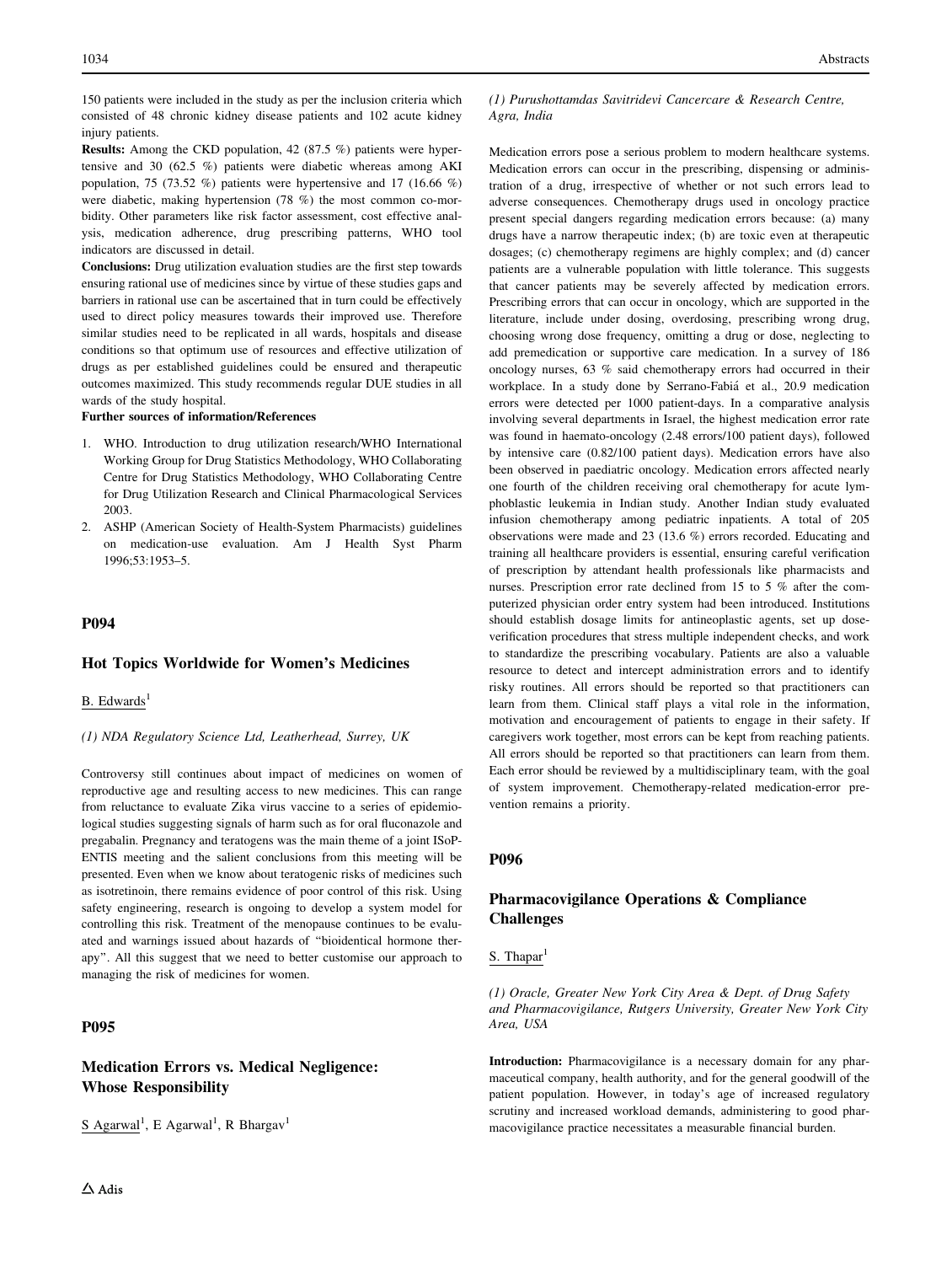Aim: To discuss the known financial impacts of setting up and operating a PV center within a country, region, or company and to mitigate the expense burdens by technology and/or efficient resource management.

Method: Automations in PV processes within the safety databases, combined with lean management in operations can successfully take an overwhelming operational situation to a manageable one, poised for future growth.

Results: Anecdotal evidence will be presented depicting a before/after of large, global companies and health authorities who have embraced these automations and optimized workflow to transform their respective PV operations.

Conclusions: While organizing a PV center remains a daunting task to complete from a blank slate, there are many operational decisions that can be made to effectively mitigate the risk involved and to set up a functional center of excellence. Further, already operational PV departments can gain current and future efficiencies by adopting a mindset that embraces technological advances in safety systems and re-imagined PV workflows that gain in resources and budgetary efficiencies.

Further sources of information/References

- 1. [http://www.fda.gov/downloads/ScienceResearch/HealthInformatics/](http://www.fda.gov/downloads/ScienceResearch/HealthInformatics/UCM443675.pdf) [UCM443675.pdf](http://www.fda.gov/downloads/ScienceResearch/HealthInformatics/UCM443675.pdf).
- 2. Data Mining at FDA—a case study on FDA using automations to filter 2 million annual reports through PV Signal detection processes.
- 3. Pfizer Automated Literature Tool. 9th Annual Meeting of International Society for Medical Publication Professionals—April 29, 2013– May 1, 2013.

#### P097

## Safety and Efficacy of Metallic Preparation of Siddha Medicine

#### J. Narayanan<sup>1</sup>

(1) Former chairman of Scientific Advisory Committee of Siddha,Central Council for Research in Ayurveda and Siddha, New Delhi, India

The Siddha system of medicine is one of the ancient traditional systems of the world. Siddhars, the spirtual scientists explored the nature for the benefit of the humanity. They used Herbals, minerals and animal products as ingredients of the preparations. The ancient Achcharias of ayurveda never discussed about the speciality of the metallic preparations. The modern system of medicine has grown to a dizzy height by its experiments. It is successful in controlling diseases spreading by microbes. Nowadays because of its achievements nobody is dying of pneumonia or cholera. In the management of emergencies the role of modern medicine is unparallel. But it is struggling in managing so many protracted conditions like auto immune diseases, cancer, geriatric problems, etc. These problems are managed impressively by the metallic preparations of Siddha system of medicine. In Tamilnadu alone according to a rough estimate about 50,000 kgs of metallic preparations including Mercury, Arsenic are prepared. The existense of mercurials and arsenicals and other herbomineral compounds are a great challenge to the pharma marketing of multinationals. Infact the multinational companies spreading fears in the minds of the people against the usage of metallic system of traditional medicine. Setting aside these remarks, people are approaching Siddha physicians for many chronic elements where modern medicine fails miserably. The concept of modern pharmacology about the usage and the toxicity of metallic preparations are not complied with the practice of mineral preparations in Siddha system of medicine. The Siddhars who invented the healthy handling of mineral preparations were fully aware of the toxicity and medicinal properties of the metals. They have described the toxic nature of metals in the ancient medical texts. They have prescribed the ways and means to subdue and modify the toxic nature of metals and make it medicinally active and safe. In certain cases they treated metals with various Herbal juices. The heat application is a wonderful doctrine of Siddha pharmaceuticals. Without knowing all these factors, irrevelant remarks are passed against metallic preparations of traditional medicine. When handling medicinal preparations the caution suggested by modern pharmacologists are also considered. Siddha doctors are availing the prevailing modern lab facilities and safely administering Siddha metalic and herbo metallic preparations to treat the challenging Immuno reactive diseases and other protracted diseases. At present the Siddha practitioners are largely using gold, silver and mercurial preparations.

#### P098

## Quality Assurance: Safety of Medicine and Role of Physicians vs Regulators/Manufacturers

#### B.R. Madaan<sup>1</sup>

#### (1) NIMS University, Jaipur, India

Aim: The aims of pharmacovigilance within the industry are essentially the same as those of regulatory agencies; that is to protect patients from unnecessary harm by identifying previously unrecognised drug hazards, elucidating pre-disposing factors, refuting false safety signals and quantifying risk in relation to benefit.

Method: Safety monitoring in clinical trials involves collecting adverse events, laboratory investigations and details of the clinical examination of patients. The first step is signal generation, i.e. processes that can identify possible new ADRs. Signals may be generated through four different methods: spontaneous reporting, published case reports, cohort studies and post-marketing clinical trials.

Results: Health professionals are more likely to identify and report important ADRs if they have confidence in their ability to diagnose, manage and prevent such reactions. Early detection is important, particularly in hospitals where systems for detecting ADRs and medication errors will save lives and money.

Conclusions: Pharmacovigilance in the industry will continue to grow and develop as a discipline. A further strategy for integrating pharmacovigilance into clinical practice is the creation of open lines of communication and broader collaboration between health professionals and National Centres.

#### P099

## Pharmacovigilance and Public Health Programmes in India

## A. Tomar<sup>1</sup>

#### (1) Department of Paediatrics, NIMS University, Jaipur, India

Introduction: Developing countries like India are facing a major challenge in tackling the communicable diseases that are responsible for high rates of morbidity and mortality.

Aim: The purpose of this is to present the need for integrating pharmacovigilance as an essential component of public health programmes (PHPs) that use medicines in India.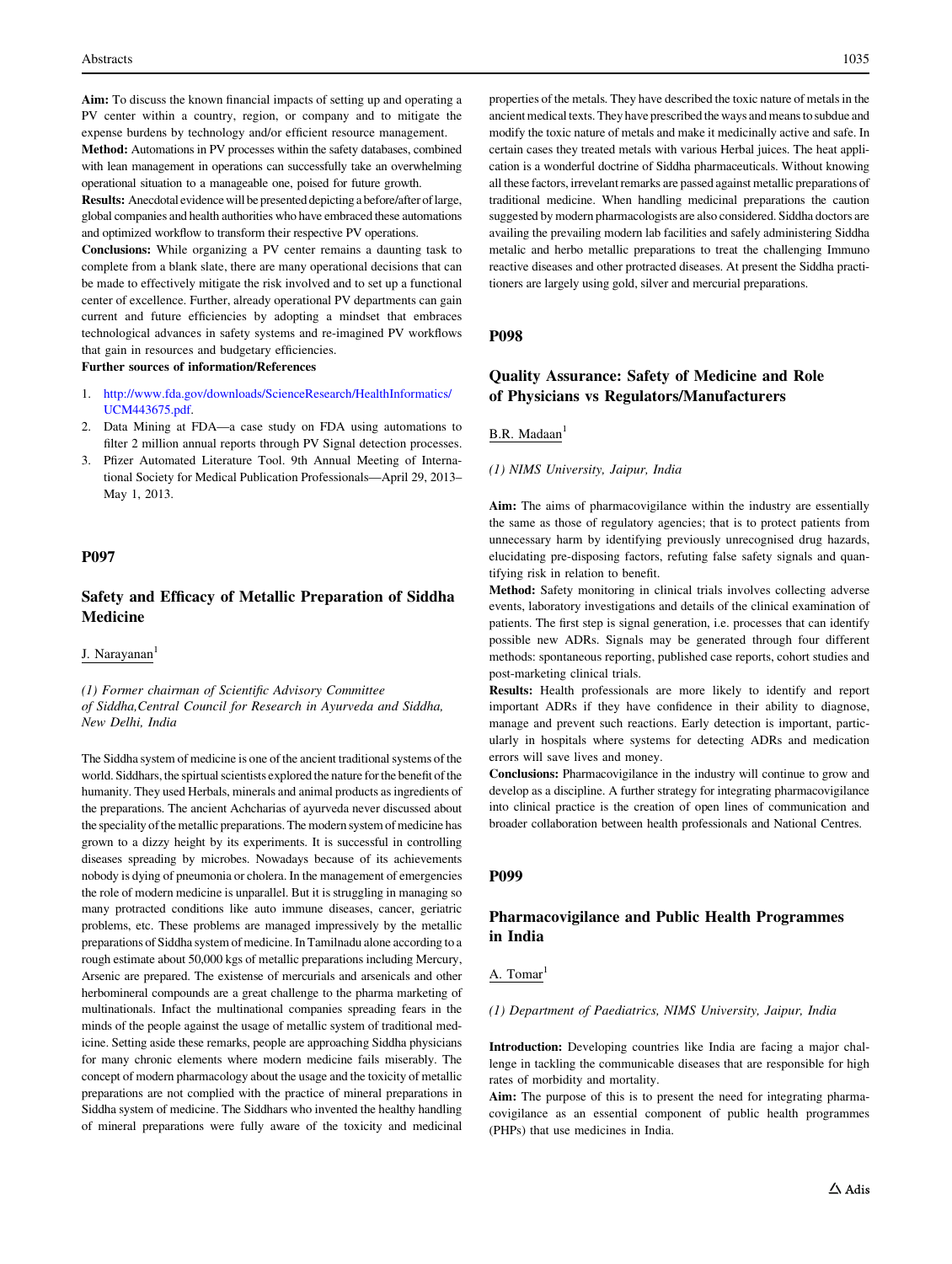Results: In developing countries PHPs are conducted by agencies and health workers with a wide variety of skills and expertise. Patients do not usually have direct contact with a physician as would be usual with PHPs in developed countries. Consequently, without good guidance and training programmes for health-care workers, patients in developing countries could be exposed to higher risks of medication error and/or preventable ADRs. In addition, factors such as literacy, nutrition and food habits in the community can have important consequences for adherence, therapeutic effectiveness and drug safety. Another widespread problem is that some medicines are counterfeit. Substandard products could result from poor manufacturing practices, unsuitable packaging, storage and distribution; or when generic drugs are produced by unregistered manufacturers.

Conclusions: Weaknesses in health-care systems and a shortage of resources lead to underdeveloped medicine control systems, unqualified health workers (with no medical background or even specific programmerelated training) and poor medical services. A weak regulatory system may also fail to prevent the availability of substandard or counterfeit medicines.

## P100

## Occurrence of Anti-erythropoietin Antibodies in Patients Treated with Recombinant Erythropoietin

S. Gupta<sup>1</sup>

#### (1) Cliantha Research Limited, Ahmedabad, India

Background: The production of erythrocytes requires the hormone erythropoietin, which in adults is produced mainly by the kidney [1]. Subcutaneous administration of eprex (epoetin alfa) in patients with chronic kidney disease (CKD) was contraindicated in the European Union between 2002 and 2006 after increased reports of anti-erythropoietin antibodymediated pure red cell aplasia (PRCA) [2]. Pure red blood cell aplasia (PRCA) is an uncommon, auto-immune serious disease marked by severe anemia. The sharp increase in incidence coincided with replacement human serum albumin as stabilizer by glycine and polysorbate (PS-80) in pre-filled syringes with uncoated rubber stoppers (1000–4000 and 10,000 IU strengths) which was introduced in 1998 to avoid the hypothetical risk of virus/prion transmission [2]. It has been proposed that phenol derivatives leached from rubber stopper by polysorbate 80 acted as the adjuvant and induced the production of anti-erythropoietin neutralizing antibody.

Aim: To determine the occurrence of anti erythropoietin antibodies by a validated bio-analytical method in a clinical study.

Method: Pre dose and post dose serum samples were evaluated using validated bridging ELISA method. The samples were evaluated by a three tier approach for detection and confirmation of anti-drug antibodies. The method was very sensitive and was able to detect antibodies upto 248.48ng/ml in clinical samples. Cut off value for the interpretation of sample result was determined statistically.

Result: The first tier involved primary screening of the samples for any occurrence of antibodies. Approx. 14 % samples were found to be screening positive and were further confirmed for the presence of any anti drug specific antibodies. No samples were confirmed positive for anti drug antibodies for erythropoietin.

Conclusion: Anti drug antibodies and the related complication PRCA is a rare complication with ESA (erythropoiesis stimulating agent) under consideration.

Discussion: Few PRCA cases have been reported on post marketing surveillance of uncoated stopper Eprex. Protein aggregation has been associated with product mishandling during illegal trade of epoetin alfa in Thailand. Along with the continued occurrence of PRCA in clusters, these findings suggest the involvement of an environmental factor in its pathogenesis [2].

#### Further sources of information/References

- 1. Casadevall N, Nataf J, Viron B, Kota A, et al. Pure red-cell aplasia and antierythropoietin antibodies in patients treated with recombinant erythropoietin. New England Journal of Medicine. 2002 Feb 14;346(7):469–75.
- 2. Macdougall I, Casadevall N, Locatelli F, Combe C, London G, et al. Incidence of erythropoietin antibody mediated pure red cell aplasia: the Prospective Immunogenicity Surveillance Registry (PRIMS). Nephol Dial Transplant 2015;30:460–466.

#### P101

## A Look into the Contribution of Rajanighantu, an Ayurvedic Nighnatu Lexicon of 14th Century AD, Towards Drug Safety

P. Rohilla<sup>1</sup>, R. Naik<sup>1</sup>, R.N. Acharya<sup>1</sup>

#### (1) Department of Dravyaguna, Institute for Post Graduate Teaching & Research in Ayurveda, Jamnagar, Gujarat, India

Introduction: Pharmacovigilance is a very basic and fundamental concept which plays an important role in assessing drug safety in any system of medicine. The concept of pharmacovigilance is not new to the Ayurveda. Ancient texts of Ayurveda clearly to avoid such consequences, classical texts of Ayurveda describes all the possible adverse reactions to medicines when they are prepared or used inappropriately in clinical practice.

Aim: In the present review, an attempt has been made to compile, access and analyze the cautions, contraindications and possible adverse effects caused by inappropriate administration of herbal drugs described in the book Raja Nighantu.

Method: In the present review, 23 chapters of Raja nighantu are reviewed critically. Among them, 10 Vargas starting from Guduchyadi to Suvrnadi Varga comprises of near about 698 drugs of different herbal and mineral origin.

Results: The book includes 23 chapters among them, 10 Vargas starting from Guduchyadi to Suvrnadi Varga comprises of near about 698 drugs of different herbal and mineral origin. About 230 drugs have been found to be reported for their possible side effects, if consumed wrongly or against regular protocol. Out of these 234 drugs 28 are reported to vitiate Vata dosha, 40 to Pitta dosha and 20 to Kapha dosha and 5 to all the three dosha, if administered inappropriately. There are 13 References where the drug is supposed to cause raktadushti (blood disorders), two to cause Shukrakshaya (decrease sperm count) and one is Punsatavghana (loss of libido) if administered without following proper treatment protocol. Hence, a person who is well versed with Ayurveda fundamental principles should advice the useof these drugs taking all these factors into consideration.

Conclusions: The present review reports the possible adverse effects due to improper administration of certain drugs and dietetic items. These mentioned possible risks of adverse effect can be minimized by adopting various guidelines and instructions mentioned in classical text.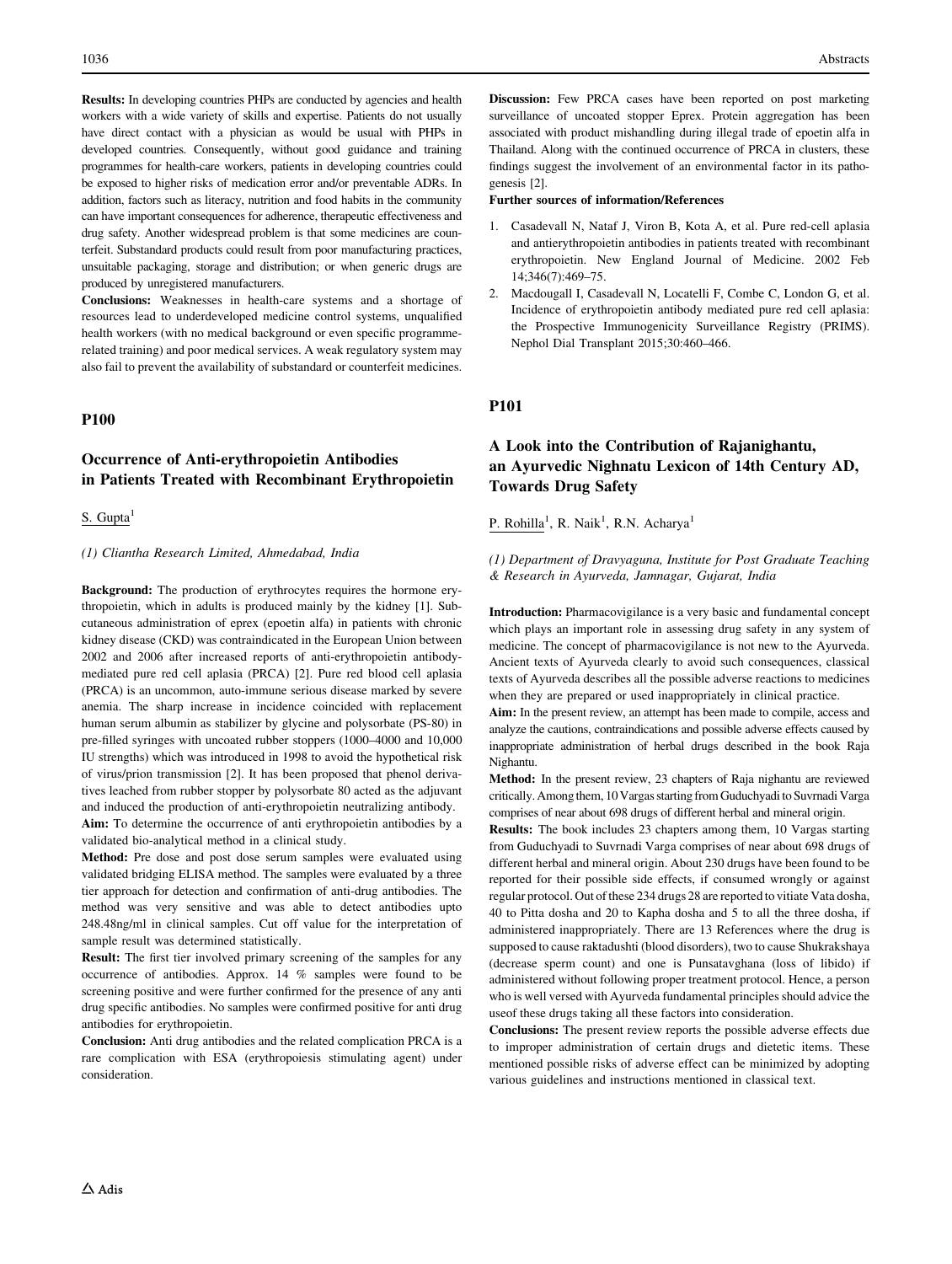## A Meta-Analysis Evaluating the Risk of Ophthalmic Adverse Events Associated with MEK Inhibitors

C. Alves<sup>1,2</sup>, I. Ribeiro-Vaz<sup>1</sup>, A. Penedones<sup>1,2</sup>, D. Mendes<sup>1,2</sup>, F. Batel-Marques<sup>1,2</sup>

(1) Association for Innovation and Biomedical Research on Light and Image, Coimbra, Portugal, (2) Centre for Health Technology Assessment and Drug Research Comimbra, Portugal

Introduction: The inhibition of MEK, which integrates the MAPK cascade, prevents tumour proliferation [1]. Currently, trametinib and cobimetinib are the only MEK inhibitors approved for treating patients with BRAF V600 mutated melanoma [2]. Treatment with MEK inhibitors have been associated with ocular toxicity, including blurred vision and loss of visual, and serious adverse events such as serious ocular events, such as retinal vein occlusion or retinal detachment [3–5].

Aim: This meta-analysis aims to evaluate the risk of ophthalmic adverse effects associated with MEK inhibitors.

Method: A literature search was conducted in Pubmed and Cochrane Library to identify randomized clinical trials (RCTs) which have been designed to evaluate the efficacy and safety of MEK inhibitors. Overall risk of ophthalmic adverse effects, chorioretinopathy, retinal detachment, blurred vision, uveitis and eye hemorrhage were the assessed outcomes. Peto odds ratios (ORs) with the 95 % confidence intervals (CI) were pooled. Between-study heterogeneity was assessed using  $I^2$ statistics.

Results: Thirteen RCTs were included in this meta-analysis. Overall, MEK inhibitors were associated with an increased risk of ophthalmic adverse effects (OR 2.24; 95 % CI 1.75–2.87; p < 0.0001;  $I^2 = 86.5$  %). An increased risk was also estimated for chorioretinopathy (OR 5.44; 95 % CI 2.89–10.23; p < 0.0001;  $I^2 = 0$  %), retinal detachment (OR 6.54; 95 % CI 3.28–13.03; p < 0.0001;  $I^2 = 0$  %), blurred vision (OR 2.30; 95 % CI 1.50–3.54; p < 0.0001;  $I^2 = 60.1 \%$ ), but not for uveitis (OR 0.99; 95 % CI 0.14–7.03; p = 0,991;  $I^2 = 2.9 \%$ ) or eye hemorrhage (OR 0.72; 95 % CI 0.04–12.39;  $p = 0.824$ ;  $I^2 = 29.8$  %).

Conclusions: Treatment with MEK inhibitors seems to increase the risk of ophthalmic adverse effects. A need for monitoring the safety of this class of drugs exists. Regulators, clinicians and other healthcare professionals must, together, be involved in this process.

#### Further sources of information/References

- 1. Leijen S, Soetekouw PM, Jeffry Evans TR, Nicolson M, Schellens JH, Learoyd M, Grinsted L, Zazulina V, Pwint T, Middleton M: A phase I, open-label, randomized crossover study to assess the effect of dosing of the MEK 1/2 inhibitor Selumetinib (AZD6244; ARRY-142866) in the presence and absence of food in patients with advanced solid tumors. Cancer Chemother Pharmacol. 2011;68:1619–28.
- 2. Eroglu Z, Ribas A: Combination therapy with BRAF and MEK inhibitors for melanoma: latest evidence and place in therapy. Ther Adv Med Oncol 2016;8:48–56.
- 3. Long GV, Stroyakovskiy D, Gogas H, Levchenko E, de Braud F, Larkin J, Garbe C, Jouary T, Hauschild A, Grob JJ, Chiarion Sileni V, Lebbe C, Mandala` M, Millward M, Arance A, Bondarenko I, Haanen JB, Hansson J, Utikal J, Ferraresi V, Kovalenko N, Mohr P, Probachai V, Schadendorf D, Nathan P, Robert C, Ribas A, DeMarini DJ, Irani JG, Casey M, Ouellet D, Martin AM, Le N, Patel K, Flaherty K: Combined BRAF and MEK inhibition versus BRAF inhibition alone in melanoma. N Engl J Med. 2014;371:1877–88.
- 4. Robert C, Karaszewska B, Schachter J, Rutkowski P, Mackiewicz A, Stroiakovski D, Lichinitser M, Dummer R, Grange F, Mortier L, Chiarion-Sileni V, Drucis K, Krajsova I, Hauschild A, Lorigan P, Wolter P, Long GV, Flaherty K, Nathan P, Ribas A, Martin AM, Sun P, Crist W, Legos J, Rubin SD, Little SM, Schadendorf D: Improved overall survival in melanoma with combined dabrafenib and trametinib. N Engl J Med. 2015;372:30–9.
- 5. Duncan KE, Chang LY, Patronas M: MEK inhibitors: a new class of chemotherapeutic agents with ocular toxicity. Eye (Lond). 2015;29:1003–12.

#### P103

#### Big Data, Smart Data, Fast Data—A Paradigm Shift

A. Bate<sup>1</sup>

#### (1) Worldwide Safety and Regulatory Epidemiology Pfizer Ltd, Walton Oaks, Surrey, UK

There has much recent talk of concepts like "deep learning", "data science", "big data", "smart data" and "fast data". This reflects a huge increase in interest in any potential capability improvement for the effective and rapid conversion of data to actionable insights; the promise driven by wider availability of data and increase in capability for storage and analysis. Below we describe some of the trends, illustrated with examples, which may increasingly impact routine 21st century Pharmacovigilance practice. Traditionally Pharmacovigilance was based on spontaneous report collection and analysis—systems built before the internet existed, based on paper based reporting. Epidemiological studies were primarily prospective studies on purpose built data set, and took many months to execute. With the internet, we saw the development of electronic reporting, and increasingly sophisticated electronic storage and tool based management of such data, and secondary use of existing longitudinal observational databases for studies. Now, we have vast linked distributed networks across multiple data providers. For example the US FDA's Sentinel network covers data on over 193 million individuals, from 18 partner organisations, rapid analyses being carried out routinely across the entire network within a matter of days [1]. In developing a US national data resource, this Sentinel data system is being piloted for use by other users through the Innovation in Medical Evidence Development and Surveillance Evaluation (IMEDS) program [2,3]. Networks of collaboration across multiple countries are occurring like IMI PROTECT which conducted multiple studies across a network of databases from four European countries with even more databases for subsequent replication [4]. As well as new data streams for sharing safety concerns such as social media, there are other emerging data streams that hold promise for increasing the richness of data available for analyses. For example companies like 23andme allow consumers to get their DNA tested, and with appropriate permissions, aggregated anonymized data can be used for research [5]. Similarly video games are being tested for the record and tracking of cognition over time [6]. Technology platforms such as IBM Watson [7] are developing that use natural language processing and machine learning to reveal insights from large amounts of unstructured data, utilizing complex analytical approaches so called 'cognitive computing' around a range of healthcare problems. With more data than ever more, the anticipation and expectation of near real time surveillance capability and ensuing action will continue to increase. The 21st century will present many challenges for Pharmacovigilance.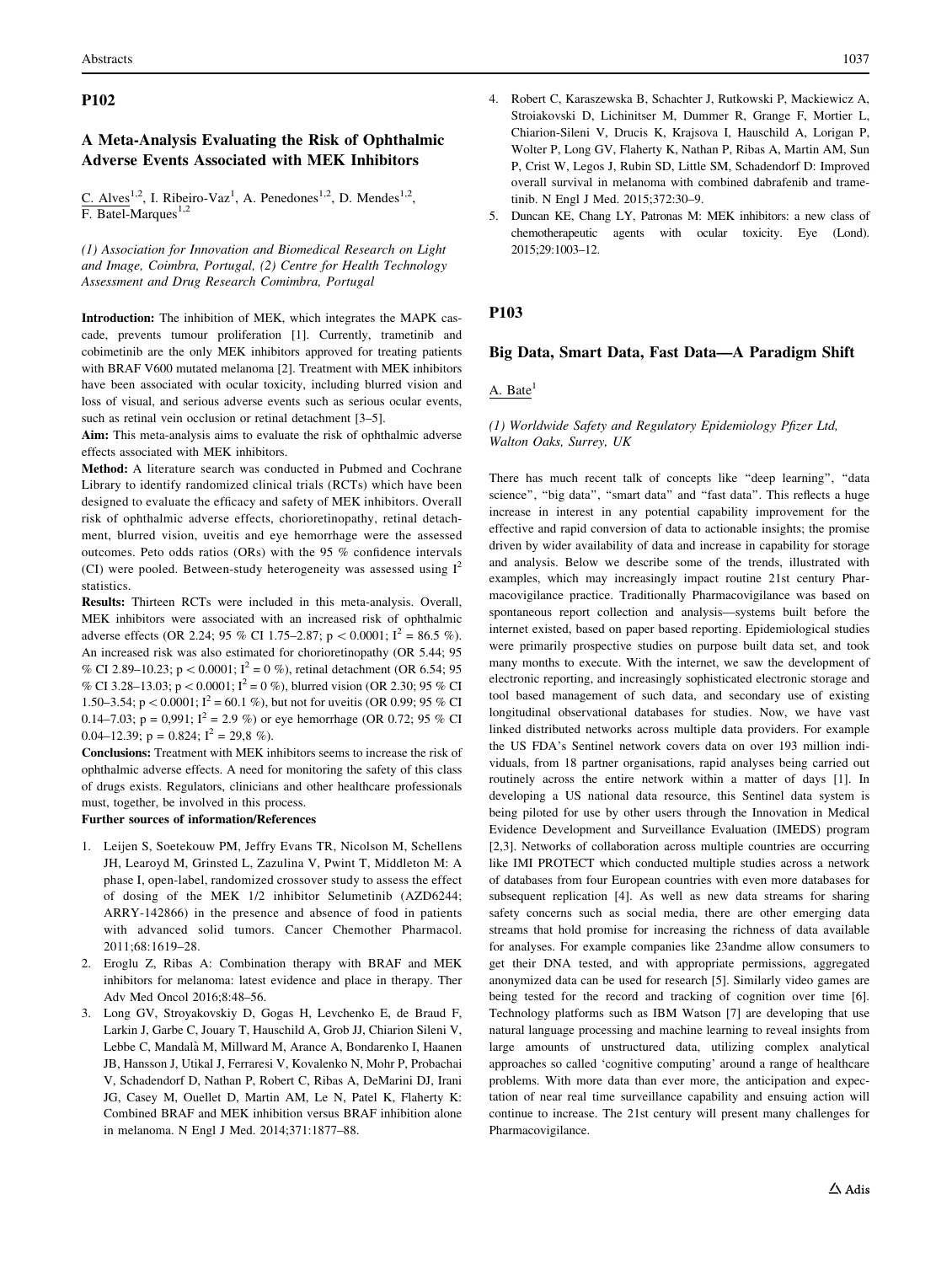#### Further sources of information/References

- 1. Behrman RE et al. Developing the Sentinel System—a national resource for evidence development. New England Journal of Medicine. 2011 Feb 10;364(6):498–9.
- 2. Bate A, Sobel RE, Marshall J, Daniel G, McCall T, Reynolds RF, Brown J Oral Contraceptives and VTE across the Sentinel data network—An IMEDS Evaluation pilot assessment. Pharmacoepidemiology and Drug Safety. In Press.
- 3. Sobel RE, Bate A, Marshall J, Daniel G, McCall T, Brown J, Reynolds RF Risk Minimization Evaluation in the Sentinel data network—An IMEDS Evaluation pilot assessment of the 2010 label change for Proton Pump Inhibitors. Pharmacoepidemiology and Drug Safety. In Press.
- 4. Reynolds RF, Kurz X, Groot MC, Schlienger RG, Grimaldi-Bensouda L, Tcherny-Lessenot S, Klungel OH. The IMI PROTECT project: purpose, organizational structure, and procedures. Pharmacoepidemiology and drug safety. 2016 Mar 1;25(S1):5–10.
- 5. Servick K. Can 23 and Me have it all? Science. 2015 Sep 25;349(6255):1472–7.
- 6. Byrom B. Clinical Trials Re-spec: The Role of Games and Gamification in the Future of Clinical Trials. International Conference on Interactive Technologies and Games 2015 Oct (Vol. 22, p. 23).
- 7. Ferrucci D. Build Watson: an overview of DeepQA for the Jeopardy! challenge. In Proceedings of the 19th international conference on Parallel architectures and compilation techniques 2010 Sep 11 (pp. 1–2). ACM.

## P104

## Methylenetetrahydrofolate Reductase (MTHFR) Gene Polymorphism & Osteoporosis: Need An Active Solution

S. Singhal<sup>1</sup>

(1) Dept. of Orthopaedics, Dr. K.C. Singhal Hospital, Aligarh, India

Background: Osteoporosis is a common metabolic bone disorder characterized by reduced bone mass, increased skeletal fragility, micro architectural deterioration and as a consequence increased bone fracture. 300 million Indians are osteoporotic. Conventional therapy focuses only on calcium and vitamin D supplementation for osteoporosis.

Aim: To find prevalence of hyperhomocysteinemia and its impending risk for osteoporosis.

Method: Double blind randomised controlled study of 628 consecutive patients in the age group 20–70 years with 298 females and 330 males whose T-score of bone mineral density was below-1, were given 5 mg of folate and 1500 µg of mecobalamin or double placebo for 2 years. It was found that drug treated group showed 38 % decrease in plasma homocysteine levels and 76.7 % reduction in fracture incidence as compared to the placebo group being given conventional Vit D and calcium supplement.

Results: It is concluded that conventional calcium and vitamin D therapy for treating osteoporosis should be supplemented with active forms of folic acid, vitamin B6 and vitamin B12 to effectively reduce homocysteine levels in all patients as majority of patients in present study were suffering from MTHFR polymorphism.

Discussion: Methylenetetrahydro folate reductase C677T gene polymorphism has been identified as a candidate gene for osteoporosis. In the study it was found that 60 % of the population is suffering from MTHFR polymorphism. Homocysteine is converted into methionine in presence of Lmethyl folate (active form of folic acid). Folic acid is converted into L-methyl folate in presence of MTHFR. So deficiency of MTHFR leads to deficiency of L-methyl folate which in turn leads of hyper homocysteinaemia, which in turn interferes with collagen cross-linking in bones leading to weak collagen matrix and osteoporosis. Similarly active form of vitamin B6 (Pyridoxine) viz pyridoxal 5'-phosphate and active form of vitamin B12 cyanocobalamin viz. methyl cobalamin converts homocysteine into cysteine and methionine respectively, thus lowering the blood homocysteine level and chances of osteoporosis. The active forms of vitamin B show higher bioavailability and bypasses the MTHFR polymorphism.

Conclusion: Active forms of vitamin (folic acid, B6 and B12) bypass MTHFR polymorphism to control plasma homocysteine levels and thus osteoporosis.

#### P105

## Adverse Drug Reaction Monitoring at a Regional Pharmacovigilance Centre (B.P.K.I.H.S.)

G.P. Rauniar<sup>1</sup>, D.R. Panday<sup>1</sup>

(1) Department of Clinical Pharmacology and Therapeutics & Regional Pharmacovigilance Centre, Dharan, Nepal

Introduction: Adverse drug reactions (ADR) are unintended drug consequences which are often preventable. ADR monitoring is the cornerstone of Pharmacovigilance. Pharmacovigilance plays an important role in rational use of drugs. This study was to observe the pattern of ADRs at Eastern Regional Pharmacovigilance Centre of Nepal, (B.P. Koirala Institute Health Sciences).

Materials and methods: It was a cross-sectional study of clinician-diagnosed ADR among patients presented to BPKIHS between July 2012 and July 2015. 150 ADRs from different departments of the Institute were collected and analyzed in the department of clinical pharmacology and Therapeutics, Regional Pharmacovigilance Centre.

Results: There were total 150 ADRs reported among patients during 3 years monitoring period. Highest percentage of ADR was collected from Department of Psychiatry (60.67 %). Maximum number of ADRs observed were due to CNS drugs (64.66 %) followed by endocrinal drugs (17.33 %) and antimicrobial drugs (12.00 %). ADR due to steroid (16.67 %), i.e., Headache, Insomnia, puffiness of face, acid peptic disorder, oral candidiasis, etc. and diverse CNS drugs related ADRs (14.66 %) e.g. dryness of mouth, sexual dysfunctions, etc. were the most common ADRs seen.

Conclusion: CNS drugs related ADRs were most commonly observed. Careful monitoring, better reporting and dedicated follow up of the patients might lead to more and better ADR detection.

## P106

## The Economic Burden of Adverse Drug Reactions Leading to and Occurring During Hospitalization

P. Bastos<sup>1</sup>, F. Roque<sup>1,2</sup>, A. Carvajal<sup>3</sup>, M.T. Herdeiro<sup>1,4</sup>

(1) Institute for Research in Biomedicine, Medical Sciences Department, University of Aveiro, Aveiro, Portugal, (2) Research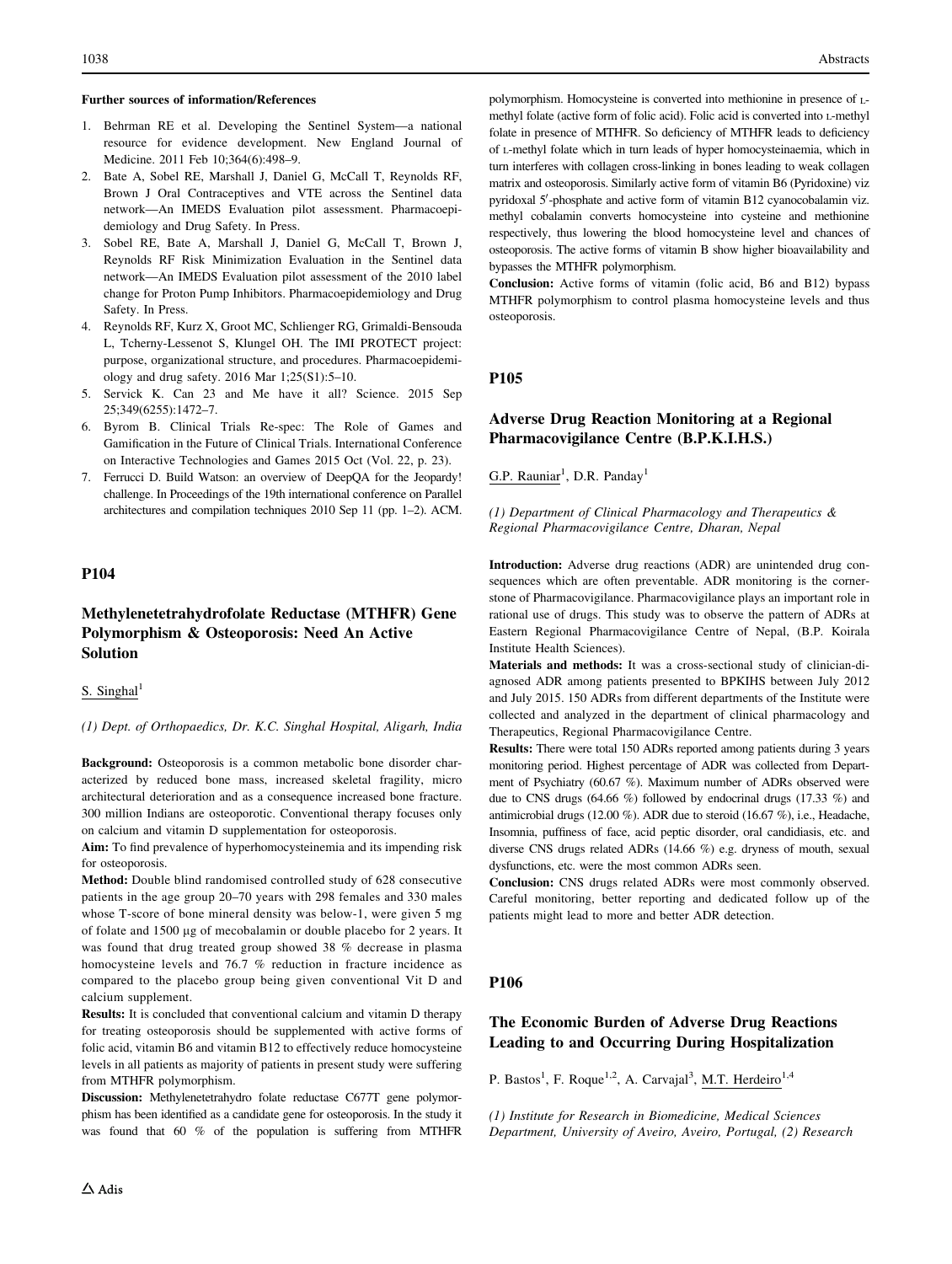Unit for Inland Development, Guarda Polytechnic, Guarda, Portugal, (3) Centro de Estudios sobre la Seguridad de los Medicamentos. Universidad de Valladolid, Valladolid, Spain, (4) Instituto de Investigação e Formação Avançada em Ciências e Tecnologias da Saúde, Gandra, Portugal

Background: Adverse drug reactions (ADRs) are a major public health problem because they are directly related to mortality, morbidity and costs [1–3]. Due to their nature and implications, ADRs may account for a considerable number of hospitalizations, lead to poorer prognostics, and prolong hospitalization length while increasing the overall direct and indirect hospitalization-associated costs [4–6].

Objective: To analyze the comparative economic impact of hospitalacquired ADRs as well as community acquired ADRs leading to hospitalization and to characterize their associated hospitalization length and costs, incidence, prevalence, risk factors, predictability, preventability, most frequently afflicted systems and most common involved drug groups.

Methods: Systematic analysis performed on PubMed including all studies published prior to March 30th, 2016. Identified and retrieve studies (1617) were categorized as case reports, clinical studies, comparative studies, clinical trials, non-trial clinical studies, other observational studies, multicenter studies, other evaluation studies or otherwise journal articles. Only original studies in English or Portuguese language pertaining to adults and/or the elderly and reporting (as their main goal) cost resulting from ADRs/ADEs causing hospitalization and/or occurring during hospitalization were included. Studies performed on the pediatric population, those restricted to specific diseases (e.g. hypertension, chronic obstructive pulmonary disease), clinical conditions (e.g. cancer patients, trauma patients) or drug groups (e.g. antiretroviral therapy, chronic obstructive pulmonary disease), drug–drug comparative and modeling studies were all excluded from further analysis.

Results: A total of 1617 studies were retrieved, and 1483 were in human subjects. 42 % of the studies were classified as Case Reports  $(n = 23)$ , Clinical studies ( $n = 177$ ), Comparative Studies ( $n = 189$ ), Clinical Trials  $(n = 146)$ , Non-Clinical Studies  $(n = 8)$ , Other Observational Studies  $(n = 146)$ 3), Multicenter Studies ( $n = 62$ ), or Other Evaluation Studies ( $n = 21$ ). Few studies pertaining to hospitalization-associated ADRs and resulting cost existed and were amenable to analysis. Results were reported as mean, median and/or range and plotted as bar charts.

Conclusion: The economic burden of ADRs is not limited to the direct hospitalization-associated implications, instead having more extensive societal implications. While the most commonly prescribed drugs account for the majority of ADRs, a restricted number of medications and ADRs account for the majority of the economic burden. Therefore, identifying and targeting this limited set is of paramount importance to reduce the health-associated and economic burden resulting from ADRs.

#### Further sources of information/References

- 1. Karpa KD, Lewis PR, Felix TM. Adverse Effects of Common Drugs: General Concepts. FP Essent. 2015;436:11–6.
- 2. Lazarou J, Pomeranz BH, Corey PN. Incidence of adverse drug reactions in hospitalized patients: a meta-analysis of prospective studies. JAMA1998;279:1200–5.
- 3. Leendertse AJ, Visser D, Egberts A, van den Bemt PMLA. The relationship between study characteristics and the prevalence of medication-related hospitalizations: a literature review and novel analysis. Drug Saf. 2010;33(3):233–44.
- 4. Beijer HJM, De Blaey CJ. Hospitalisations caused by adverse drug reactions (ADR): A meta-analysis of observational studies. Pharm World Sci 2002;24:46–54.
- 5. Bouvy JC, De Bruin ML, Koopmanschap MA. Epidemiology of adverse drug reactions in Europe: a review of recent observational studies. Drug Saf. 2015;38:437–53.
- 6. Smyth RMD, Gargon E, Kirkham J, Cresswell L, Golder S, Smyth R, et al. Adverse drug reactions in children—A systematic review. PLoS One. PLoS One. 2012;7(3):e24061.

#### P<sub>107</sub>

## An Educational Intervention to Improve Nurses Reporting of Adverse Drug Reactions

## S. Marquez<sup>1</sup>, M.T. Herdeiro<sup>2,3</sup>, F. Roque<sup>4</sup>, I. Ribeiro-Vaz<sup>5</sup>

(1) University of Aveiro, Aveiro, Portugal, (2) Institute for Research in Biomedicine, Medical Sciences Department, University of Aveiro, Aveiro, Portugal, (3) Research Unit for Inland Development, Guarda Polytechnic (Unidade de Investigação para o Desenvolvimento do Interior-UDI/IPG), Guarda, Portugal, (4) CESPU, IINFACTS, Instituto de Investigação e Formação Avançada em Ciências e Tecnologias da Saúde, Gandra, Portugal, (5) Northern Pharmacovigilance Centre, Porto, Portugal

Introduction: Adverse drug reactions (ADR) are an important cause of mortality and morbidity leading to additional costs with health [1–3]. Drug safety data before commercialization is limited and incomplete, which is the reason why pharmacovigilance is important. The spontaneous ADR report system is efficient and fundamental to the safety surveillance of market medicines. Nurses can have an important role in ADR reporting due to their daily activities of drugs administration (including vaccines). However, among these professionals, there is a high rate of underreporting [4,5]. Based on the reasons proposed by Inman for underreporting ADR, it was concluded that the main obstacles to ADR reporting among nurses were indifference (the belief that a single case cannot contribute to medical knowledge) and the lack of knowledge about the pharmacovigilance system [6].

Objective: The aim of this study is to evaluate the increase of ADR reports by nurses after an educational intervention.

Methods: We performed a quasi-experimental study in nurses working in primary care in Braga district, Portugal. 113 individuals were placed in the intervention group while the control group included 590 nurses. Two educational interventions were performed to nurses working in primary care in ACES Cavado II (intervention group) that focused on the problem of adverse drug reaction, the impact on public health and spontaneous reporting. Statistical analysis were based on absolute and relative frequencies.

Results: Between January 2013 and September 2014 the Northern Pharmacovigilance Centre received 8 reports/100 nurses from the intervention group and 5 reports/100 nurses from control group.

Conclusions: The educational intervention almost double the number of reports during the study period. The 2nd intervention had more impact than the 1st one. There was no significant increase in the quality of ADR reports in the intervention group. In the 2nd intervention the number of reports increased only at the intervention day.

#### Further sources of information/References

1. Uppsala Monitoring Centre (UMC), ''Reinforcing global patient safety, EU-funded project meets to share achievements.'' [Online]. Available: [http://whoumc.org/DynPage.aspx?id=105196&mn1=7347](http://whoumc.org/DynPage.aspx?id=105196&mn1=7347&mn2=7489&mn3=7248&newsid=11241) [&mn2=7489& mn3=7248&newsid=11241](http://whoumc.org/DynPage.aspx?id=105196&mn1=7347&mn2=7489&mn3=7248&newsid=11241). [Accessed: 30-Oct-2014].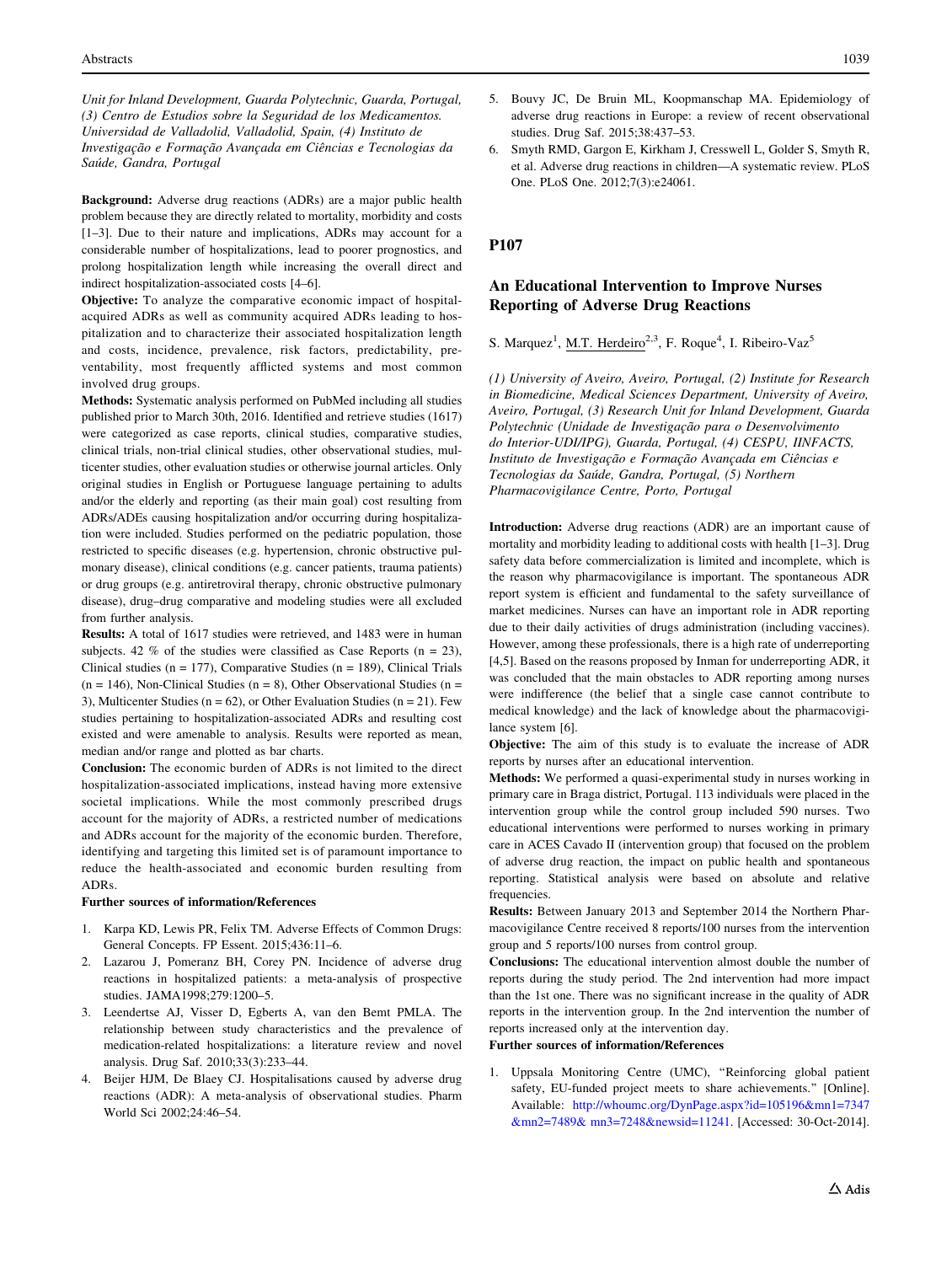- 2. PA Chyka, ''How many deaths occur annually from adverse drug reactions in the United States?," Am. J. Med., vol. 109, no. 2, pp. 122–30, Aug. 2000.
- 3. M. Pirmohamed, S. James, S. Meakin, C. Green, A. K. Scott, T. J. Walley, K. Farrar, B. K. Park, and A. M. Breckenridge, ''Adverse drug reactions as cause of admission to hospital,'' vol. 329, no. July, pp. 15–19, 2004.
- 4. D. Mendes, C. Alves, and F. Batel Marques, ''Nurses' spontaneous reporting of adverse drug reactions: expert review of routine reports.,'' J. Nurs. Manag., vol. 22, pp. 322–30, 2014.
- 5. M. Bergqvist, J. Ulfvarson, E. Andersen Karlsson, and C. von Bahr, ''A nurse-led intervention for identification of drug-related problems.,'' Eur. J. Clin. Pharmacol., vol. 64, no. 5, pp. 451–6, May 2008.
- 6. T. Marques, J. e Herdeiro, ''Estudo sobre Atitudes dos Enfermeiros perante a Notificação Espontânea de RAM.," Bol. Farm. 2012;163.

## Ensuring Out-Patient Safety—The Role of the Prescriber

Y. Yirenkyiwaa Esseku<sup>1</sup>, A.N.O. Dodoo<sup>2</sup>, E. Woode<sup>3</sup>

(1) Rapha Development, Accra, Ghana, (2) WHO Collaborating Centre for Advocacy and Training in Pharmacovigilance, Accra, Ghana, (3) Department of Pharmacology, Kwame Nkrumah University of Science and Technology, Kumasi, Ghana

Introduction: Patient safety is a fundamental principle of health care. It is the absence of preventable harm to patients. The consumption of medicines is a potential source of preventable harm when patients consume the wrong medicine or the wrong quantities of the right medicine. Adverse drug events and mistaken patient identities [1] are among the more common problems with the delivery of health care. Prescribers play a vital role in what medicines are consumed by patients and their quantities. The interaction between prescribers and patients influences the decisions made during an encounter. Outpatients will usually attend a health facility for short periods. This limits their interaction with the prescriber, most often, to one encounter. The quality of interactions between prescribers and patients is instrumental in ensuring rational use of medicines, preventing avoidable adverse drug events and thereby promoting patient safety. The information given on prescription forms also informs dispensers on the medicines to be dispensed, their quantities and relevant information.

Aim: The aim of this work was to determine whether the interactions between patients and prescribers are sufficient to prevent or reduce adverse drug events and mistaken identities when it comes to consumption of medicines.

Methodology: A survey was conducted in three regions in Ghana looking into the interactions that prescribers have with consumers. The results obtained from the survey were analysed to assess the adequacy of the interaction between prescribers and consumers and the quality of information on prescription forms issued to out-patients to reduce adverse drug events and prevent mistaken identity.

Results: The survey showed that the interactions between prescribers and clients are usually not enough to prevent avoidable adverse drug events. Less than 20 % of consumers had been questioned about allergies they have, a little over 40 % were given reasons for the medications being prescribed for them and about 30 % were told the names of the medications they. Further, the information on prescription forms were inadequate to ensure that medicines are properly dispensed with adequate information.

Recommendations: There is the need to improve the quality of interactions in order to prevent avoidable adverse drug events. Prescribers must ensure that prescriptions have adequate information to ensure effective dispensing.

## Bibliography

1. Institute of Medicine, ''To Err is Human: Building a safer health system,'' National Academy of Sciences, 2000.

## P109

## Pharmacovigillance of Ayurvedic Drugs—Current Scenario

## S.S. Savrikar<sup>1</sup>

#### (1) Department of Rasashastra, R. A. Podar Ayurved Medical College, Mumbai, India

Safety, efficacy and palatability need to be considered prior to administration of any drug. Safety is the first and most essential among these three requirements. However no drug can be called a completely safe drug in true sense. Untoward effect or adverse reaction is an integral part of drug pharmacology. Risk is always involved in any type of intrusion in human body. Concept of 'Yukta Bhaishajya' described by Caraka in Caraka Samhita, a renowned Ayurvedic classical text is noteworthy in this context. Caraka defines 'Yukta Bhaishajya' i.e. an appropriate drug as a drug which removes the disease and promotes and protects the health without causing any harm to the body. According to Kashyapa, another Ayurvedic scholar and stalwart states that administration of appropriately processed drug in appropriate dose may cause little discomfort but should remove the disease without causing major risk and permanent harm to the human body. Incidences of toxicity caused due to administration of Ayurvedic drugs containing heavy metals are being reported every now and then in the social media and some of the international journals. It has been observed that the issue is being viewed most unscientifically and with a biased attitude. Most of the reported cases appear to be the result of inappropriate handling of the patients by individuals due to the ignorance of the handler. On this background it is necessary to examine this issue scientifically. The incidences also underline the significance of pharmacovigillance of Ayruvedic drugs, which remains to be the most neglected subject today. The present paper will try to throw light on this burning issue and will try to give some solutions in this regard.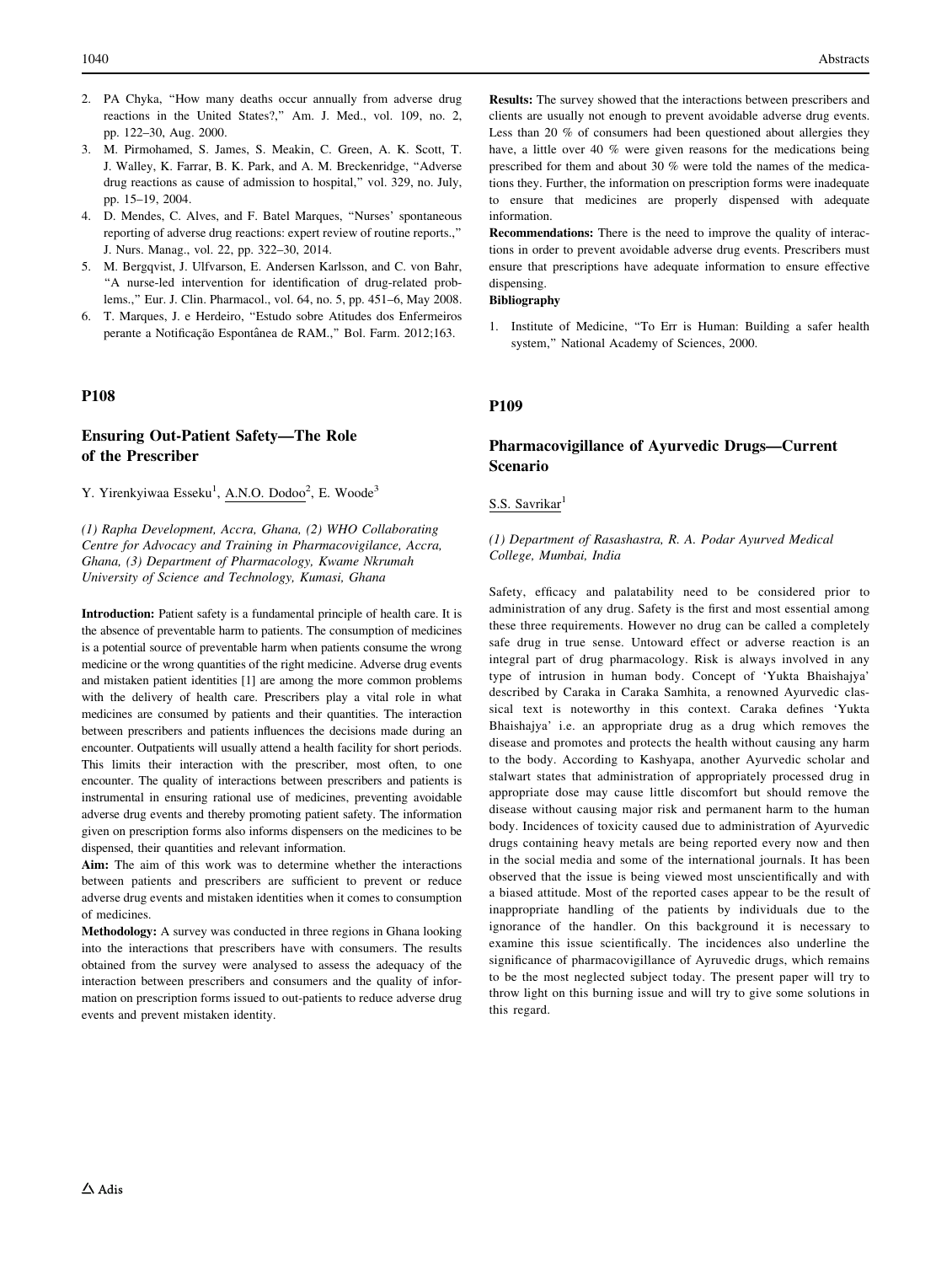## Authors' Index

Abouelfath, A. P043 Aboukhamis, R. P007 Acharya, R. N. P054, P055, P056, P091, P101 Agarwal, P. P031, P086 Agarwal, E. P086, P095 Agarwal, S. P095, P086 Ahmad, F. P035 Ahmad, J. P035 Ait Moussa, L. P024, P047, P053, P078 Akbar, S. P058 Al Ghufli, M.M. P030 Al-Braik, F.A. P030 Aline, B.A. P018 Alj, L. P073 Alves, C. P102 Ansell, D. P049 Anton, C. P048 Aouinti, I. P019 Ara, R. P036 Arnaud, M. P076 Aronson, J. P084 Ashton, J. P020 Aslam, M. P080 Assemat, G. P037 Bader, G.N. P036 Bagheri, H. P027, P037 Barker, G. P079 Bastos, P. P106 Bate, A. P050, P103 Batel-Marques, F. P102 Bavoux, F. P017, P070 Bedwal, A. P003 Bernard, M.A P063 Bhargav, R. P086. P095 Biour, M. P017 Blin, P. P043, P063 Bose, D. P001 Bwire, R. P064 Caduff-Janosa, P. P014, P067 Caillet, C. P037 Capogrosso Sansone, A. P039 Caputi, A.P. P013 Carvajal, A. P068, P106 Castelán-Martínez, O.D. P010 Cavalie´, P. P076 Cestac, P.H. P027 Chaithra, K.N. P005 Chandler, R.E. P014, P067 Chatzimichailidou, M.M. P071 Chawla, S. P080 Chen, W.W. P083 Cherrah, Y. P024, P078 Claverie-Chau, I. P076 Conort, O. P070 Convertino, I. P039 Cortoos, A. P060 Cutroneo, P.M. P013 D'Cor, N.A. P041 D'Cruz, S. P009 Daghfous, R. P019

Dar, M.A. P009 Dar, P.A. P040 De Torres, M. P017 Delumeau, J.C. P083 Deoras, G. P052 DeVore, L. P011 Dikshit, H. P015 Dodoo, A. P008, P108 Dokania, S. P015 Droz-Perroteau, C. P063 Dua, V. P079 Dumartin, C. P076 Duong, M. P043 Dureau-Pournin, C. P063 Durrieu, G. P044 Edwards, B. P071, P094 Edwards, I.R. P049 Eftekhari, P. P017 Eisinger, J. P060 Ejigu, E. P038 El Aidli, S. P019 El Karimi, E. P046 Elkarimi, M.E. P006 Engo, B.A P029 Farouk, H. P062 Ferner, R.E. P048, P084 Finocchio, E. P072 Fregevu, S. P044 Galiulo, M.T. P039 Ganguly, B. P012, P026 Gashau, W. P008 Geer, M.I. P016, P040, P074, P075, P093 Gerba, H. P038 Giardina, C. P013 Giorgianni, F. P061 Gupta, S. P055, P100 Hasaligil, A. P064 Hasan, M.Y. P030 Hauben, M. P032, P033, P050 Herdeiro, M.T. P068, P106, P107 Hilgersom, W.J.A P022, P028 Hmimou, R. P073 Holder, G. P060 Horowitz, J. P060 Hsieh, A. P033 Hung, E. P032, P033 Hyeonwong, K. P065 Hyunjin, K. P065 Ientile, V. P013 Iessa, N. P052 Inhye, K. P065 Iqbal, M.J. P040 Ishaq, G.M. P089, P090 Jan, M. P016, P040 Jayanthi, C.R. P002, P003, P004, P005, P042 Johnson, N. P064 Kaehler, S. P064 Kanki, P. P008 Karapetiantz, P. P007 Kastalli, S. P019 Kayembe, N.J. P018 Khan N.M. P087

Khan, A.M. P040, P075 Khan, R.A. P059 Khangura, K. P048 Korkut, Z.F. P064 Krishna, R.M. P085 Kumar, M. P015, Kumar, T.A P040, P093 Kunac, D. P020 Ladhari, C.L. P019 Lair, A. P076 Lakhoua, G. P019 Lamarque, S. P063 Lapeyre-Mestre, M. P037, P045 Lassalle, R. P043, P063 Latif, A. P057, P088, P092 Le Beller, C. P007 Le Louët, H. P007, P017, P083 Lebrun-Vignes, B. P017 Lemoine, M. P070 Leone, R. P072 Lillo-Le Louët, A. P007, P017, P070 Lula, N.Y. P018, P029 Madaan, B.R. P098 Magro, L. P072 Malet-Martino, M. P037 Malpica-Lla, T. P038 Mamatha, K.R. P042 Mampunza, M.S. P018 Manjhi, P.K. P015 Mantel-Teeuwisse, A.K. P052 Marino, A. P039 Marquez, S. P107 Martin Arias, L.H. P068 Masoodi, S.R. P040, P075 Mayxay, M. P037 McCambridge, C. P027 Mendes, D. P102 Mesia, K.G. P029 Midde, V.J. P041 Mir, A.N. P016 Mir, J.A P040, P093 Miremont-Salamé, G. P076 Mirza, N.Y. P012 Mishra, A. P051 Mishra, H. P015 Mohan, L. P015 Molina-Guarneros, J. P068 Mongkhonmath, N. P037 Montastruc, F. P045 Montastruc, G. P044 Montastruc, J.L. P027, P044, P045 Moonjung, K. P065 Moore, N. P043, P063 Moride, Y. P083 Muraraiah, S. P002 Musuamba, T.F. P018 Muttaqui, M. P035 Naik, R. P054. P091, P101 Naqash, A. P036, P089 Narayanan, J. P097 Newton, P. P037 Nguyen, H.A. P083